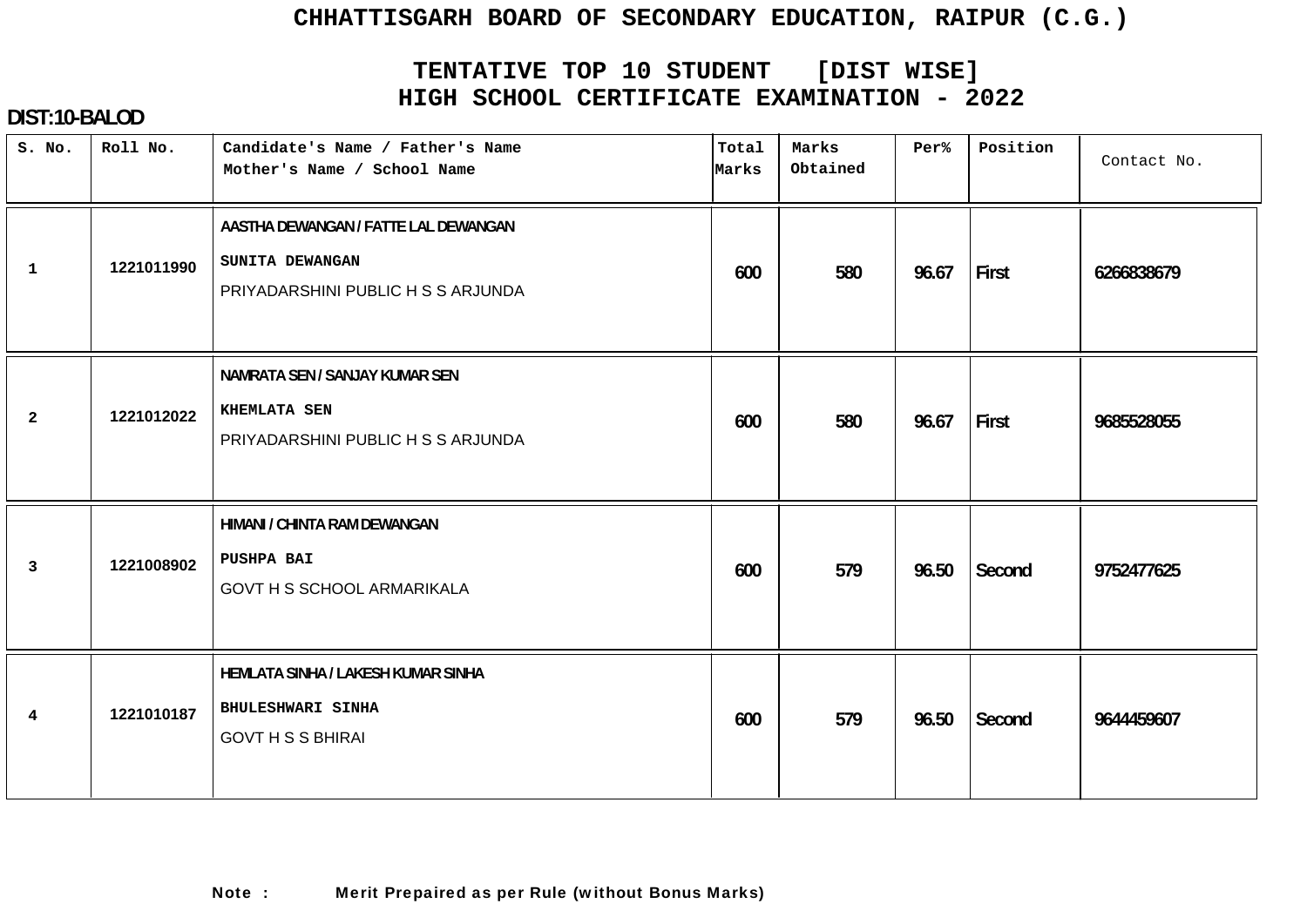# **TENTATIVE TOP 10 STUDENT [DIST WISE] HIGH SCHOOL CERTIFICATE EXAMINATION - 2022**

| S. No.          | Roll No.   | Candidate's Name / Father's Name<br>Mother's Name / School Name                            | Total<br>Marks | Marks<br>Obtained | Per%  | Position     | Contact No. |
|-----------------|------------|--------------------------------------------------------------------------------------------|----------------|-------------------|-------|--------------|-------------|
| 5               | 1221012135 | PRAPTI JAIN / DINESH JAIN<br>DEEPALI JAIN<br>ANAND PUBLIC SCHOOL DONDI LOHARA              | 600            | 579               | 96.50 | Second       | 9827872288  |
| 6               | 1221007014 | VEDANT KUMAR DADSENA / AJAY KUMAR<br><b>GIRIJA DADSENA</b><br><b>GOVT H S SCHOOL HALDI</b> | 600            | 578               | 96.33 | <b>Third</b> | 7067015625  |
| $7\phantom{.0}$ | 1221012073 | DEEPAK KUMAR / HIRAMAN DEWANGAN<br>KALYANI DEWANGAN<br>LINGESHWAR PUBLIC H S SCHOOL SANOUD | 600            | 577               | 96.17 | Fourth       | 9340484451  |
| 8               | 1221012094 | MANJU SAHU / ISHWAR LAL<br><b>REENA</b><br>LINGESHWAR PUBLIC H S SCHOOL SANOUD             | 600            | 577               | 96.17 | Fourth       | 9617155257  |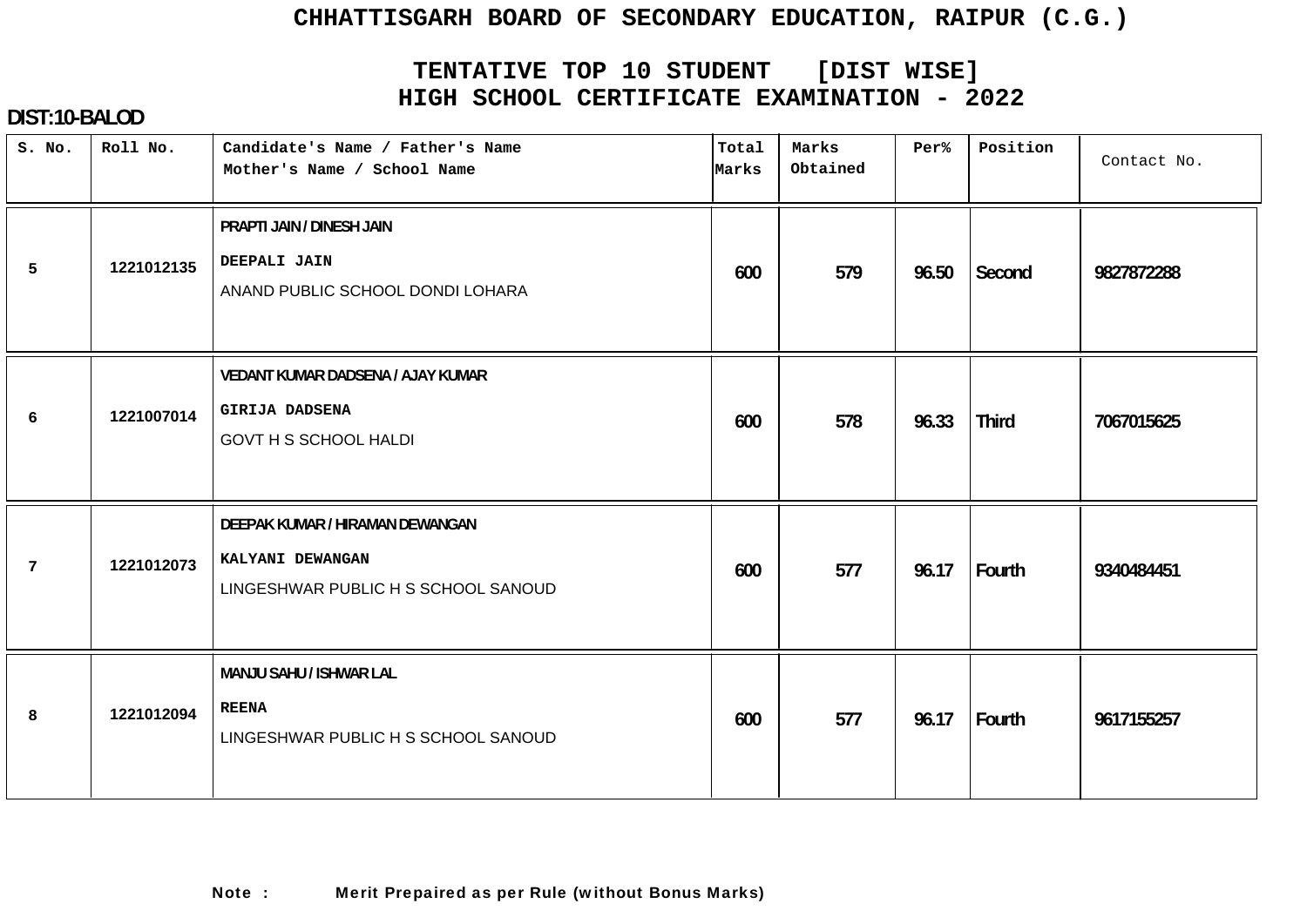# **TENTATIVE TOP 10 STUDENT [DIST WISE] HIGH SCHOOL CERTIFICATE EXAMINATION - 2022**

| S. No. | Roll No.   | Candidate's Name / Father's Name<br>Mother's Name / School Name                                      | Total<br>Marks | Marks<br>Obtained | Per%  | Position     | Contact No. |
|--------|------------|------------------------------------------------------------------------------------------------------|----------------|-------------------|-------|--------------|-------------|
| 9      | 1221012120 | <b>DIVYA / VIKAS JAIN</b><br>NISHA JAIN<br>ANAND PUBLIC SCHOOL DONDI LOHARA                          | 600            | 577               | 96.17 | Fourth       | 9893474302  |
| 10     | 1221010126 | DIVYA / TRILOCHAN KUMAR SONBHADRA<br><b>DURGA SONBHADRA</b><br><b>GOVT H S SCHOOL KHUNDANI GURUR</b> | 600            | 575               | 95.83 | Fifth        | 6261529855  |
| 11     | 1221003987 | ISHA SAHU / CHETAN LAL SAHU<br><b>DULESHWARI BAI</b><br><b>GOVT H S SCHOOL PINKAPAR</b>              | 600            | 574               | 95.67 | Sixth        | 9406080952  |
| 12     | 1221012050 | ARYAN PURI GOSWAMI / NIRMAL PURI GOSWAMI<br>USHA GOSWAMI<br><b>GYAN JYOTI H S SCHOOL GURUR</b>       | 600            | 574               | 95.67 | <b>Sixth</b> | 7587282610  |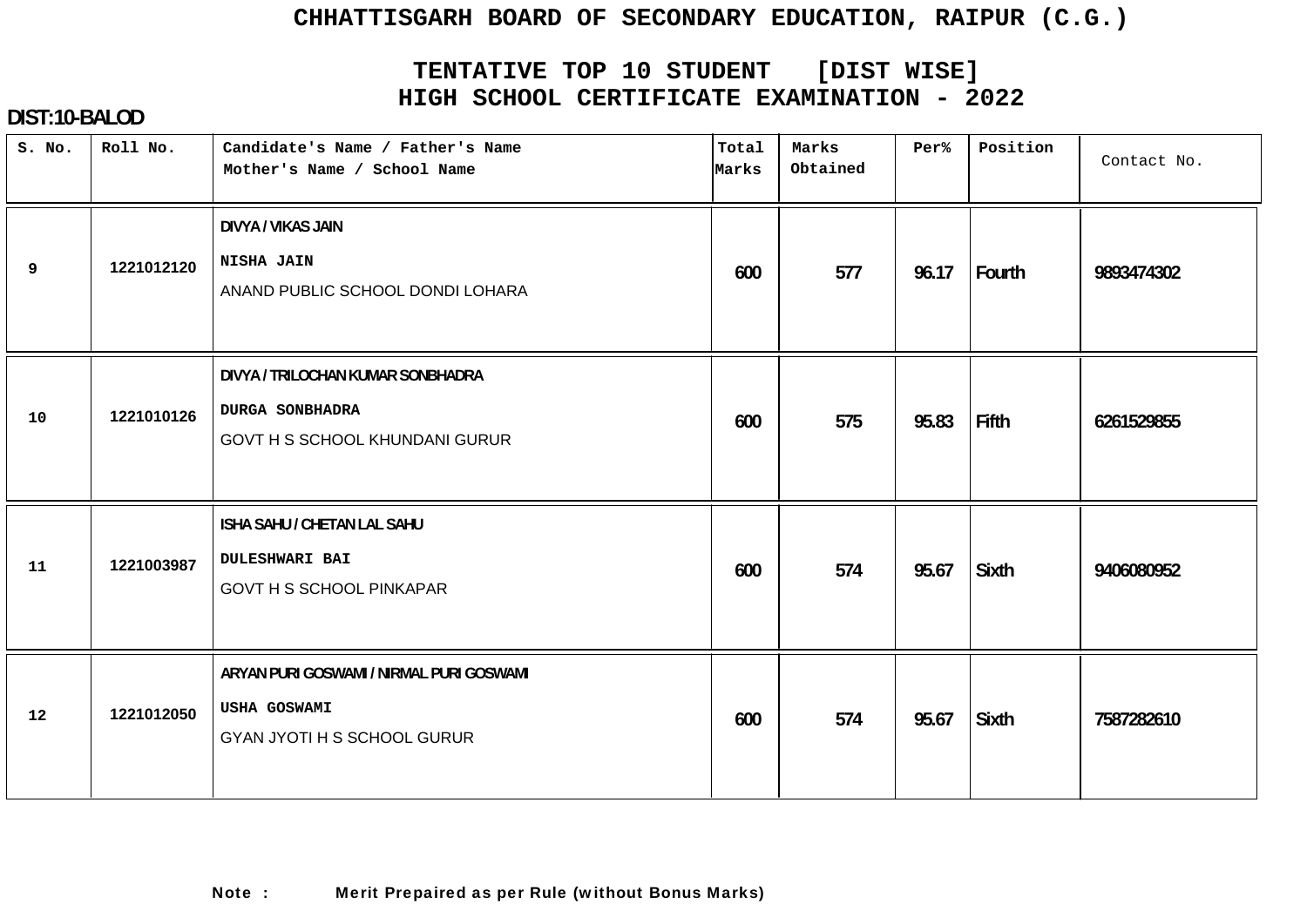# **TENTATIVE TOP 10 STUDENT [DIST WISE] HIGH SCHOOL CERTIFICATE EXAMINATION - 2022**

| S. No. | Roll No.   | Candidate's Name / Father's Name<br>Mother's Name / School Name                               | Total<br>Marks | Marks<br>Obtained | Per%  | Position     | Contact No. |
|--------|------------|-----------------------------------------------------------------------------------------------|----------------|-------------------|-------|--------------|-------------|
| 13     | 1221009265 | YUVRAJ SAHU / TOKHAN LAL SAHU<br>PUSHPA SAHU<br><b>GOVT H S SCHOOL DARRA</b>                  | 600            | 572               | 95.33 | Seventh      | 7722907014  |
| 14     | 1221012029 | PRACHI DEWANGAN / CHANDRAHAS DEWANGAN<br>VEENA DEWANGAN<br>PRIYADARSHINI PUBLIC H S S ARJUNDA | 600            | 571               | 95.17 | Eighth       | 9009841763  |
| 15     | 1221012122 | <b>GARIMA JAIN / NOPCHAND JAIN</b><br>SUNITA JAIN<br>ANAND PUBLIC SCHOOL DONDI LOHARA         | 600            | 571               | 95.17 | Eighth       | 9424137012  |
| 16     | 1221003553 | MINAKSHI / DEENA RAM<br><b>KHOMESHWARI</b><br>GOVT H S SCHOOL FARADFOD                        | 600            | 570               | 95.00 | <b>Ninth</b> | 9630714918  |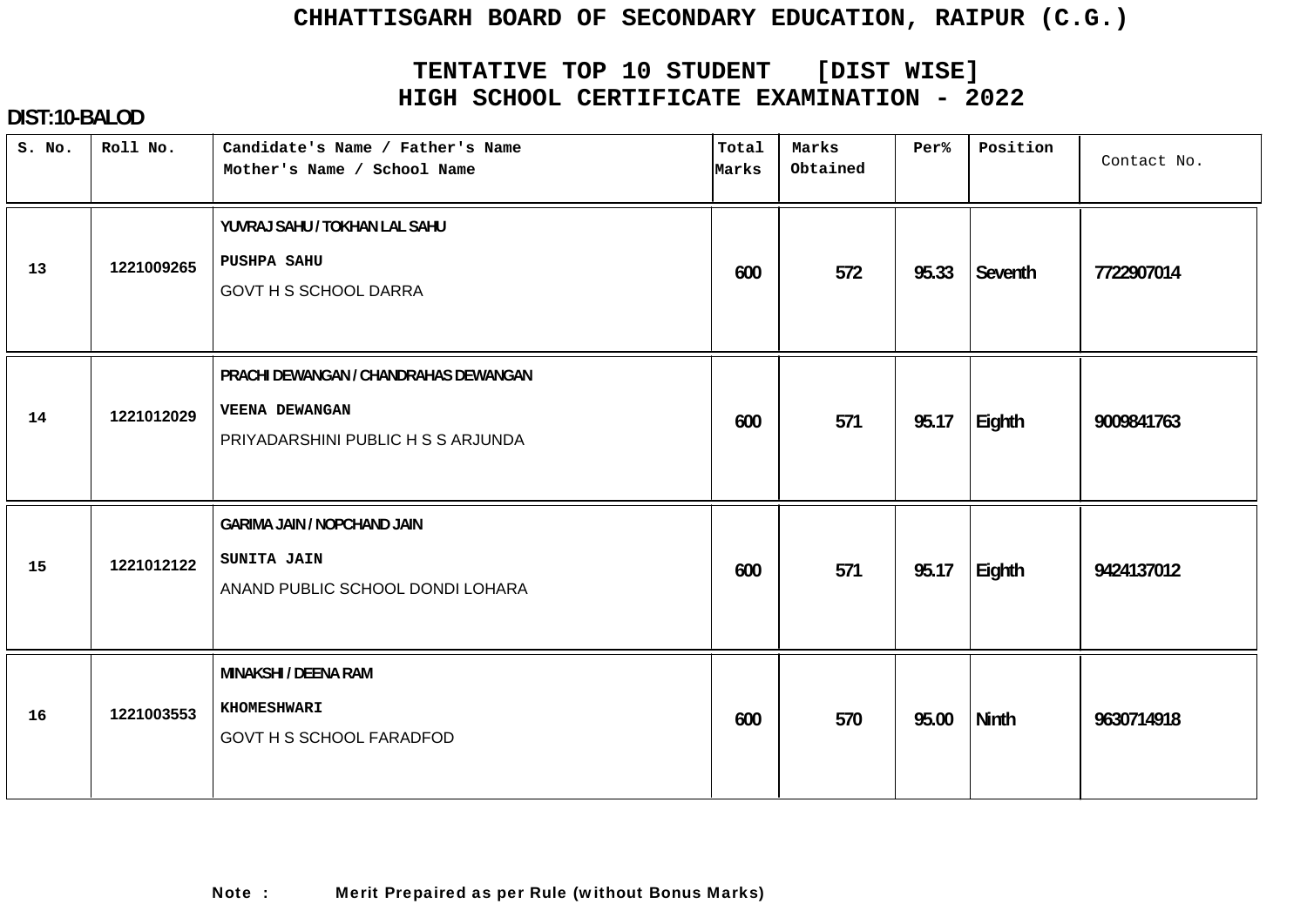# **TENTATIVE TOP 10 STUDENT [DIST WISE] HIGH SCHOOL CERTIFICATE EXAMINATION - 2022**

| S. No. | Roll No.   | Candidate's Name / Father's Name<br>Mother's Name / School Name                                                                 | Total<br>Marks | Marks<br>Obtained | Per%  | Position     | Contact No. |
|--------|------------|---------------------------------------------------------------------------------------------------------------------------------|----------------|-------------------|-------|--------------|-------------|
| 17     | 1221005901 | MOKSHA YADAV / NARAYAN PRASAD YADAV<br><b>MEETU YADAV</b><br>GOVT ADARSH BHARTI ENG MED SCHOOL OF EXCELLENCE,<br><b>ARJUNDA</b> | 600            | 570               | 95.00 | Ninth        | 7694983174  |
| 18     | 1221001122 | TEJESHWAR SAHU / PUNIT RAM SAHU<br>CHANDRAKALA SAHU<br><b>GOVT HIGH SCHOOL KHAPRI</b>                                           | 600            | 569               | 94.83 | <b>Tenth</b> | 7697383462  |
| 19     | 1221008288 | HANSMANI / PRAMOD KUMAR<br>YASHWANI<br><b>GOVT H S SCHOOL DUNDERA</b>                                                           | 600            | 569               | 94.83 | Tenth        | 6263628232  |
| 20     | 1221010028 | HARSHITA SAHU / KAMALNARAYAN SAHU<br><b>RENUKA SAHU</b><br><b>GOVT H S SCHOOL MOHARA</b>                                        | 600            | 569               | 94.83 | Tenth        | 8817093646  |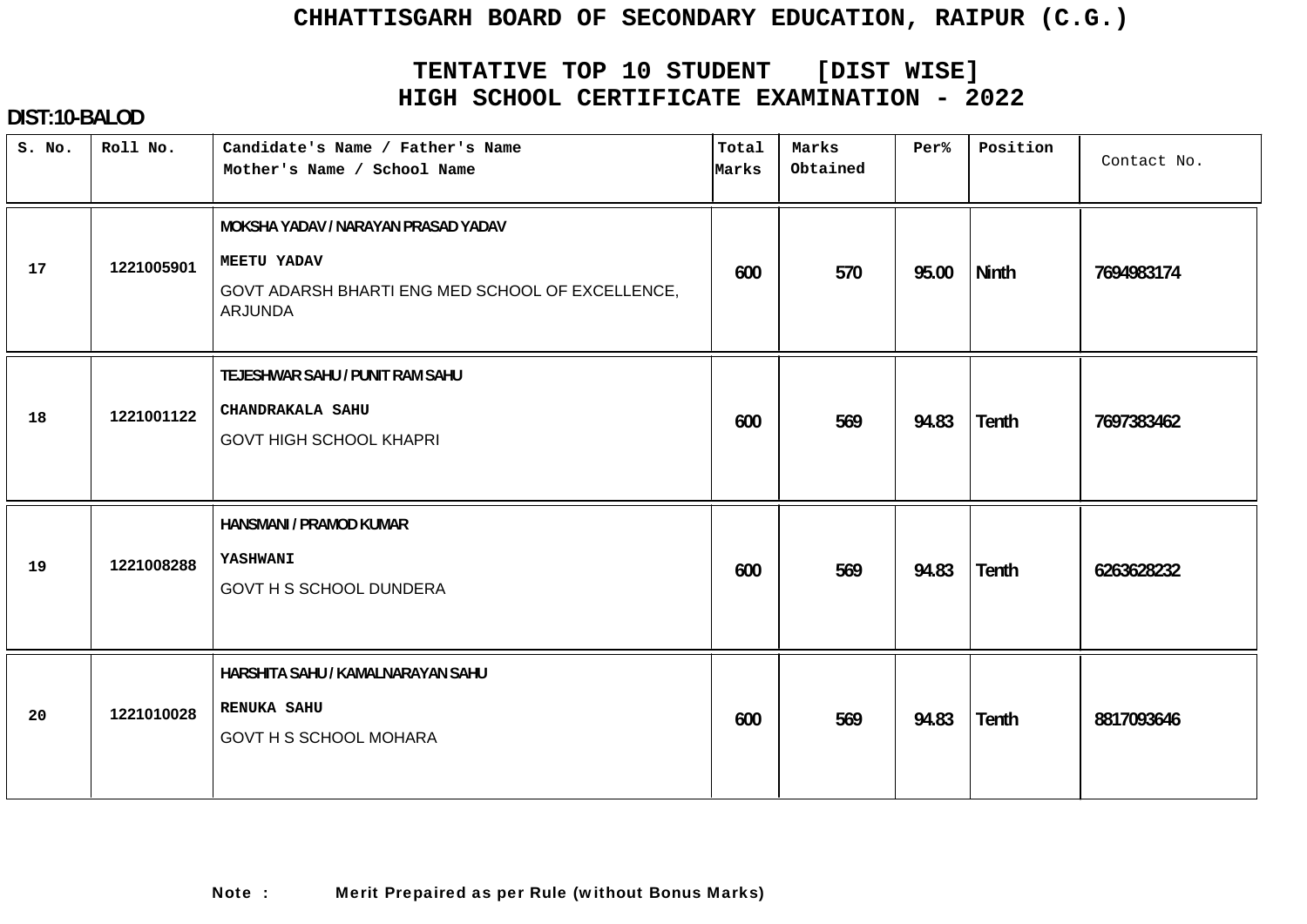# **TENTATIVE TOP 10 STUDENT [DIST WISE] HIGH SCHOOL CERTIFICATE EXAMINATION - 2022**

| S. No. | Roll No.   | Candidate's Name / Father's Name<br>School Name<br>Mother's Name /              | Total<br>Marks | Marks<br>Obtained | Per%  | Position | Contact No. |
|--------|------------|---------------------------------------------------------------------------------|----------------|-------------------|-------|----------|-------------|
| 21     | 1221011969 | DHANVI / OMPRAKASH DEWANGAN<br>TRIVENI<br><b>GYANDEEP H S SCHOOL GUNDERDEHI</b> | 600            | 569               | 94.83 | Tenth    | 9893568416  |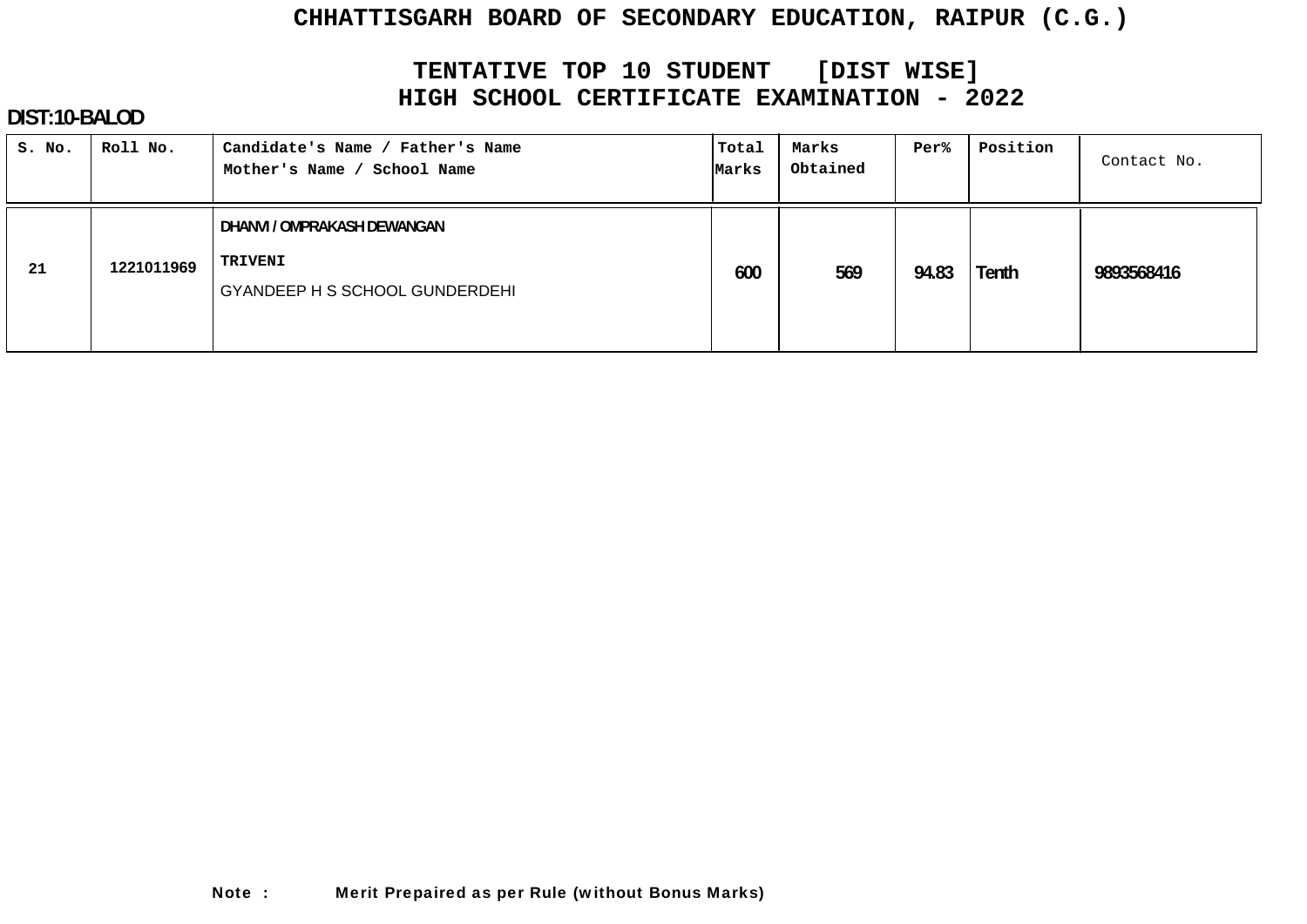# **TENTATIVE TOP 10 STUDENT [DIST WISE] HIGH SCHOOL CERTIFICATE EXAMINATION - 2022**

| S. No.       | Roll No.   | Candidate's Name / Father's Name<br>Mother's Name / School Name                                      | Total<br>Marks | Marks<br>Obtained | Per%  | Position | Contact No. |
|--------------|------------|------------------------------------------------------------------------------------------------------|----------------|-------------------|-------|----------|-------------|
| 1            | 1221121282 | BHAWNA SAHU / RAMESHWAR PRASAD<br><b>VARSHA SAHU</b><br>SARASWATI SHISHU MANDIR H S SCHOOL KASDOL    | 600            | 583               | 97.17 | First    | 6265730679  |
| $\mathbf{2}$ | 1221120790 | SNEHA AGRAWAL / ABHISHEK AGRAWAL<br>SARITA AGRAWAL<br>GURUKUL ENGLISH MEDIUM H S SCHOOL BALODA BAZAR | 600            | 580               | 96.67 | Second   | 7772004939  |
| $\mathbf{3}$ | 1221121308 | NEELAM KEWAT / RAMGOPAL KEWAT<br>KHUSH BAI KEWAT<br>SARASWATI SHISHU MANDIR H S SCHOOL KASDOL        | 600            | 580               | 96.67 | Second   | 9926180556  |
| 4            | 1221122263 | POOJA BARMAN / ISHWAR BARMAN<br><b>LALITA BARMAN</b><br>SHANTI DEVI HIGHER SECONDARY SCHOOL SUHELA   | 600            | 580               | 96.67 | Second   | 9754672652  |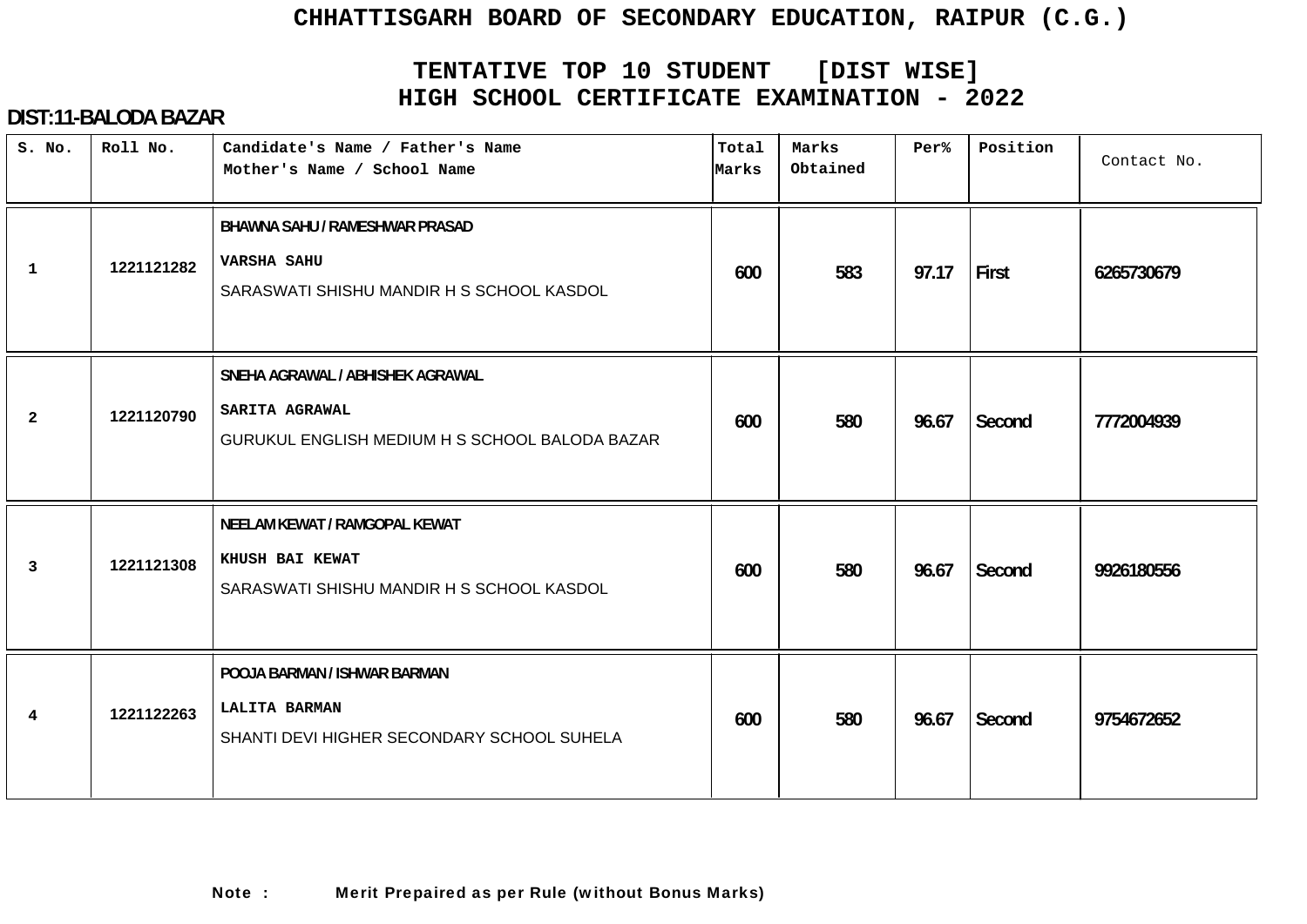# **TENTATIVE TOP 10 STUDENT [DIST WISE] HIGH SCHOOL CERTIFICATE EXAMINATION - 2022**

| S. No.          | Roll No.   | Candidate's Name / Father's Name<br>Mother's Name / School Name                                              | Total<br>Marks | Marks<br>Obtained | Per%  | Position     | Contact No. |
|-----------------|------------|--------------------------------------------------------------------------------------------------------------|----------------|-------------------|-------|--------------|-------------|
| 5               | 1221108956 | SANDHYA TANDAN / PRADEEP KUMAR TANDAN<br>KAVITA DEVI TANDAN<br><b>GOVT H S SCHOOL MATIYA</b>                 | 600            | 578               | 96.33 | <b>Third</b> | 8103808331  |
| 6               | 1221102445 | JAMUNA SAHU / SANTOSH KUMAR<br><b>BUDHARA SAHU</b><br><b>GOVT H S SCHOOL SINGARPUR</b>                       | 600            | 577               | 96.17 | Fourth       | 9753456100  |
| $7\phantom{.0}$ | 1221122201 | SOUMYA KESHARWANI / PRADEEP KUMAR KESHARWANI<br><b>BABITA KESHARWANI</b><br>SHAMBHAVI PUBLIC SCHOOL BHATGAON | 600            | 577               | 96.17 | Fourth       | 9977346360  |
| 8               | 1221100951 | PURNIMA SAO / LOW KUMAR SAO<br>NIRMALA SAO<br>GOVT H S SCHOOL ARJUNI BALODA BAZAR                            | 600            | 576               | 96.00 | Fifth        | 9926188731  |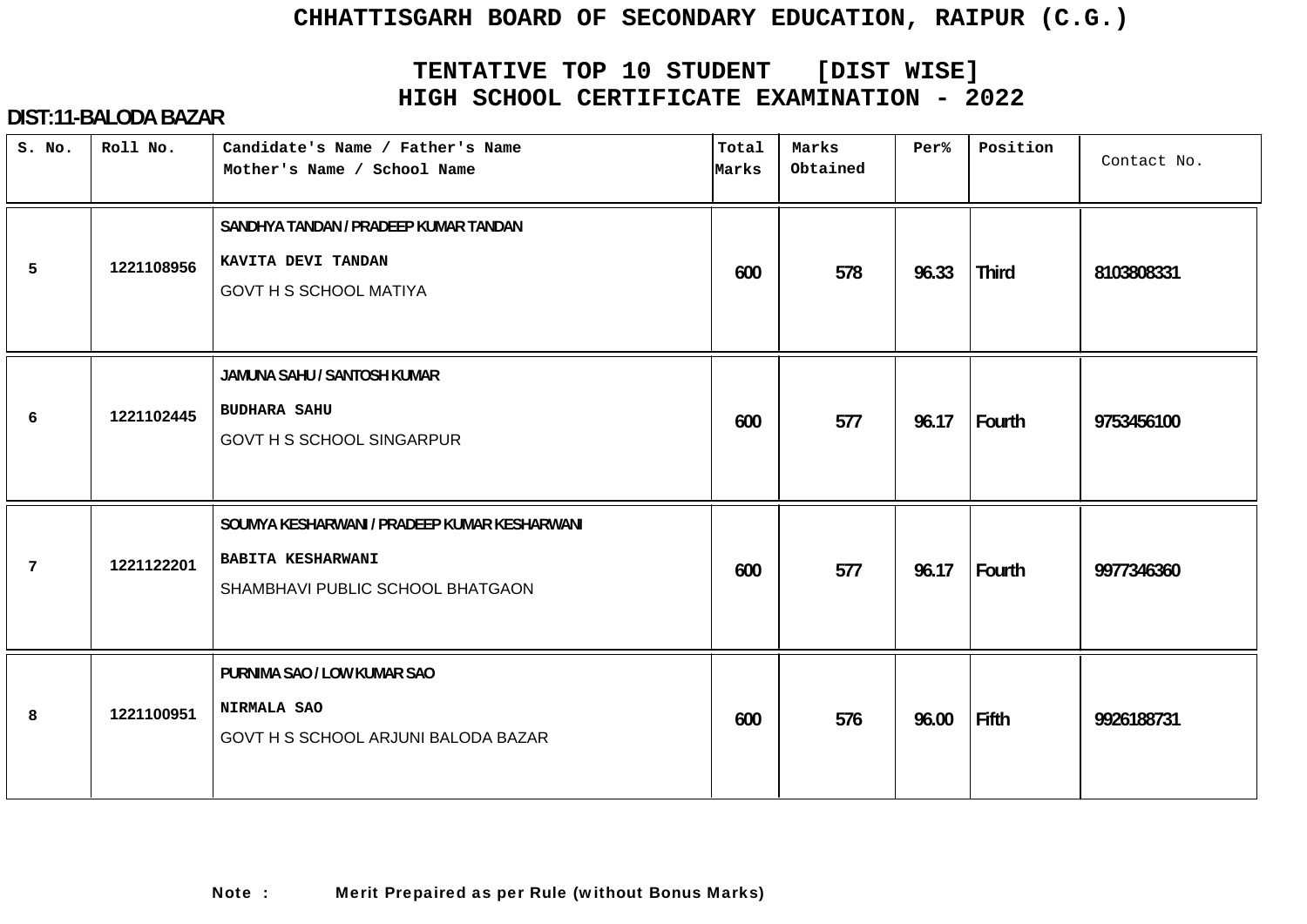# **TENTATIVE TOP 10 STUDENT [DIST WISE] HIGH SCHOOL CERTIFICATE EXAMINATION - 2022**

| S. No. | Roll No.   | Candidate's Name / Father's Name<br>Mother's Name / School Name                        | Total<br>Marks | Marks<br>Obtained | Per%  | Position     | Contact No. |
|--------|------------|----------------------------------------------------------------------------------------|----------------|-------------------|-------|--------------|-------------|
| 9      | 1221122293 | NILEEMA JANGDE / KANHAIYA LAL JANGDE<br>VIJAY KUMARI JANDGE<br>HAPPY PUBLIC PENDRAWAN  | 600            | 576               | 96.00 | Fifth        | 9752382258  |
| 10     | 1221122686 | <b>KAILASH / JANAK RAM</b><br>SHOBHIT BAI<br>SHIVA PUBLIC H S SCHOOL CHHERKAPUR        | 600            | 576               | 96.00 | Fifth        | 9098964418  |
| 11     | 1221121703 | SUMAN KANNAUJE / SANTOSH KUMAR<br>BRIJ DEVI<br>BHARTI VIDYA MANDIR H S SASAHA          | 600            | 573               | 95.50 | <b>Sixth</b> | 6261059190  |
| 12     | 1221120524 | <b>GAYATRI / SHIVKUMAR</b><br>RAJKUMARI<br>SHAHID VEER NARAYAN SMRITI H S SCHOOL LAWAN | 600            | 571               | 95.17 | Seventh      | 7240883257  |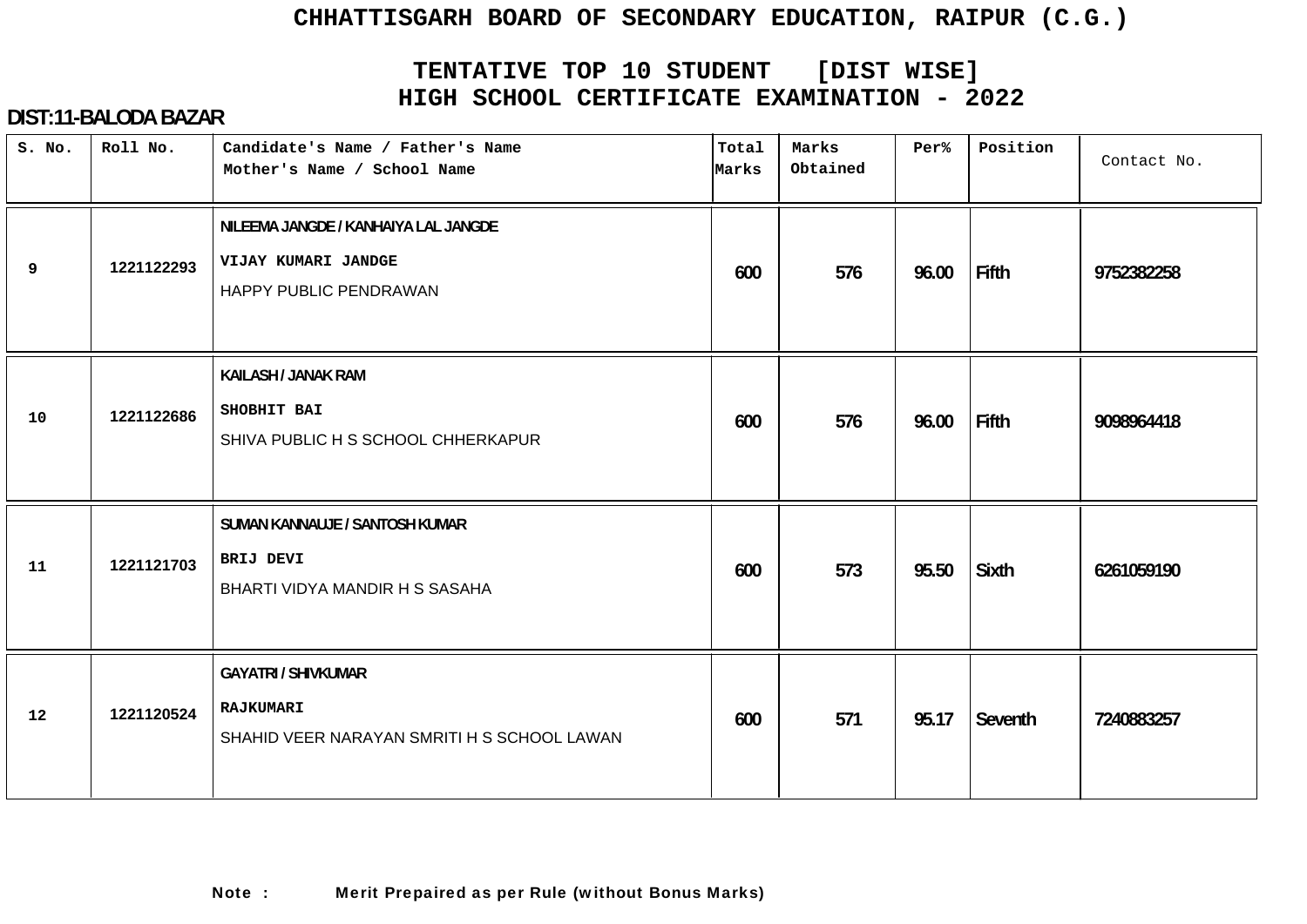# **TENTATIVE TOP 10 STUDENT [DIST WISE] HIGH SCHOOL CERTIFICATE EXAMINATION - 2022**

| S. No. | Roll No.   | Candidate's Name / Father's Name<br>Mother's Name / School Name                                    | Total<br>Marks | Marks<br>Obtained | Per%  | Position     | Contact No. |
|--------|------------|----------------------------------------------------------------------------------------------------|----------------|-------------------|-------|--------------|-------------|
| 13     | 1221121841 | KHUSHBU SAHU / RAJULAL SAHU<br><b>JAYANTRI BAI SAHU</b><br>VANDANA PUBLIC SCHOOL SIMGA             | 600            | 571               | 95.17 | Seventh      | 8959090205  |
| 14     | 1221122176 | LAXMIKANT SAHU / BUDDHESHWAR PRASAD SAHU<br>SAVITRI SAHU<br>SHAMBHAVI PUBLIC SCHOOL BHATGAON       | 600            | 571               | 95.17 | Seventh      | 9926421391  |
| 15     | 1221121290 | DHAGENDRA KUMAR SAHU / RAMNARAYAN SAHU<br>SUNITA SAHU<br>SARASWATI SHISHU MANDIR H S SCHOOL KASDOL | 600            | 570               | 95.00 | Eighth       | 9691572808  |
| 16     | 1221114900 | YUMESH KUMAR / BISAUHA RAM<br><b>SADH BAI</b><br>GOVT RMSA H S SCHOOL TARASHIV                     | 600            | 569               | 94.83 | <b>Ninth</b> | 7247015124  |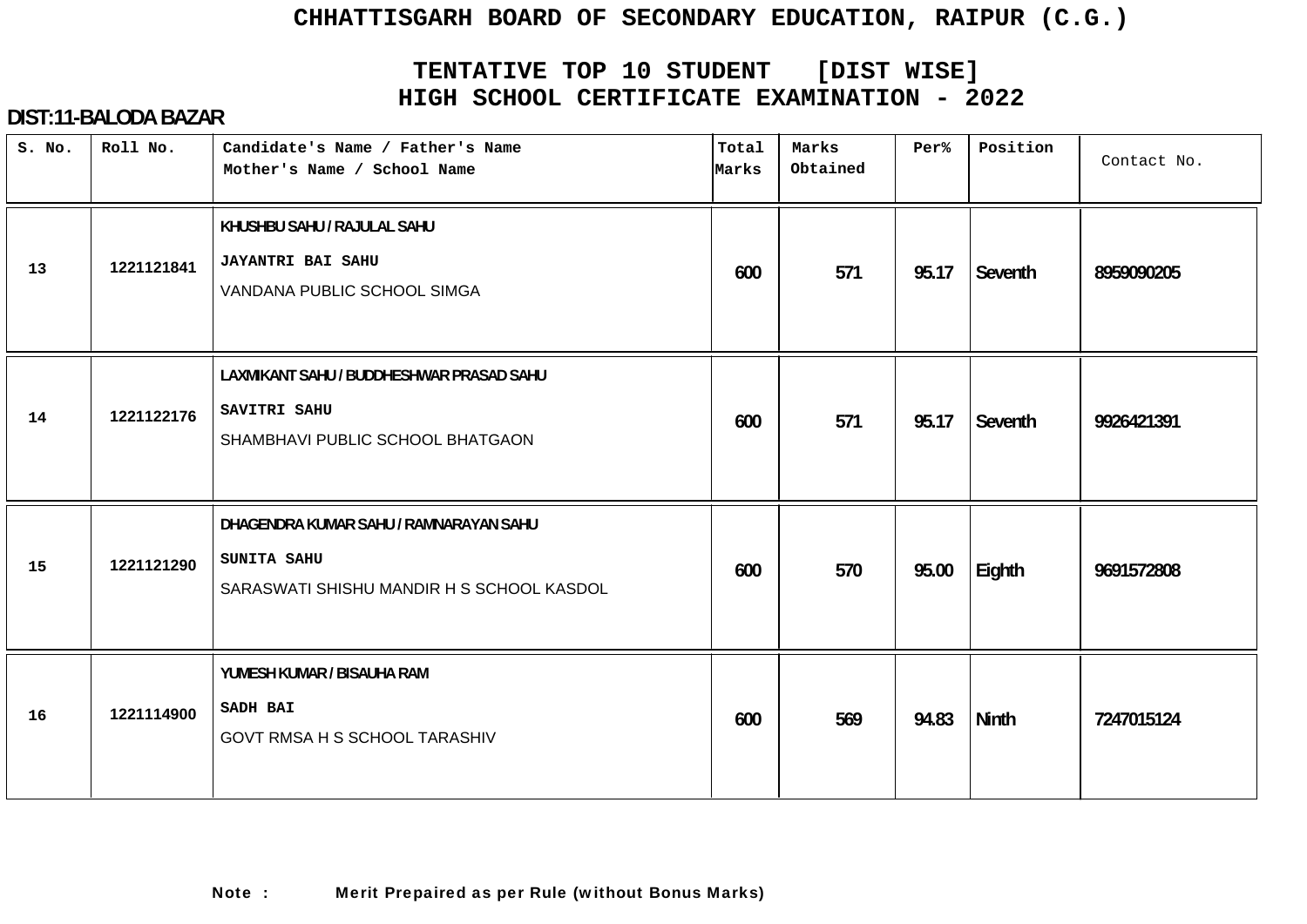# **TENTATIVE TOP 10 STUDENT [DIST WISE] HIGH SCHOOL CERTIFICATE EXAMINATION - 2022**

| S. No. | Roll No.   | Candidate's Name / Father's Name<br>Mother's Name / School Name                                                            | Total<br>Marks | Marks<br>Obtained | Per%  | Position     | Contact No. |
|--------|------------|----------------------------------------------------------------------------------------------------------------------------|----------------|-------------------|-------|--------------|-------------|
| 17     | 1221115696 | EKTA BHARDWAJ / RAM DULAR BHARDWAJ<br>KUSHI DEVI BHARDWAJ<br><b>GOVT RMSA H S BHINODI</b>                                  | 600            | 569               | 94.83 | Ninth        | 9575339433  |
| 18     | 1221120276 | ADITI SAHU / DHANANJAY SAHU<br><b>REKHA SAHU</b><br>M D V UTKRISHT VIDYALAY ENG MED GOVT H S SCHOOL<br><b>BALODA BAZAR</b> | 600            | 569               | 94.83 | Ninth        | 8435227655  |
| 19     | 1221121296 | HIMANSHU VERMA / MOJIRAM VERMA<br>SARITA VERMA<br>SARASWATI SHISHU MANDIR H S SCHOOL KASDOL                                | 600            | 569               | 94.83 | <b>Ninth</b> | 9926466147  |
| 20     | 1221121843 | LEKHNI SAHU / KHEMNARAYAN SAHU<br><b>SUSHILASAHU</b><br>VANDANA PUBLIC SCHOOL SIMGA                                        | 600            | 569               | 94.83 | <b>Ninth</b> | 9754386906  |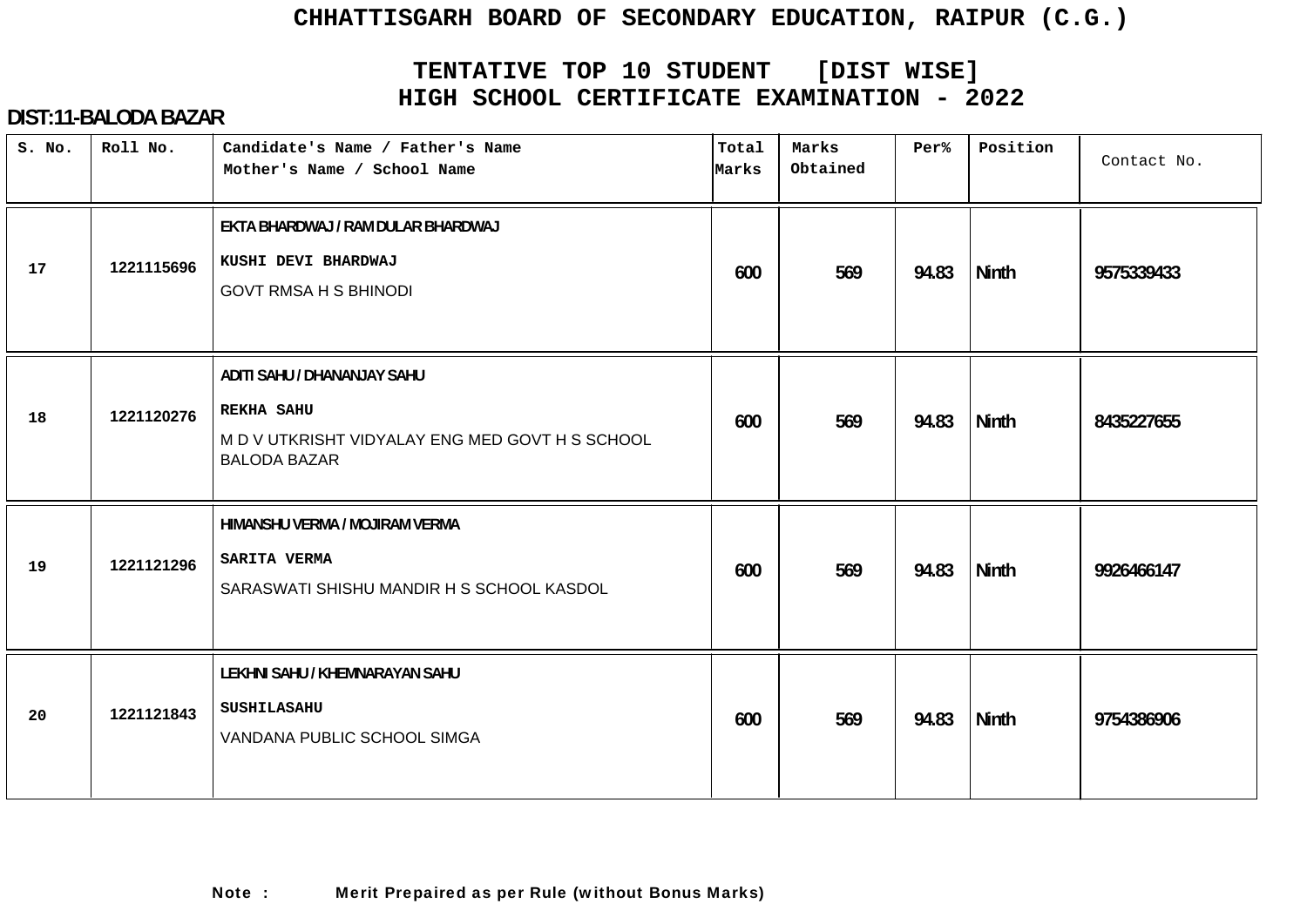# **TENTATIVE TOP 10 STUDENT [DIST WISE] HIGH SCHOOL CERTIFICATE EXAMINATION - 2022**

| S. No. | Roll No.   | Candidate's Name / Father's Name<br>Mother's Name / School Name                                      | Total<br>Marks | Marks<br>Obtained | Per%  | Position | Contact No. |
|--------|------------|------------------------------------------------------------------------------------------------------|----------------|-------------------|-------|----------|-------------|
| 21     | 1221122161 | BHUDEEP SAHU / YOGESHWAR PRASAD SAHU<br><b>VASHUNDHARA SAHU</b><br>SHAMBHAVI PUBLIC SCHOOL BHATGAON  | 600            | 569               | 94.83 | Ninth    | 9981304100  |
| 22     | 1221122171 | <b>HULESH SAHU / VEDVYAS SAHU</b><br>PADMINI<br>SHAMBHAVI PUBLIC SCHOOL BHATGAON                     | 600            | 568               | 94.67 | Tenth    | 9302364513  |
| 23     | 1221122448 | SUSHMITA MANHAR / KRISHNA KUMAR MANHAR<br><b>ANURADHA MANHAR</b><br>LOTUS PUBLIC H S SCHOOL BHATGAON | 600            | 568               | 94.67 | Tenth    | 9644216208  |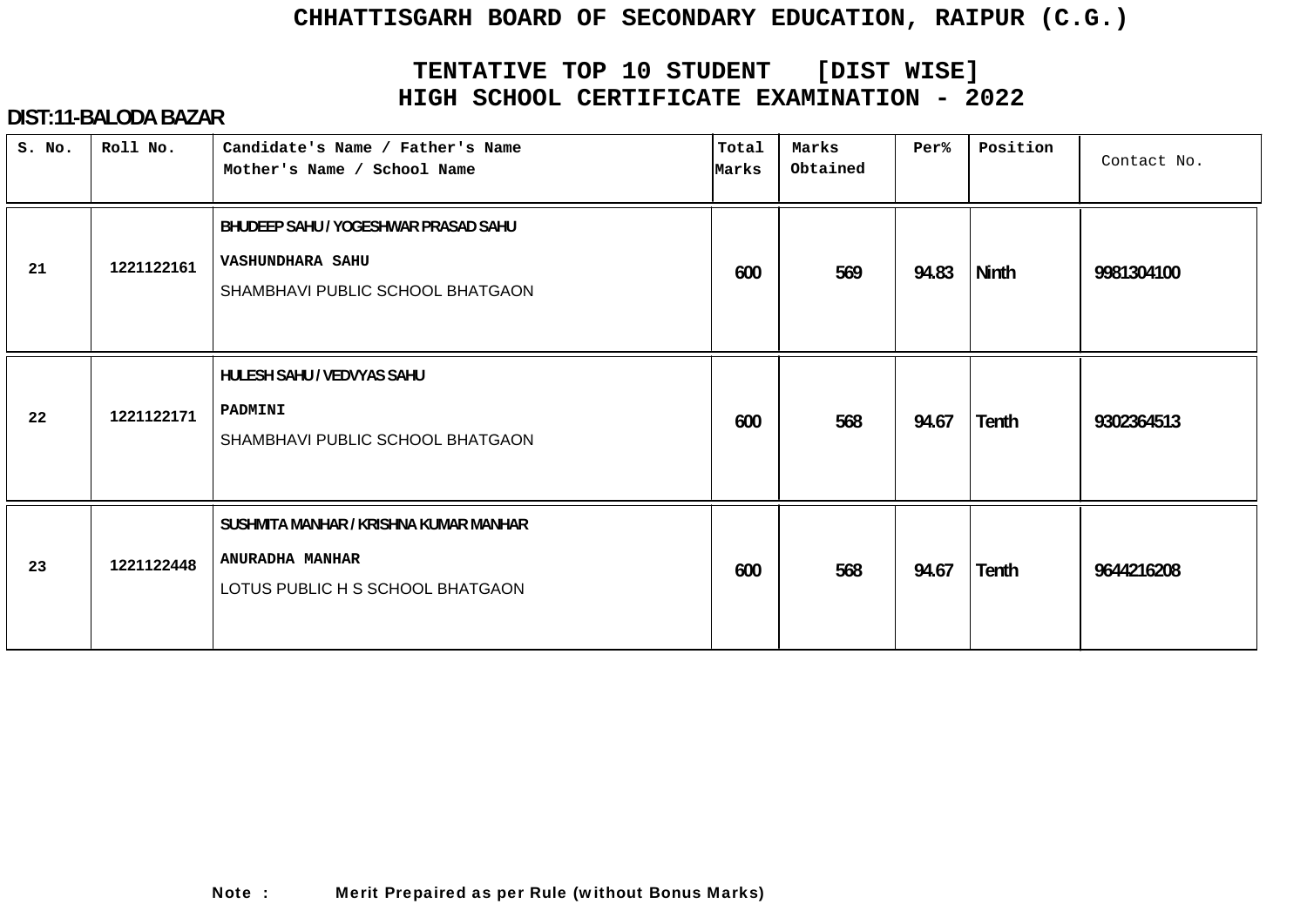# **TENTATIVE TOP 10 STUDENT [DIST WISE] HIGH SCHOOL CERTIFICATE EXAMINATION - 2022**

| S. No.          | Roll No.   | Candidate's Name / Father's Name<br>Mother's Name / School Name                                                         | Total<br>Marks | Marks<br>Obtained | Per%  | Position     | Contact No. |
|-----------------|------------|-------------------------------------------------------------------------------------------------------------------------|----------------|-------------------|-------|--------------|-------------|
| 1               | 1221213735 | ALOK SAHU / ASHOK KUMAR SAHU<br><b>REENA SAHU</b><br>GYANODAYA PUBLIC SCHOOL BEMETARA                                   | 600            | 585               | 97.50 | First        | 9977739751  |
| $\overline{2}$  | 1221214081 | MUSKAN VERMA / RAJU LAL VERMA<br>KIRAN VERMA<br>NEW GURUKUL E M H S SCHOOL SHANKAR NAGAR NAWAGARH                       | 600            | 584               | 97.33 | Second       | 9977981365  |
| 3               | 1221209564 | RUPENDRA / MANHARAN LAL<br><b>REKHA</b><br><b>GOVT RMSA H S ARJUNI</b>                                                  | 600            | 581               | 96.83 | <b>Third</b> | 9399463331  |
| $4\overline{ }$ | 1221213156 | NURICHA SAHU / RAJA RAM SAHU<br><b>RAMA DEVI</b><br>GOVT SHIVLALA RATHI ENG MED SCHOOL OF EXCELLENCE<br><b>BEMETARA</b> | 600            | 581               | 96.83 | <b>Third</b> | 9009531041  |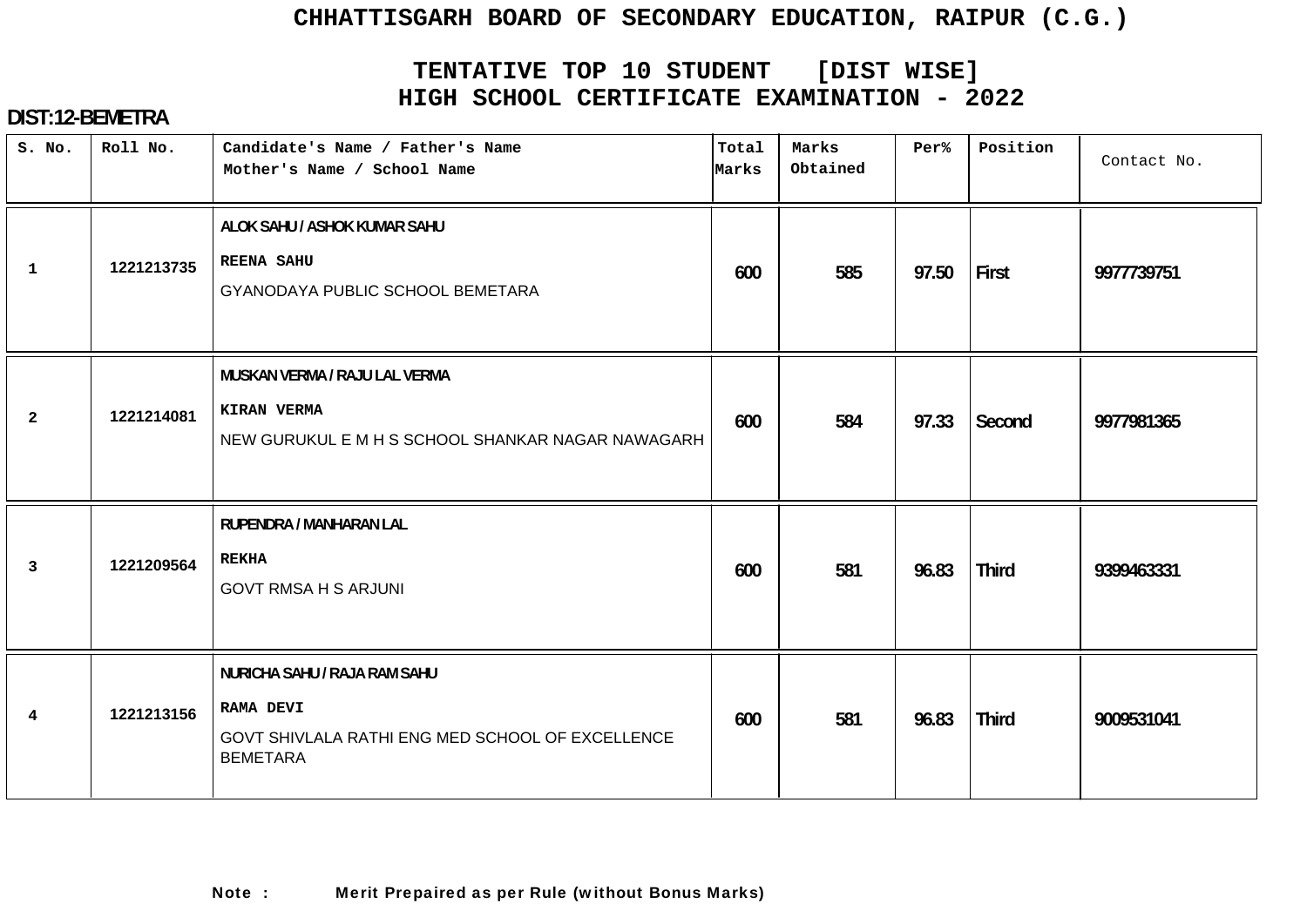# **TENTATIVE TOP 10 STUDENT [DIST WISE] HIGH SCHOOL CERTIFICATE EXAMINATION - 2022**

| S. No.         | Roll No.   | Candidate's Name / Father's Name<br>Mother's Name / School Name                                                 | Total<br>Marks | Marks<br>Obtained | Per%  | Position     | Contact No. |
|----------------|------------|-----------------------------------------------------------------------------------------------------------------|----------------|-------------------|-------|--------------|-------------|
| 5              | 1221213742 | <b>BHAVIKA SINHA / PRADEEP SINHA</b><br>PRATIBHA SINHA<br>GYANODAYA PUBLIC SCHOOL BEMETARA                      | 600            | 581               | 96.83 | <b>Third</b> | 9630759592  |
| 6              | 1221214082 | PRACHI PANDEY / SHANTI KUMAR PANDEY<br><b>SUDHA PANDEY</b><br>NEW GURUKUL E M H S SCHOOL SHANKAR NAGAR NAWAGARH | 600            | 580               | 96.67 | Fourth       | 9755998424  |
| $\overline{7}$ | 1221213870 | KRISHNA SHARMA / YASHWANT SHARMA<br>PURNIMA SHARMA<br><b>GENIUS PUBLIC SCHOOL</b>                               | 600            | 579               | 96.50 | <b>Fifth</b> | 6263660796  |
| 8              | 1221201000 | PREETI CHANDRAKAR / GOPAL CHANDRAKAR<br>LALITA CHANDRAKAR<br><b>GOVT GIRLS H S SCHOOL DADHI</b>                 | 600            | 576               | 96.00 | <b>Sixth</b> | 8889067044  |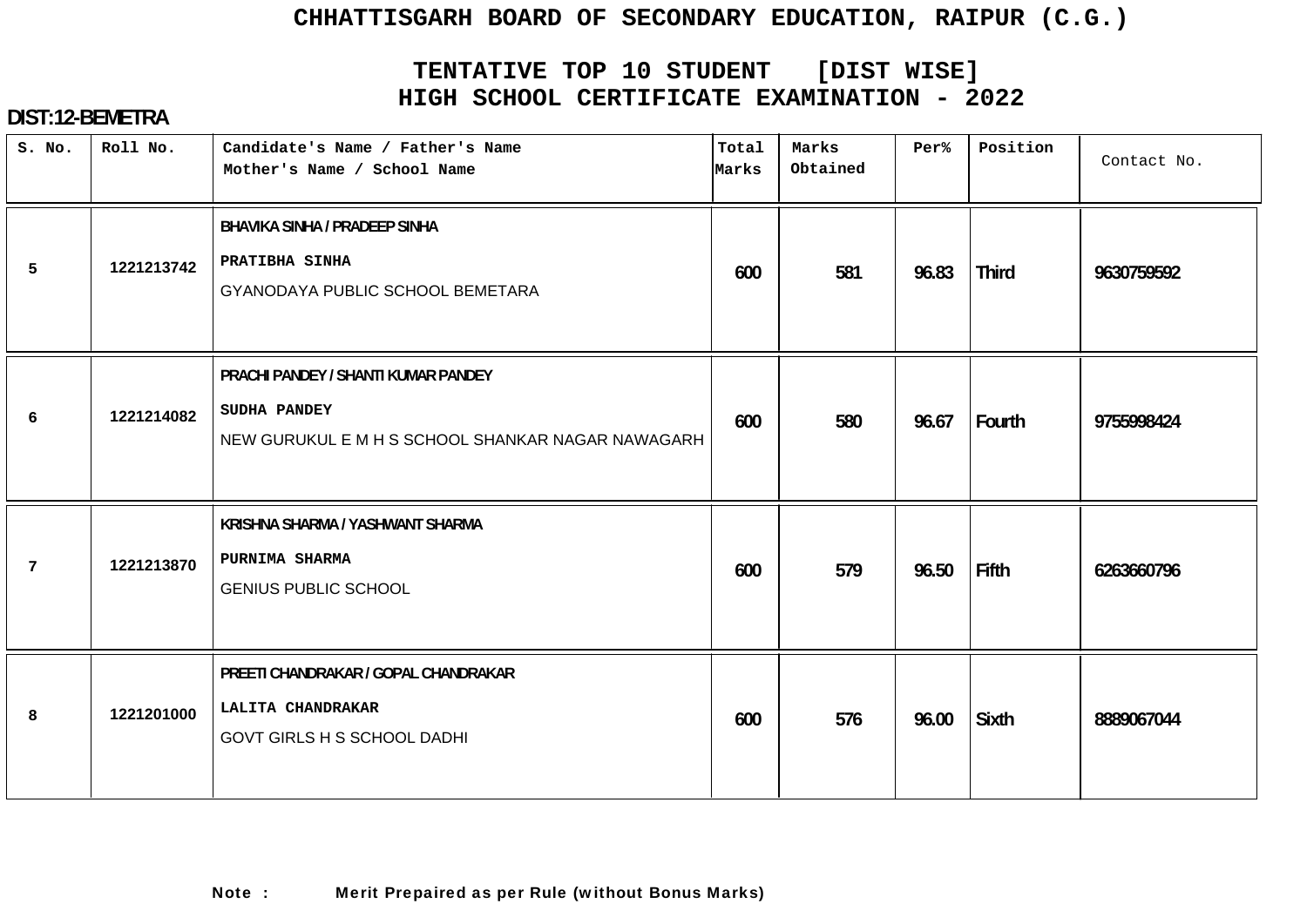# **TENTATIVE TOP 10 STUDENT [DIST WISE] HIGH SCHOOL CERTIFICATE EXAMINATION - 2022**

| S. No. | Roll No.   | Candidate's Name / Father's Name<br>Mother's Name / School Name                                | Total<br>Marks | Marks<br>Obtained | Per%  | Position     | Contact No. |
|--------|------------|------------------------------------------------------------------------------------------------|----------------|-------------------|-------|--------------|-------------|
| 9      | 1221203221 | MADHU SAHU / DWARIKA SAHU<br><b>REKHA SAHU</b><br>GOVT H S SCHOOL KATHIYA RANKA                | 600            | 576               | 96.00 | Sixth        | 9977663008  |
| 10     | 1221213819 | <b>VIDHI PANDEY / DEEPAK PANDEY</b><br><b>RAJNI PANDEY</b><br>GYANODAYA PUBLIC SCHOOL BEMETARA | 600            | 576               | 96.00 | <b>Sixth</b> | 6261157323  |
| 11     | 1221205183 | <b>LOSINA / DHANLAL</b><br><b>SUKHMANI</b><br><b>GOVT H S SCHOOL MURTA</b>                     | 600            | 572               | 95.33 | Seventh      | 859427881   |
| 12     | 1221213267 | MUSKAN DEWANGAN / KAMLESH DEWANGAN<br><b>RUKHMANI</b><br>INDIAN PUBLIC H S SCHOOL BEMETARA     | 600            | 572               | 95.33 | Seventh      | 8435551170  |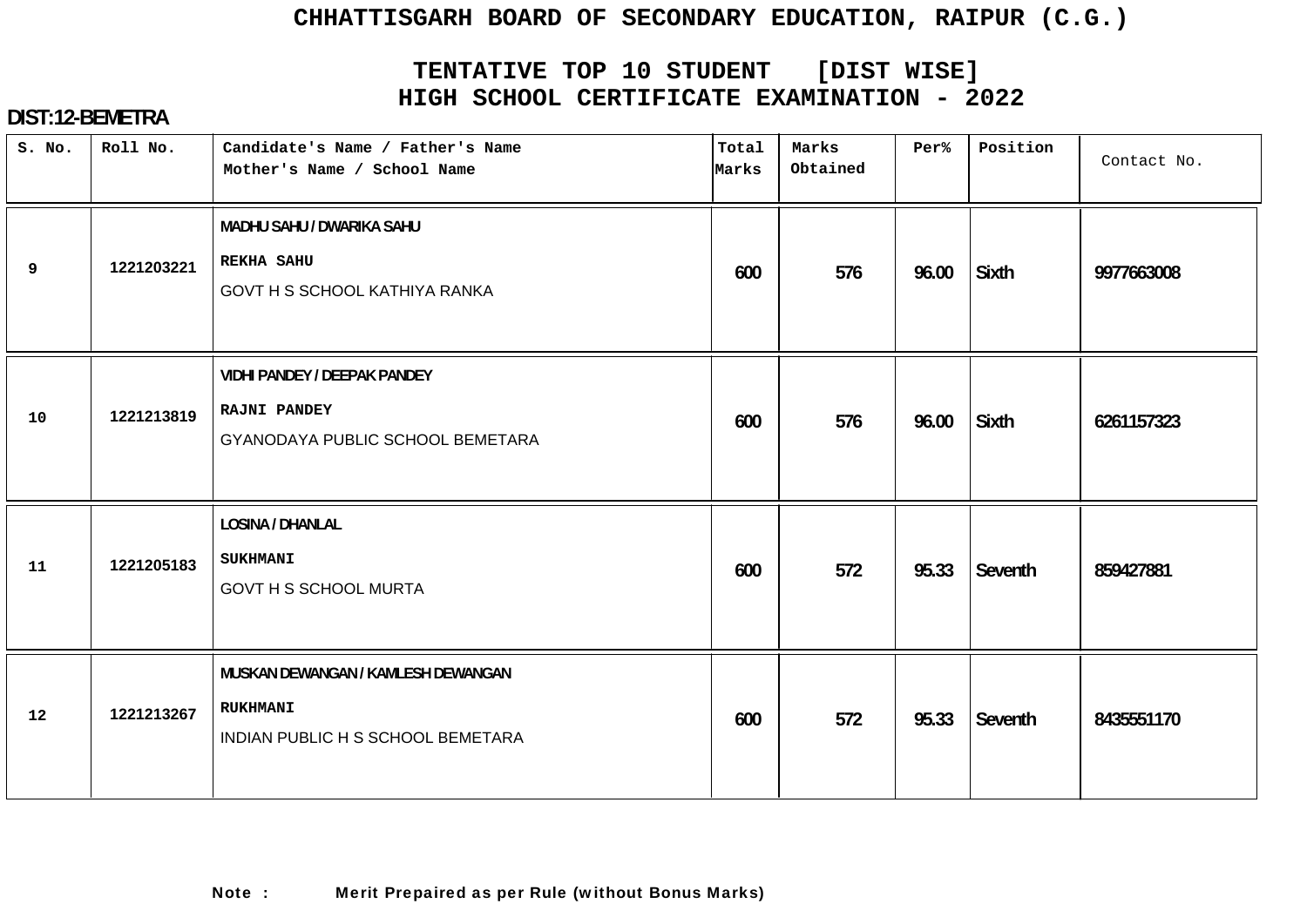# **TENTATIVE TOP 10 STUDENT [DIST WISE] HIGH SCHOOL CERTIFICATE EXAMINATION - 2022**

| S. No. | Roll No.   | Candidate's Name / Father's Name<br>Mother's Name / School Name                                    | Total<br>Marks | Marks<br>Obtained | Per%  | Position     | Contact No. |
|--------|------------|----------------------------------------------------------------------------------------------------|----------------|-------------------|-------|--------------|-------------|
| 13     | 1221213719 | <b>VIKASH KUSHWAHA / TARA SINGH</b><br><b>SHAKUNTALA</b><br>LALIT VIDYALAYA NAWAGARH               | 600            | 571               | 95.17 | Eighth       | 7000703776  |
| 14     | 1221213304 | <b>VIBHA PATKAR / SHIV KUMAR PATKAR</b><br><b>RANI PATKAR</b><br>INDIAN PUBLIC H S SCHOOL BEMETARA | 600            | 570               | 95.00 | <b>Ninth</b> | 8719961612  |
| 15     | 1221213883 | SHUBHANJALI VERMA / ONKAR VERMA<br>SANTOSHI VERMA<br><b>GENIUS PUBLIC SCHOOL</b>                   | 600            | 570               | 95.00 | Ninth        | 7000923749  |
| 16     | 1221213872 | LAV KUMAR SAHU / GULAB SAHU<br><b>SHAKUN SAHU</b><br><b>GENIUS PUBLIC SCHOOL</b>                   | 600            | 569               | 94.83 | <b>Tenth</b> | 9893578130  |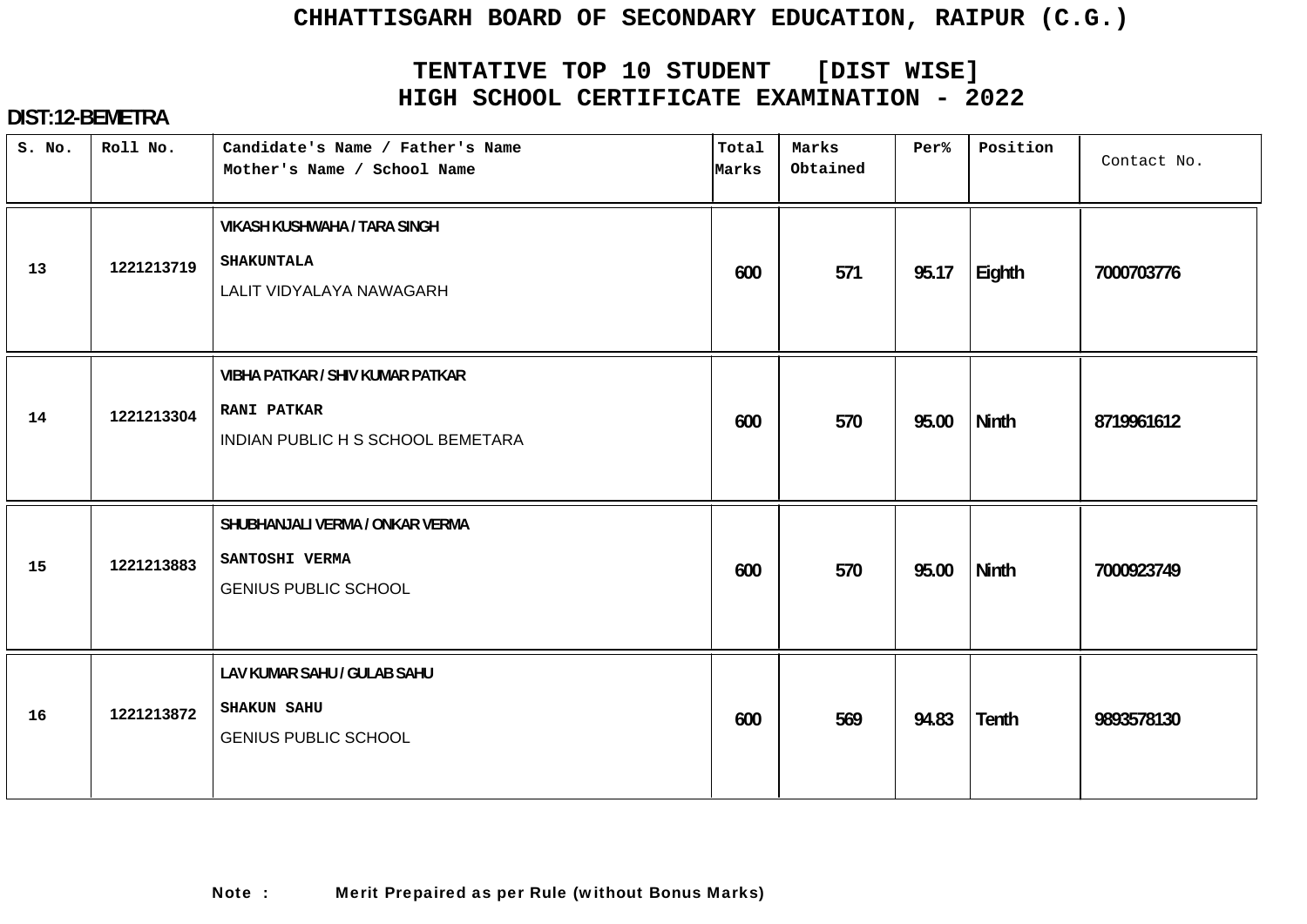# **TENTATIVE TOP 10 STUDENT [DIST WISE] HIGH SCHOOL CERTIFICATE EXAMINATION - 2022**

| S. No.                  | Roll No.   | Candidate's Name / Father's Name<br>Mother's Name / School Name                                            | Total<br>Marks | Marks<br>Obtained | Per%  | Position     | Contact No. |
|-------------------------|------------|------------------------------------------------------------------------------------------------------------|----------------|-------------------|-------|--------------|-------------|
| $\mathbf{1}$            | 1221311844 | VIVEK KUMAR DEWANGAN / GAJENDRA DEWANGAN<br>ROSHNI DEWANGAN<br>AZIM PREMJI HIGH SCHOOL SHANKARDAH DHAMTARI | 600            | 586               | 97.67 | First        | 9303677067  |
| $\mathbf{2}$            | 1221305032 | <b>OKESH KUMAR / HEMANT KUMAR</b><br><b>SANT KUMARI</b><br><b>GOVT HIGH SCHOOL TARRAGONDI</b>              | 600            | 583               | 97.17 | Second       | 6267944435  |
| $\mathbf{3}$            | 1221305477 | BHUPESH KUMAR GAJENDRA / VEERMANI GAJENDRA<br>RAJESHWARI GAJENDRA<br><b>GOVT H S SCHOOL BORSI DHAMTARI</b> | 600            | 582               | 97.00 | <b>Third</b> | 9179194674  |
| $\overline{\mathbf{4}}$ | 1221306013 | <b>SAMEER KUMAR / PUNESHWAR</b><br>PRAMILA<br><b>GOVT H S SCHOOL BHOTHIDIH</b>                             | 600            | 580               | 96.67 | Fourth       | 6265494474  |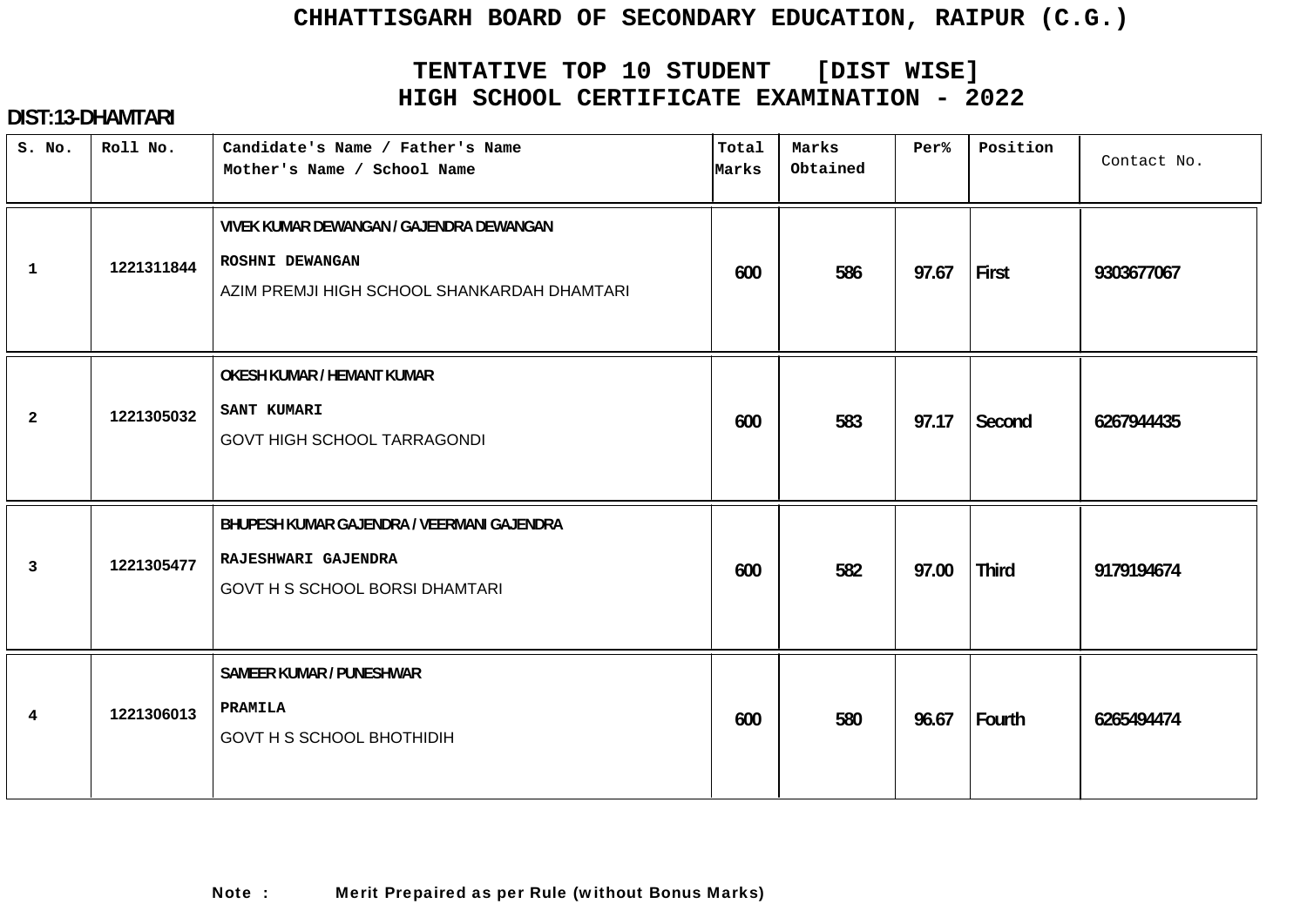# **TENTATIVE TOP 10 STUDENT [DIST WISE] HIGH SCHOOL CERTIFICATE EXAMINATION - 2022**

| S. No. | Roll No.   | Candidate's Name / Father's Name<br>Mother's Name / School Name                                  | Total<br>Marks | Marks<br>Obtained | Per%  | Position     | Contact No. |
|--------|------------|--------------------------------------------------------------------------------------------------|----------------|-------------------|-------|--------------|-------------|
| 5      | 1221310896 | HARSH KHUTIYARE / LALIT KHUTIYARE<br>LALITA KHUTIYARE<br>SARVODAYA H S SCHOOL DHAMTARI           | 600            | 580               | 96.67 | Fourth       | 9753208619  |
| 6      | 1221305137 | <b>DIVYA / BHOLARAM</b><br><b>LUKESHWARI</b><br><b>GOVT H S SCHOOL BHENDRI DHAMTARI</b>          | 600            | 578               | 96.33 | <b>Fifth</b> | 6495596873  |
| 7      | 1221310621 | DEEPALI RAJPUT / KAMLESH SINGH RAJPUT<br>ROSHNI DEVI RAJPUT<br>MODEL ENGLISH H S SCHOOL DHAMTARI | 600            | 576               | 96.00 | Sixth        | 8225801139  |
| 8      | 1221310723 | SHAILY GUPTA / RAM KUMAR GUPTA<br><b>BINDIYA GUPTA</b><br>MODEL ENGLISH H S SCHOOL DHAMTARI      | 600            | 575               | 95.83 | Seventh      | 8770698787  |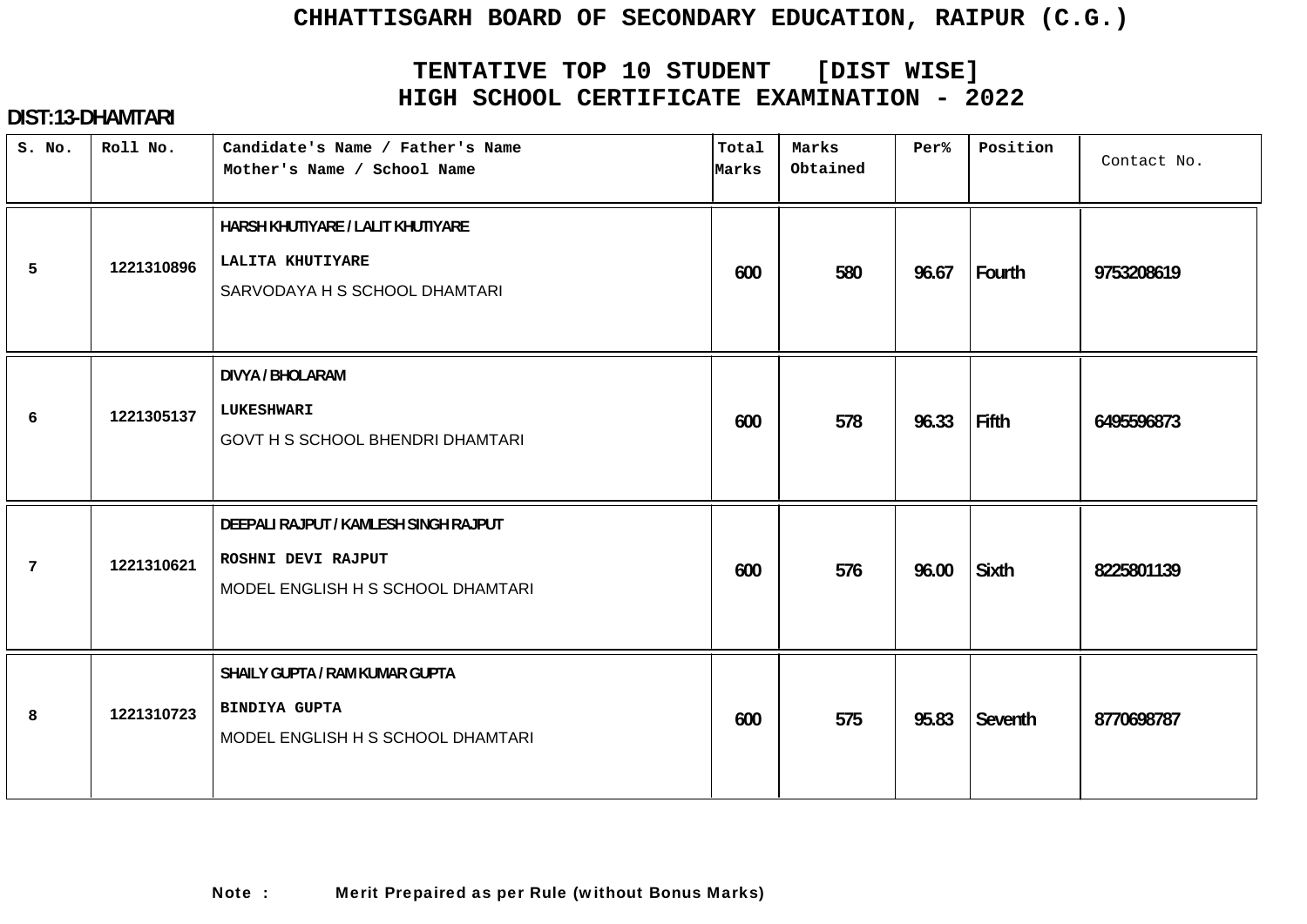# **TENTATIVE TOP 10 STUDENT [DIST WISE] HIGH SCHOOL CERTIFICATE EXAMINATION - 2022**

| S. No. | Roll No.   | Candidate's Name / Father's Name<br>Mother's Name / School Name                                          | Total<br>Marks | Marks<br>Obtained | Per%  | Position | Contact No. |
|--------|------------|----------------------------------------------------------------------------------------------------------|----------------|-------------------|-------|----------|-------------|
| 9      | 1221311329 | KHOMANSHU / PUNIT RAM SAHU<br><b>VOKRITIKA SAHU</b><br><b>GALAXY H S S NARI</b>                          | 600            | 575               | 95.83 | Seventh  | 8770345661  |
| 10     | 1221311548 | MANSI AGLAWE / SANTOSH AGLAWE<br><b>JAYA AGLAWE</b><br><b>GENIUS PUBLIC SCHOOL NAGRI</b>                 | 600            | 575               | 95.83 | Seventh  | 8120833337  |
| 11     | 1221311558 | AKTA GAJENDRA / HEMANT GAJENDRA<br>PUSHPA GAJENDRA<br>SARASWATI GYAN MANDIR HIGH SCHOOL BATHENA DHAMTARI | 600            | 575               | 95.83 | Seventh  | 8435584478  |
| 12     | 1221311839 | SAURABH DHRUW / MURLI DHRUW<br>CHITRAREKHA DHRUW<br>AZIM PREMJI HIGH SCHOOL SHANKARDAH DHAMTARI          | 600            | 572               | 95.33 | Eighth   | 9340666916  |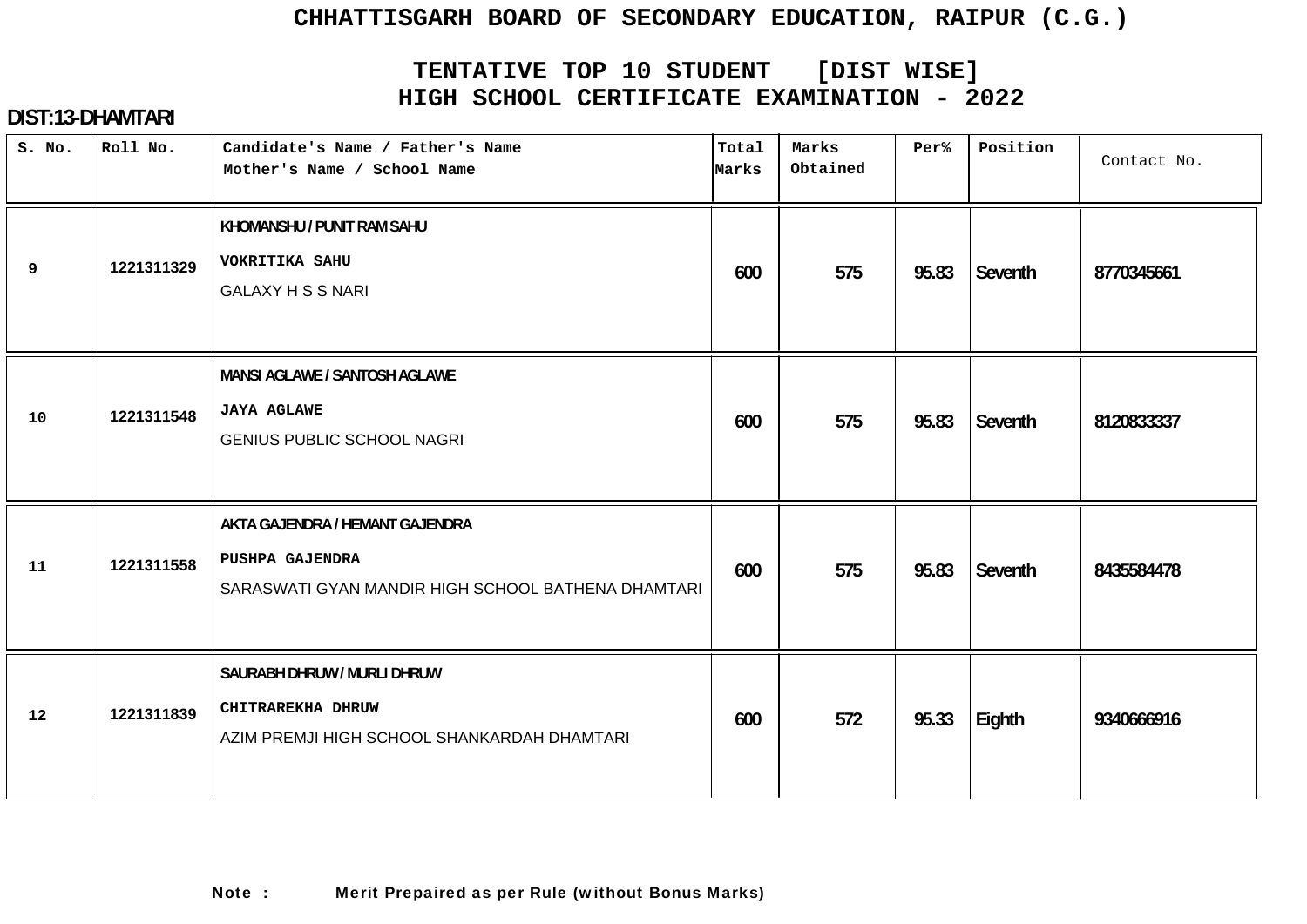# **TENTATIVE TOP 10 STUDENT [DIST WISE] HIGH SCHOOL CERTIFICATE EXAMINATION - 2022**

| S. No. | Roll No.   | Candidate's Name / Father's Name<br>Mother's Name / School Name                                  | Total<br>Marks | Marks<br>Obtained | Per%  | Position     | Contact No. |
|--------|------------|--------------------------------------------------------------------------------------------------|----------------|-------------------|-------|--------------|-------------|
| 13     | 1221309409 | JITENDRA KUMAR / NAND KUMAR<br><b>LATA BAI</b><br><b>GOVT RMSA H S BODRA</b>                     | 600            | 571               | 95.17 | <b>Ninth</b> | 8319895725  |
| 14     | 1221311841 | SRIJAN SINHA / HEMSHANKAR SINHA<br>KHILESHWARI<br>AZIM PREMJI HIGH SCHOOL SHANKARDAH DHAMTARI    | 600            | 571               | 95.17 | <b>Ninth</b> | 9302709359  |
| 15     | 1221311606 | SHREYA SINHA / TIKESHWAR SINHA<br><b>DEVSHREE SINHA</b><br>SARVODAYA ENGLISH H S SCHOOL DHAMTARI | 600            | 570               | 95.00 | Tenth        | 7415788829  |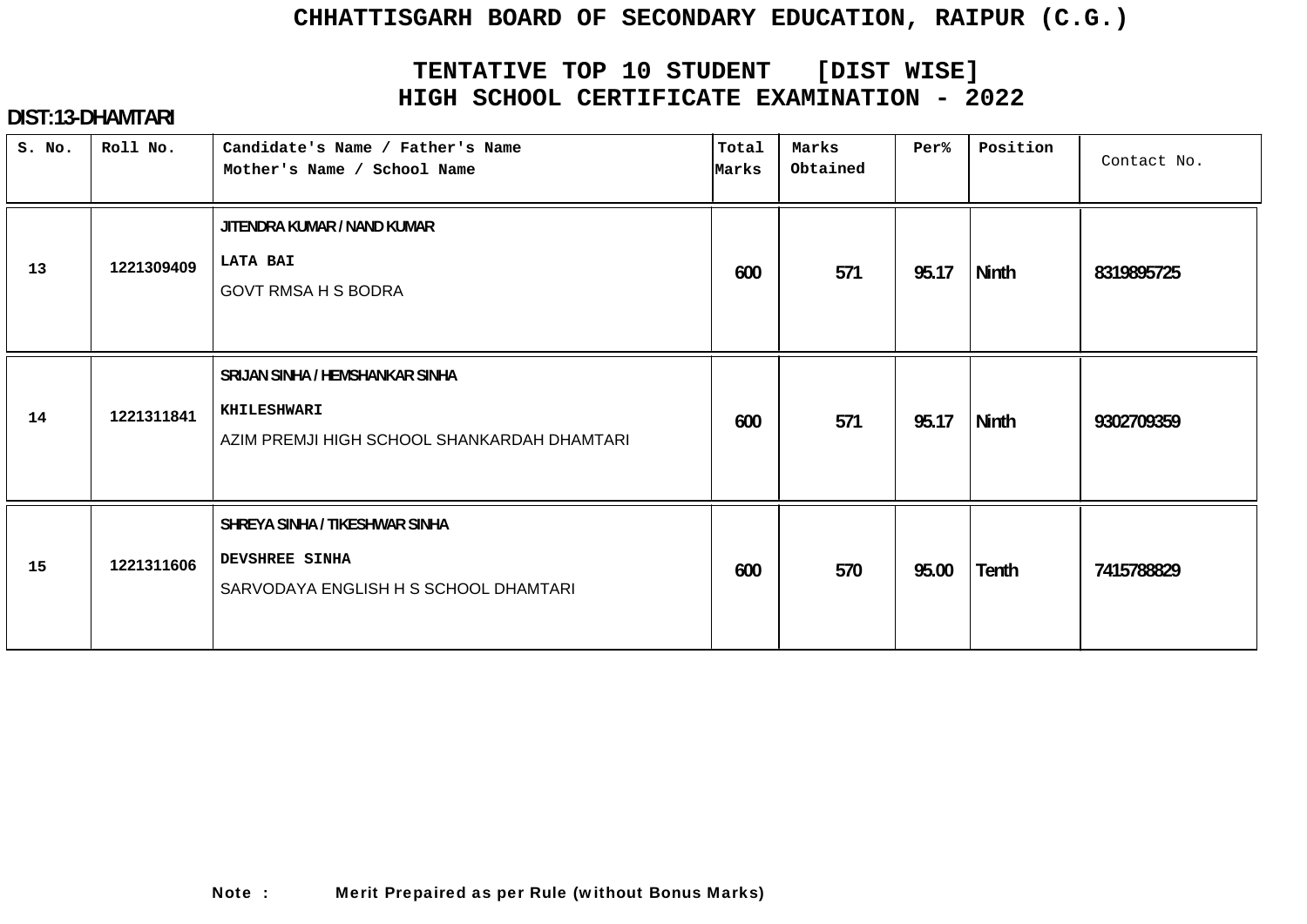# **TENTATIVE TOP 10 STUDENT [DIST WISE] HIGH SCHOOL CERTIFICATE EXAMINATION - 2022**

| S. No.         | Roll No.   | Candidate's Name / Father's Name<br>Mother's Name / School Name                                                                    | Total<br>Marks | Marks<br>Obtained | Per%  | Position     | Contact No. |
|----------------|------------|------------------------------------------------------------------------------------------------------------------------------------|----------------|-------------------|-------|--------------|-------------|
| $\mathbf{1}$   | 1221408046 | KULDEEP CHATURVEDI / BHARATRAM CHATURVEDI<br>GANGOTRI CHATURVEDI<br>GOVT H S SCHOOL SEMARIYA DURG                                  | 600            | 583               | 97.17 | First        | 8319933304  |
| $\overline{2}$ | 1221417449 | YUGANT KUMAR SAHU / NARESH KUMAR SAHU<br>SHAKUNTALA SAHU<br>MANSAROWAR H S SCHOOL JANJGIRI B M Y DURG                              | 600            | 581               | 96.83 | Second       | 9926122671  |
| 3              | 1221408054 | MONIL PARGANIHA / BHUPENDRA PARGANIHA<br>ROSHANI PARGANIHA<br>GOVT H S SCHOOL SEMARIYA DURG                                        | 600            | 580               | 96.67 | <b>Third</b> | 9617477968  |
| 4              | 1221414499 | KUSUM SAHU / BASANT LAL SAHU<br>CHANDRAKALI SAHU<br>SWAMI ATMANAND GOVT ENG MED H S SCHOOL BALAJI NAGAR<br><b>KHURSIPAR BHILAI</b> | 600            | 577               | 96.17 | Fourth       | 7999166466  |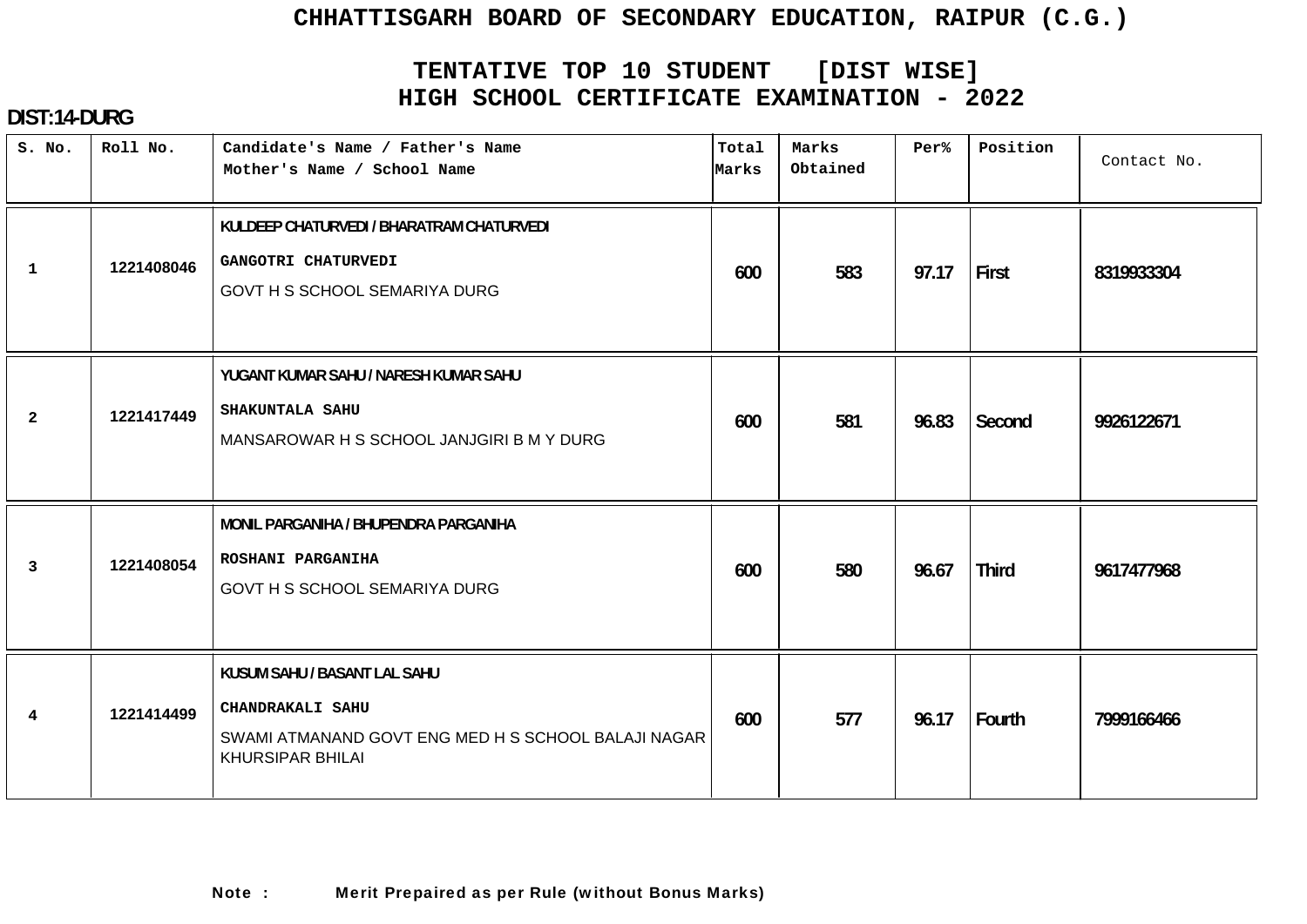# **TENTATIVE TOP 10 STUDENT [DIST WISE] HIGH SCHOOL CERTIFICATE EXAMINATION - 2022**

| S. No.          | Roll No.   | Candidate's Name / Father's Name<br>Mother's Name / School Name                                                              | Total<br>Marks | Marks<br>Obtained | Per%  | Position | Contact No. |
|-----------------|------------|------------------------------------------------------------------------------------------------------------------------------|----------------|-------------------|-------|----------|-------------|
| 5               | 1221417200 | VANDANA SAHU / KAMAL KUMAR SAHU<br><b>RENUKA SAHU</b><br>SARSWATI SHISHU MANDIR H S KURUD                                    | 600            | 577               | 96.17 | Fourth   | 9691912374  |
| 6               | 1221406804 | DALEE DILLIWAR / ROMNATH DILLIWAR<br><b>JHANNA DILLIWAR</b><br><b>GOVT NAVIN H S KUTHREL</b>                                 | 600            | 576               | 96.00 | Fifth    | 6261834911  |
| $7\phantom{.0}$ | 1221414537 | JAHNAVI CHHATRE / RAVINDRA CHHATRE<br>MADHURI CHHATRE<br>SWAMI ATMANAND GOVT ENG SCHOOL JANJGIRI                             | 600            | 576               | 96.00 | Fifth    | 9826158550  |
| 8               | 1221418515 | HARSH NARAYAN / SHYAM PRATAP NARAYAN<br>SHOBHA NARAYAN<br>MATA VAISHNO DEVI PUBLIC H S SCHOOL NEW KHURSIPAR<br><b>BHILAI</b> | 600            | 576               | 96.00 | Fifth    | 9407663214  |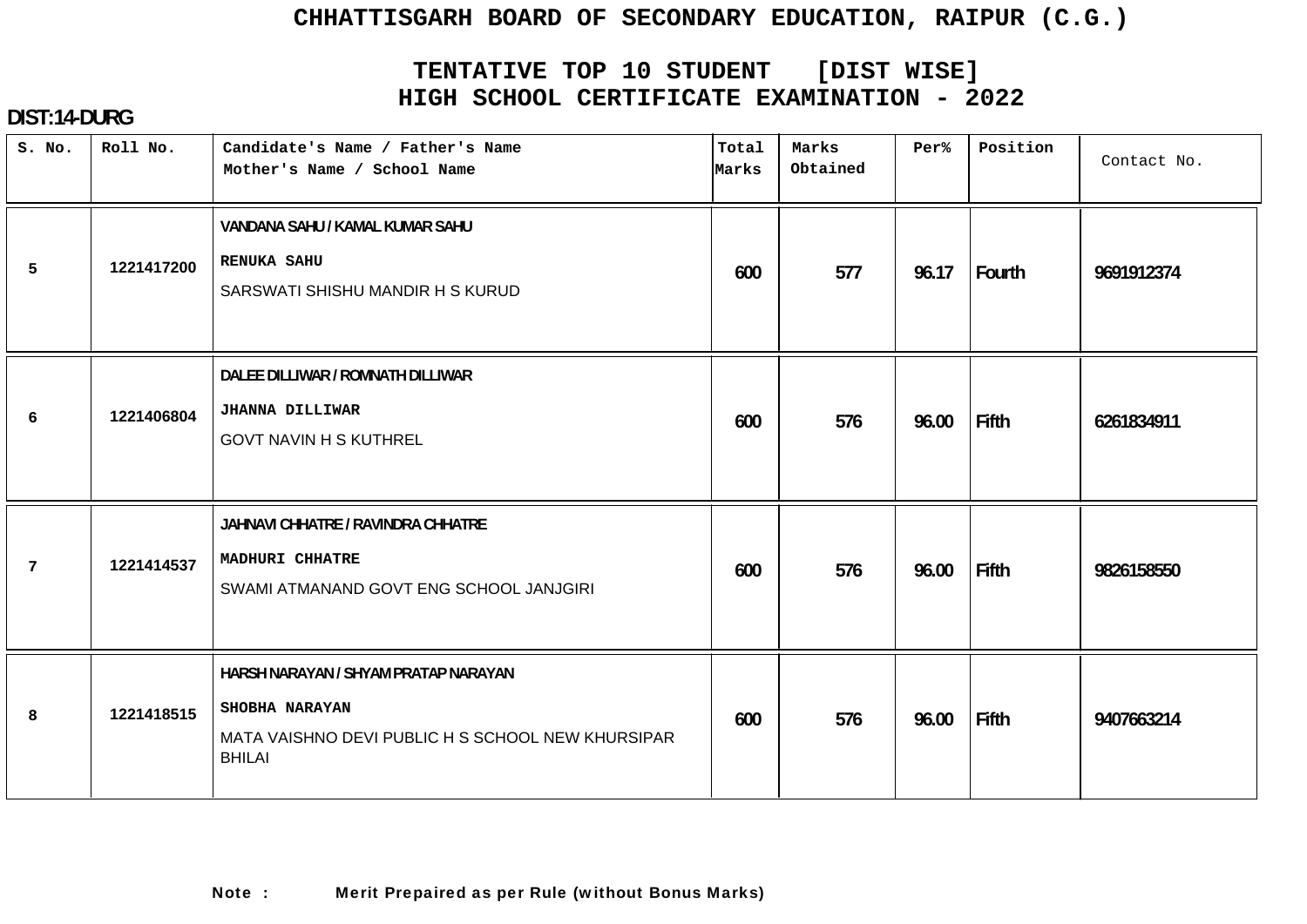# **TENTATIVE TOP 10 STUDENT [DIST WISE] HIGH SCHOOL CERTIFICATE EXAMINATION - 2022**

| S. No. | Roll No.   | Candidate's Name / Father's Name<br>Mother's Name / School Name                            | Total<br>Marks | Marks<br>Obtained | Per%  | Position     | Contact No. |
|--------|------------|--------------------------------------------------------------------------------------------|----------------|-------------------|-------|--------------|-------------|
| 9      | 1221401303 | TWINKLE SHARMA / DILIP SHARMA<br>NEETU SHARMA<br>GOVT GIRLS H S SCHOOL VAISHALI NAGAR DURG | 600            | 575               | 95.83 | <b>Sixth</b> | 7389819368  |
| 10     | 1221416294 | SWEKSHA SAHU / MANI RAM SAHU<br>TOMIN BAI SAHU<br>DEEPSHIKHA H S SCHOOL UTAI DURG          | 600            | 573               | 95.50 | Seventh      | 9907909877  |
| 11     | 1221418857 | SUHANI KUMARI / ARVIND PRASAD<br>NILAM DEVI<br>KRISHNA H S SCHOOL RAM NAGAR BHILAI         | 600            | 573               | 95.50 | Seventh      | 7089356753  |
| 12     | 1221404599 | AYUSH SAHU / DHARAM RAJ SAHU<br><b>LALITA SAHU</b><br>GOVT H S SCHOOL CHHAWANI BHILAI DURG | 600            | 572               | 95.33 | Eighth       | 8965064245  |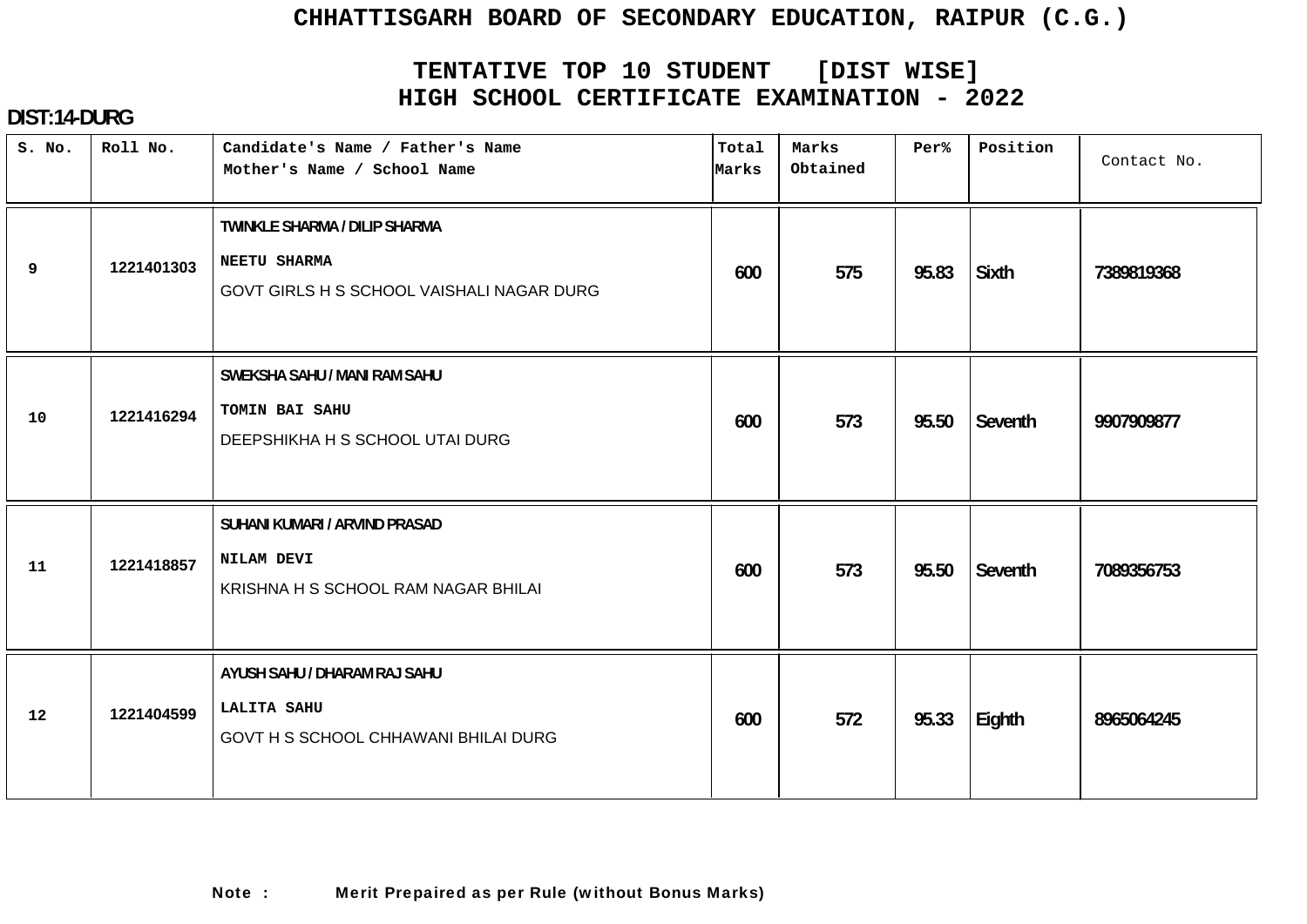# **TENTATIVE TOP 10 STUDENT [DIST WISE] HIGH SCHOOL CERTIFICATE EXAMINATION - 2022**

| S. No. | Roll No.   | Candidate's Name / Father's Name<br>Mother's Name / School Name                                         | Total<br>Marks | Marks<br>Obtained | Per%  | Position     | Contact No. |
|--------|------------|---------------------------------------------------------------------------------------------------------|----------------|-------------------|-------|--------------|-------------|
| 13     | 1221417374 | ARPIT BANCHHOR / YASHWANT BANCHHOR<br>GAYATRI BANCHHOR<br>MANSAROWAR H S SCHOOL JANJGIRI B M Y DURG     | 600            | 572               | 95.33 | Eighth       | 7000734302  |
| 14     | 1221417428 | SHEKHAR KUMAR NISHAD / BANARASI NISHAD<br>SARASWATI NISHAD<br>MANSAROWAR H S SCHOOL JANJGIRI B M Y DURG | 600            | 571               | 95.17 | <b>Ninth</b> | 8602683853  |
| 15     | 1221418814 | <b>MAHIMA / SANTOSH KUSHWAHA</b><br>CHAMPA DEVI<br>KRISHNA H S SCHOOL RAM NAGAR BHILAI                  | 600            | 571               | 95.17 | Ninth        | 9131659475  |
| 16     | 1221418096 | SAHIL VERMA / MAHESH KUMAR VERMA<br>NIRMALA VERMA<br>ARYAVART H S S PATAN DURG                          | 600            | 570               | 95.00 | Tenth        | 9009330602  |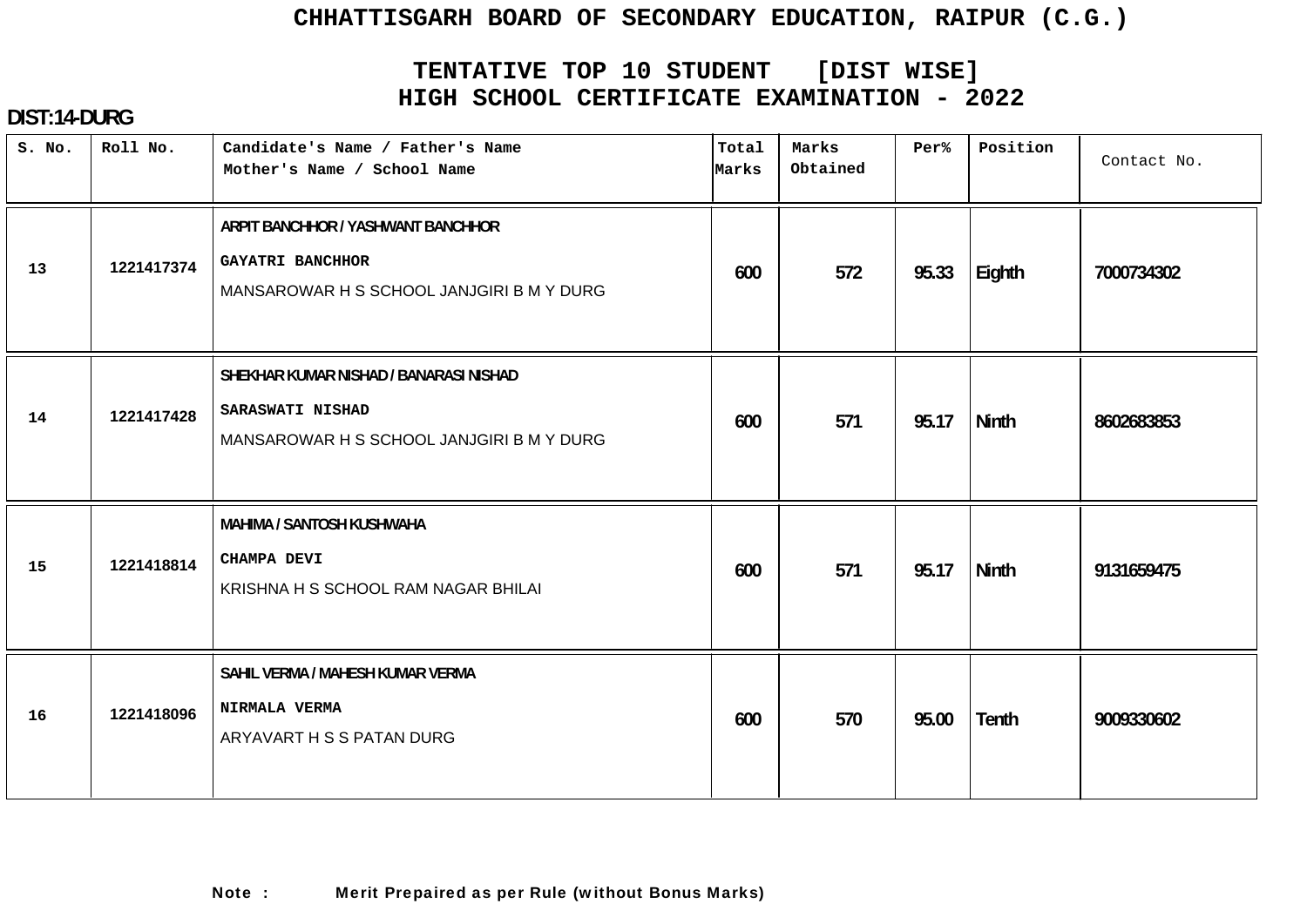# **TENTATIVE TOP 10 STUDENT [DIST WISE] HIGH SCHOOL CERTIFICATE EXAMINATION - 2022**

| S. No.          | Roll No.   | Candidate's Name / Father's Name<br>Mother's Name / School Name                                     | Total<br>Marks | Marks<br>Obtained | Per%  | Position     | Contact No. |
|-----------------|------------|-----------------------------------------------------------------------------------------------------|----------------|-------------------|-------|--------------|-------------|
| $\mathbf{1}$    | 1221508434 | <b>VENUKANT KURRE / DULENDRA KURRE</b><br>HARELIYA KURRE<br>SARASWATI SHISHU MANDIR H S SCH RAJIM   | 600            | 582               | 97.00 | First        | 9617983088  |
| $\overline{2}$  | 1221508337 | <b>GARIMA SAHU / BALRAM SAHU</b><br><b>LUNESHWARI SAHU</b><br>SARASWATI SHISHU MANDIR H S SCH RAJIM | 600            | 576               | 96.00 | Second       | 8823855253  |
| $\mathbf{3}$    | 1221508392 | PANKAJ KUMAR / SEWAK RAM<br><b>TRIVENI</b><br>SARASWATI SHISHU MANDIR H S SCH RAJIM                 | 600            | 575               | 95.83 | <b>Third</b> | 9617756675  |
| $4\overline{ }$ | 1221506873 | <b>VIJAY KUMAR / KHUMAN RAM</b><br><b>SAVITRI</b><br><b>GOVT RMSA H S TARIGHAT</b>                  | 600            | 574               | 95.67 | Fourth       | 6268197410  |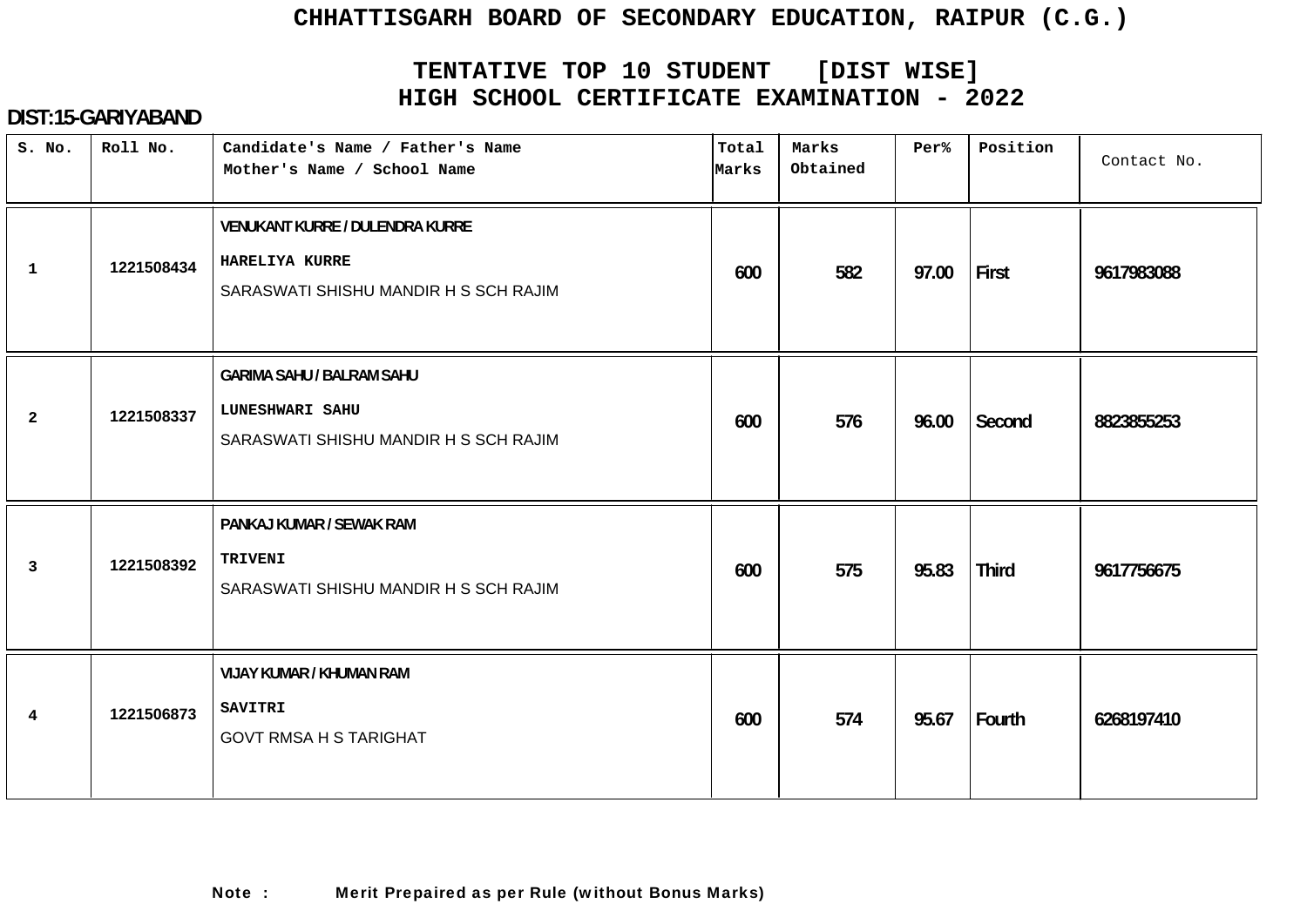# **TENTATIVE TOP 10 STUDENT [DIST WISE] HIGH SCHOOL CERTIFICATE EXAMINATION - 2022**

| S. No. | Roll No.   | Candidate's Name / Father's Name<br>Mother's Name / School Name                                 | Total<br>Marks | Marks<br>Obtained | Per%  | Position     | Contact No. |
|--------|------------|-------------------------------------------------------------------------------------------------|----------------|-------------------|-------|--------------|-------------|
| 5      | 1221508336 | <b>GAJENDRA SONKAR / SANAT SONKAR</b><br>SEVATI SONKAR<br>SARASWATI SHISHU MANDIR H S SCH RAJIM | 600            | 569               | 94.83 | Fifth        | 8817623042  |
| 6      | 1221508408 | RENUKA SAHU / DHARMENDRA SAHU<br>PRAMILA SAHU<br>SARASWATI SHISHU MANDIR H S SCH RAJIM          | 600            | 569               | 94.83 | <b>Fifth</b> | 9399132288  |
| 7      | 1221508376 | MADHU SEN / JEET RAM SEN<br>PARVATI SEN<br>SARASWATI SHISHU MANDIR H S SCH RAJIM                | 600            | 567               | 94.50 | Sixth        | 8959267970  |
| 8      | 1221508396 | POSHAN NISHAD / PARAS RAM NISHAD<br>LEELA BAI NISHAD<br>SARASWATI SHISHU MANDIR H S SCH RAJIM   | 600            | 566               | 94.33 | Seventh      | 6266780537  |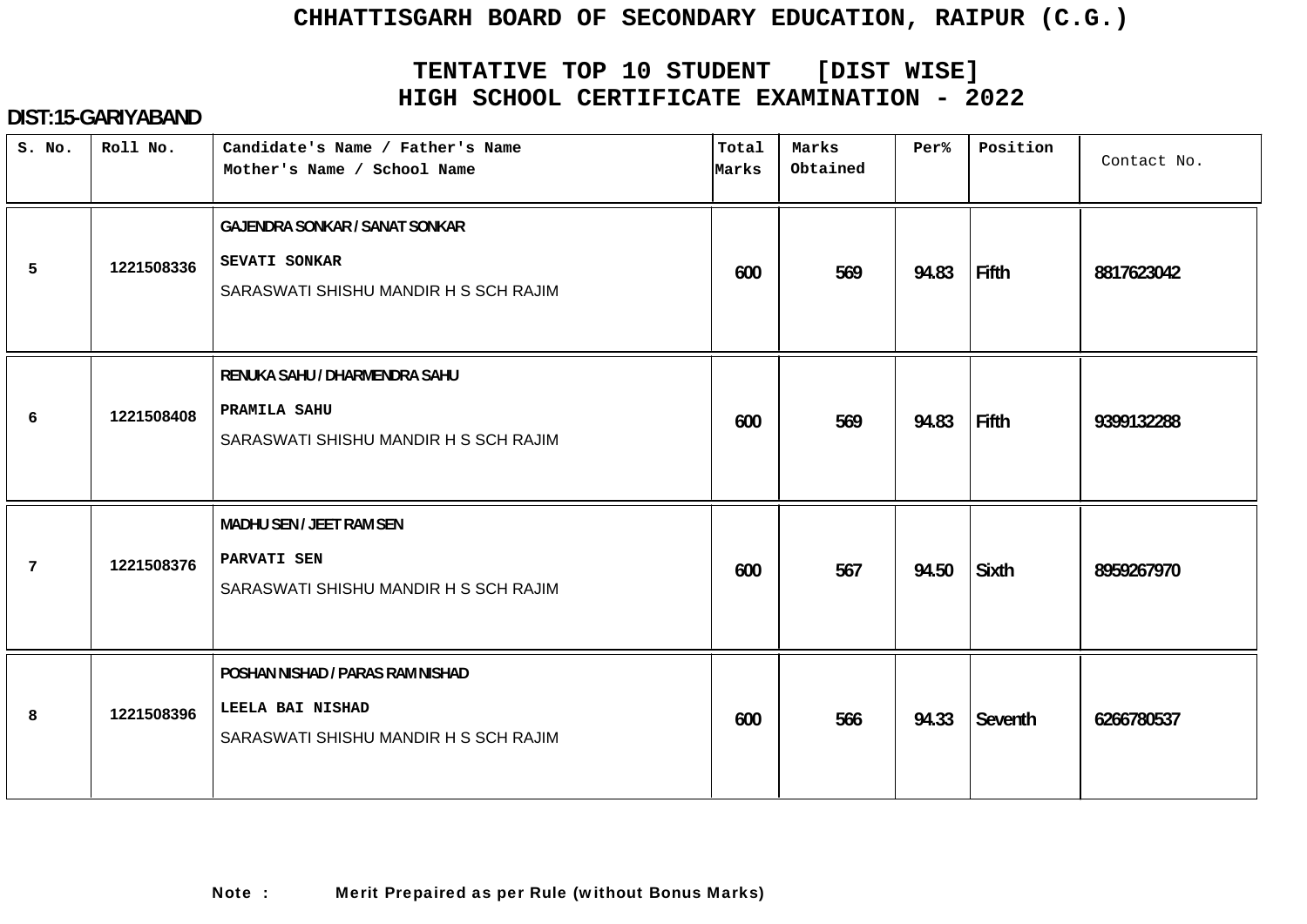# **TENTATIVE TOP 10 STUDENT [DIST WISE] HIGH SCHOOL CERTIFICATE EXAMINATION - 2022**

| S. No. | Roll No.   | Candidate's Name / Father's Name<br>Mother's Name / School Name                                      | Total<br>Marks | Marks<br>Obtained | Per%  | Position | Contact No. |
|--------|------------|------------------------------------------------------------------------------------------------------|----------------|-------------------|-------|----------|-------------|
| 9      | 1221508694 | KIRTI GHOGHARE / MANNU RAM GHOGHARE<br>SHAM BAI GHOGHARE<br>SARASWATI SHISHU MANDIR H S SCHOOL KOPRA | 600            | 566               | 94.33 | Seventh  | 7697576410  |
| 10     | 1221508351 | ISHA DHRUW / YOGESHWAR LAL DHRUW<br><b>USHA DHRUW</b><br>SARASWATI SHISHU MANDIR H S SCH RAJIM       | 600            | 565               | 94.17 | Eighth   | 9300331353  |
| 11     | 1221508370 | LAXMI NISHAD / RAMDAYAL<br>ROHINI NISHAD<br>SARASWATI SHISHU MANDIR H S SCH RAJIM                    | 600            | 564               | 94.00 | Ninth    | 9926644778  |
| 12     | 1221508383 | MORDHWAJ SAHU / AMRIT LAL<br>PARMA SAHU<br>SARASWATI SHISHU MANDIR H S SCH RAJIM                     | 600            | 564               | 94.00 | Ninth    | 9752209447  |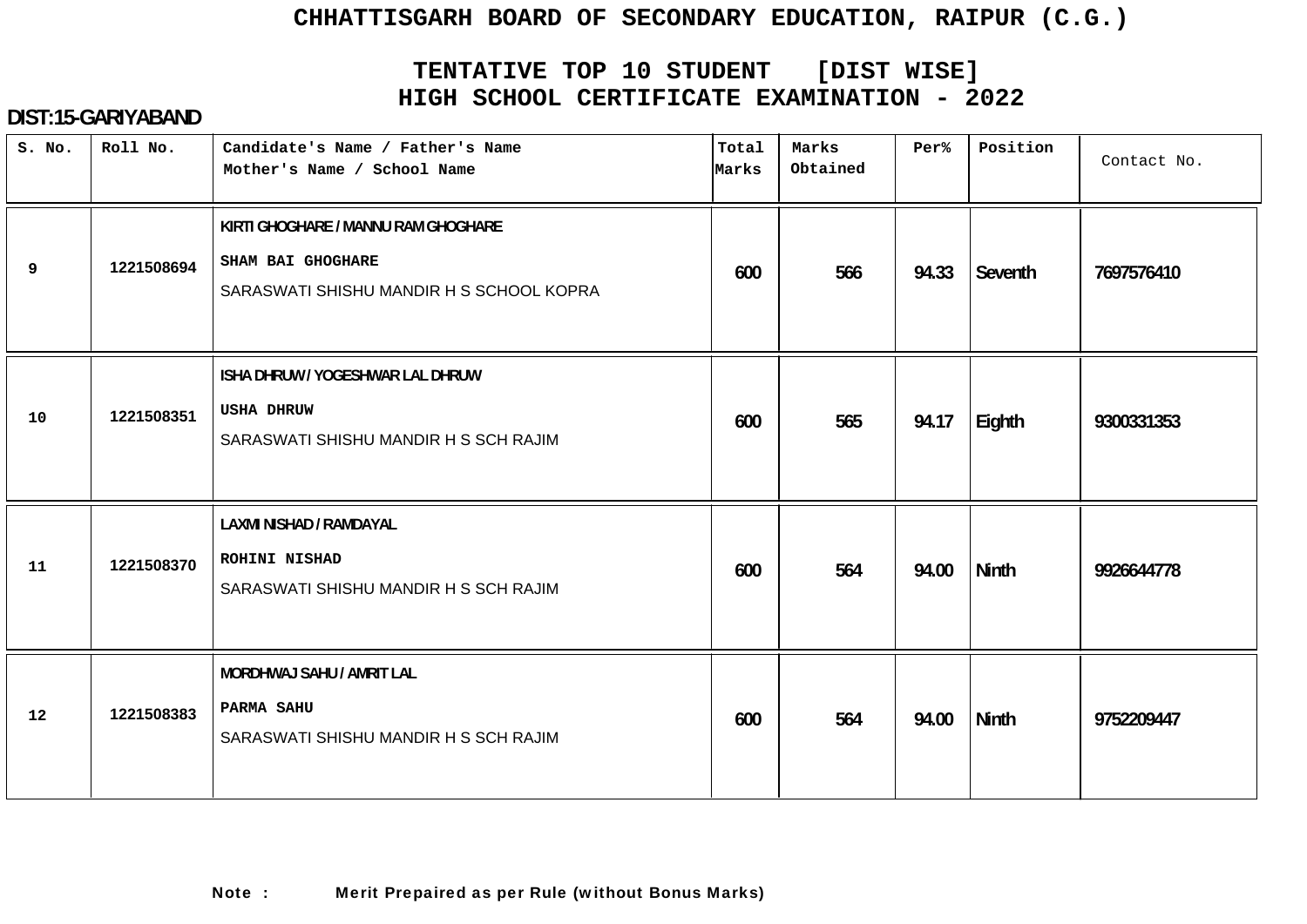# **TENTATIVE TOP 10 STUDENT [DIST WISE] HIGH SCHOOL CERTIFICATE EXAMINATION - 2022**

| S. No. | Roll No.   | Candidate's Name / Father's Name<br>Mother's Name / School Name                                    | Total<br>Marks | Marks<br>Obtained | Per%  | Position     | Contact No. |
|--------|------------|----------------------------------------------------------------------------------------------------|----------------|-------------------|-------|--------------|-------------|
| 13     | 1221508302 | AADARSH MISHRA / KANHAIYA MISHRA<br><b>SANGITA MISHRA</b><br>SARASWATI SHISHU MANDIR H S SCH RAJIM | 600            | 562               | 93.67 | Tenth        | 6260974807  |
| 14     | 1221508507 | KAILASH PAIKRA / GANESH PAIKRA<br>DROPATI PAIKRA<br>SHRADDHA PUBLIC H S SCHOOL GARIABAND           | 600            | 562               | 93.67 | Tenth        | 8120464693  |
| 15     | 1221508703 | PRIYA YADAW / TULSI YADAW<br>NANDANI YADAW<br>SARASWATI SHISHU MANDIR H S SCHOOL KOPRA             | 600            | 562               | 93.67 | <b>Tenth</b> | 9301492704  |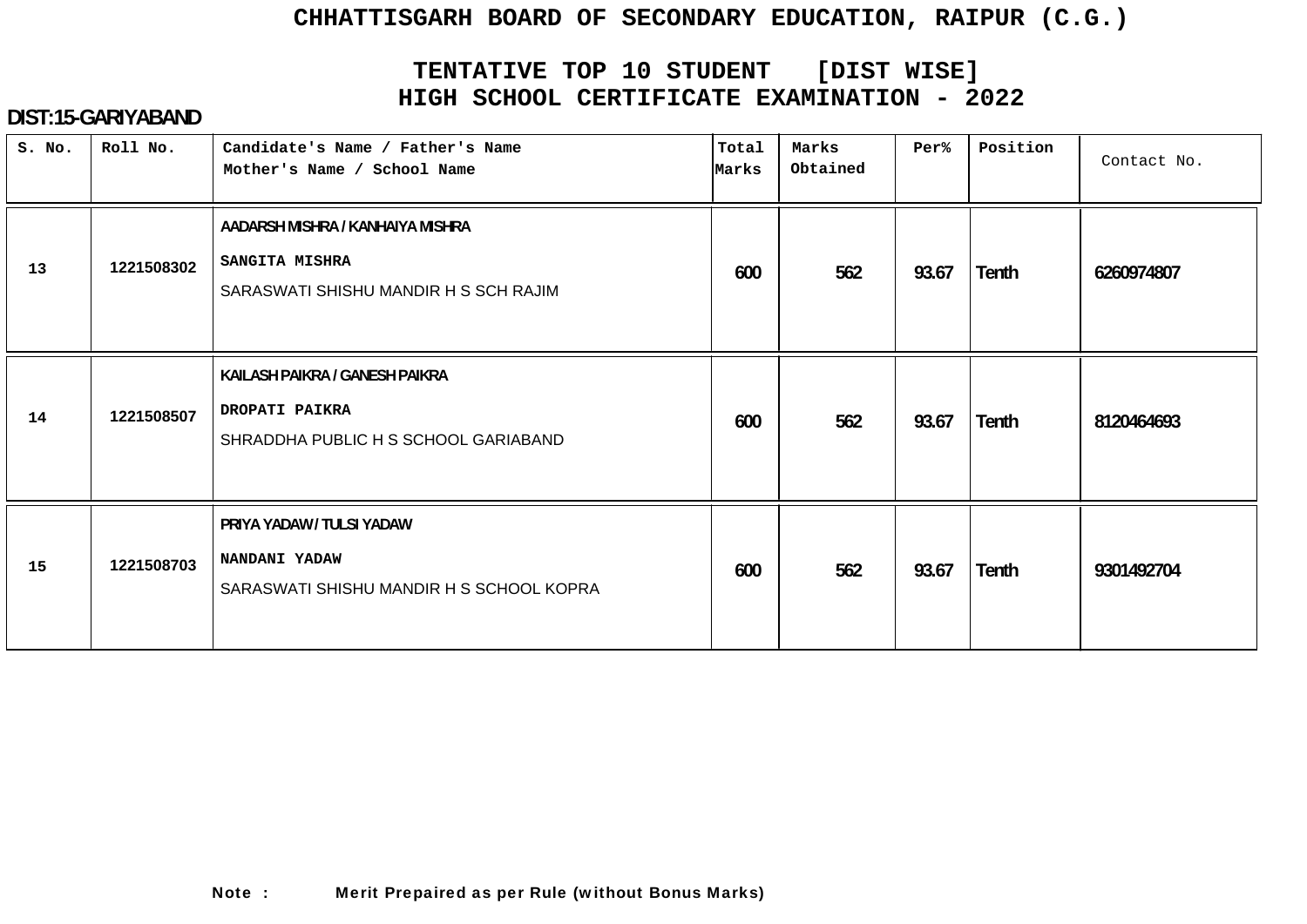# **TENTATIVE TOP 10 STUDENT [DIST WISE] HIGH SCHOOL CERTIFICATE EXAMINATION - 2022**

## **DIST:16-KAWARDHA**

| S. No.         | Roll No.   | Candidate's Name / Father's Name<br>Mother's Name / School Name                                                            | Total<br>Marks | Marks<br>Obtained | Per%  | Position     | Contact No. |
|----------------|------------|----------------------------------------------------------------------------------------------------------------------------|----------------|-------------------|-------|--------------|-------------|
| $\mathbf{1}$   | 1221612558 | <b>ASHIFA SHAH / RAFIK SHAH</b><br><b>NASRIN BANO</b><br>HOLY CROSS H S SCHOOL KAWARDHA                                    | 600            | 589               | 98.17 | First        | 8251890708  |
| $\mathbf{2}$   | 1221610552 | PANKAJ KUMAR SAHU / SANTOSH KUMAR SAHU<br>SUKRITI DEVI SAHU<br>GOVT RMSA H S SOMNAPUR NAYA                                 | 600            | 584               | 97.33 | Second       | 9340340412  |
| $\overline{3}$ | 1221613386 | INDU CHANDRAVANSHI / CHOLMANI CHANDRAVANSHI<br><b>BINTI CHANDRAVANSHI</b><br>SARASWATI SHISHU MANDIR H S SCHOOL PANDATARAI | 600            | 581               | 96.83 | <b>Third</b> | 6264960453  |
| $\overline{4}$ | 1221612547 | AASTHA SINGH / HARIBHAJAN SINGH<br>KAVITA SINGH<br>HOLY CROSS H S SCHOOL KAWARDHA                                          | 600            | 580               | 96.67 | Fourth       | 7987560729  |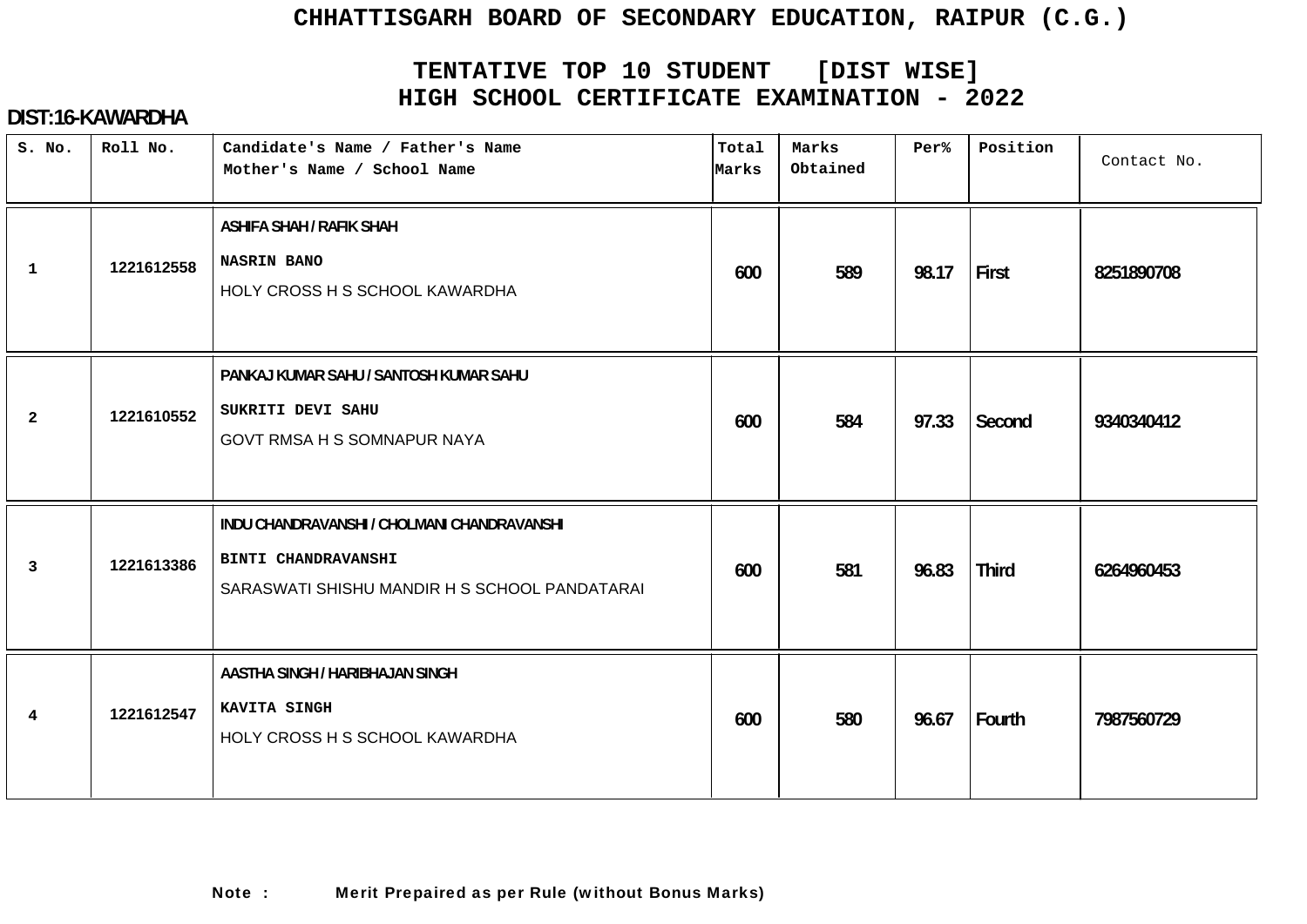# **TENTATIVE TOP 10 STUDENT [DIST WISE] HIGH SCHOOL CERTIFICATE EXAMINATION - 2022**

## **DIST:16-KAWARDHA**

| S. No. | Roll No.   | Candidate's Name / Father's Name<br>Mother's Name / School Name                                                         | Total<br>Marks | Marks<br>Obtained | Per%  | Position     | Contact No. |
|--------|------------|-------------------------------------------------------------------------------------------------------------------------|----------------|-------------------|-------|--------------|-------------|
| 5      | 1221613355 | AKASH MAHOBIYA / GOVIND<br><b>SEEMA MAHOBIYA</b><br>SARASWATI SHISHU MANDIR H S SCHOOL PANDATARAI                       | 600            | 579               | 96.50 | Fifth        | 6266326944  |
| 6      | 1221604403 | ABHILASHA CHANDRAKAR / MANHARAN<br>NANDANI CHANDRAKAR<br>SWAMI ATMANAND GOVT ENG MED SCHOOL PANDRIYA<br><b>KAWARDHA</b> | 600            | 578               | 96.33 | <b>Sixth</b> | 8718916666  |
| 7      | 1221613695 | <b>UMA SAHU / GANESH SAHU</b><br><b>SHAKUN SAHU</b><br>GRACIOUS ACADEMY ENG MED H S SCHOOL KAWARDHA                     | 600            | 578               | 96.33 | <b>Sixth</b> | 9993395822  |
| 8      | 1221612550 | ALISHA CHAURIYA / YOGESH CHAURIYA<br>MEENAKSHI CHAURIYA<br>HOLY CROSS H S SCHOOL KAWARDHA                               | 600            | 576               | 96.00 | Seventh      | 9303487579  |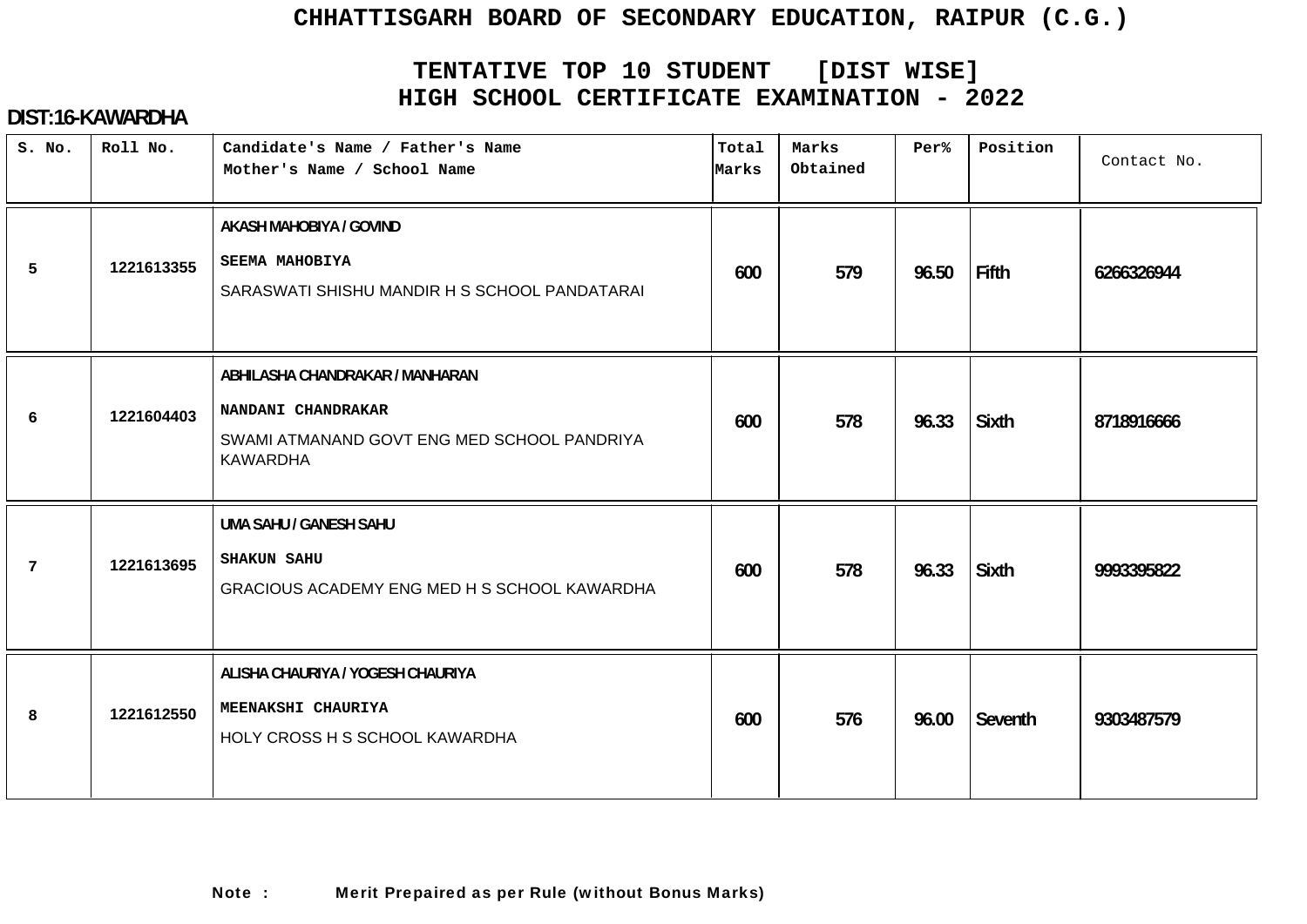# **TENTATIVE TOP 10 STUDENT [DIST WISE] HIGH SCHOOL CERTIFICATE EXAMINATION - 2022**

## **DIST:16-KAWARDHA**

| S. No. | Roll No.   | Candidate's Name / Father's Name<br>Mother's Name / School Name                           | Total<br>Marks | Marks<br>Obtained | Per%  | Position     | Contact No. |
|--------|------------|-------------------------------------------------------------------------------------------|----------------|-------------------|-------|--------------|-------------|
| 9      | 1221612572 | KAJAL SAHU / SHRAVAN SAHU<br><b>TIJAN BAI</b><br>HOLY CROSS H S SCHOOL KAWARDHA           | 600            | 575               | 95.83 | Eighth       | 9584042212  |
| 10     | 1221613472 | GYANESHVARI SAHU / RAMESHWAR SAHU<br><b>ANJANI SAHU</b><br>SARDAR PUBLIC H S SCHOOL KUNDA | 600            | 574               | 95.67 | <b>Ninth</b> | 9039374611  |
| 11     | 1221613464 | DEEPAK SAHU / KRISHNA KUMAR SAHU<br><b>REWATI SAHU</b><br>SARDAR PUBLIC H S SCHOOL KUNDA  | 600            | 573               | 95.50 | Tenth        | 8815421792  |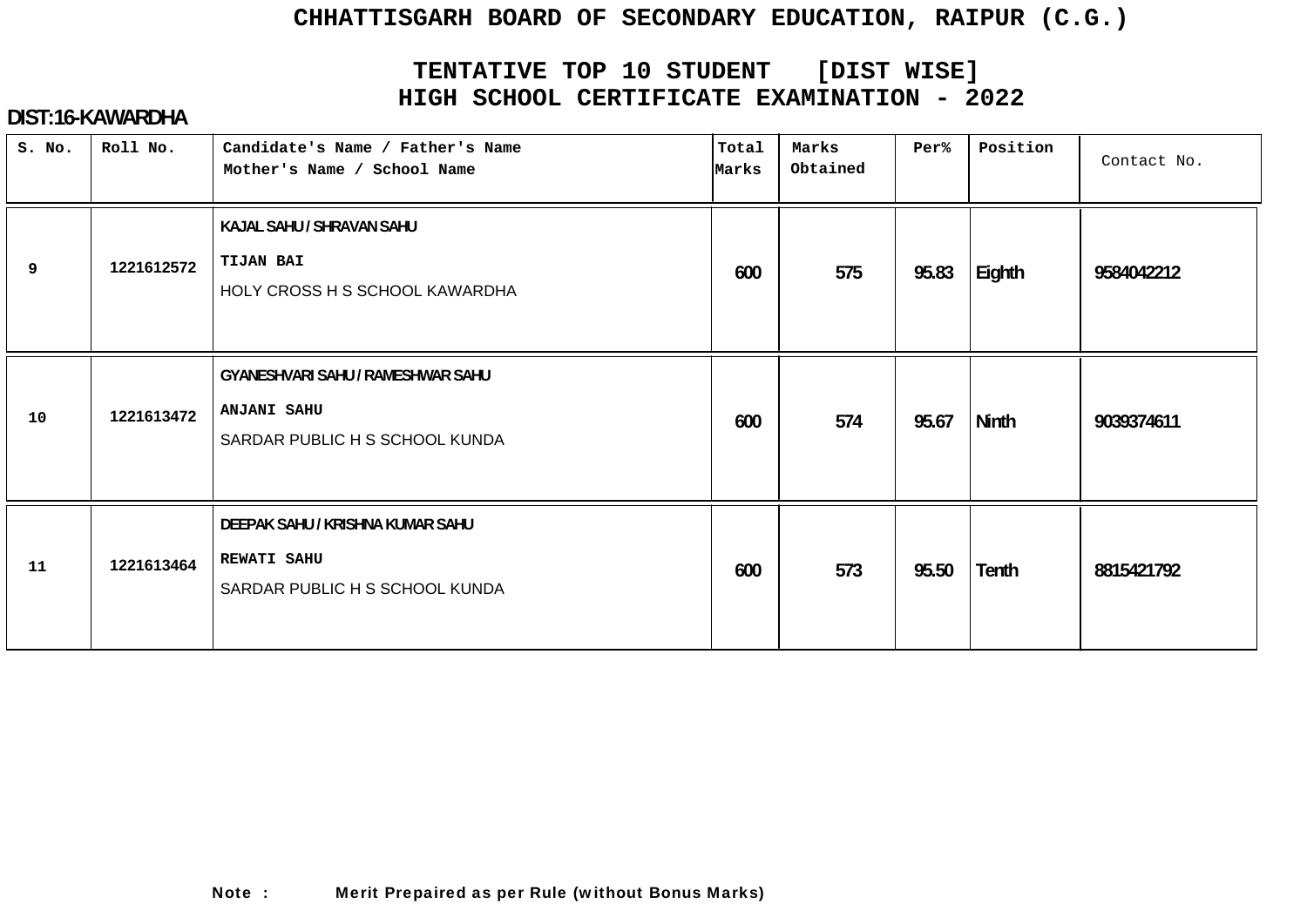# **TENTATIVE TOP 10 STUDENT [DIST WISE] HIGH SCHOOL CERTIFICATE EXAMINATION - 2022**

| S. No.         | Roll No.   | Candidate's Name / Father's Name<br>Mother's Name / School Name                                           | Total<br>Marks | Marks<br>Obtained | Per%  | Position     | Contact No. |
|----------------|------------|-----------------------------------------------------------------------------------------------------------|----------------|-------------------|-------|--------------|-------------|
| $\mathbf{1}$   | 1221713911 | <b>MEENAKSHI PRADHAN / ANIL PRADHAN</b><br>SUWARNA PRADHAN<br>K G CONVENT H S SCHOOL SARAIPALI MAHASAMUND | 600            | 588               | 98.00 | First        | 9754225183  |
| $\overline{2}$ | 1221714422 | NANCY PATEL / KHIRSAGAR PATEL<br>JYOTI PATEL<br>EKLAVYA ENGLISH SCHOOL ARJUNDA                            | 600            | 585               | 97.50 | Second       | 8959723844  |
| 3              | 1221712586 | SHUBHAM NISHAD / HIRAMAN NISHAD<br><b>KAVITA NISHAD</b><br>NAVJEEVAN MISSION H S TUMGAON MAHASAMUND       | 600            | 584               | 97.33 | <b>Third</b> | 9301743881  |
| 4              | 1221707847 | POOJA SINHA / BHEKHRAM SINHA<br>CHANDRIKA SINHA<br><b>GOVT H S SCHOOL GADBEDA</b>                         | 600            | 582               | 97.00 | Fourth       | 9302269455  |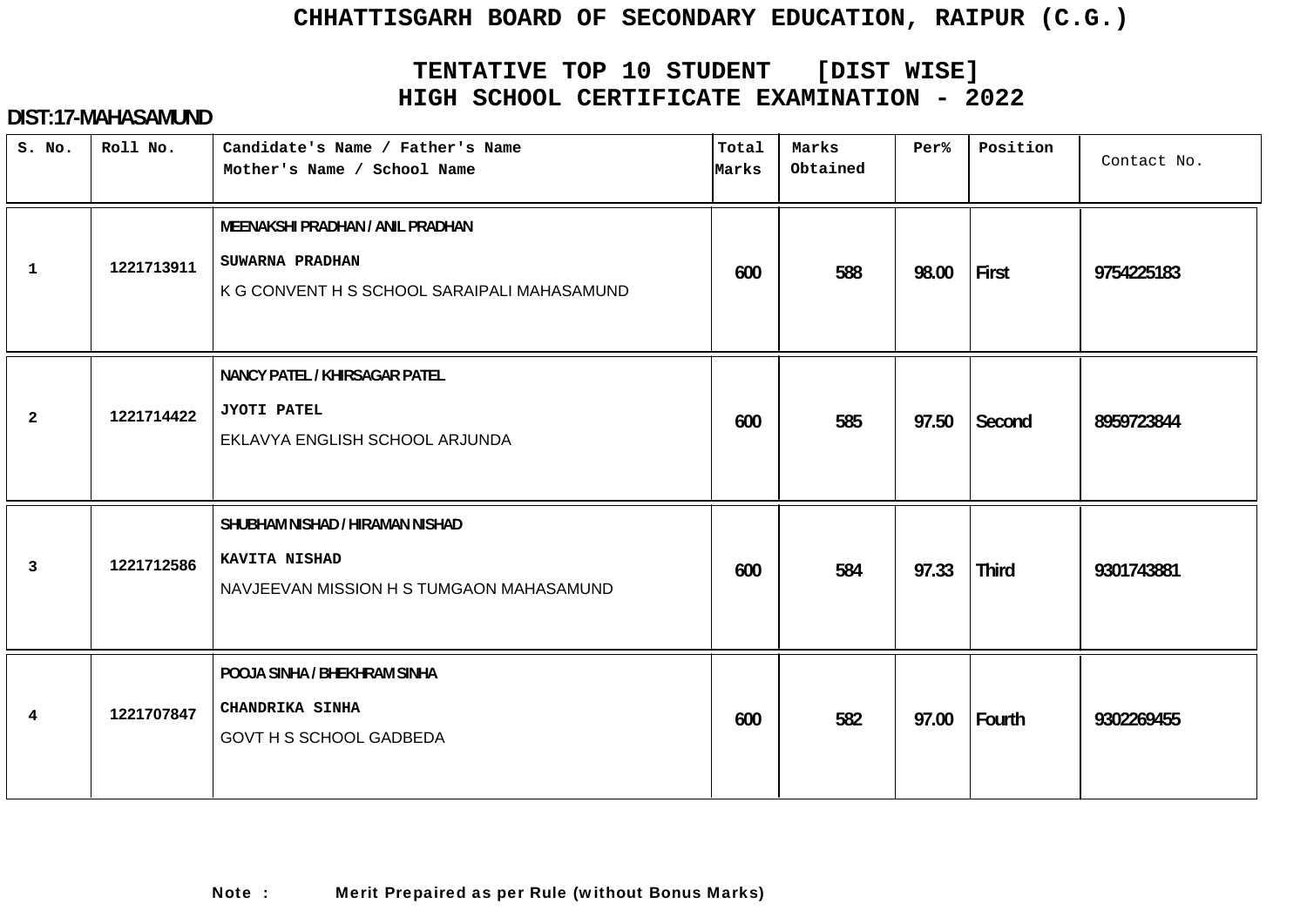# **TENTATIVE TOP 10 STUDENT [DIST WISE] HIGH SCHOOL CERTIFICATE EXAMINATION - 2022**

| S. No. | Roll No.   | Candidate's Name / Father's Name<br>Mother's Name / School Name                                       | Total<br>Marks | Marks<br>Obtained | Per%  | Position     | Contact No. |
|--------|------------|-------------------------------------------------------------------------------------------------------|----------------|-------------------|-------|--------------|-------------|
| 5      | 1221708905 | <b>BHAWANI PATEL / SUGRIVAR PATEL</b><br>VRINDAVATI PATEL<br>GOVT H S SCHOOL MOHADA                   | 600            | 582               | 97.00 | Fourth       | 8770534762  |
| 6      | 1221714072 | MAHEK AGRAWAL / NAVIN AGRAWAL<br>POOJA AGRAWAL<br>EVAS WOODLAND ENG MED H S SCHOOL SARAIPALI          | 600            | 581               | 96.83 | <b>Fifth</b> | 7974431094  |
| 7      | 1221714435 | PRACHI BHOI / LALIT KUMAR BHOI<br>KANAK BHOI<br>EKLAVYA ENGLISH SCHOOL ARJUNDA                        | 600            | 581               | 96.83 | Fifth        | 9926858715  |
| 8      | 1221703682 | SARGAM PRADHAN / ASHOK PRADHAN<br><b>ANITA PRADHAN</b><br>GOVT GIRLS H S SCHOOL BHANWARPUR MAHASAMUND | 600            | 580               | 96.67 | <b>Sixth</b> | 7723875814  |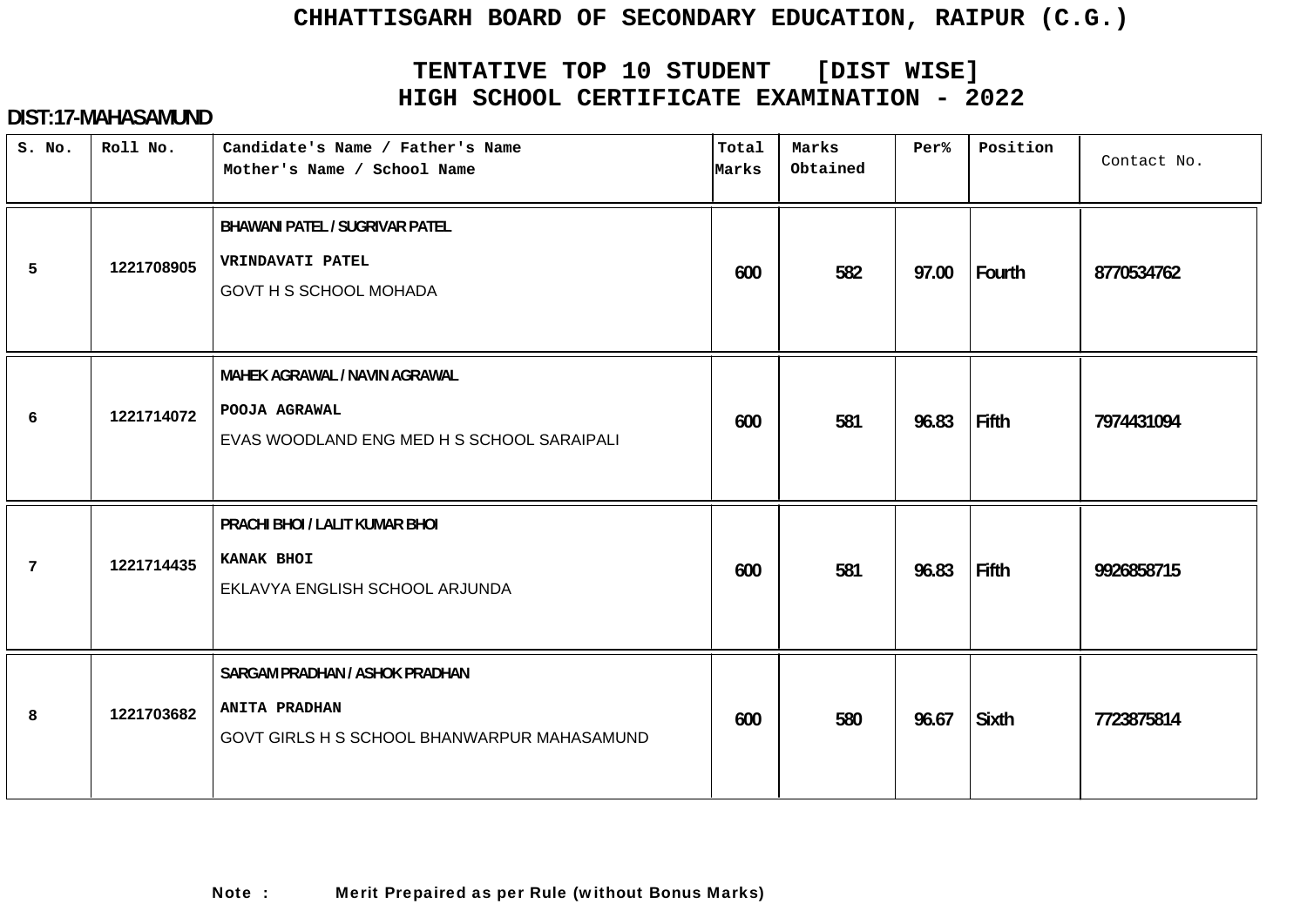# **TENTATIVE TOP 10 STUDENT [DIST WISE] HIGH SCHOOL CERTIFICATE EXAMINATION - 2022**

| S. No. | Roll No.   | Candidate's Name / Father's Name<br>Mother's Name / School Name                                                 | Total<br>Marks | Marks<br>Obtained | Per%  | Position     | Contact No. |
|--------|------------|-----------------------------------------------------------------------------------------------------------------|----------------|-------------------|-------|--------------|-------------|
| 9      | 1221712425 | ARYAN CHANDRAKAR / MOTILAL CHANDRAKAR<br><b>LEENA CHANDRAKAR</b><br>GOOD SHEPHERD H S SCHOOL MAHASAMUND         | 600            | 580               | 96.67 | <b>Sixth</b> | 9424241106  |
| 10     | 1221713159 | DHIRAJ KUMAR SAHU / DINESH KUMAR SAHU<br>POKHAN SAHU<br><b>SSGGHSKASEKERA</b>                                   | 600            | 578               | 96.33 | Seventh      | 9926150134  |
| 11     | 1221708534 | <b>MAMTA / JOGESHWAR</b><br>SAVITRI<br>GOVT H S SCHOOL BALODA SARAIPALI MAHASAMUND                              | 600            | 577               | 96.17 | Eighth       | 9669908171  |
| 12     | 1221714235 | CHANCHAL GHITLAHARE / TULAS GHITLAHARE<br><b>AHIMAN GHITLAHARE</b><br>MAHARISHI VIDHYA MANDIR MACHEWA MAHASMUND | 600            | 576               | 96.00 | <b>Ninth</b> | 9926979727  |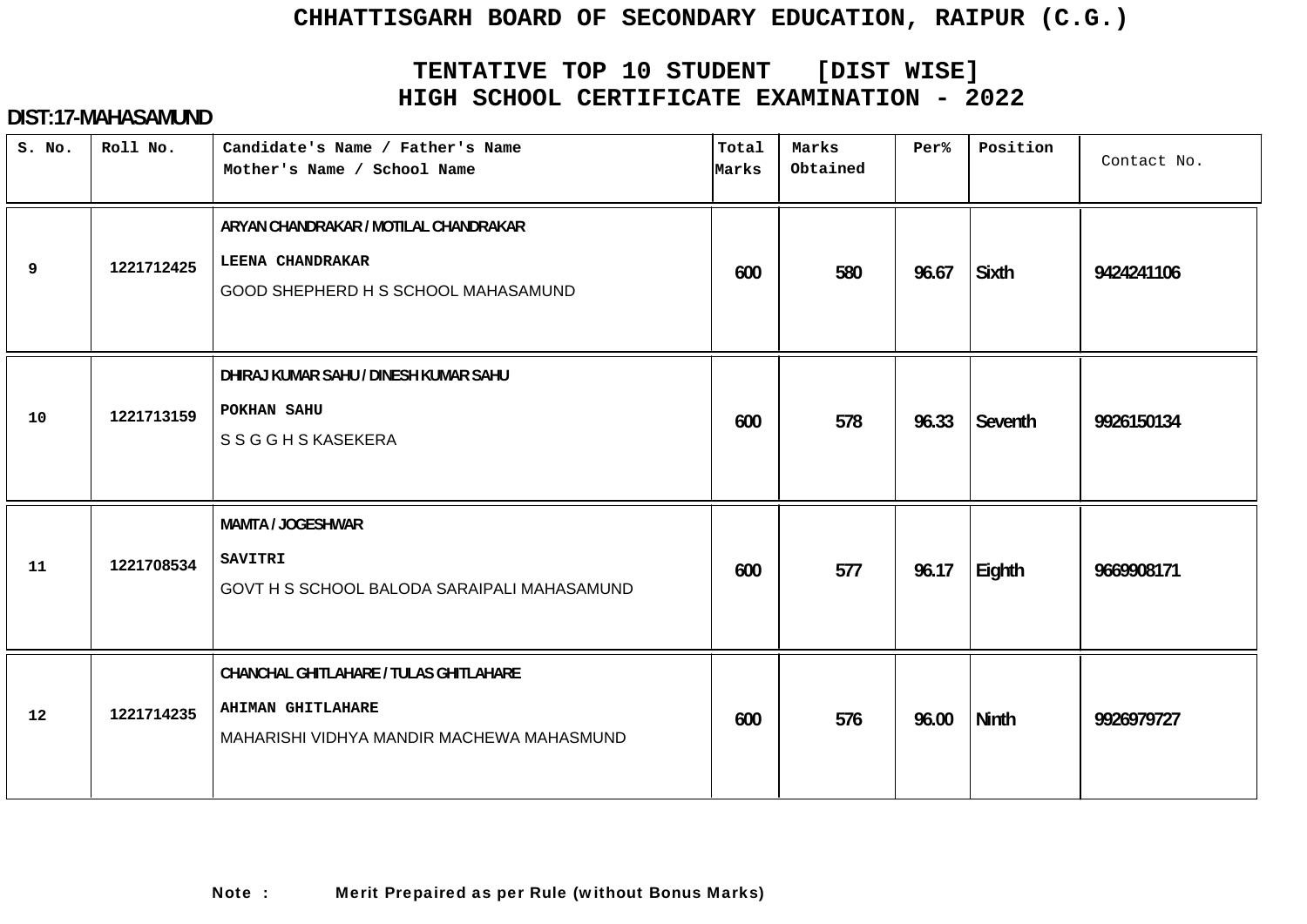# **TENTATIVE TOP 10 STUDENT [DIST WISE] HIGH SCHOOL CERTIFICATE EXAMINATION - 2022**

| S. No. | Roll No.   | Candidate's Name / Father's Name<br>Mother's Name /<br>School Name                                   | Total<br>Marks | Marks<br>Obtained | Per%  | Position | Contact No. |
|--------|------------|------------------------------------------------------------------------------------------------------|----------------|-------------------|-------|----------|-------------|
| 13     | 1221712403 | SUMAN SAHU / CHANDRAKANT SAHU<br><b>SAROJANI SAHU</b><br>SHISHU SANSKAR KENDRA H S SCHOOL MAHASAMUND | 600            | 575               | 95.83 | Tenth    | 9926805077  |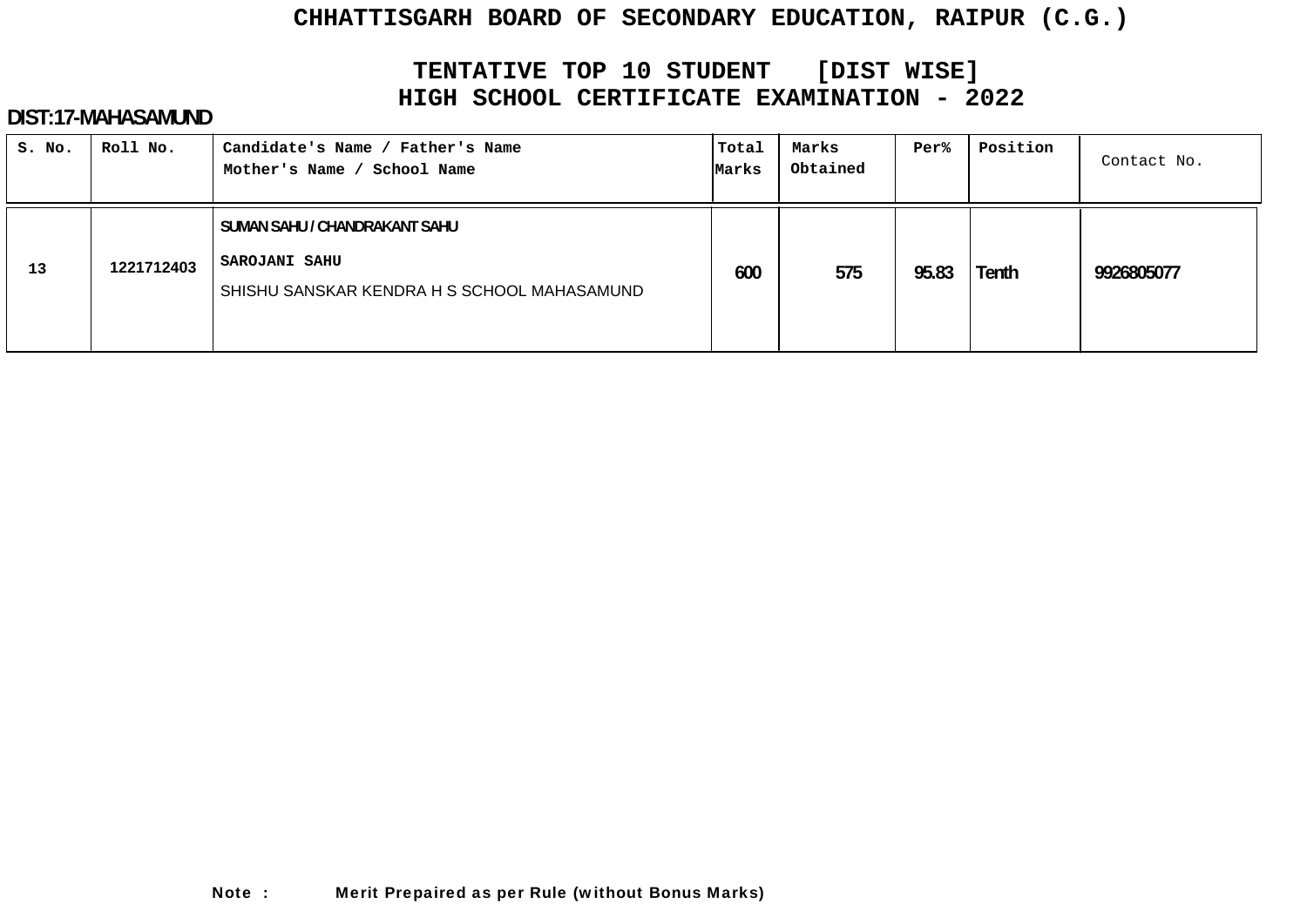# **TENTATIVE TOP 10 STUDENT [DIST WISE] HIGH SCHOOL CERTIFICATE EXAMINATION - 2022**

# **DIST:18-RAIPUR**

| S. No.         | Roll No.   | Candidate's Name / Father's Name<br>Mother's Name / School Name                                                                                    | Total<br>Marks | Marks<br>Obtained | Per%  | Position | Contact No. |
|----------------|------------|----------------------------------------------------------------------------------------------------------------------------------------------------|----------------|-------------------|-------|----------|-------------|
| $\mathbf{1}$   | 1221815016 | PRAGATI VARMA / GAJENDRA KUMAR VARMA<br><b>ANITA VARMA</b><br>SWAMI ATMANAND PRIYDARSHANI GOVT ENG MED SCHOOL OF<br><b>EXCELLENCE NEORA RAIPUR</b> | 600            | 580               | 96.67 | First    | 6264171489  |
| $\overline{a}$ | 1221826634 | HIMANI CHANDRAKAR / SURESH CHANDRAKAR<br>USHA CHANDRAKAR<br>SARVODAY H S SCHOOL FARFOUD RAIPUR                                                     | 600            | 577               | 96.17 | Second   | 9575333435  |
| 3              | 1221826659 | KOHINOOR DEWANGAN / RAJENDRA DEWANGAN<br>DIGESHWARI DEWANGAN<br>SARVODAY H S SCHOOL FARFOUD RAIPUR                                                 | 600            | 577               | 96.17 | Second   | 9926177299  |
| 4              | 1221828381 | VAIBHAVI DEWANGAN / DEEPAK KUMAR DEWANGAN<br>SUNITA DEWANGAN<br>SRIJAN SONKAR VIDYA MANDIR H S SCHOOL ARANG                                        | 600            | 577               | 96.17 | Second   | 9981931301  |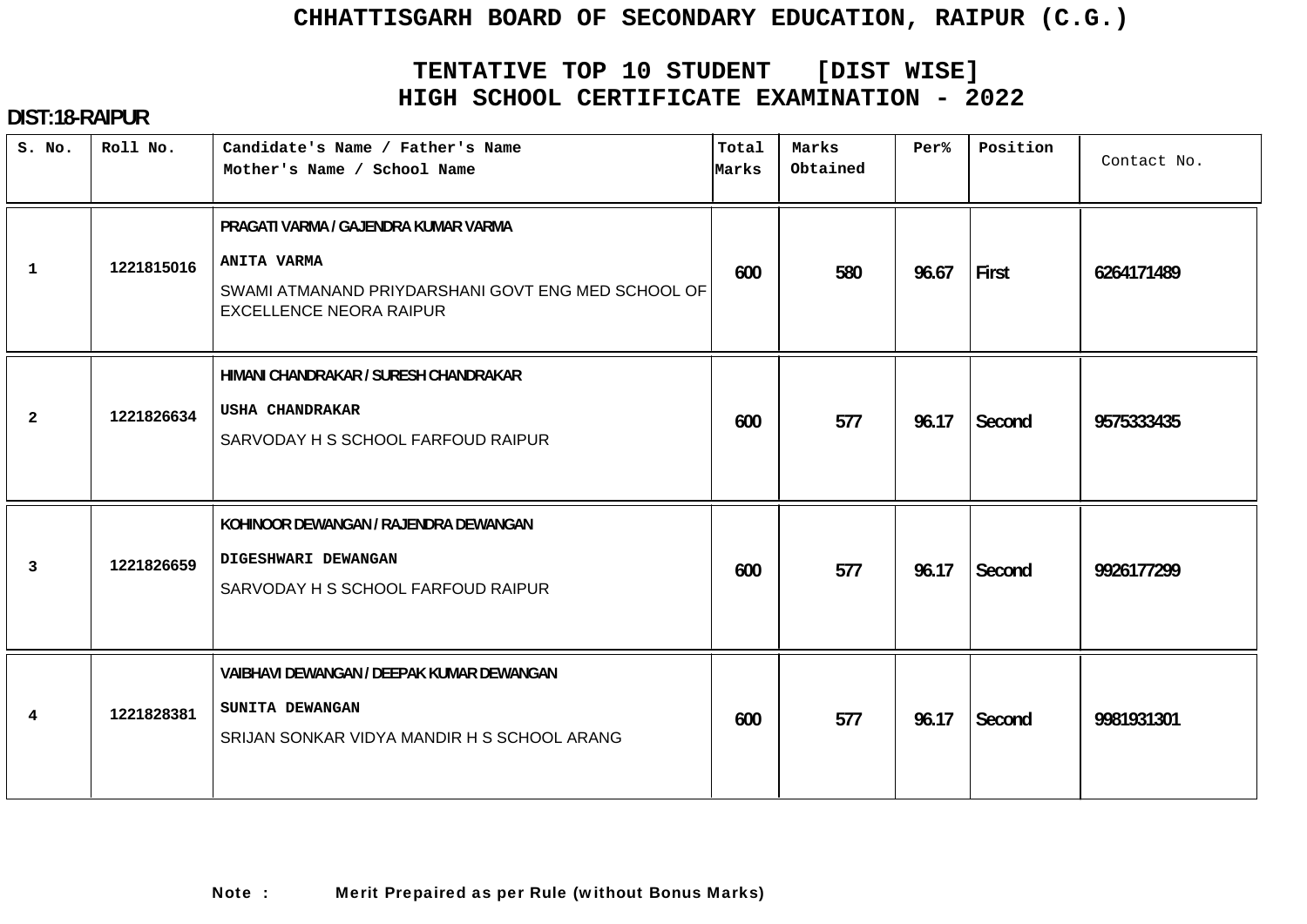# **TENTATIVE TOP 10 STUDENT [DIST WISE] HIGH SCHOOL CERTIFICATE EXAMINATION - 2022**

| S. No.          | Roll No.   | Candidate's Name / Father's Name<br>Mother's Name / School Name                                                          | Total<br>Marks | Marks<br>Obtained | Per%  | Position     | Contact No. |
|-----------------|------------|--------------------------------------------------------------------------------------------------------------------------|----------------|-------------------|-------|--------------|-------------|
| 5               | 1221802571 | <b>GEETANJALI YADAV / KALIRAM YADAV</b><br><b>LALITA YADAV</b><br>GOVT H S SCHOOL SARAGAON RAIPUR                        | 600            | 576               | 96.00 | <b>Third</b> | 9977166814  |
| 6               | 1221816074 | JITESH KUMAR / KAUSHAL PRASAD<br><b>UMA SAHU</b><br><b>GOVT RMSA H S KAPASDA</b>                                         | 600            | 576               | 96.00 | <b>Third</b> | 9165989650  |
| $7\phantom{.0}$ | 1221826692 | PIYUSH JANGADE / HARAKH RAM JANGADE<br><b>RUPA JANGADE</b><br>SARVODAY H S SCHOOL FARFOUD RAIPUR                         | 600            | 576               | 96.00 | <b>Third</b> | 9009130708  |
| 8               | 1221821842 | HIMANSHI DHRUW / DEV PRASAD DHRUW<br>SHAKUNTALA DHRUW<br>SHISHU NIKETAN ENG MED H S SCHOOL W R S COLONY<br><b>RAIPUR</b> | 600            | 575               | 95.83 | Fourth       | 9752877997  |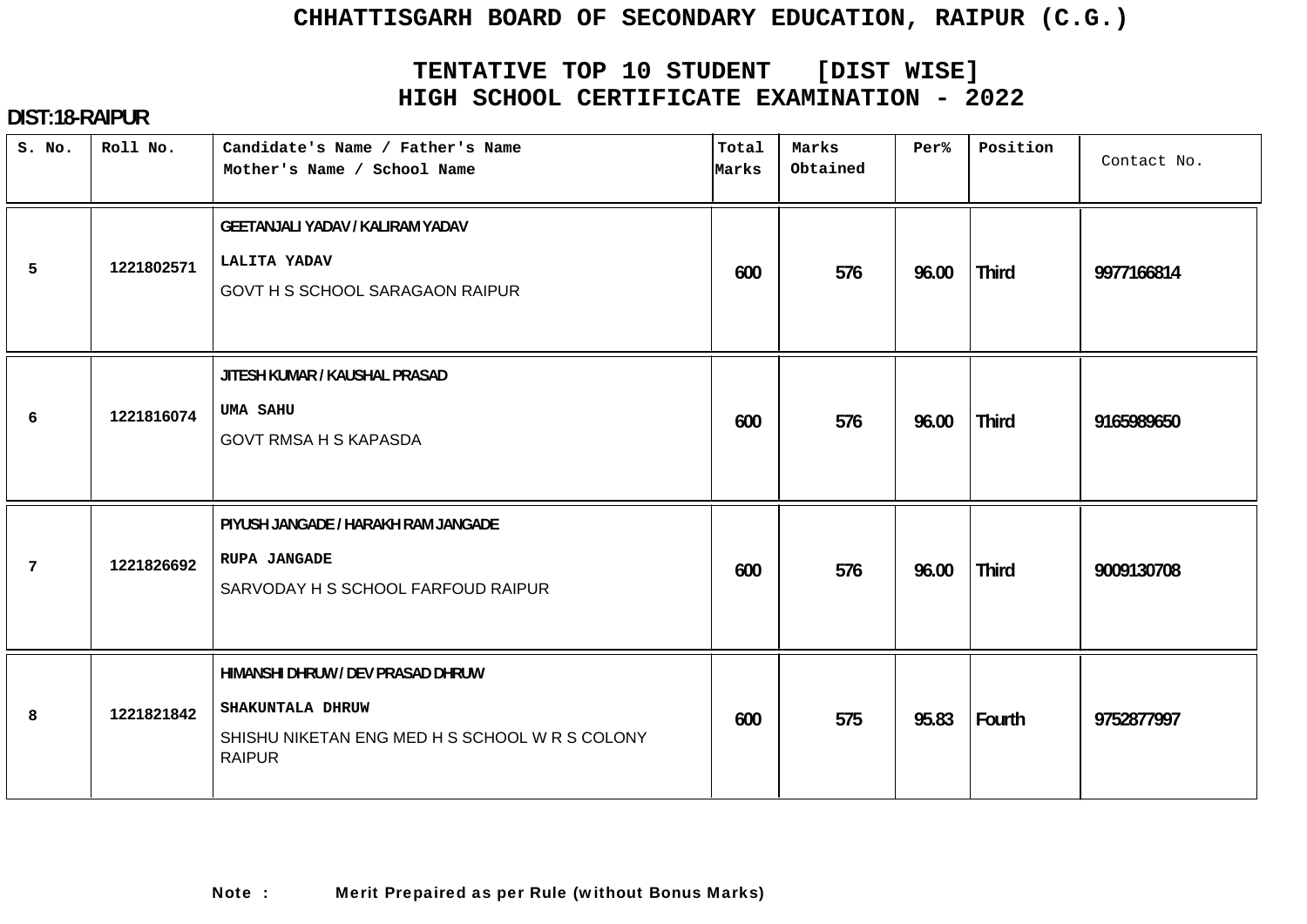# **TENTATIVE TOP 10 STUDENT [DIST WISE] HIGH SCHOOL CERTIFICATE EXAMINATION - 2022**

| S. No. | Roll No.   | Candidate's Name / Father's Name<br>Mother's Name / School Name                                                           | Total<br>Marks | Marks<br>Obtained | Per%  | Position | Contact No. |
|--------|------------|---------------------------------------------------------------------------------------------------------------------------|----------------|-------------------|-------|----------|-------------|
| 9      | 1221824596 | MANISH YADU / RAJESH KUMAR YADU<br>SARITA YADU<br><b>SSMHSSILYARI</b>                                                     | 600            | 575               | 95.83 | Fourth   | 9165160931  |
| 10     | 1221820377 | SHASHANK VERMA / NARENDRA VERMA<br>CHHAYA VERMA<br>PT R D TIWARI GOVT ENG MED UTKRISHT VIDYALAYA AMAPARA<br><b>RAIPUR</b> | 600            | 574               | 95.67 | Fifth    | 8435742332  |
| 11     | 1221825065 | JAGRITI SAHU / SOHAN LAL SAHU<br>VIDYA SAHU<br>SHRI SHANKARA H S SCHOOL BIRGAON RAIPUR                                    | 600            | 574               | 95.67 | Fifth    | 9754955536  |
| 12     | 1221826641 | JAYPRAKASH SAHU / TEJRAM SAHU<br><b>ANITA SAHU</b><br>SARVODAY H S SCHOOL FARFOUD RAIPUR                                  | 600            | 574               | 95.67 | Fifth    | 8770901587  |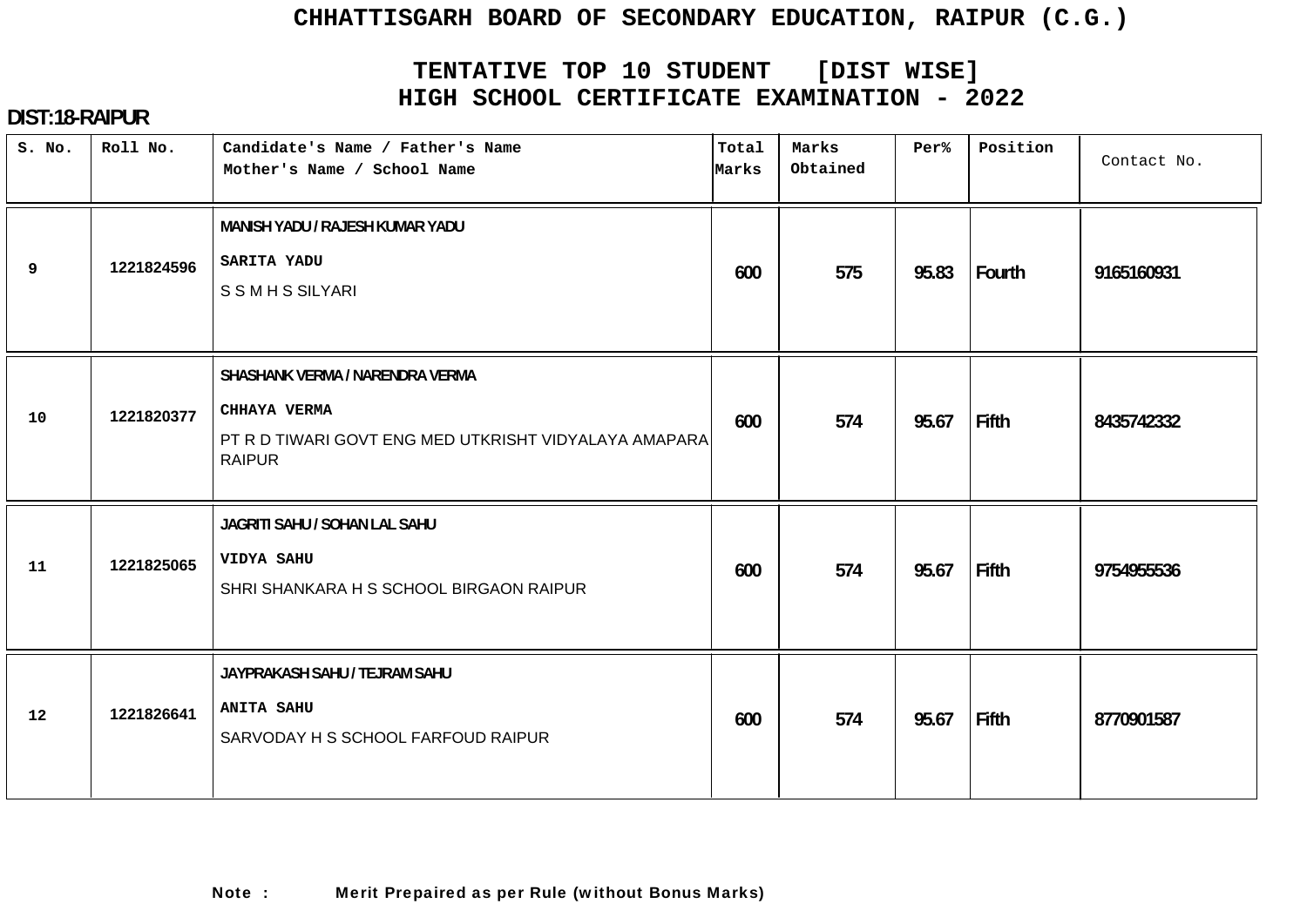# **TENTATIVE TOP 10 STUDENT [DIST WISE] HIGH SCHOOL CERTIFICATE EXAMINATION - 2022**

| S. No. | Roll No.   | Candidate's Name / Father's Name<br>Mother's Name / School Name                                                                    | Total<br>Marks | Marks<br>Obtained | Per%  | Position     | Contact No. |
|--------|------------|------------------------------------------------------------------------------------------------------------------------------------|----------------|-------------------|-------|--------------|-------------|
| 13     | 1221816443 | <b>MADHAV VERMA / BHAGWAT PRASAD</b><br><b>RATNA VERMA</b><br><b>GOVT RMSA H S BADGAON</b>                                         | 600            | 573               | 95.50 | <b>Sixth</b> | 9165181498  |
| 14     | 1221821841 | HEENA LIKHITKAR / VISHVANATH LIKHITKAR<br><b>BALI LIKHITKAR</b><br>SHISHU NIKETAN ENG MED H S SCHOOL W R S COLONY<br><b>RAIPUR</b> | 600            | 573               | 95.50 | <b>Sixth</b> | 9907558768  |
| 15     | 1221828964 | TANUSHREE ROKDE / SANJAY ROKDE<br>VANDANA ROKDE<br>NIKHILESHWARAM VIDYA MANDIR NEW CHANGORABHATA                                   | 600            | 573               | 95.50 | Sixth        | 6263222424  |
| 16     | 1221807477 | SANIYA SHEIKH / RAFIUDDIN SHEIKH<br><b>ANJUM SHEIKH</b><br>SWAMI ATMANAND GOVT ENG MED SCHOOL BHATHAGAON                           | 600            | 572               | 95.33 | Seventh      | 7089882782  |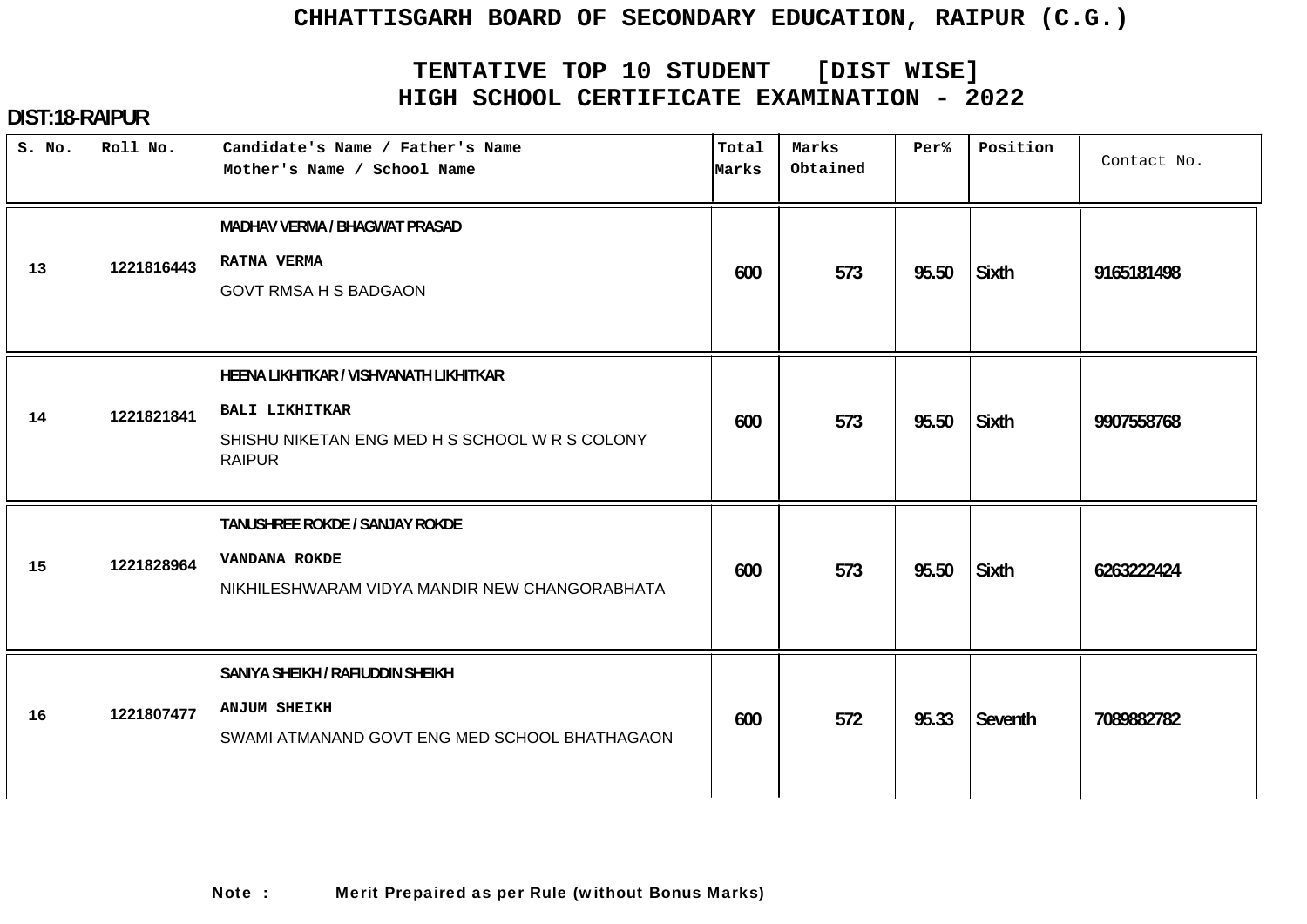# **TENTATIVE TOP 10 STUDENT [DIST WISE] HIGH SCHOOL CERTIFICATE EXAMINATION - 2022**

| S. No. | Roll No.   | Candidate's Name / Father's Name<br>Mother's Name / School Name                                                                   | Total<br>Marks | Marks<br>Obtained | Per%  | Position | Contact No. |
|--------|------------|-----------------------------------------------------------------------------------------------------------------------------------|----------------|-------------------|-------|----------|-------------|
| 17     | 1221824411 | AISHWARYA THAKRE / BANSHI LAL THAKRE<br><b>RUPLATA THAKRE</b><br>ST THOMAS ENG MED SCH H S SCHOOL UPADHYAY NAGAR<br><b>RAIPUR</b> | 600            | 572               | 95.33 | Seventh  | 8120294795  |
| 18     | 1221828405 | UTKARSH SAHU / CHURAN LAL SAHU<br>KAUMUDI KIRAN SAHU<br>VIDYA UTKARSH VIDYALAYA SANTOSHI NAGAR                                    | 600            | 572               | 95.33 | Seventh  | 8889929512  |
| 19     | 1221816758 | PUSHPANJALI VAISHNAV / TULENDRA VAISHNAV<br>NAMITA VAISHNAV<br><b>GOVT RMSA H S GONDPARA</b>                                      | 600            | 571               | 95.17 | Eighth   | 9993425366  |
| 20     | 1221821879 | PINKY SONI / PRAKASH KUMAR SONI<br>PURNIMA SONI<br>SHISHU NIKETAN ENG MED H S SCHOOL W R S COLONY<br><b>RAIPUR</b>                | 600            | 571               | 95.17 | Eighth   | 9970888694  |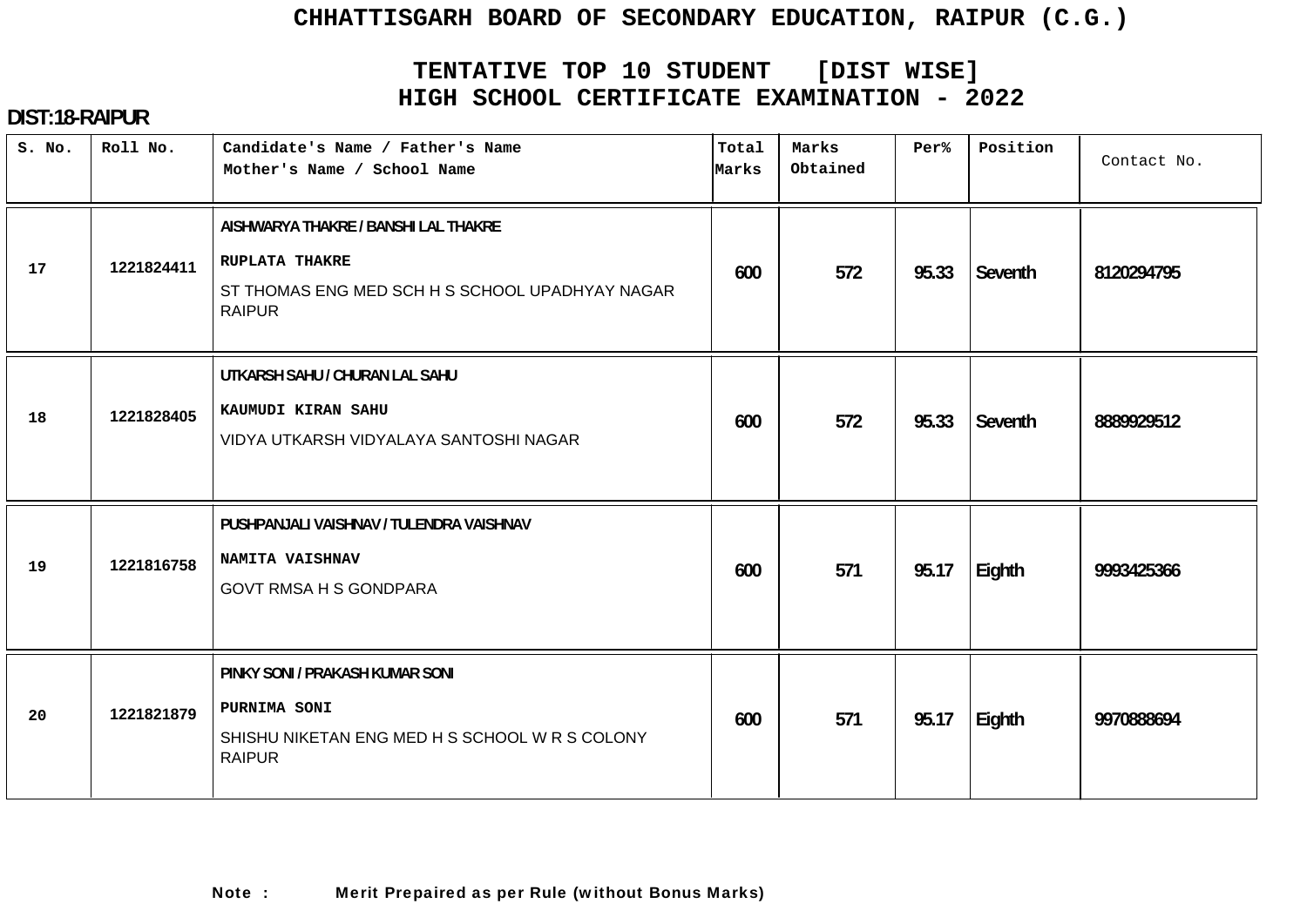# **TENTATIVE TOP 10 STUDENT [DIST WISE] HIGH SCHOOL CERTIFICATE EXAMINATION - 2022**

| S. No. | Roll No.   | Candidate's Name / Father's Name<br>Mother's Name / School Name                                             | Total<br>Marks | Marks<br>Obtained | Per%  | Position | Contact No. |
|--------|------------|-------------------------------------------------------------------------------------------------------------|----------------|-------------------|-------|----------|-------------|
| 21     | 1221826505 | ANMOL PUSHPAKAR / ARUN KUMAR PUSHPAKAR<br>SHAKUNTALA PUSHPAKAR<br>SHIVAM EDUCATIONAL ACADEMY RAIPURA RAIPUR | 600            | 571               | 95.17 | Eighth   | 9424240022  |
| 22     | 1221827745 | SAKSHEE VERMA / DEV LAL VERMA<br>SANGEETA VERMA<br>SARASWATI S M H S SCHOOL NEORA                           | 600            | 571               | 95.17 | Eighth   | 9907174804  |
| 23     | 1221828702 | MOKSH AGRAWAL / GIRJA SHANKER AGRAWAL<br>LOVELY AGRAWAL<br>GANDHI ENG MEDIUM SCHOOL ARANG RAIPUR            | 600            | 571               | 95.17 | Eighth   | 8120041600  |
| 24     | 1221819365 | <b>DAMINI / SURESH KUMAR</b><br><b>MANBAI</b><br><b>GOVT H S ALEKHUTA</b>                                   | 600            | 570               | 95.00 | Ninth    | 8839407811  |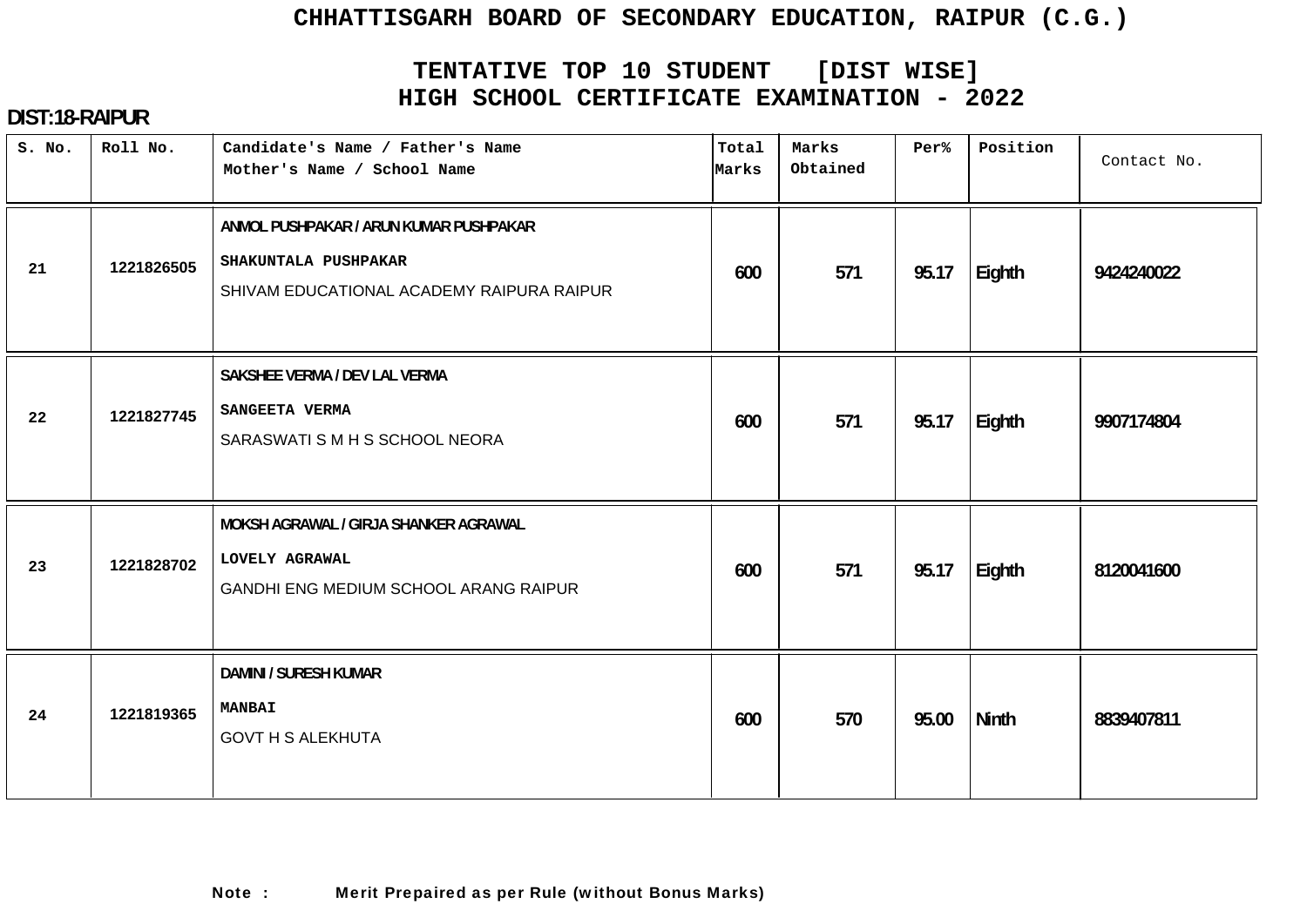# **TENTATIVE TOP 10 STUDENT [DIST WISE] HIGH SCHOOL CERTIFICATE EXAMINATION - 2022**

| S. No. | Roll No.   | Candidate's Name / Father's Name<br>Mother's Name / School Name                                             | Total<br>Marks | Marks<br>Obtained | Per%  | Position     | Contact No. |
|--------|------------|-------------------------------------------------------------------------------------------------------------|----------------|-------------------|-------|--------------|-------------|
| 25     | 1221821837 | HARSH KUMAR JHA / BABLU JHA<br>DOLLY JHA<br>SHISHU NIKETAN ENG MED H S SCHOOL W R S COLONY<br><b>RAIPUR</b> | 600            | 570               | 95.00 | <b>Ninth</b> | 9981298425  |
| 26     | 1221822499 | JIYA SONWANI / CHOWARAM SONWANI<br>URMILA SONWANI<br>JAGMOHAN LAL H S SCHOOL SILTARA RAIPUR                 | 600            | 570               | 95.00 | Ninth        | 9754288962  |
| 27     | 1221824339 | SANTUSHTI SONKAR / ACCHE LAL SONKAR<br>REKHA SONKAR<br>LODHI VIDHYA MANDIR STATION ROAD RAIPUR              | 600            | 570               | 95.00 | <b>Ninth</b> | 9131008714  |
| 28     | 1221825216 | KHUSHI GHOSH / PRAKASH GHOSH<br><b>ANJALI GHOSH</b><br>SARASWATI SHISHU MANDIR H S SCHOOL MANA CAMP RAIPUR  | 600            | 570               | 95.00 | <b>Ninth</b> | 9770815404  |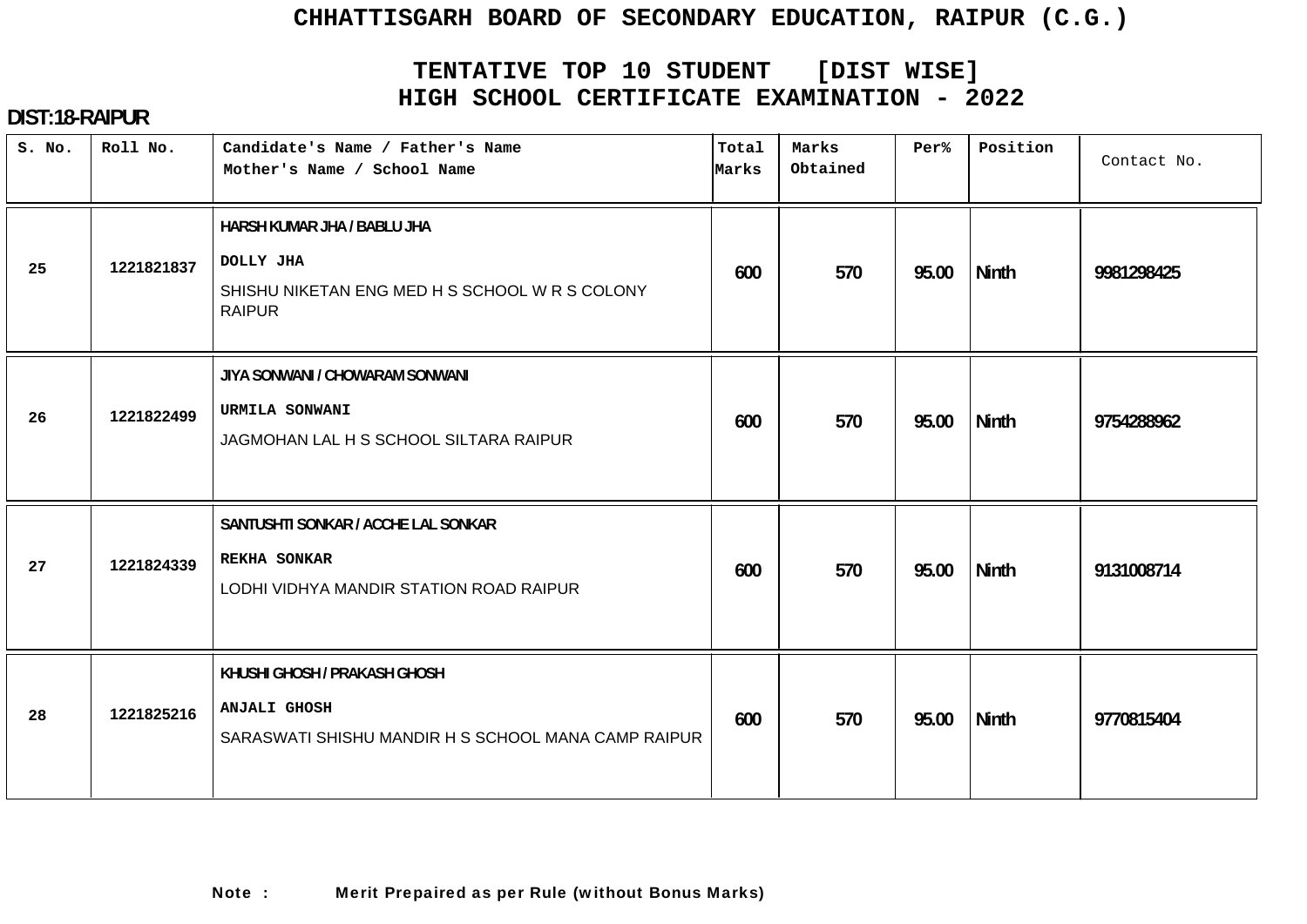# **TENTATIVE TOP 10 STUDENT [DIST WISE] HIGH SCHOOL CERTIFICATE EXAMINATION - 2022**

| S. No. | Roll No.   | Candidate's Name / Father's Name<br>Mother's Name / School Name                                                                    | Total<br>Marks | Marks<br>Obtained | Per%  | Position     | Contact No. |
|--------|------------|------------------------------------------------------------------------------------------------------------------------------------|----------------|-------------------|-------|--------------|-------------|
| 29     | 1221821723 | TANU SINGH / RAM KISHOR SINGH CHANDEL<br>SUSHILA SINGH<br>SHRI BALAJI VIDYA MANDIR H S SCHOOL DEVENDRA NAGAR<br><b>RAIPUR</b>      | 600            | 569               | 94.83 | Tenth        | 8319436210  |
| 30     | 1221824952 | PREETI JANA / SANTU KUMAR JANA<br><b>ANITA JANA</b><br>VEER CHHATRAPATI SHIVAJI ENG MED H S SCHOOL DANIPARA<br>PURANI BASTI RAIPUR | 600            | 569               | 94.83 | Tenth        | 8817495186  |
| 31     | 1221825711 | CHANCHAL DHRUW / LALJI DHRUW<br>KUNTI DHRUW<br>GLORIOUS ENGLISH H S SCHOOL KRISHNA NAGAR RAIPUR                                    | 600            | 569               | 94.83 | Tenth        | 9907685635  |
| 32     | 1221827008 | SHUBHAM SONKAR / YUPENDRA SONKAR<br>SHANTI SONKAR<br>SHREE GANESH RAM H S SCHOOL GULLU ARANG RAIPUR                                | 600            | 569               | 94.83 | <b>Tenth</b> | 8839774406  |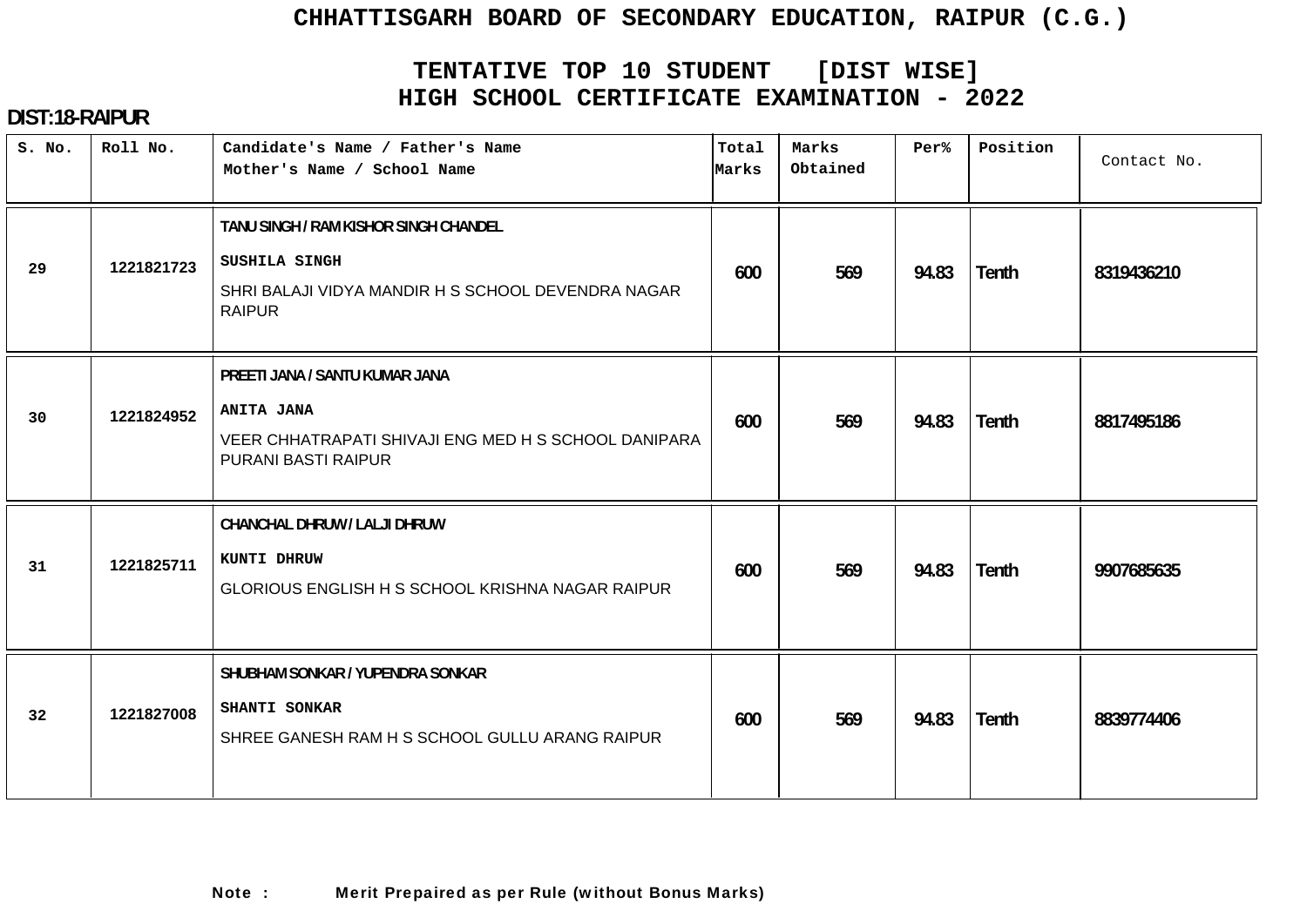# **TENTATIVE TOP 10 STUDENT [DIST WISE] HIGH SCHOOL CERTIFICATE EXAMINATION - 2022**

| S. No. | Roll No.   | Candidate's Name / Father's Name<br>Mother's Name / School Name                                                                        | Total<br>Marks | Marks<br>Obtained | Per%  | Position | Contact No. |
|--------|------------|----------------------------------------------------------------------------------------------------------------------------------------|----------------|-------------------|-------|----------|-------------|
| 33     | 1221828723 | ADITYA KESHARWANI / RAJENDRA KESHARWANI<br>SAVITA KESHARWANI<br>PRAGATI VIDYALAYA H S SCHOOL RAMESHWAR NAGAR<br><b>BHANPURI RAIPUR</b> | 600            | 569               | 94.83 | Tenth    | 7489964960  |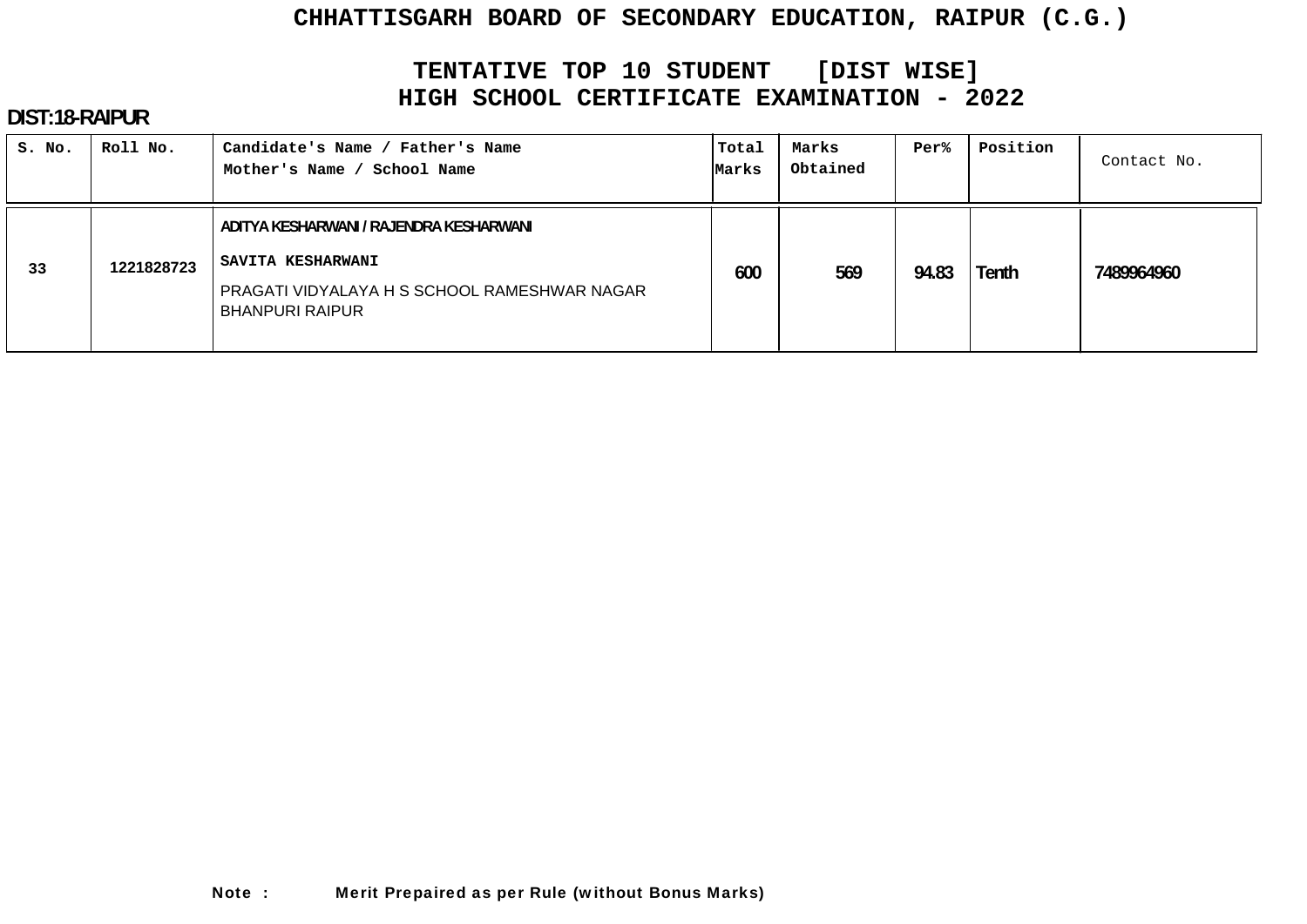# **TENTATIVE TOP 10 STUDENT [DIST WISE] HIGH SCHOOL CERTIFICATE EXAMINATION - 2022**

| S. No.         | Roll No.   | Candidate's Name / Father's Name<br>Mother's Name / School Name                      | Total<br>Marks | Marks<br>Obtained | Per%  | Position     | Contact No. |
|----------------|------------|--------------------------------------------------------------------------------------|----------------|-------------------|-------|--------------|-------------|
| $\mathbf{1}$   | 1221902900 | DAMINI VERMA / JEEVAN VERMA<br>FULESHWARI VERMA<br><b>GOVT H S SCHOOL KHAIRJHITI</b> | 600            | 589               | 98.17 | First        | 6268256437  |
| $\overline{2}$ | 1221907573 | KRISH KUMAR / BODHAN YADAV<br><b>DIVYA</b><br><b>GOVT H S JHITHRATOLA</b>            | 600            | 588               | 98.00 | Second       | 9584189271  |
| $\mathbf{3}$   | 1221917010 | SHITAL / DHANESH<br><b>SUSHILA</b><br><b>GOVT H S SCHOOL CHIKHLI</b>                 | 600            | 584               | 97.33 | <b>Third</b> | 7879352928  |
| 4              | 1221905166 | DOGESHWAR SAHU / SURESH KUMAR<br><b>LATA BAI</b><br>GOVT H S SCHOOL DHODHA GANDAI    | 600            | 582               | 97.00 | Fourth       | 9589342979  |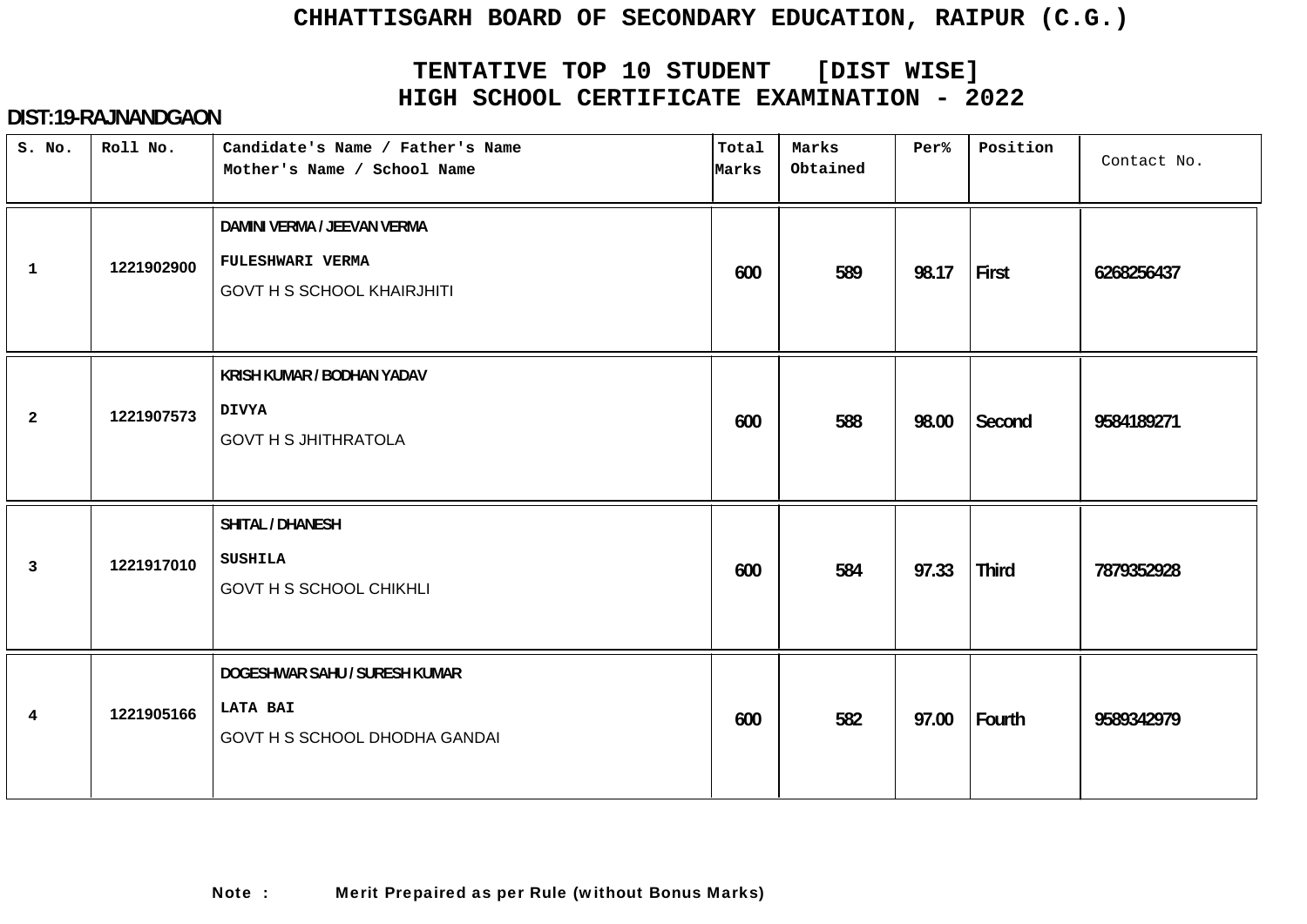# **TENTATIVE TOP 10 STUDENT [DIST WISE] HIGH SCHOOL CERTIFICATE EXAMINATION - 2022**

| S. No. | Roll No.   | Candidate's Name / Father's Name<br>Mother's Name / School Name                                 | Total<br>Marks | Marks<br>Obtained | Per%  | Position     | Contact No. |
|--------|------------|-------------------------------------------------------------------------------------------------|----------------|-------------------|-------|--------------|-------------|
| 5      | 1221908612 | VAISHALI SAHU / MANOJ KUMAR SAHU<br>ANJU BAI SAHU<br>GOVT H S SCHOOL ARJUNI RAJNAND GAON        | 600            | 582               | 97.00 | Fourth       | 8085514075  |
| 6      | 1221922742 | MUSKAN GAJBHIYE / BHAU LAL GAJBHIYE<br>SHOBHA GAJBHIYE<br>WESLEYAN HINDI H S SCHOOL RAJNANDGAON | 600            | 582               | 97.00 | Fourth       | 9753808494  |
| 7      | 1221908564 | PALLAVI SAHU / JEEVAN DAS SAHU<br>INDUMATI SAHU<br>GOVT H S SCHOOL ARJUNI RAJNAND GAON          | 600            | 579               | 96.50 | Fifth        | 8964810637  |
| 8      | 1221923986 | KHUSHBU SAHU / GANGADHAR SAHU<br>YOGESHWARI SAHU<br>SANSHKAR H S SCHOOL A CHOWKI                | 600            | 577               | 96.17 | <b>Sixth</b> | 9575534415  |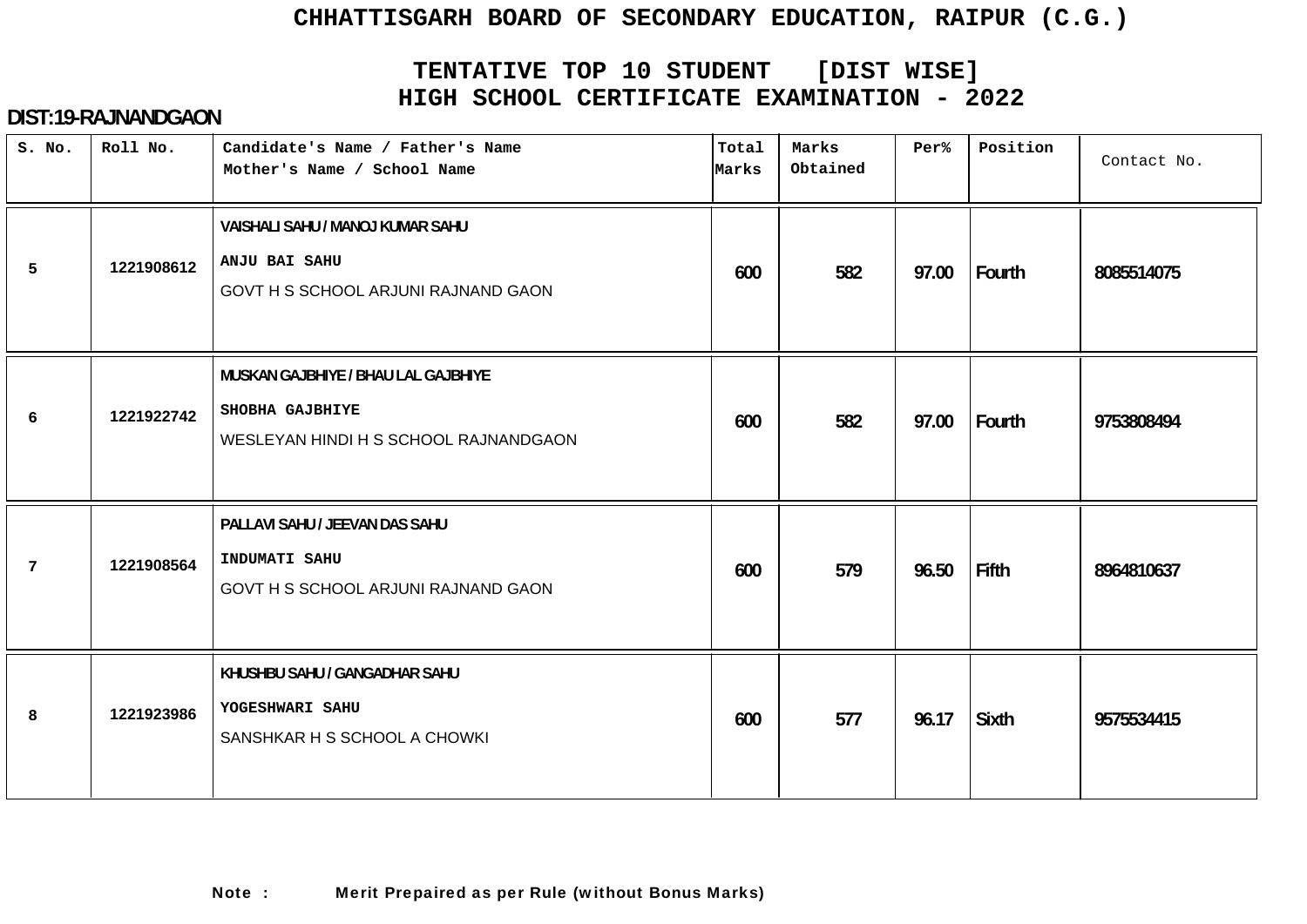# **TENTATIVE TOP 10 STUDENT [DIST WISE] HIGH SCHOOL CERTIFICATE EXAMINATION - 2022**

| S. No. | Roll No.   | Candidate's Name / Father's Name<br>Mother's Name / School Name                                  | Total<br>Marks | Marks<br>Obtained | Per%  | Position     | Contact No. |
|--------|------------|--------------------------------------------------------------------------------------------------|----------------|-------------------|-------|--------------|-------------|
| 9      | 1221903932 | LAXMI CHHAYA VERMA / TAMRADHAWAJ VERMA<br>LOMESHWARI VERMA<br><b>GOVT H S SCHOOL DILAPAHARI</b>  | 600            | 576               | 96.00 | Seventh      | 8085745865  |
| 10     | 1221923990 | MAYANK KUMAR PARTETI / DWARIKA PRASAD PARTETI<br>KARONDA PARTETI<br>SANSHKAR H S SCHOOL A CHOWKI | 600            | 575               | 95.83 | Eighth       | 9644113469  |
| 11     | 1221911306 | <b>HUMESHWARI / SALIK RAM</b><br><b>KALESHWARI</b><br><b>GOVT H S SCHOOL BAGREKASHA</b>          | 600            | 574               | 95.67 | <b>Ninth</b> | 9753725195  |
| 12     | 1221922669 | DIVYA DEWANGAN / KULDEEP KUMAR DEWANGAN<br>KIRAN DEWANGAN<br>SARASWATI H S SCHOOL RAJNANDGAON    | 600            | 574               | 95.67 | Ninth        | 9179791078  |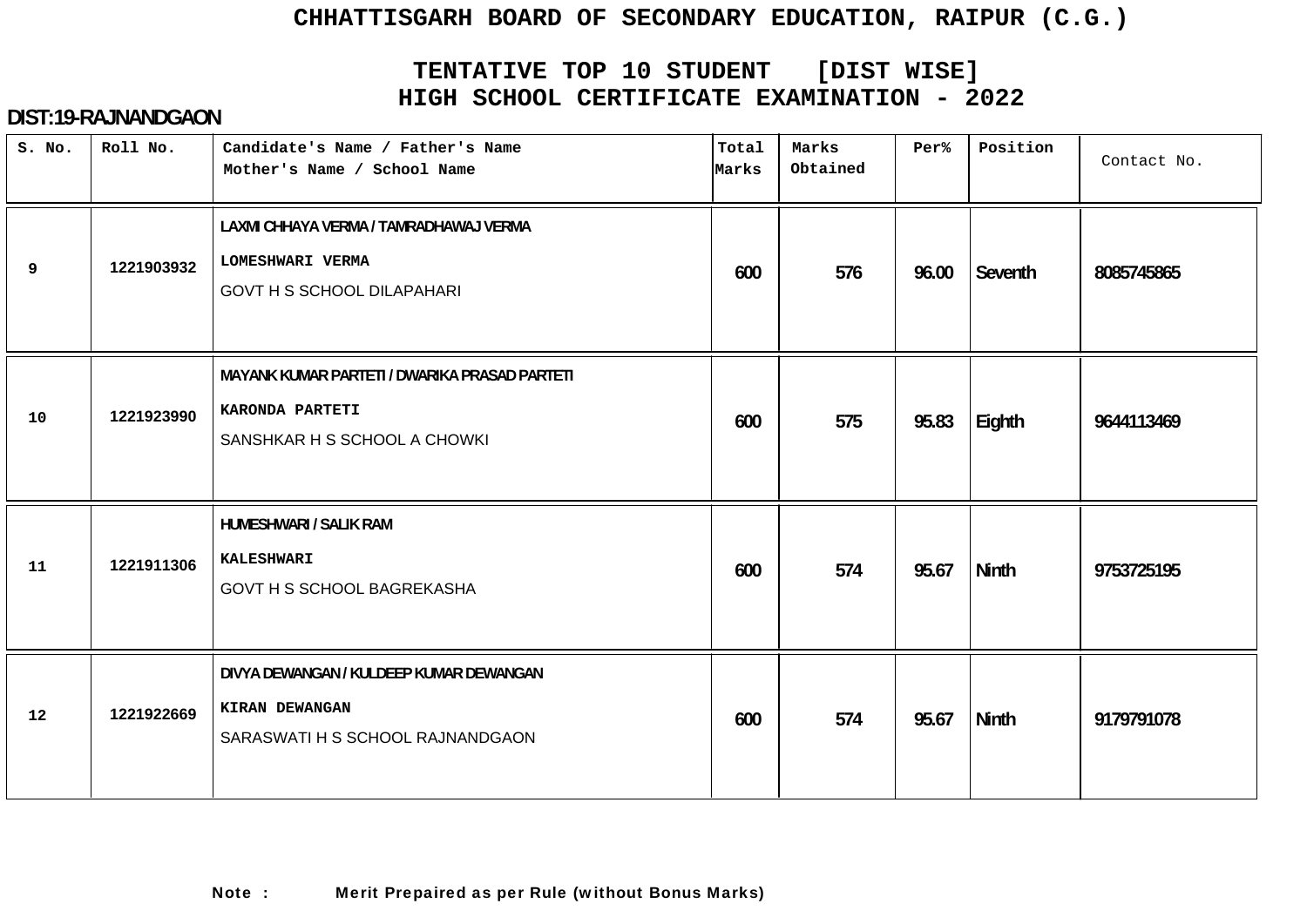# **TENTATIVE TOP 10 STUDENT [DIST WISE] HIGH SCHOOL CERTIFICATE EXAMINATION - 2022**

| S. No. | Roll No.   | Candidate's Name / Father's Name<br>School Name<br>Mother's Name /                                           | Total<br>Marks | Marks<br>Obtained | Per%  | Position | Contact No. |
|--------|------------|--------------------------------------------------------------------------------------------------------------|----------------|-------------------|-------|----------|-------------|
| 13     | 1221922735 | MAYANK KUMAR DEWANGAN / MOHIT RAM DEWANGAN<br><b>MANJU DEWANGAN</b><br>WESLEYAN HINDI H S SCHOOL RAJNANDGAON | 600            | 572               | 95.33 | Tenth    | 8839325008  |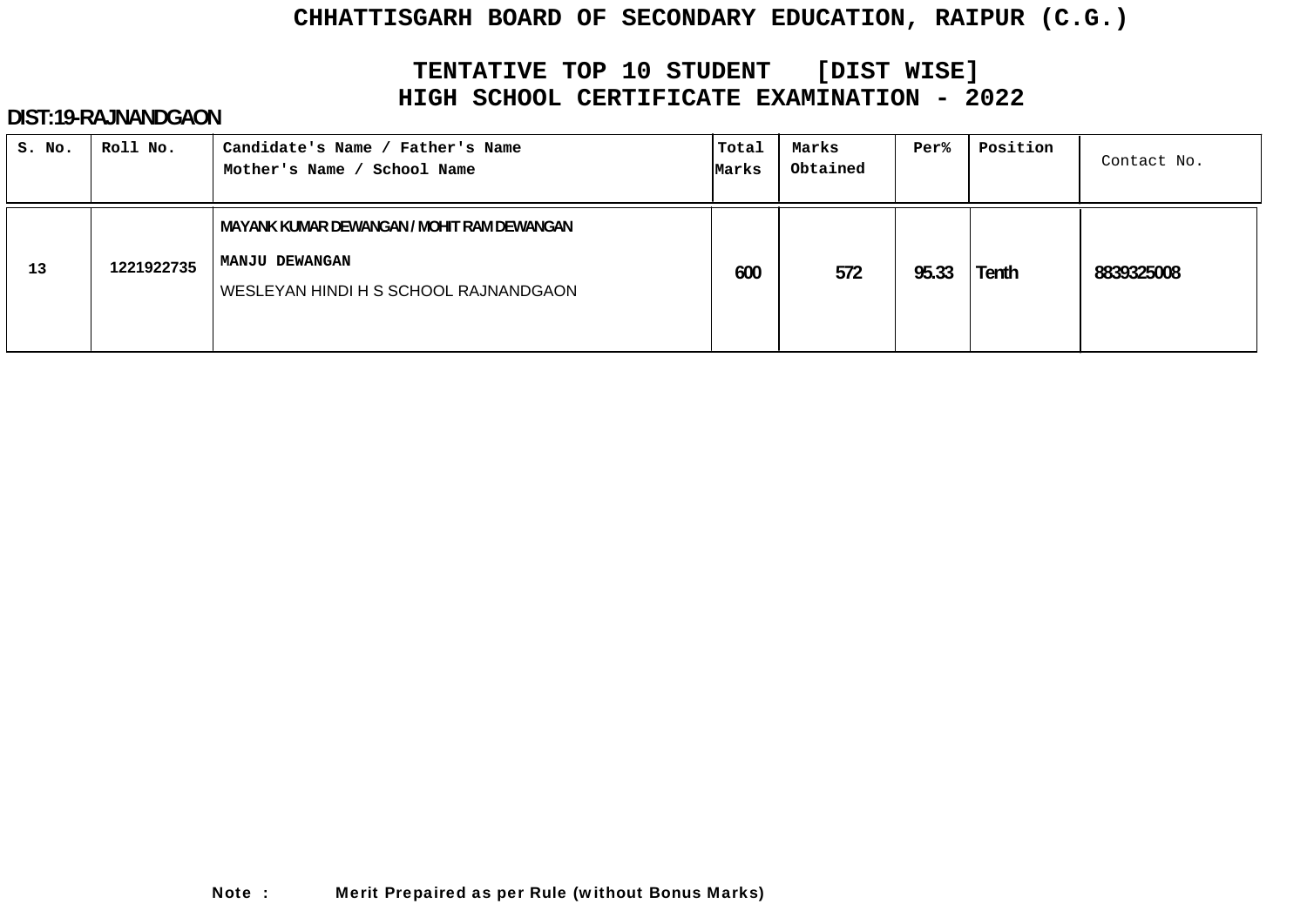# **TENTATIVE TOP 10 STUDENT [DIST WISE] HIGH SCHOOL CERTIFICATE EXAMINATION - 2022**

| S. No.         | Roll No.   | Candidate's Name / Father's Name<br>Mother's Name / School Name                                                         | Total<br>Marks | Marks<br>Obtained | Per%  | Position     | Contact No. |
|----------------|------------|-------------------------------------------------------------------------------------------------------------------------|----------------|-------------------|-------|--------------|-------------|
| $\mathbf{1}$   | 1223123218 | JAY PRAKASH KASHYAP / MADAN LAL KASHYAP<br><b>UMA KASHYAP</b><br>HOLY CROSS H S S MANGLA BILASPUR                       | 600            | 589               | 98.17 | First        | 7067032449  |
| $\mathbf{2}$   | 1223121318 | HIMANGI HALDER / PANU HALDER<br>SUNITA HALDER<br>BHARAT MATA EM H S SCHOOL BILASPUR                                     | 600            | 586               | 97.67 | Second       | 7415781776  |
| $\overline{3}$ | 1223123702 | SAMIKSHA DEWANGAN / SURESH DEWANGAN<br><b>ASHA DEWANGAN</b><br>GURUKUL VIDHYA MANDIR CHINGRAJPARA BILASPUR              | 600            | 584               | 97.33 | <b>Third</b> | 7805939459  |
| $\overline{4}$ | 1223121408 | CHANDRAKANT SHRIVAS / BHARAT LAL SHRIVAS<br><b>BUDHESHWARI SHRIVAS</b><br>SARASWATI S M H S SCHOOL TILAK NAGAR BILASPUR | 600            | 582               | 97.00 | Fourth       | 9301172097  |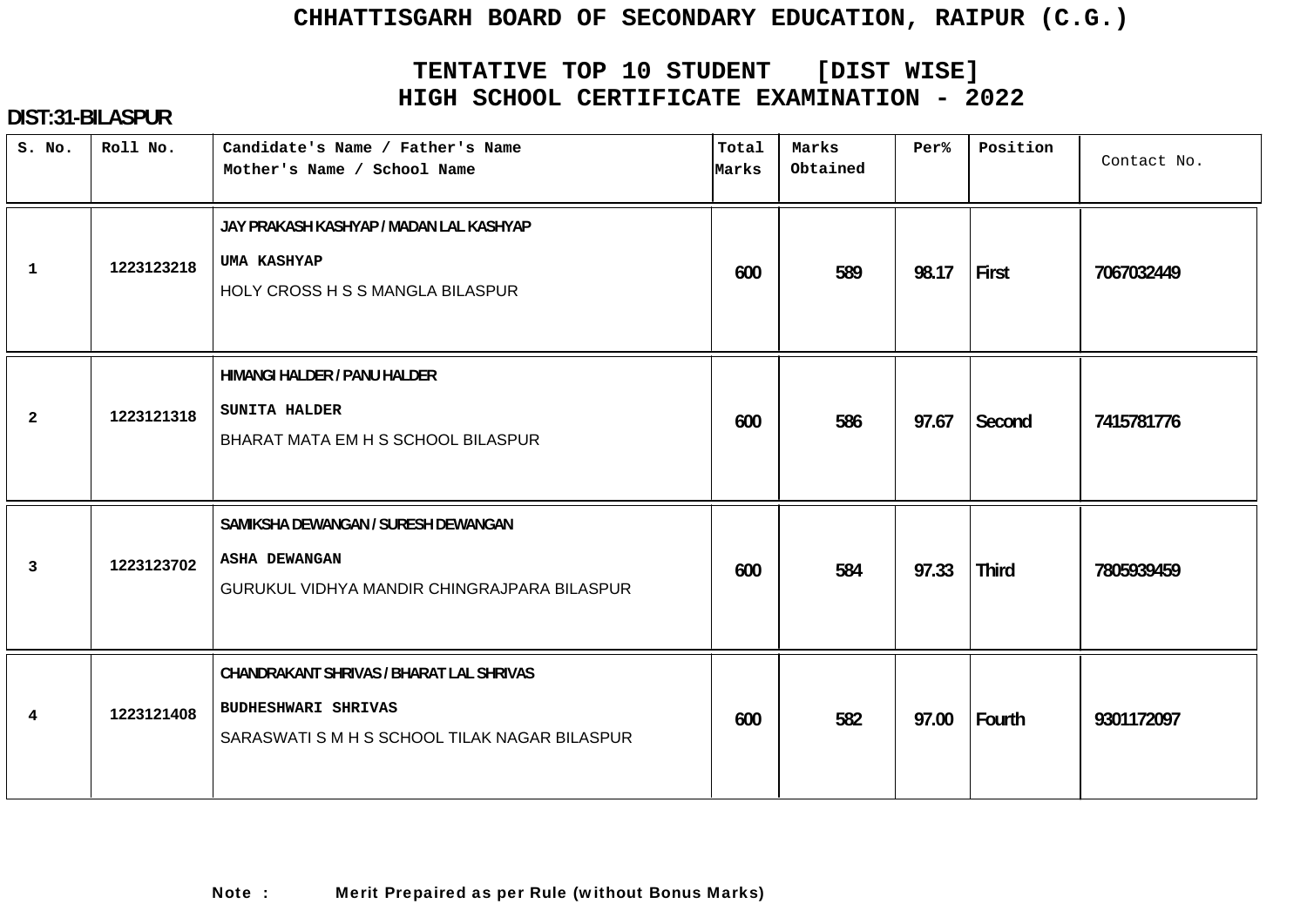# **TENTATIVE TOP 10 STUDENT [DIST WISE] HIGH SCHOOL CERTIFICATE EXAMINATION - 2022**

| S. No. | Roll No.   | Candidate's Name / Father's Name<br>Mother's Name / School Name                                                                    | Total<br>Marks | Marks<br>Obtained | Per%  | Position     | Contact No. |
|--------|------------|------------------------------------------------------------------------------------------------------------------------------------|----------------|-------------------|-------|--------------|-------------|
| 5      | 1223125445 | BHUMIKA PATEL / CHHATRAPAL PATEL<br>KENVARA BAI PATEL<br>M G M ENGLISH MEDIUM H S S BILASPUR                                       | 600            | 581               | 96.83 | Fifth        | 9826147906  |
| 6      | 1223123780 | <b>MAYANK TANDAN / PAWAN KUMAR TANDAN</b><br>PREMLATA TANDAN<br>ST. JOSEPH CONVENT E M H S SCHOOL BILASPUR                         | 600            | 579               | 96.50 | <b>Sixth</b> | 9589348485  |
| 7      | 1223121430 | LILY SHARMA / RAJESH KUMAR SHARMA<br>SANGEETA SHARMA<br>SARASWATI S M H S SCHOOL TILAK NAGAR BILASPUR                              | 600            | 577               | 96.17 | Seventh      | 9691146468  |
| 8      | 1223120463 | LAKSHYA SAJNANI / AMIT SAJNANI<br><b>BABITA SAJNANI</b><br>SWAMI ATMANAND GOVT ENG MED SCHOOL OF EXCELLENCE,<br><b>CHAKARBHATA</b> | 600            | 576               | 96.00 | Eighth       | 8319771624  |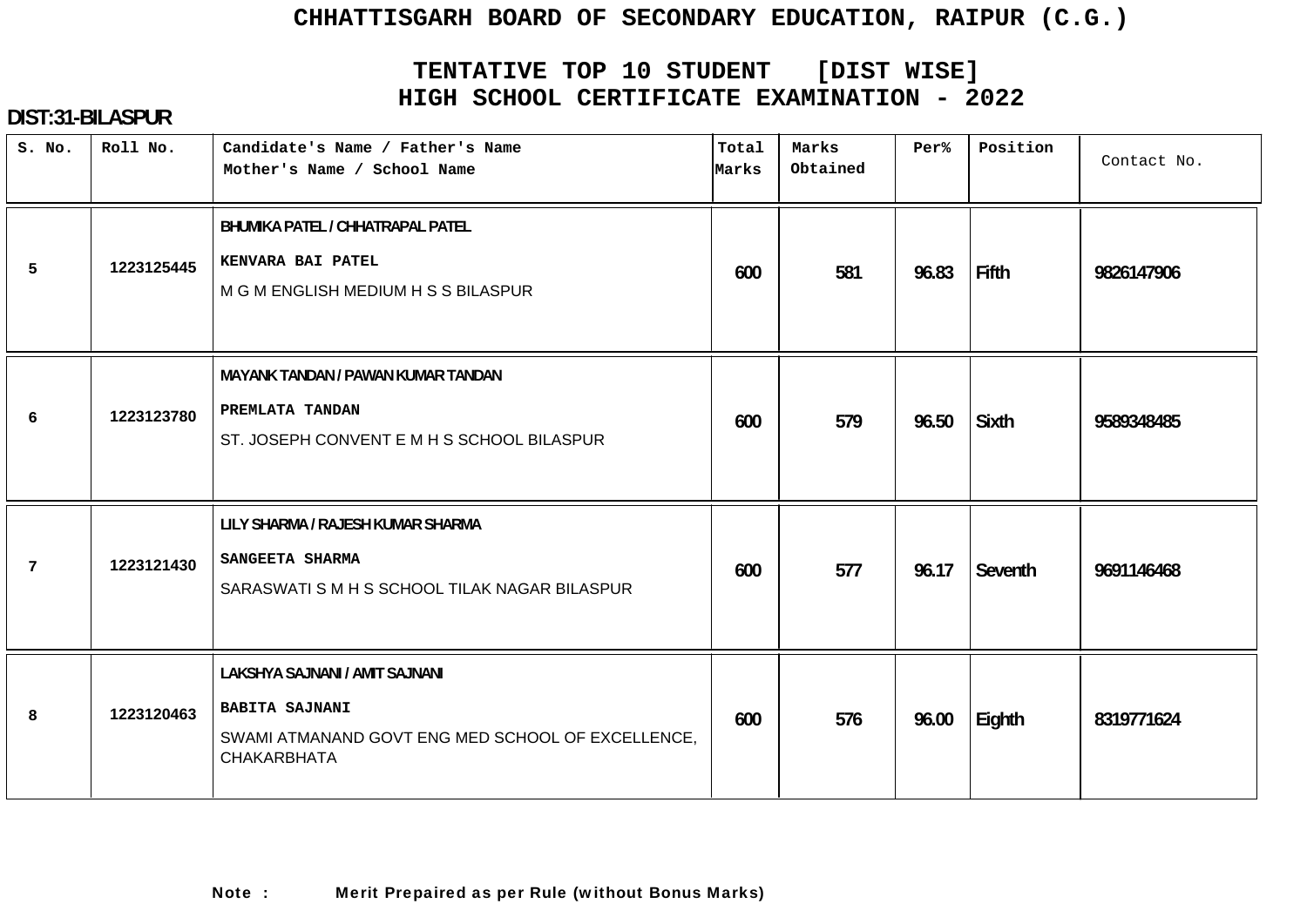# **TENTATIVE TOP 10 STUDENT [DIST WISE] HIGH SCHOOL CERTIFICATE EXAMINATION - 2022**

| S. No. | Roll No.   | Candidate's Name / Father's Name<br>Mother's Name / School Name                                           | Total<br>Marks | Marks<br>Obtained | Per%  | Position | Contact No. |
|--------|------------|-----------------------------------------------------------------------------------------------------------|----------------|-------------------|-------|----------|-------------|
| 9      | 1223121412 | DIVYANSHU DEWANGAN / UMESH DEWANGAN<br>BHAGWATI DEWANGAN<br>SARASWATI S M H S SCHOOL TILAK NAGAR BILASPUR | 600            | 576               | 96.00 | Eighth   | 9301867373  |
| 10     | 1223123950 | KIRAN SAHU / DASHRATH SAHU<br><b>SARITA SAHU</b><br>MA KARMA H S S BARDWAR BILASPUR                       | 600            | 576               | 96.00 | Eighth   | 9009755984  |
| 11     | 1223121442 | PRAGYA SONI / SANTOSH SONI<br><b>BHAVNA SONI</b><br>SARASWATI S M H S SCHOOL TILAK NAGAR BILASPUR         | 600            | 575               | 95.83 | Ninth    | 7489932007  |
| 12     | 1223123917 | ANJALI SINGH / ARJUN SINGH<br><b>REKHA SINGH</b><br>SARSWATI SHISHU MANDIR H S SCHOOL RATANPUR BILASPUR   | 600            | 575               | 95.83 | Ninth    | 9424146955  |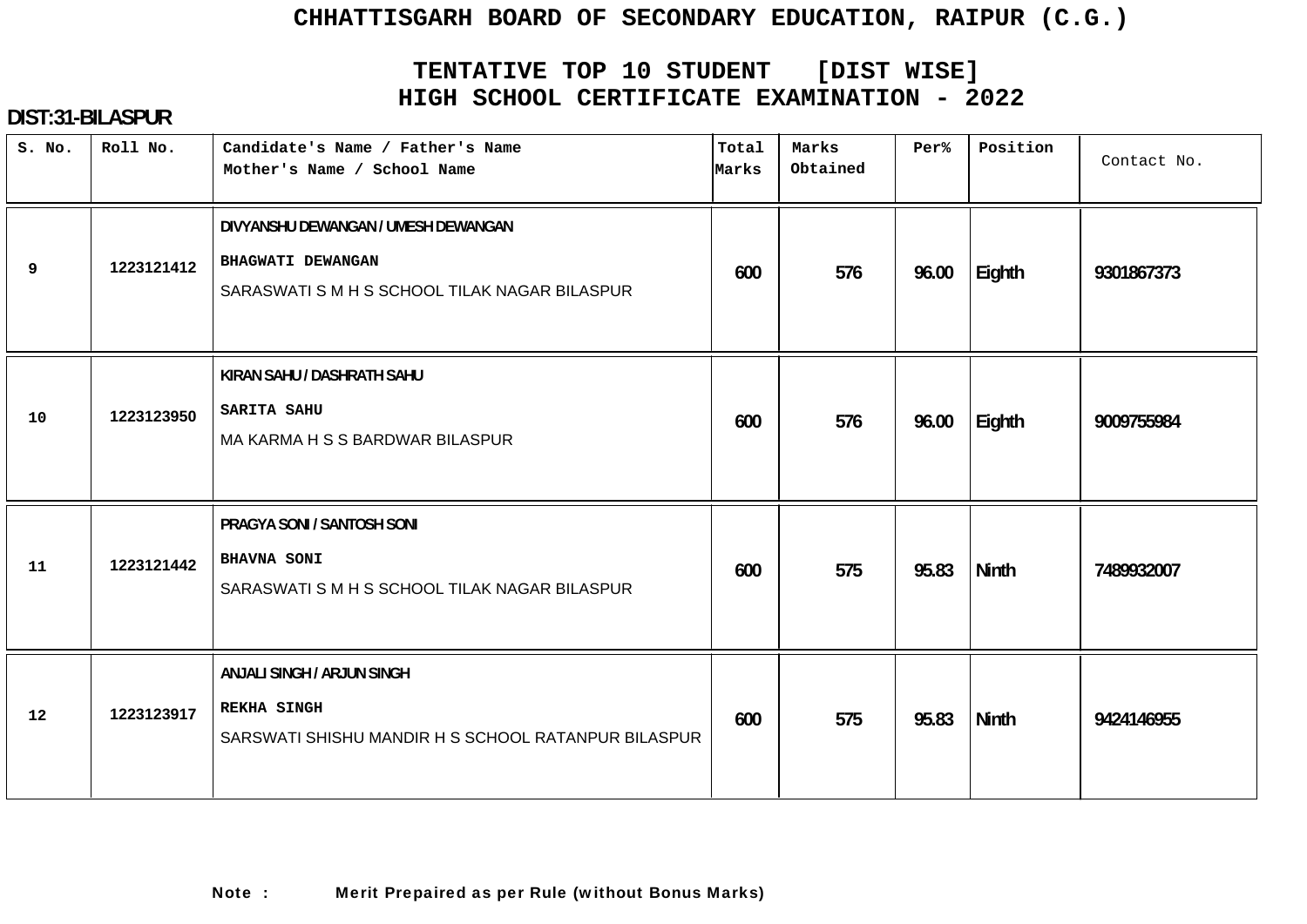# **TENTATIVE TOP 10 STUDENT [DIST WISE] HIGH SCHOOL CERTIFICATE EXAMINATION - 2022**

| S. No. | Roll No.   | Candidate's Name / Father's Name<br>Mother's Name / School Name                                                             | Total<br>Marks | Marks<br>Obtained | Per%  | Position     | Contact No. |
|--------|------------|-----------------------------------------------------------------------------------------------------------------------------|----------------|-------------------|-------|--------------|-------------|
| 13     | 1223125065 | SHIVANI / VINOD KUMAR<br><b>SANTOSHI</b><br>DWARKA PRASAD H S SCHOOL BHAKURRA BILASPUR                                      | 600            | 575               | 95.83 | <b>Ninth</b> | 6273458424  |
| 14     | 1223121392 | ABHA TIWARI / RAVI SHANKAR TIWARI<br>KAMNA TIWARI<br>SARASWATI S M H S SCHOOL TILAK NAGAR BILASPUR                          | 600            | 574               | 95.67 | <b>Tenth</b> | 9827402985  |
| 15     | 1223121396 | AJAY KUMAR VISHWAKARMA / RAMAYAN PRASAD VISHWAKARMA<br>MANVATI VISHWAKARMA<br>SARASWATI S M H S SCHOOL TILAK NAGAR BILASPUR | 600            | 574               | 95.67 | <b>Tenth</b> | 9399351762  |
| 16     | 1223123795 | NUPUR JHARIA / MAHENDRA PAL SINGH JHARIA<br>ROHINI LATA JHARIA<br>ST. JOSEPH CONVENT E M H S SCHOOL BILASPUR                | 600            | 574               | 95.67 | <b>Tenth</b> | 7224867726  |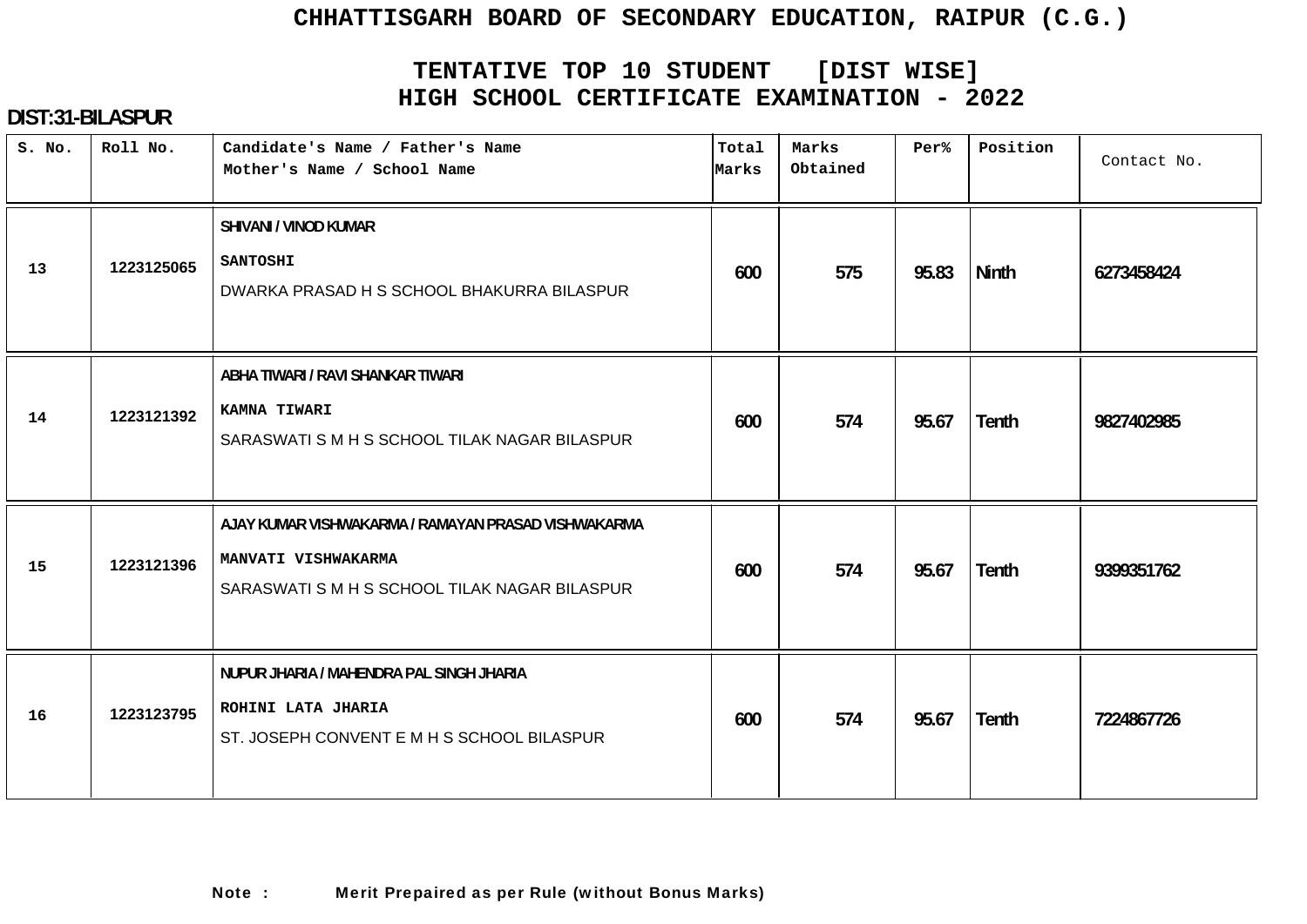# **TENTATIVE TOP 10 STUDENT [DIST WISE] HIGH SCHOOL CERTIFICATE EXAMINATION - 2022**

| S. No.         | Roll No.   | Candidate's Name / Father's Name<br>Mother's Name / School Name                                                 | Total<br>Marks | Marks<br>Obtained | Per%  | Position     | Contact No. |
|----------------|------------|-----------------------------------------------------------------------------------------------------------------|----------------|-------------------|-------|--------------|-------------|
| $\mathbf{1}$   | 1223223272 | <b>GREETU CHANDRA / MURLIDHAR CHANDRA</b><br><b>RUPA CHANDRA</b><br>NATIONAL CONVENT H S SCHOOL DABHARA JANJGIR | 600            | 588               | 98.00 | First        | 7879867692  |
| $\overline{a}$ | 1223220790 | DIPALI SURYAVANSHI / LAKHANLAL<br><b>SHAKUNTALA</b><br>SARSWATI SHISHU MANDIR H S SCHOOL NAILA JANJGIR          | 600            | 583               | 97.17 | Second       | 7089216453  |
| $\mathbf{3}$   | 1223223274 | HARSH TIWARI / TULESHWAR PRASAD TIWARI<br>MALTI TIWARI<br>NATIONAL CONVENT H S SCHOOL DABHARA JANJGIR           | 600            | 582               | 97.00 | <b>Third</b> | 9179012359  |
| 4              | 1223220706 | KHUSHI YADAV / SANJAY KUMAR YADAV<br>VIJAYLAXMI YADAV<br>GYANDEEP H S SCHOOL JANJGIR JANJGIR                    | 600            | 581               | 96.83 | Fourth       | 8234047215  |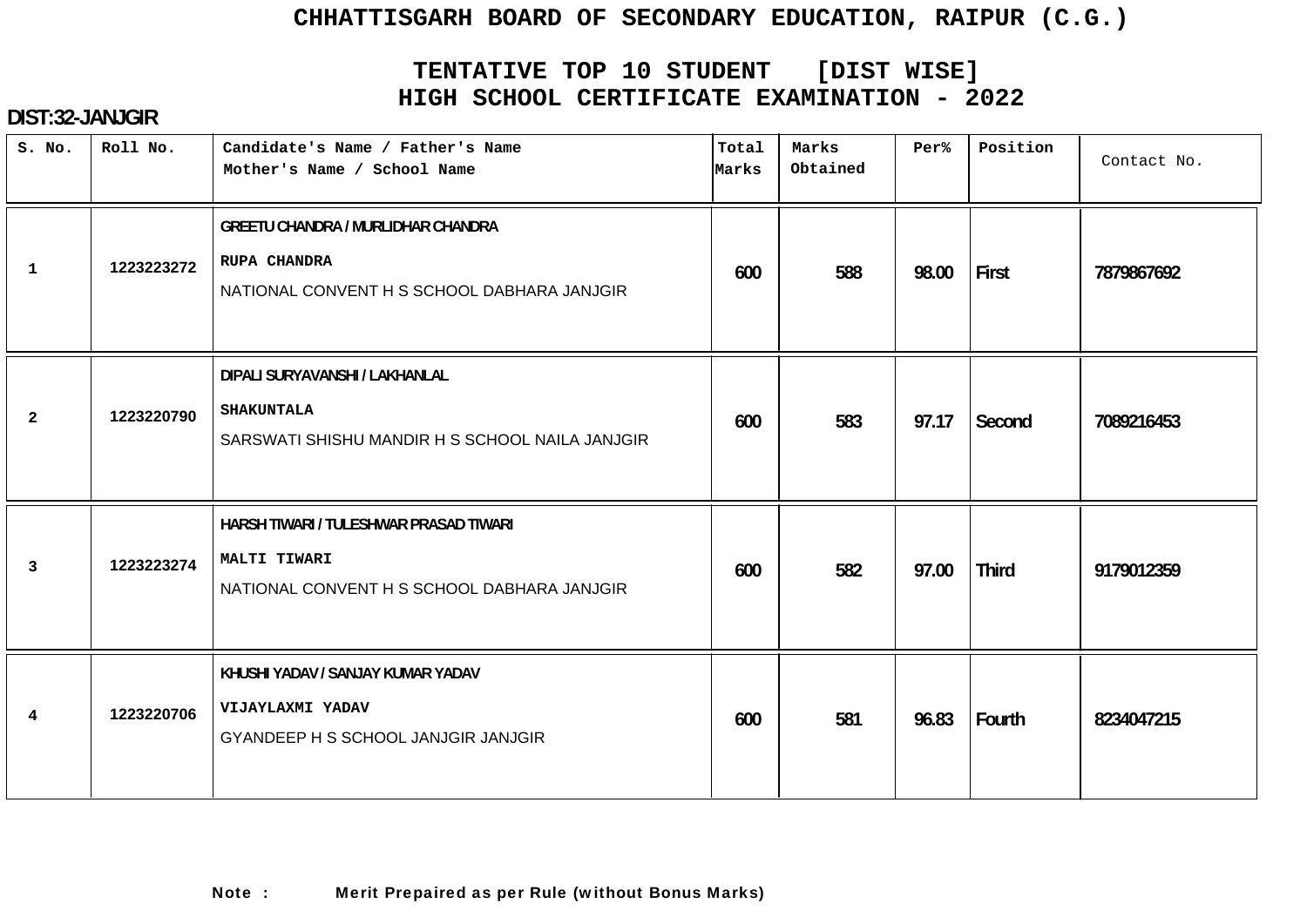# **TENTATIVE TOP 10 STUDENT [DIST WISE] HIGH SCHOOL CERTIFICATE EXAMINATION - 2022**

| S. No. | Roll No.   | Candidate's Name / Father's Name<br>Mother's Name / School Name                                                         | Total<br>Marks | Marks<br>Obtained | Per%  | Position     | Contact No. |
|--------|------------|-------------------------------------------------------------------------------------------------------------------------|----------------|-------------------|-------|--------------|-------------|
| 5      | 1223220571 | AKSHAY DIXIT / ALOK KUMAR DIXIT<br>SHRADDHA DIXIT<br>SARASWATI SHISHU MANDIR H S SCHOOL SHEORINARAYAN<br><b>JANJGIR</b> | 600            | 580               | 96.67 | Fifth        | 9340129863  |
| 6      | 1223220645 | SHIVAM / MANIRAM<br><b>HEMADEVI</b><br>SARASWATI SHISHU MANDIR H S SCHOOL SHEORINARAYAN<br><b>JANJGIR</b>               | 600            | 580               | 96.67 | <b>Fifth</b> | 9009883434  |
| 7      | 1223224603 | ROSHANI KASHYAP / SATYANARAYAN<br><b>PUNITA</b><br>REWA RAM KASHYAP H S S PAUNA                                         | 600            | 580               | 96.67 | Fifth        | 8435311368  |
| 8      | 1223220412 | HEMKESH JAISWAL / BAJRANG LAL JAISWAL<br>SOMLATA JAISWAL<br>SWAMI ATMANAND ENG MED GOVT H S SCHOOL, AKALTARA            | 600            | 579               | 96.50 | <b>Sixth</b> | 6261567657  |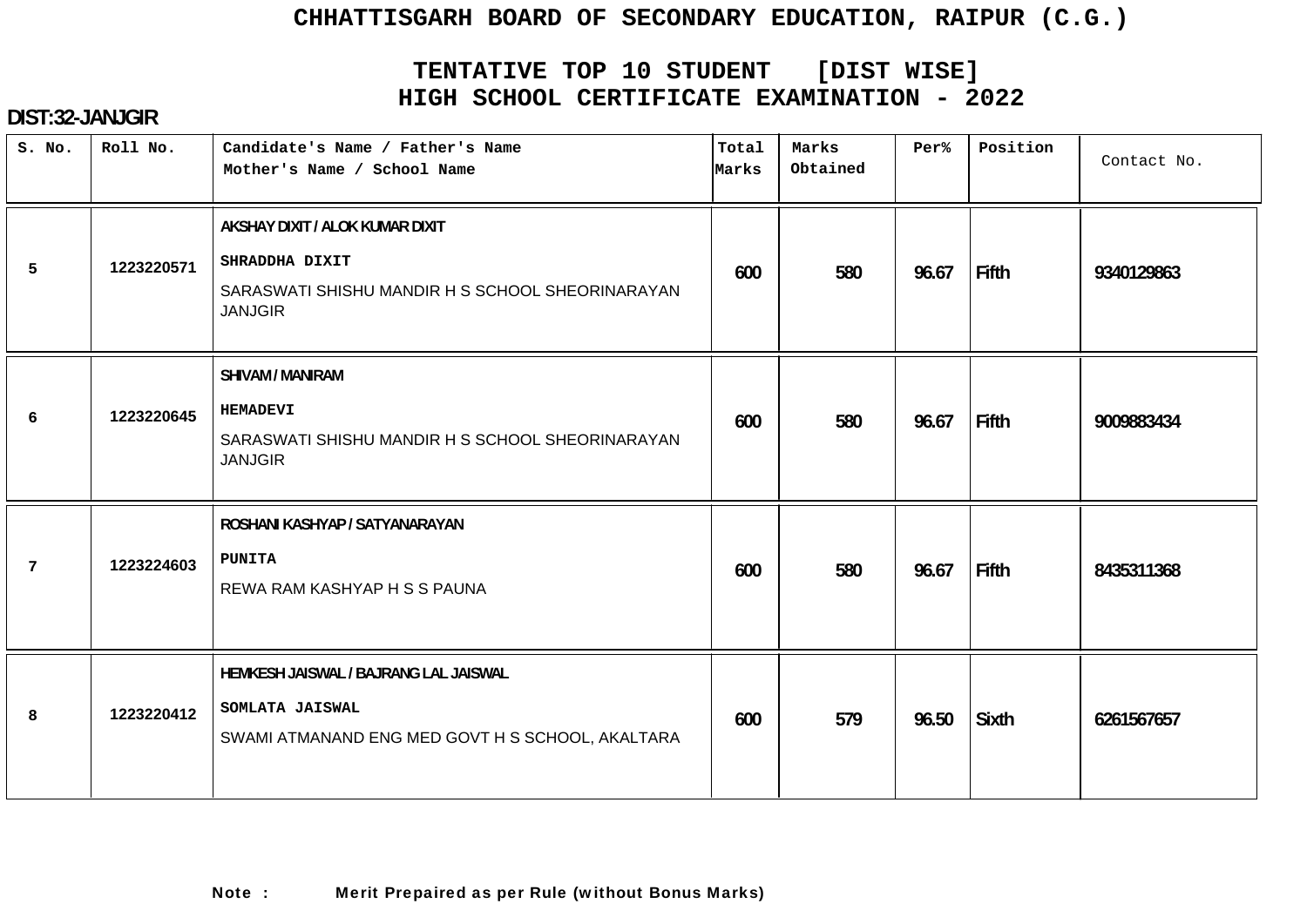# **TENTATIVE TOP 10 STUDENT [DIST WISE] HIGH SCHOOL CERTIFICATE EXAMINATION - 2022**

| S. No. | Roll No.   | Candidate's Name / Father's Name<br>Mother's Name / School Name                                                           | Total<br>Marks | Marks<br>Obtained | Per%  | Position     | Contact No. |
|--------|------------|---------------------------------------------------------------------------------------------------------------------------|----------------|-------------------|-------|--------------|-------------|
| 9      | 1223226505 | ANISH KUMAR MAHANT / HEMDAS MAHANT<br>SARITA BAI MAHANT<br>SARSWATI GYAN BHARTI SCHOOL THANGAN                            | 600            | 579               | 96.50 | <b>Sixth</b> | 9301292705  |
| 10     | 1223225256 | MUSKAN NAMDEV / RAKESH NAMDEV<br>SULOCHNA NAMDEV<br>SARASWATI S M H SCHOOL RAHOUD JANJGIR                                 | 600            | 578               | 96.33 | Seventh      | 9171512576  |
| 11     | 1223225830 | MADHAV JI GUPTA / SANTOSH KUMAR GUPTA<br>MINA DEVI GUPTA<br>SARSWATI S M H S SCHOOL BARADWAR JANJGIR                      | 600            | 578               | 96.33 | Seventh      | 9981616182  |
| 12     | 1223226229 | MUSKAN GABEL / NARENDRA GABEL<br><b>GOREMATI GABEL</b><br>GUNJAN EDUCATION CENTRE H S SCHOOL STATION ROAD<br><b>SAKTI</b> | 600            | 577               | 96.17 | Eighth       | 8349715214  |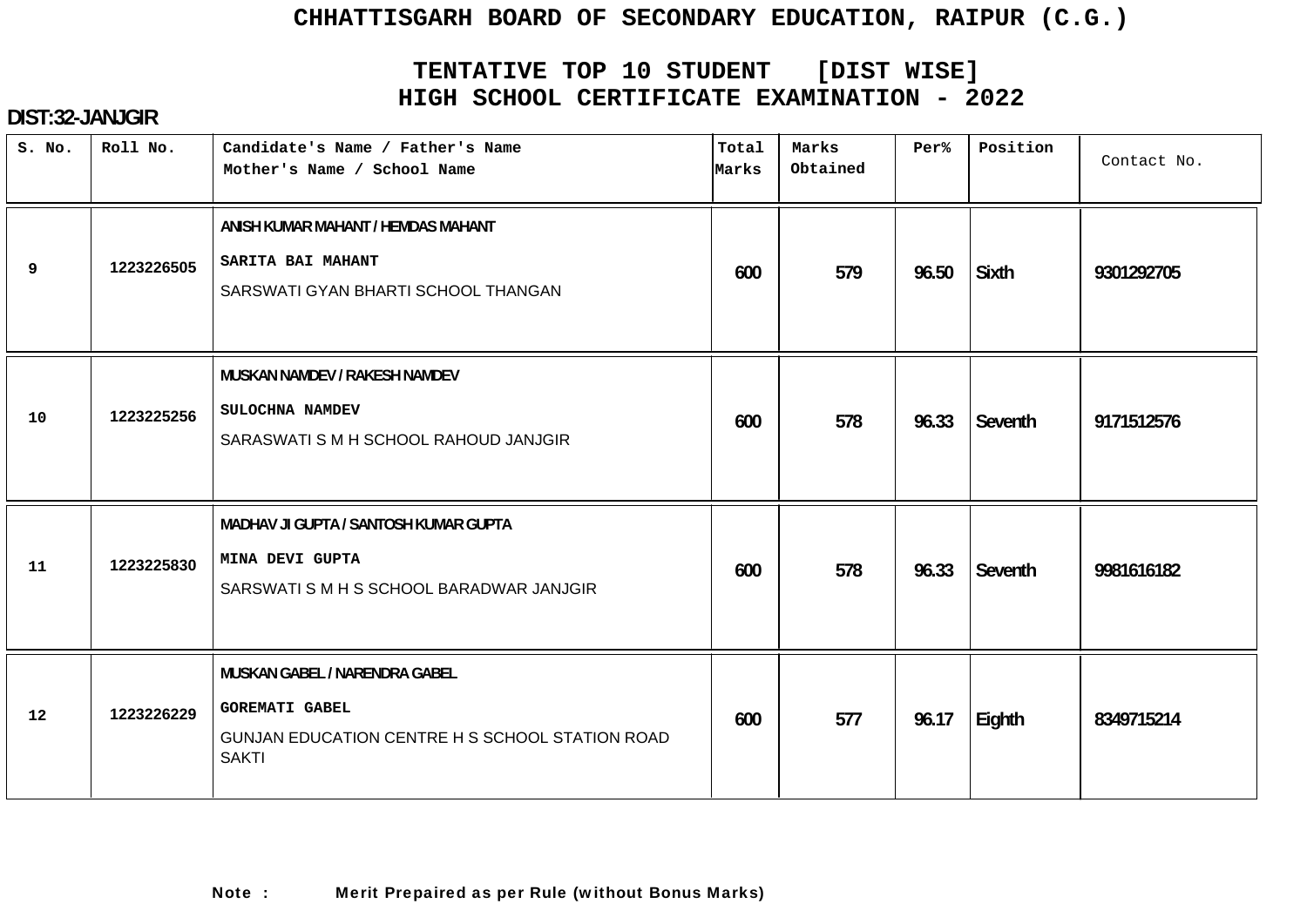# **TENTATIVE TOP 10 STUDENT [DIST WISE] HIGH SCHOOL CERTIFICATE EXAMINATION - 2022**

| S. No. | Roll No.   | Candidate's Name / Father's Name<br>Mother's Name / School Name                                           | Total<br>Marks | Marks<br>Obtained | Per%  | Position     | Contact No. |
|--------|------------|-----------------------------------------------------------------------------------------------------------|----------------|-------------------|-------|--------------|-------------|
| 13     | 1223227662 | YASHIKA PATEL / RAMPRASAD PATEL<br><b>VEENA PATEL</b><br>KAMDHENU PUBLIC HIGH SCHOOL TULSIDIH KIRARI (D)  | 600            | 577               | 96.17 | Eighth       | 9977353622  |
| 14     | 1223228166 | POOJA RATHORE / KHILAWAN RATHORE<br>RAMKALI<br>GYAN SHARDA MODEL CONVENT H S BARADWAR                     | 600            | 577               | 96.17 | Eighth       | 9302038136  |
| 15     | 1223200272 | SANSKRITI GOSWAMI / RAMKRISHNA BHARTI GOSWAMI<br>UPALABDHI GOSWAMI<br><b>GOVT H S SCHOOL KERA JANJGIR</b> | 600            | 575               | 95.83 | <b>Ninth</b> | 9000548511  |
| 16     | 1223225630 | MUSKAN SAHU / BHUPENDRA SAHU<br>SOMTI SAHU<br>KAMLA DEVI H S SCHOOL KOSHLA                                | 600            | 575               | 95.83 | <b>Ninth</b> | 8085106169  |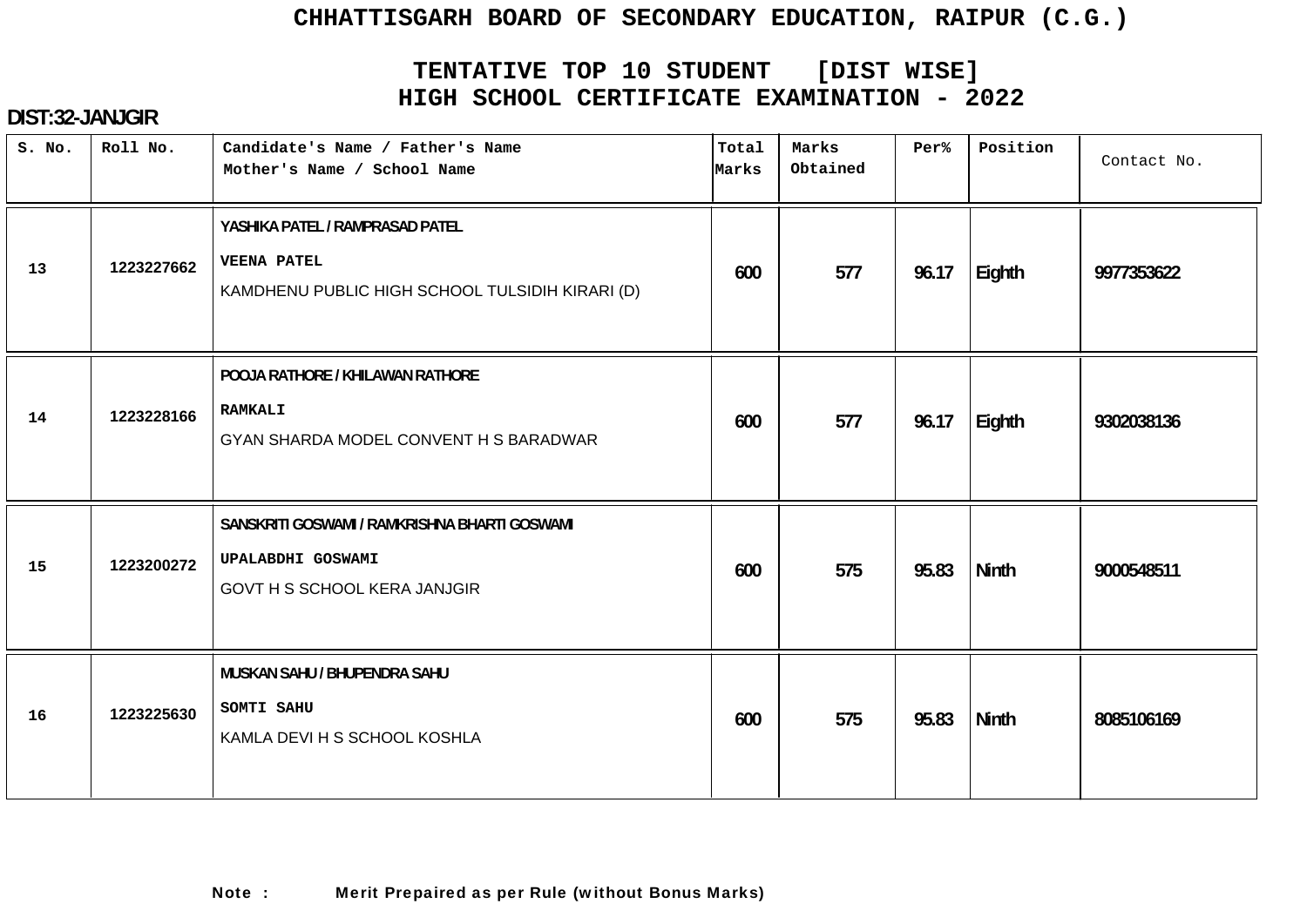# **TENTATIVE TOP 10 STUDENT [DIST WISE] HIGH SCHOOL CERTIFICATE EXAMINATION - 2022**

| S. No. | Roll No.   | Candidate's Name / Father's Name<br>Mother's Name / School Name                                            | Total<br>Marks | Marks<br>Obtained | Per%  | Position     | Contact No. |
|--------|------------|------------------------------------------------------------------------------------------------------------|----------------|-------------------|-------|--------------|-------------|
| 17     | 1223222619 | JAY KUMAR PATEL / RAM NATH PATEL<br><b>LATA PATEL</b><br>SWAMI VIVEKANAND H S SCHOOL KARNOUD JANJGIR       | 600            | 574               | 95.67 | Tenth        | 7771066166  |
| 18     | 1223227158 | RADHIKA BANJARE / VIJAY KUMAR BANJARE<br><b>SEWATI BANJARE</b><br>SAKET VIDYA NIKETAN H S SCHOOL KASHIGARH | 600            | 574               | 95.67 | <b>Tenth</b> | 9691678282  |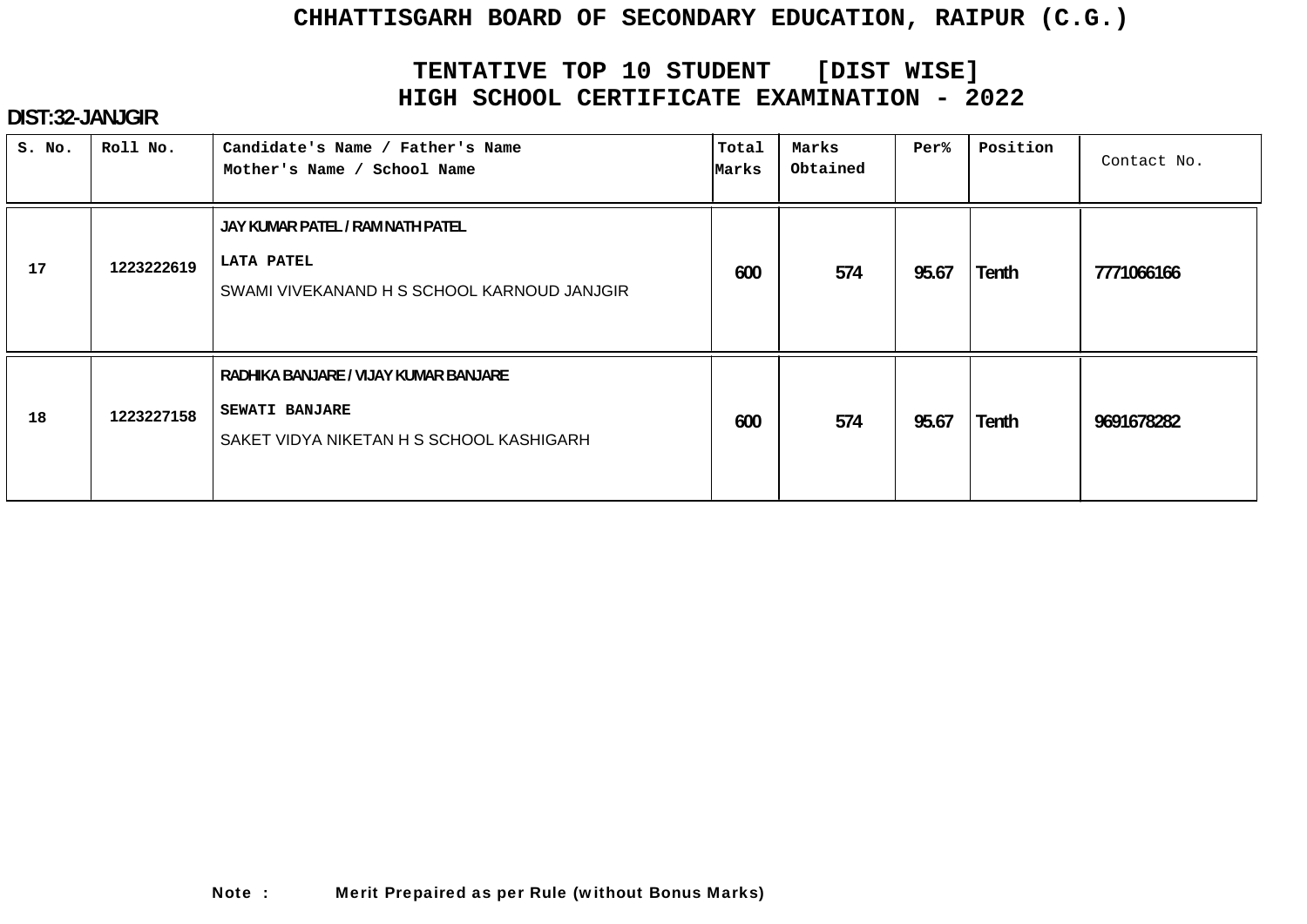# **TENTATIVE TOP 10 STUDENT [DIST WISE] HIGH SCHOOL CERTIFICATE EXAMINATION - 2022**

| S. No.         | Roll No.   | Candidate's Name / Father's Name<br>Mother's Name / School Name                                          | Total<br>Marks | Marks<br>Obtained | Per%  | Position     | Contact No. |
|----------------|------------|----------------------------------------------------------------------------------------------------------|----------------|-------------------|-------|--------------|-------------|
| $\mathbf{1}$   | 1223312624 | <b>GAURAV PANDEY / SANTOSH PANDEY</b><br><b>SEEMA PANDEY</b><br>SARASWATI H S SCHOOL KORBA               | 600            | 578               | 96.33 | First        | 8349503491  |
| $\overline{2}$ | 1223313449 | AKANKSHA KANWAR / MANOHAR SINGH KANWAR<br><b>KAUSHILYA</b><br>SARASWATI H S SCHOOL C S E B KORBA         | 600            | 577               | 96.17 | Second       | 9340756233  |
| 3              | 1223315083 | <b>GOKUL R NAIR / RAJESH KUMAR NAIR</b><br><b>PRIYA</b><br>ADARSH VIDYA MANDIR H S SCHOOL KATGHORA KORBA | 600            | 577               | 96.17 | Second       | 9329264631  |
| 4              | 1223312464 | RAVI SONI / PREM LAL SONI<br><b>GAYATRI SONI</b><br>SWAMI ATMANAND GOVERNMENT ENGLISH SCHOOL PALI        | 600            | 576               | 96.00 | <b>Third</b> | 9301465274  |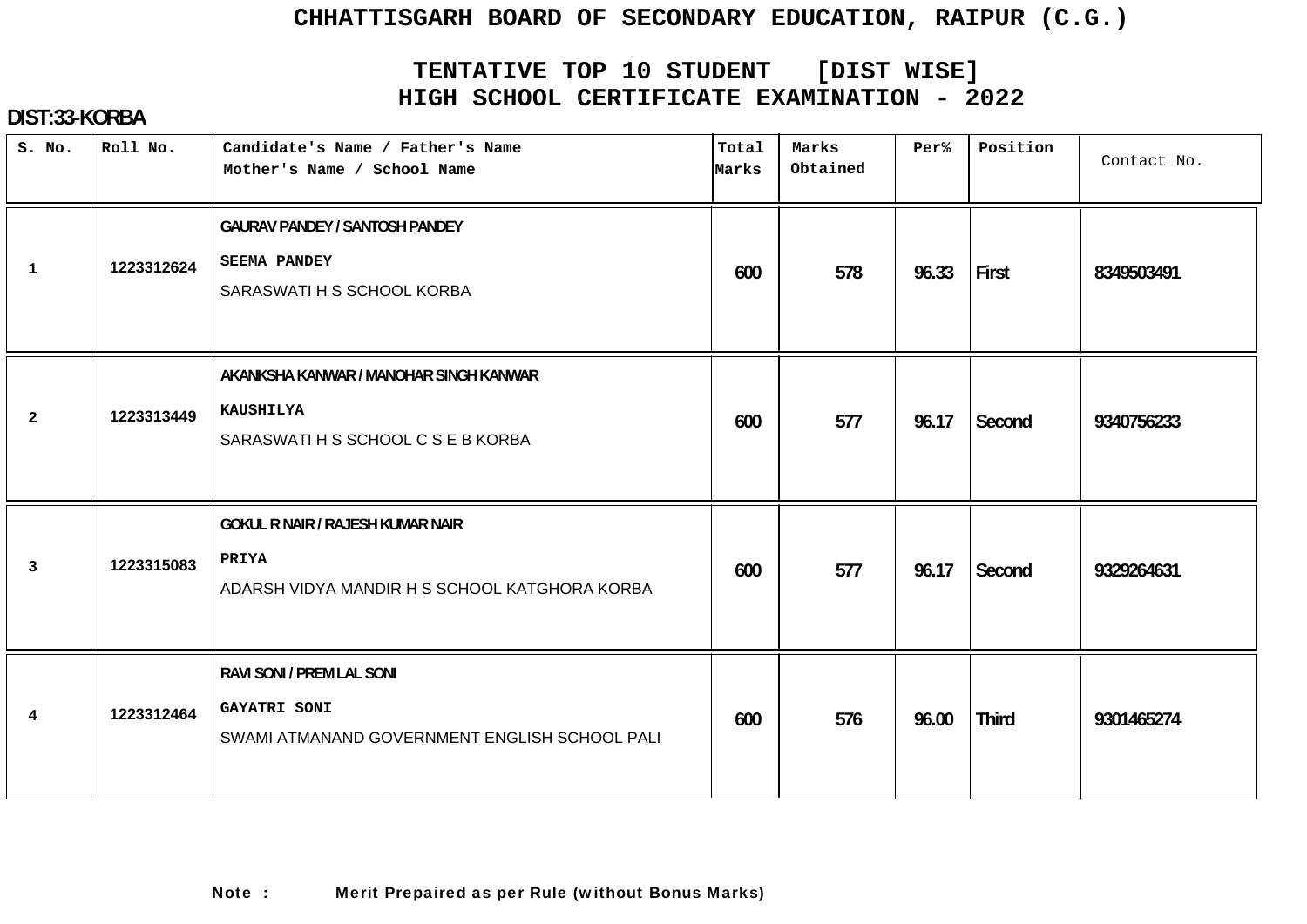# **TENTATIVE TOP 10 STUDENT [DIST WISE] HIGH SCHOOL CERTIFICATE EXAMINATION - 2022**

| S. No.          | Roll No.   | Candidate's Name / Father's Name<br>Mother's Name / School Name                                                | Total<br>Marks | Marks<br>Obtained | Per%  | Position     | Contact No. |
|-----------------|------------|----------------------------------------------------------------------------------------------------------------|----------------|-------------------|-------|--------------|-------------|
| 5               | 1223312630 | ISHIKA DAS MAHANT / JAGDEV DAS<br><b>SARITA MAHANT</b><br>SARASWATI H S SCHOOL KORBA                           | 600            | 576               | 96.00 | <b>Third</b> | 9826191147  |
| 6               | 1223313810 | MITALI PATEL / HARI RAM PATEL<br>INDRANI PATEL<br>LIONS ENG H S SCHOOL T P NAGAR KORBA                         | 600            | 576               | 96.00 | <b>Third</b> | 9575701338  |
| $7\phantom{.0}$ | 1223314598 | AAYUSHI AGRAWAL / JUGAL KISHORE AGRAWAL<br>VIJAY LAXMI AGRAWAL<br>BEACON ENG MED H S SCHOOL KUSMUNDA KORBA     | 600            | 576               | 96.00 | <b>Third</b> | 9826349220  |
| 8               | 1223315095 | PRANJAL KAIWART / CHHOTOO RAM KAIWART<br><b>ANITA KAIWART</b><br>ADARSH VIDYA MANDIR H S SCHOOL KATGHORA KORBA | 600            | 576               | 96.00 | <b>Third</b> | 7691940220  |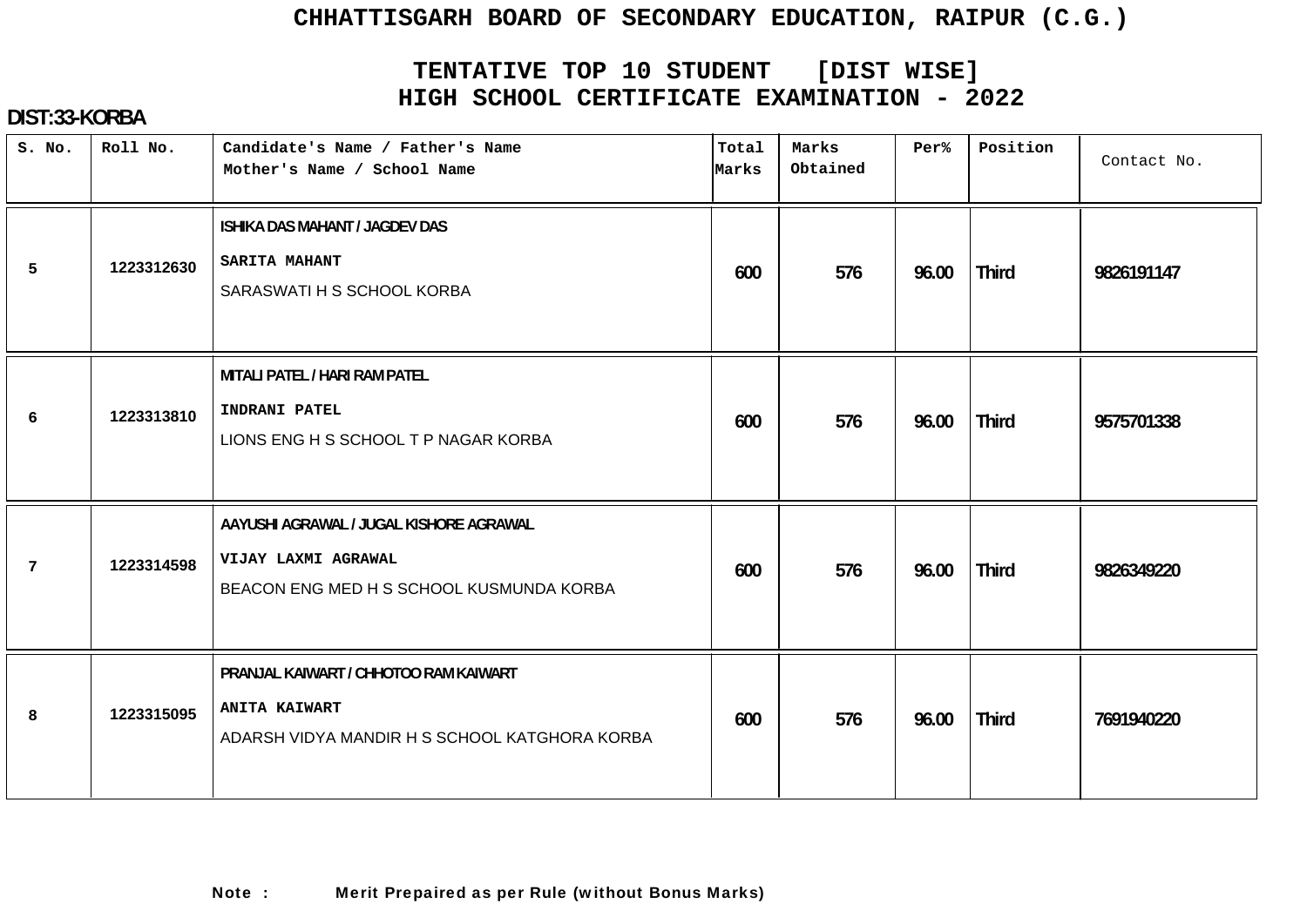# **TENTATIVE TOP 10 STUDENT [DIST WISE] HIGH SCHOOL CERTIFICATE EXAMINATION - 2022**

| S. No. | Roll No.   | Candidate's Name / Father's Name<br>Mother's Name / School Name                                                      | Total<br>Marks | Marks<br>Obtained | Per%  | Position     | Contact No. |
|--------|------------|----------------------------------------------------------------------------------------------------------------------|----------------|-------------------|-------|--------------|-------------|
| 9      | 1223316111 | ANJANA VISHWAKARMA / SATYANARAYAN VISHWAKARMA<br>MAYA VISHWAKARMA<br>SRI HARIKISHAN PUBLIC H S TRANSPORT NAGAR KORBA | 600            | 576               | 96.00 | <b>Third</b> | 7999385966  |
| 10     | 1223314400 | NANDANI SHARMA / JAYPRAKASH SHARMA<br><b>RAGINI SHARMA</b><br>LIONS ENGLISH HIGH SCHOOL SITAMADHI KORBA              | 600            | 575               | 95.83 | Fourth       | 9907137756  |
| 11     | 1223308950 | AKANKSHA KHARE / UMA KUMAR KHARE<br><b>SEEMA KHARE</b><br><b>GOVT H S TARDA</b>                                      | 600            | 573               | 95.50 | Fifth        | 7000105307  |
| 12     | 1223313140 | SHIVANGI SHUKLA / NIRANJAN DEV SHUKLA<br><b>RENU SHUKLA</b><br>GAYATRI H S SCHOOL KORBA RANI ROAD                    | 600            | 573               | 95.50 | Fifth        | 8077097773  |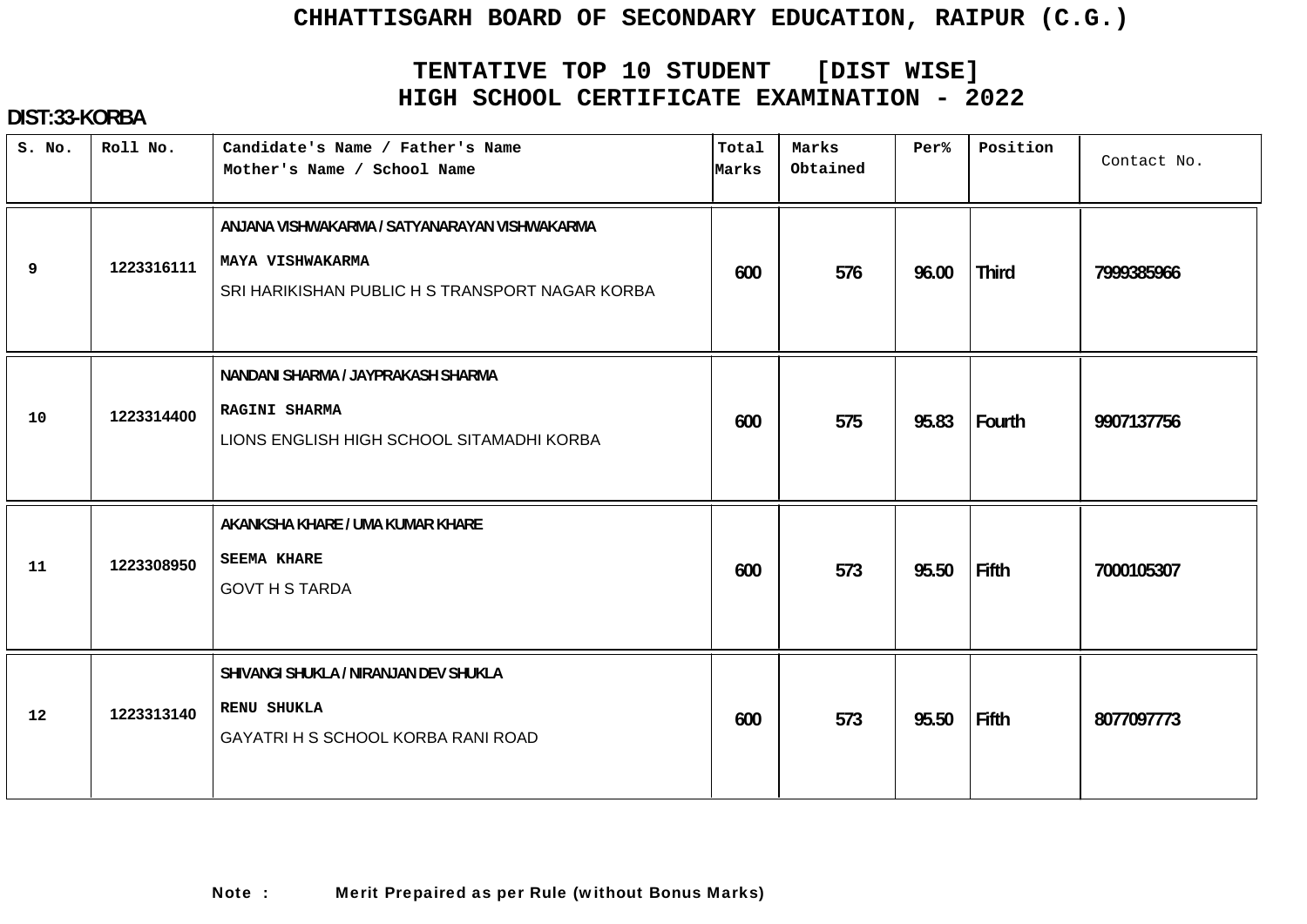# **TENTATIVE TOP 10 STUDENT [DIST WISE] HIGH SCHOOL CERTIFICATE EXAMINATION - 2022**

| S. No. | Roll No.   | Candidate's Name / Father's Name<br>Mother's Name / School Name                                   | Total<br>Marks | Marks<br>Obtained | Per%  | Position     | Contact No. |
|--------|------------|---------------------------------------------------------------------------------------------------|----------------|-------------------|-------|--------------|-------------|
| 13     | 1223313463 | ANSHIKA CHOUHAN / RAM SAGAR CHOUHAN<br><b>ANITA CHOUHAN</b><br>SARASWATI H S SCHOOL C S E B KORBA | 600            | 573               | 95.50 | Fifth        | 8349437721  |
| 14     | 1223313684 | KASHISH VAISHNOW / SHASHI VAISHNOW<br>KAVITA VAISHNOW<br>VIDYUT GRIH H S SCHOOL NO 1 KORBA KORBA  | 600            | 573               | 95.50 | Fifth        | 9625790991  |
| 15     | 1223313622 | SHRADDHA KARSH / BHOOSHAN PRASAD KARSH<br>DEV KUMARI KARSH<br>SARASWATI H S SCHOOL C S E B KORBA  | 600            | 572               | 95.33 | <b>Sixth</b> | 8103535584  |
| 16     | 1223313499 | DIPESH KUMAR NISHAD / CHAITRAM NISHAD<br><b>SUKWARA BAI</b><br>SARASWATI H S SCHOOL C S E B KORBA | 600            | 571               | 95.17 | Seventh      | 8085814737  |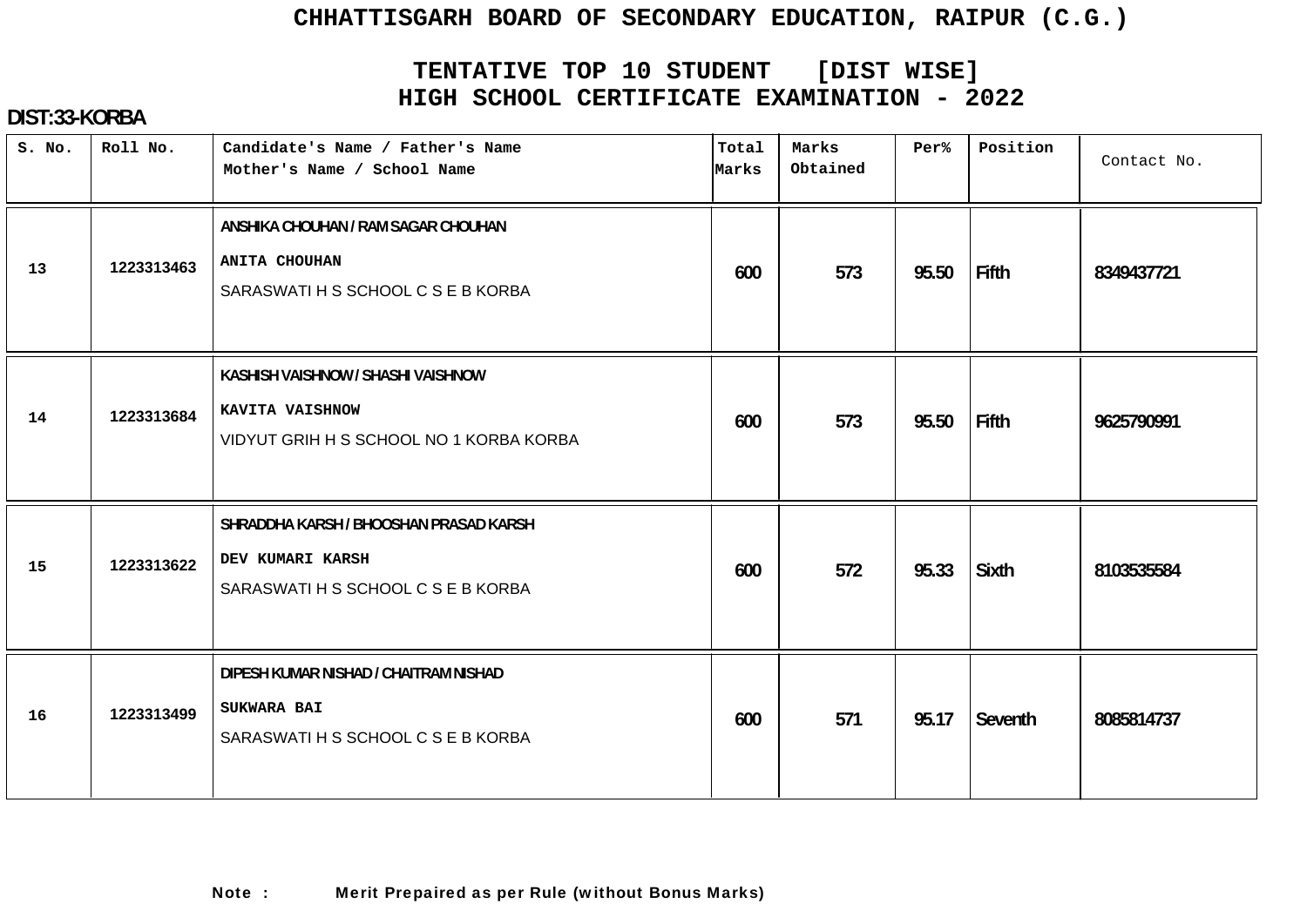# **TENTATIVE TOP 10 STUDENT [DIST WISE] HIGH SCHOOL CERTIFICATE EXAMINATION - 2022**

| S. No. | Roll No.   | Candidate's Name / Father's Name<br>Mother's Name / School Name                                                 | Total<br>Marks | Marks<br>Obtained | Per%  | Position | Contact No. |
|--------|------------|-----------------------------------------------------------------------------------------------------------------|----------------|-------------------|-------|----------|-------------|
| 17     | 1223316124 | SUHANI VISHWAKARMA / SANJAY VISHWAKARMA<br>PAYAL VISHWAKARMA<br>SRI HARIKISHAN PUBLIC H S TRANSPORT NAGAR KORBA | 600            | 571               | 95.17 | Seventh  | 7999385966  |
| 18     | 1223308968 | HITU PATEL / SONA RAM PATEL<br>NAN NONI<br><b>GOVT H S TARDA</b>                                                | 600            | 570               | 95.00 | Eighth   | 7722832535  |
| 19     | 1223312714 | VIGYA PANDEY / VIDYANAND PANDEY<br>NEELIMA PANDEY<br>SARASWATI H S SCHOOL KORBA                                 | 600            | 570               | 95.00 | Eighth   | 8839382423  |
| 20     | 1223315930 | NAJISH PARVEEN / MD ISHAK ANSARI<br><b>ZARINA KHATUN</b><br>KALCHURI PUBLIC ENG MED HIGH SCHOOL JHABAR          | 600            | 570               | 95.00 | Eighth   | 7489949534  |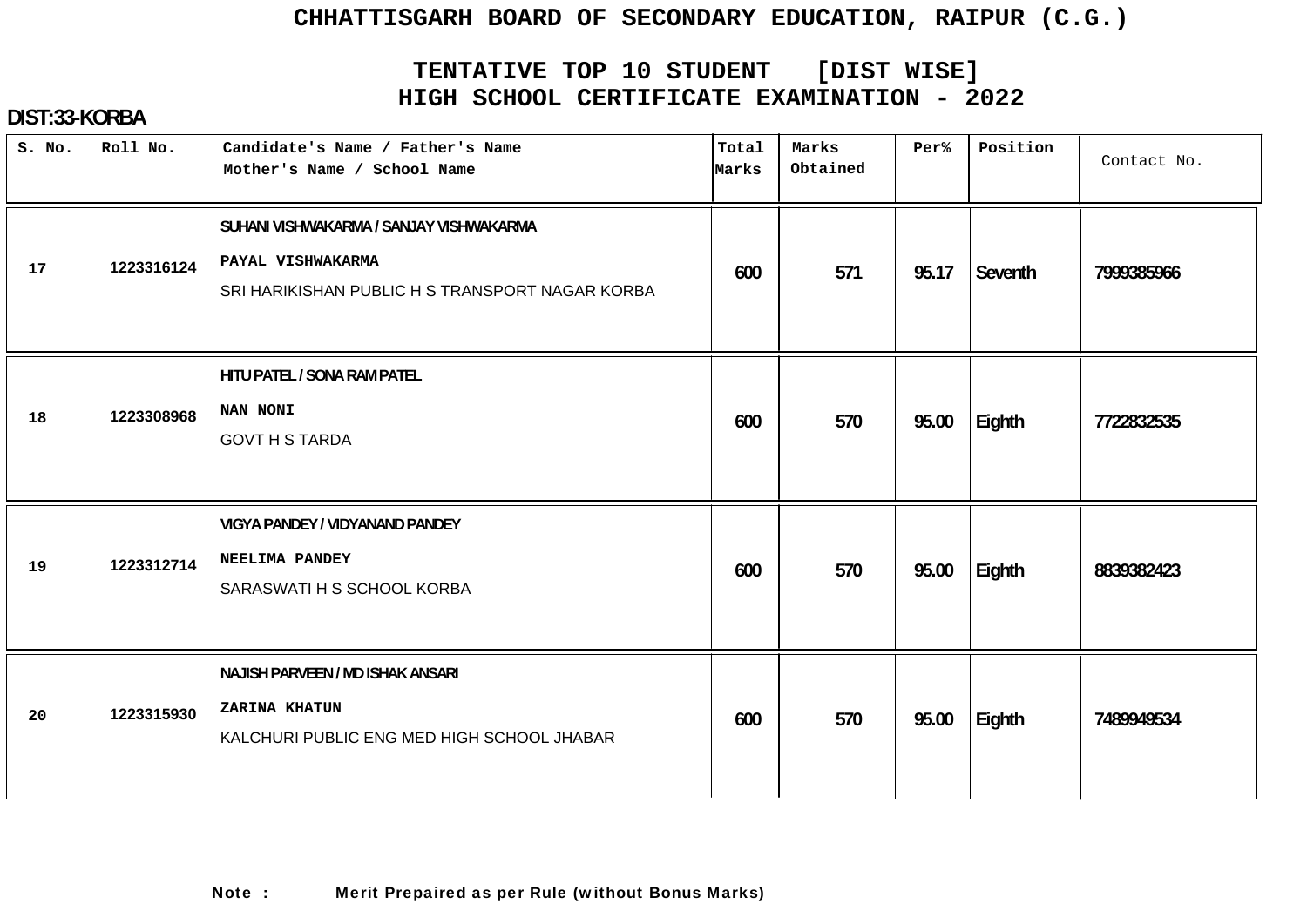# **TENTATIVE TOP 10 STUDENT [DIST WISE] HIGH SCHOOL CERTIFICATE EXAMINATION - 2022**

| S. No. | Roll No.   | Candidate's Name / Father's Name<br>Mother's Name / School Name                                                      | Total<br>Marks | Marks<br>Obtained | Per%  | Position     | Contact No. |
|--------|------------|----------------------------------------------------------------------------------------------------------------------|----------------|-------------------|-------|--------------|-------------|
| 21     | 1223315109 | SHAILJA AGRAWAL / V K AGRAWAL<br><b>VIMLA</b><br>ADARSH VIDYA MANDIR H S SCHOOL KATGHORA KORBA                       | 600            | 569               | 94.83 | Ninth        | 6261953951  |
| 22     | 1223315551 | URWASHI ALWANI / KISHOR ALWANI<br><b>GAUTAM ALWANI</b><br>GARIMA ENGLISH MEDIUM H S SCHOOL KATGHORA                  | 600            | 569               | 94.83 | <b>Ninth</b> | 9009739124  |
| 23     | 1223316009 | AASTHA KASHYAP / YUGAL KISHOR KASHYAP<br>MONGRA KASHYAP<br><b>GRAM BHARTI SARASWATI SHISHU MANDIR H S BAKIMONGRA</b> | 600            | 569               | 94.83 | <b>Ninth</b> | 9754589004  |
| 24     | 1223312445 | ATHARVA KASHYAP / DHARMENDRA KASHYAP<br><b>KIRAN KASHYAP</b><br>SWAMI ATMANAND GOVERNMENT ENGLISH SCHOOL PALI        | 600            | 568               | 94.67 | Tenth        | 9827523188  |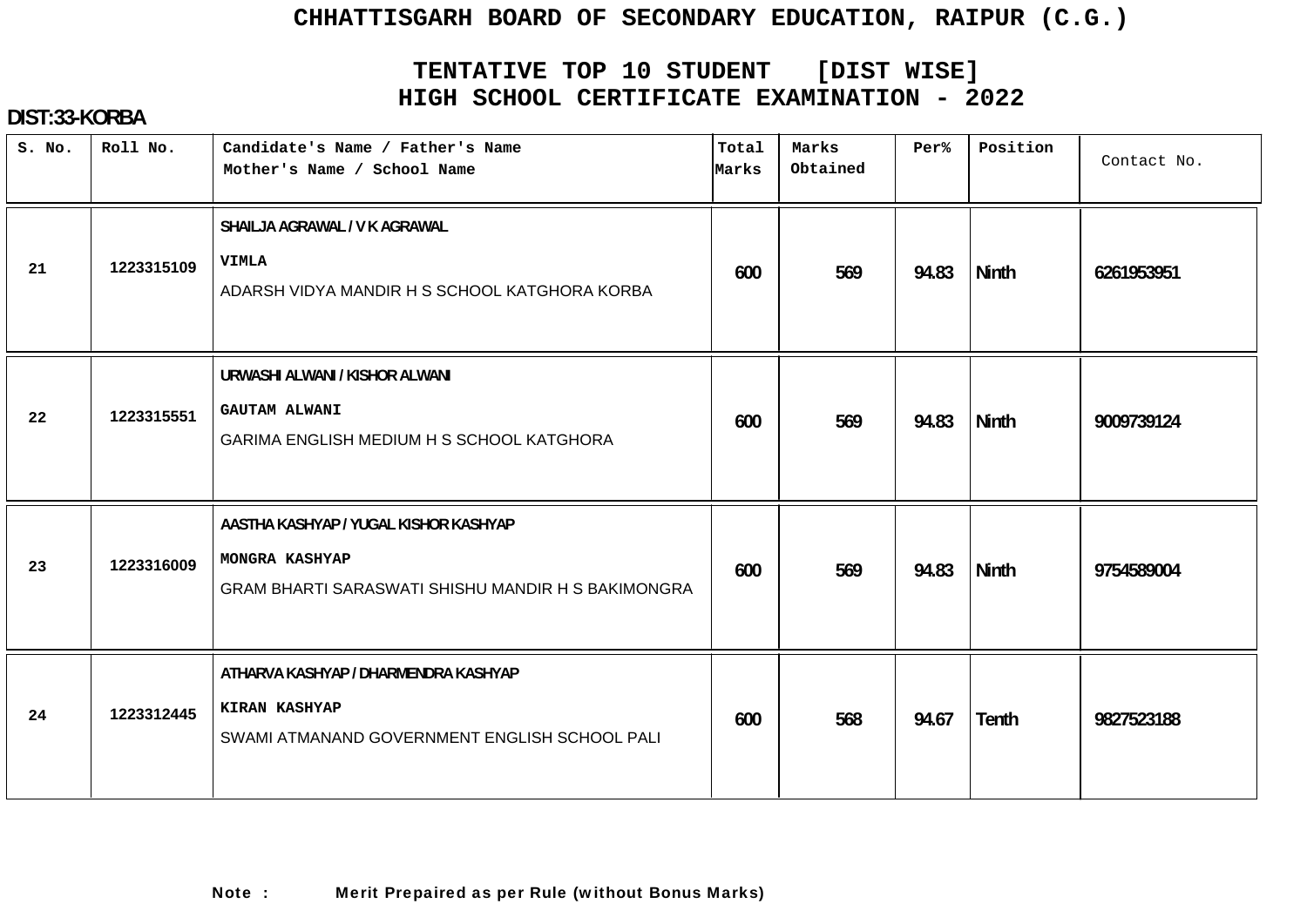# **TENTATIVE TOP 10 STUDENT [DIST WISE] HIGH SCHOOL CERTIFICATE EXAMINATION - 2022**

| S. No. | Roll No.   | Candidate's Name / Father's Name<br>Mother's Name / School Name                                             | Total<br>Marks | Marks<br>Obtained | Per%  | Position     | Contact No. |
|--------|------------|-------------------------------------------------------------------------------------------------------------|----------------|-------------------|-------|--------------|-------------|
| 25     | 1223313485 | CHETNA RAJWADE / RAJAN KUMAR RAJWADE<br>HOMELATA RAJWADE<br>SARASWATI H S SCHOOL C S E B KORBA              | 600            | 568               | 94.67 | Tenth        | 6266474768  |
| 26     | 1223314339 | KRATI VISHWAKARMA / MANOJ VISHWAKARMA<br>REKHA VISHWAKARMA<br>LITTLE LAMP ENGLISH SCHOOL SHIVAJINAGAR KORBA | 600            | 568               | 94.67 | <b>Tenth</b> | 9893155229  |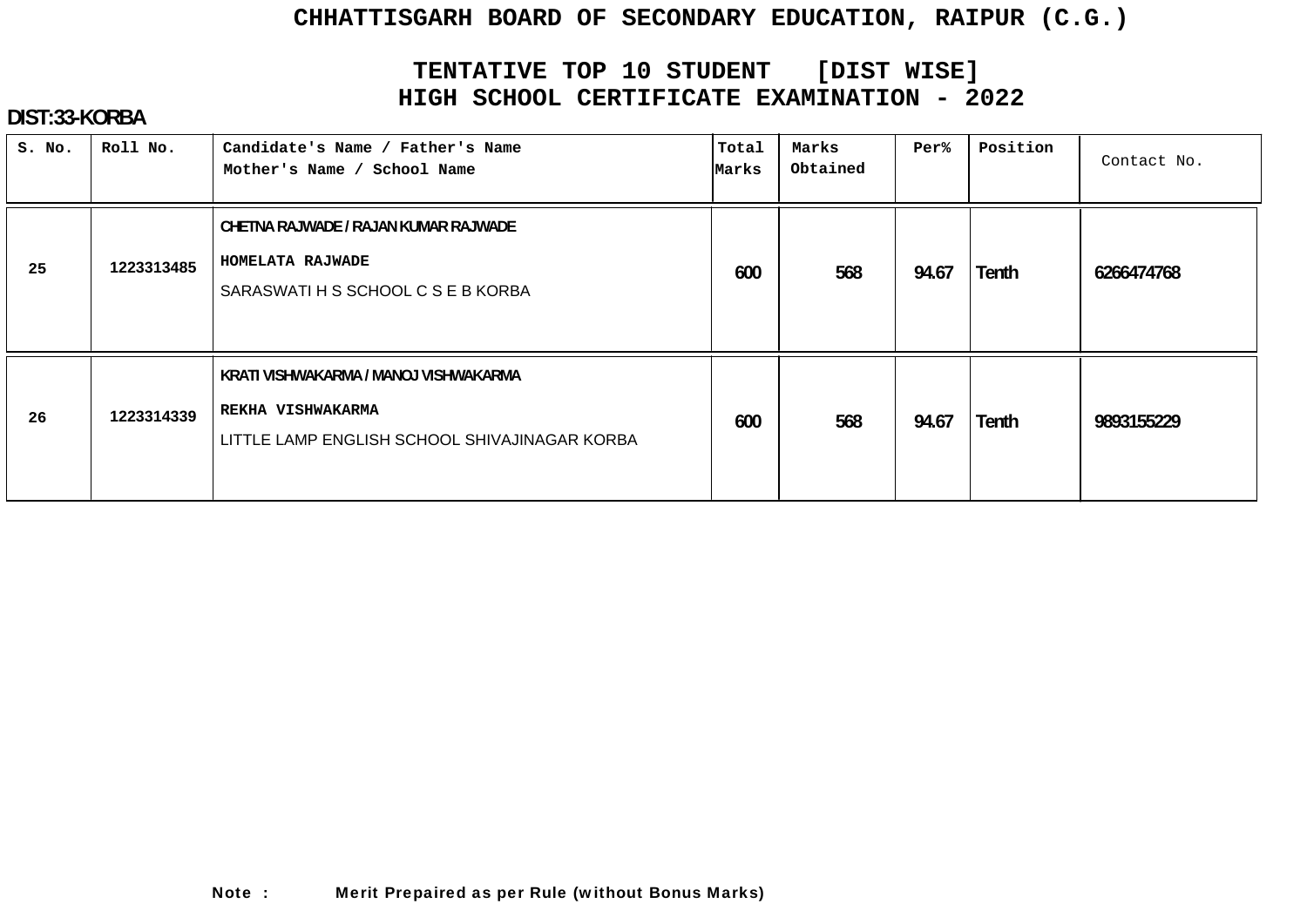# **TENTATIVE TOP 10 STUDENT [DIST WISE] HIGH SCHOOL CERTIFICATE EXAMINATION - 2022**

| S. No.         | Roll No.   | Candidate's Name / Father's Name<br>Mother's Name / School Name                                               | Total<br>Marks | Marks<br>Obtained | Per%  | Position     | Contact No. |
|----------------|------------|---------------------------------------------------------------------------------------------------------------|----------------|-------------------|-------|--------------|-------------|
| $\mathbf{1}$   | 1223410321 | KAMLESHWAR SINGH RAJPUT / GHANSHYAM SINGH RAJPUT<br><b>ANITA RAJPUT</b><br>MAHARANA PRATAP H S SCHOOL JHAPHAL | 600            | 579               | 96.50 | First        | 9617969774  |
| $\overline{a}$ | 1223410669 | SHREYANSH DEV SINGH / ASHUTOSH SINGH<br><b>BINDU SINGH</b><br>SARASWATI SHISHU MANDIR H S SCHOOL LORMI        | 600            | 574               | 95.67 | Second       | 7024957090  |
| 3              | 1223410618 | BHOOMIKA SINGH RAJPOOT / PURUSHOTTAM SINGH<br>TRIVENI SINGH<br>SARASWATI SHISHU MANDIR H S SCHOOL LORMI       | 600            | 571               | 95.17 | <b>Third</b> | 9981557642  |
| 4              | 1223409884 | AKTA SHRIVASTAVA / SUBODH HARI SHRIVASTAVA<br>SEEMA SHRIVASTAVA<br>RAMBO MEMO H S SCHOOL MUNGELI              | 600            | 569               | 94.83 | Fourth       | 8120039347  |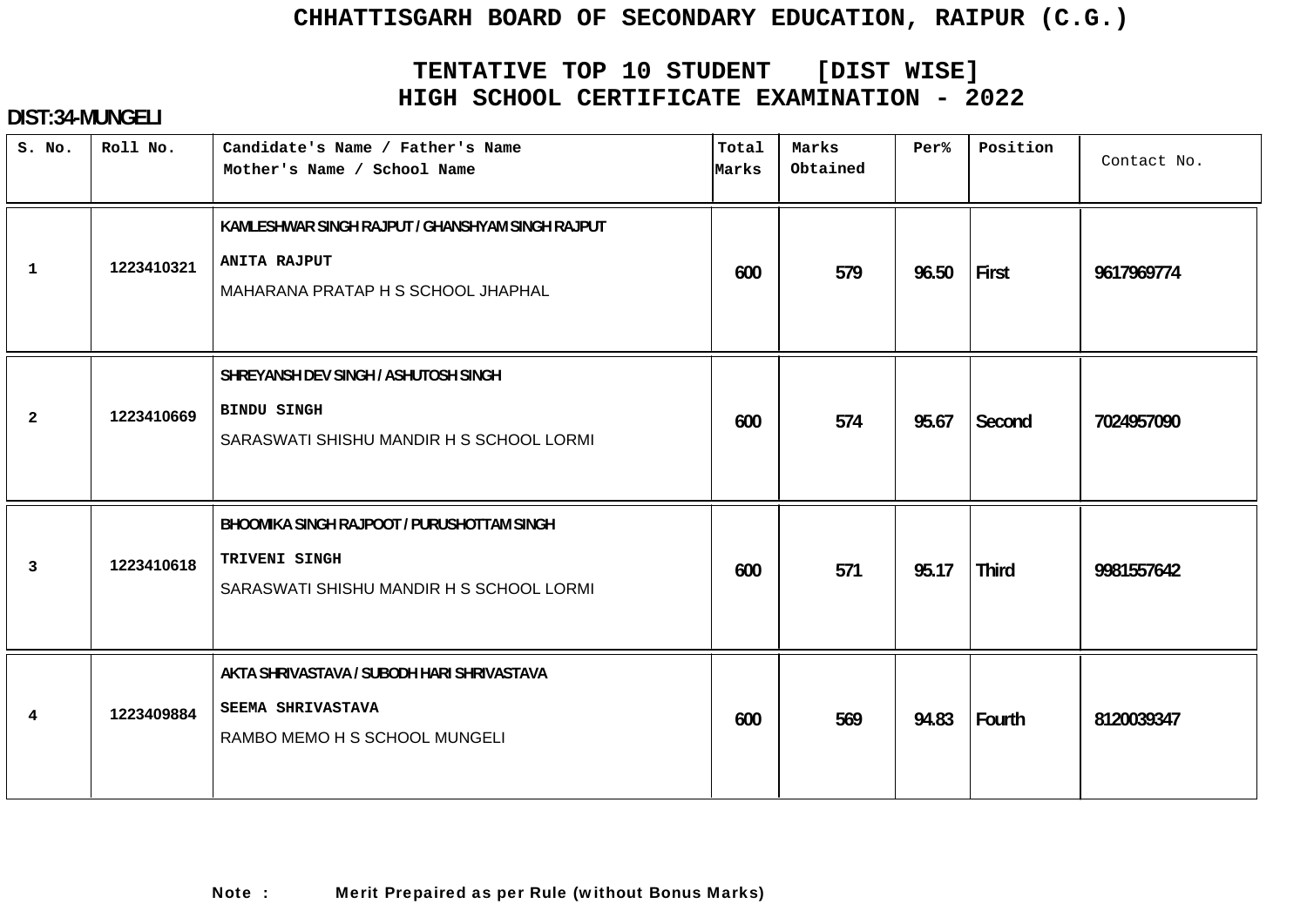# **TENTATIVE TOP 10 STUDENT [DIST WISE] HIGH SCHOOL CERTIFICATE EXAMINATION - 2022**

| S. No.          | Roll No.   | Candidate's Name / Father's Name<br>Mother's Name / School Name                                    | Total<br>Marks | Marks<br>Obtained | Per%  | Position     | Contact No. |
|-----------------|------------|----------------------------------------------------------------------------------------------------|----------------|-------------------|-------|--------------|-------------|
| 5               | 1223410243 | ANIMESH SINGH RAJPUT / ROSHAN SINGH RAJPUT<br>KALYANI RAJPUT<br>MAHARANA PRATAP H S SCHOOL JHAPHAL | 600            | 568               | 94.67 | Fifth        | 9753077658  |
| 6               | 1223409025 | DEEPAK KUMAR SAHU / SEVAK RAM<br><b>LAGNI BAI</b><br><b>GOVT H S AMLIKAPA</b>                      | 600            | 567               | 94.50 | <b>Sixth</b> | 6268782643  |
| $7\phantom{.0}$ | 1223410242 | ANCHAL SINGH RAJPUT / MADAN SINGH<br>NIRMALA DEVI<br>MAHARANA PRATAP H S SCHOOL JHAPHAL            | 600            | 567               | 94.50 | Sixth        | 9165470402  |
| 8               | 1223410399 | PUSHPA RAJPUT / KAMAL SINGH<br>SANTOSHI RAJPUT<br>MAHARANA PRATAP H S SCHOOL JHAPHAL               | 600            | 567               | 94.50 | <b>Sixth</b> | 9340552849  |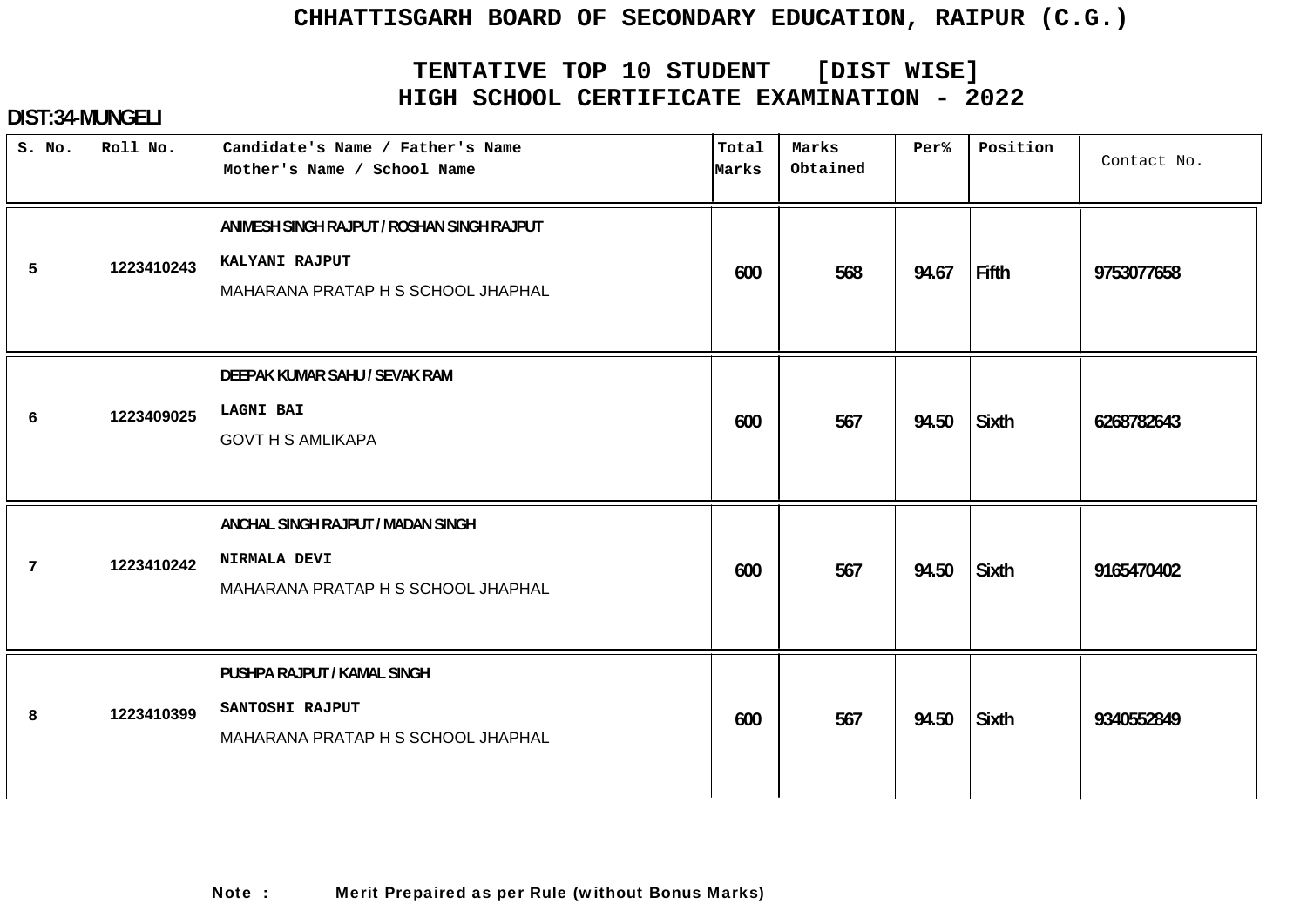# **TENTATIVE TOP 10 STUDENT [DIST WISE] HIGH SCHOOL CERTIFICATE EXAMINATION - 2022**

| S. No. | Roll No.   | Candidate's Name / Father's Name<br>Mother's Name / School Name                                      | Total<br>Marks | Marks<br>Obtained | Per%  | Position     | Contact No. |
|--------|------------|------------------------------------------------------------------------------------------------------|----------------|-------------------|-------|--------------|-------------|
| 9      | 1223405131 | MAMTA VAISHNAV / SHYAMUDAS VAISHNAV<br>SANJU VAISHNAV<br><b>GOVT H S SCHOOL KUKUSDA</b>              | 600            | 566               | 94.33 | Seventh      | 6267573181  |
| 10     | 1223409910 | NIDHI RANI MADHUKAR / RAJENDRA KUMAR MADHUKAR<br>PHOOLMANI MADHUKAR<br>RAMBO MEMO H S SCHOOL MUNGELI | 600            | 565               | 94.17 | Eighth       | 9893742941  |
| 11     | 1223410364 | MUKESH KUMAR SAHU / LALIT RAM SAHU<br><b>LAXMIN BAI</b><br>MAHARANA PRATAP H S SCHOOL JHAPHAL        | 600            | 564               | 94.00 | <b>Ninth</b> | 9399845607  |
| 12     | 1223407857 | <b>DAMINI / MADHUR SINGH</b><br><b>AMRIKA</b><br><b>GOVT H S SCHOOL MOHBANDHA</b>                    | 600            | 563               | 93.83 | Tenth        | 9406250022  |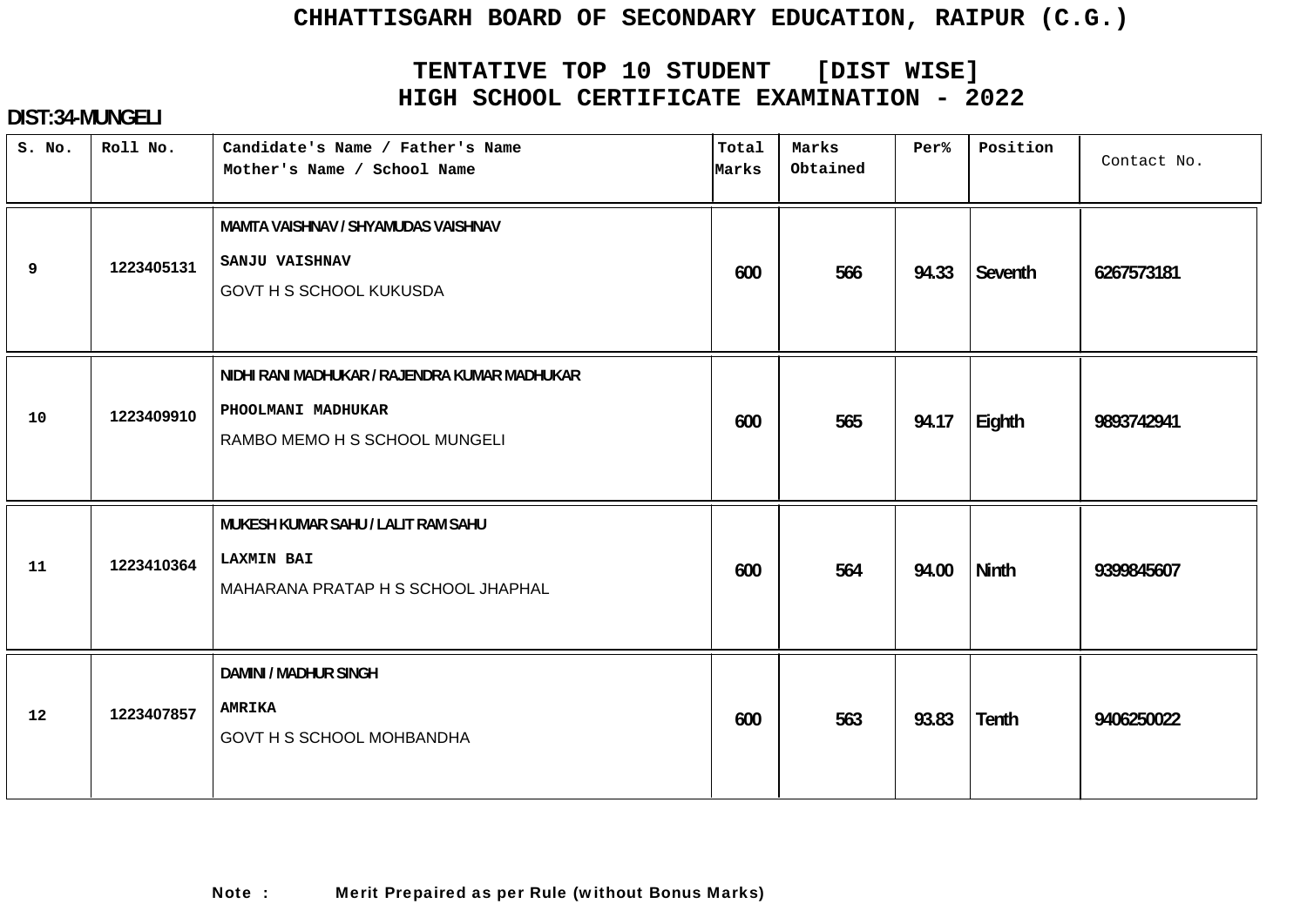# **TENTATIVE TOP 10 STUDENT [DIST WISE] HIGH SCHOOL CERTIFICATE EXAMINATION - 2022**

| S. No. | Roll No.   | Candidate's Name / Father's Name<br>Mother's Name / School Name                                                                 | Total<br>Marks | Marks<br>Obtained | Per%  | Position     | Contact No. |
|--------|------------|---------------------------------------------------------------------------------------------------------------------------------|----------------|-------------------|-------|--------------|-------------|
| 13     | 1223409393 | DIPTI SAHU / SHARADA PRASAD SAHU<br><b>RANU SAHU</b><br>SARSWATI SHISHU MANDIR H S S MUNGELI                                    | 600            | 563               | 93.83 | <b>Tenth</b> | 7089631123  |
| 14     | 1223409908 | MOLINA NAWRANG / HEMPRAKASH NAWRANG<br><b>HEMLATA NAWRANG</b><br>RAMBO MEMO H S SCHOOL MUNGELI                                  | 600            | 563               | 93.83 | <b>Tenth</b> | 9754150627  |
| 15     | 1223410207 | <b>VAIBHAV PATEL / SURESH KUMAR</b><br><b>LATA PATEL</b><br>SARASWATI VIDYA VIHAR H S SCHOOL AKHRAR                             | 600            | 563               | 93.83 | <b>Tenth</b> | 9755878831  |
| 16     | 1223411605 | PALLAVI RAJPUT / DHAN SINGH<br>SANTOSHI RAJPUT<br><b>GRAMIN SARSWATI SHISHU MANDIR HIGH SCHOOL</b><br><b>CHARBHATHA MUNGELI</b> | 600            | 563               | 93.83 | Tenth        | 9009936525  |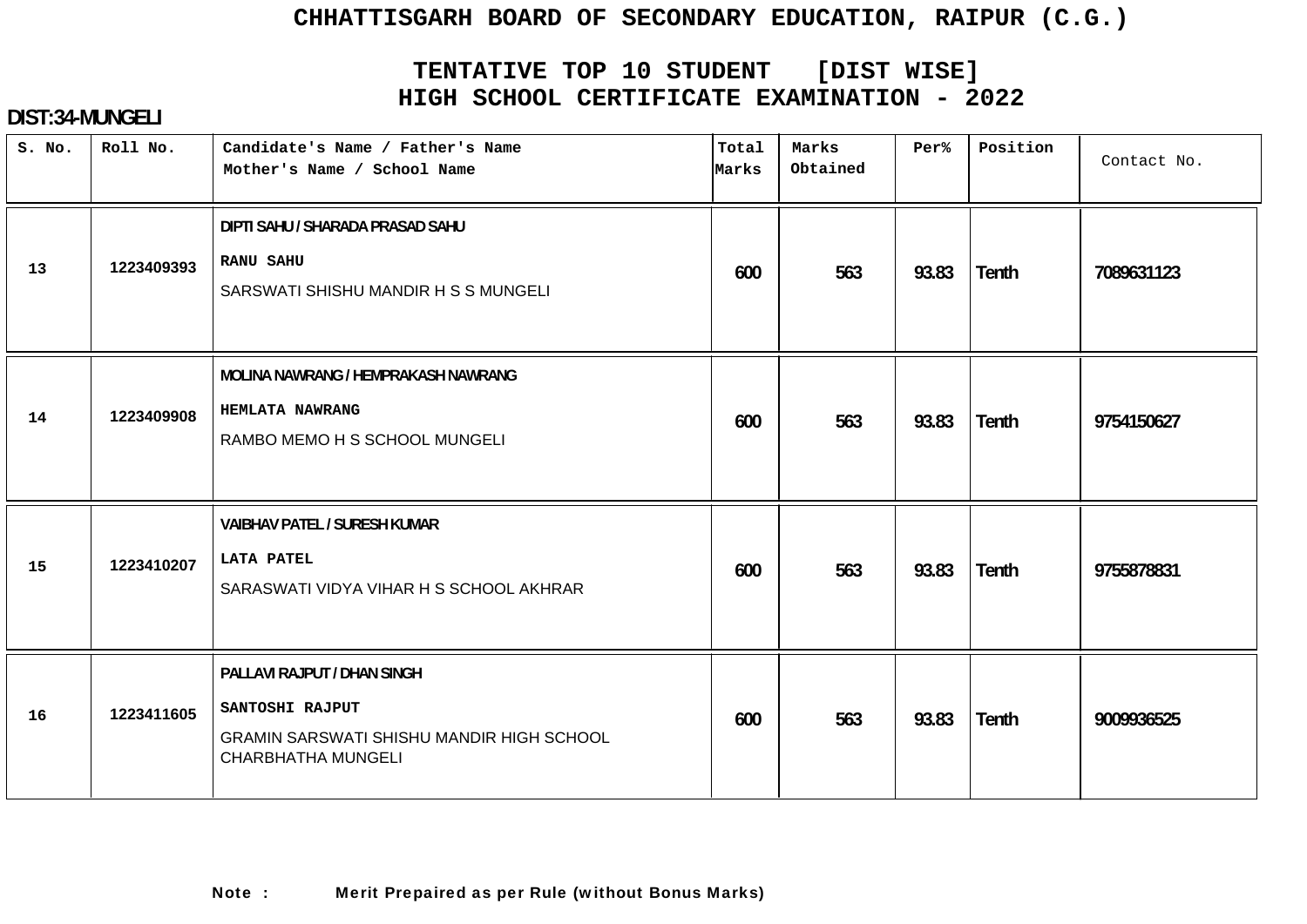# **TENTATIVE TOP 10 STUDENT [DIST WISE] HIGH SCHOOL CERTIFICATE EXAMINATION - 2022**

| S. No.         | Roll No.   | Candidate's Name / Father's Name<br>Mother's Name / School Name                                                           | Total<br>Marks | Marks<br>Obtained | Per%  | Position     | Contact No. |
|----------------|------------|---------------------------------------------------------------------------------------------------------------------------|----------------|-------------------|-------|--------------|-------------|
| $\mathbf{1}$   | 1223518194 | SUMAN PATEL / DEVKUMAR PATEL<br><b>MAMTA PATEL</b><br>MONA MODERN H S SCHOOL BARAMKELA DIST RAIGARH                       | 600            | 592               | 98.67 | First        | 7898681592  |
| $\overline{a}$ | 1223515899 | MUSKAN AGRAWAL / SHYAM SUNDAR AGRAWAL<br>SHEETAL AGRAWAL<br>SWAMI ATMANAND GOVT ENG MED SCHOOL OF EXCELLENCE.<br>LAILUNGA | 600            | 589               | 98.17 | Second       | 7049381480  |
| $\mathbf{3}$   | 1223504465 | KHIRMATI RATHIA / VEERSINGH RATHIA<br>LALITA RATHIA<br>GOVT H S SCHOOL NAWAPARA TENDA RAIGARH                             | 600            | 586               | 97.67 | <b>Third</b> | 6263254376  |
| 4              | 1223517450 | NEHA TIWARI / GIRIJESH TIWARI<br>VYANJANA TIWARI<br>SARASWATI S M H S SCHOOL KHARSIA RAIGARH                              | 600            | 586               | 97.67 | <b>Third</b> | 9755805835  |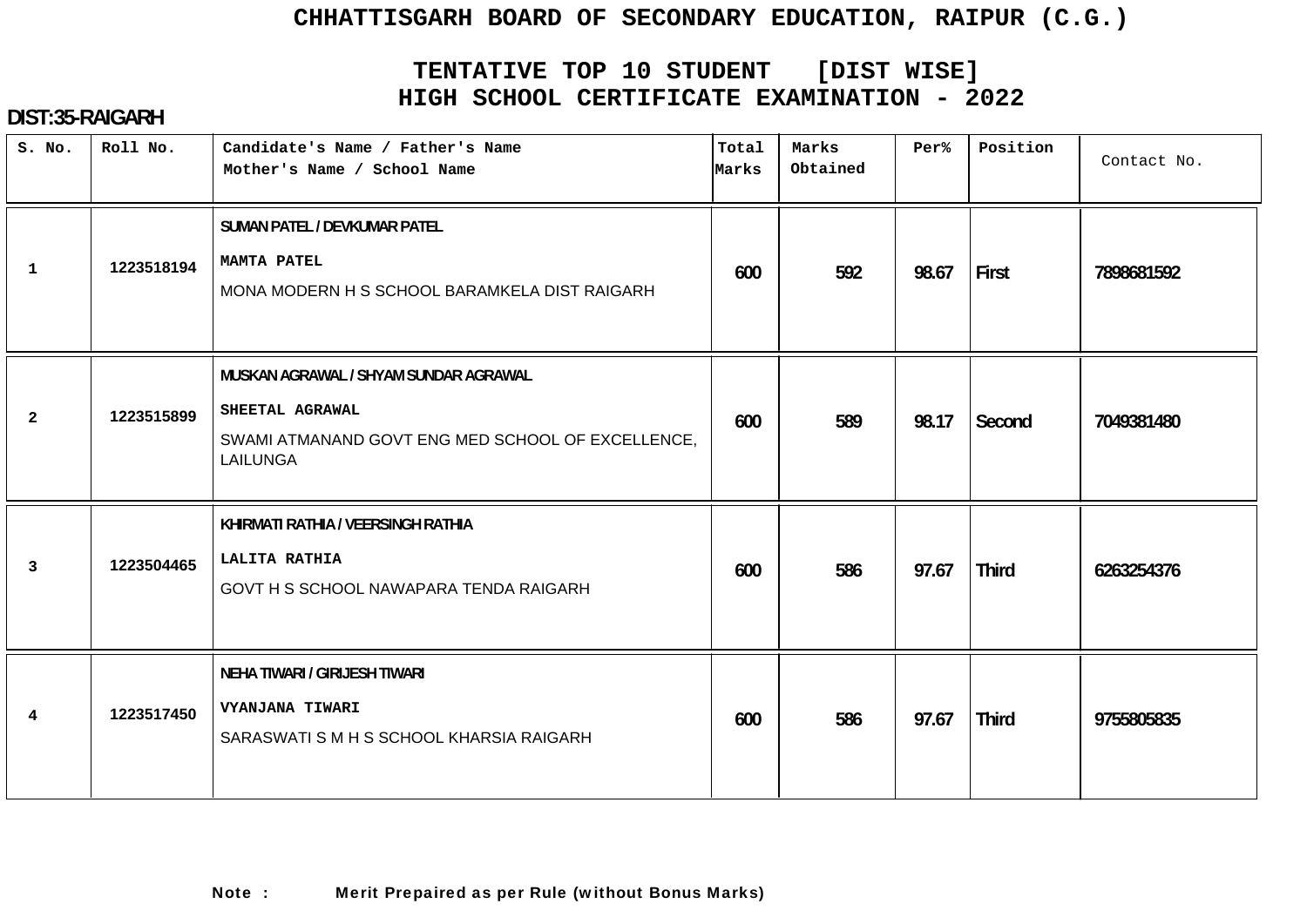# **TENTATIVE TOP 10 STUDENT [DIST WISE] HIGH SCHOOL CERTIFICATE EXAMINATION - 2022**

| S. No.         | Roll No.   | Candidate's Name / Father's Name<br>Mother's Name / School Name                                                         | Total<br>Marks | Marks<br>Obtained | Per%  | Position     | Contact No. |
|----------------|------------|-------------------------------------------------------------------------------------------------------------------------|----------------|-------------------|-------|--------------|-------------|
| 5              | 1223518532 | DEVKI PATEL / VIDYADHAR PATEL<br><b>JANKI PATEL</b><br>K P H S SCHOOL BANDHAPALI                                        | 600            | 586               | 97.67 | <b>Third</b> | 9691470570  |
| 6              | 1223518887 | REETU SAO / PYARELAL SAO<br>KUMARI SAO<br>SARASWATI SHISHU MANDIR H S SCHOOL TAMNAR                                     | 600            | 586               | 97.67 | <b>Third</b> | 6267515607  |
| $\overline{7}$ | 1223509818 | NEHA PRADHAN / JAYPRAKASH PRADHAN<br>NILANDRI PRADHAN<br><b>GOVT GIRLS H S SCHOOL SARIA RAIGARH</b>                     | 600            | 585               | 97.50 | Fourth       | 6264614481  |
| 8              | 1223518055 | <b>VINITA SUPKAR / MUKESH SUPKAR</b><br>SUNITA SUPKAR<br>SARASWATI SHISHU MANDIR H S SCHOOL BARAMKELA<br><b>RAIGARH</b> | 600            | 585               | 97.50 | Fourth       | 9340049683  |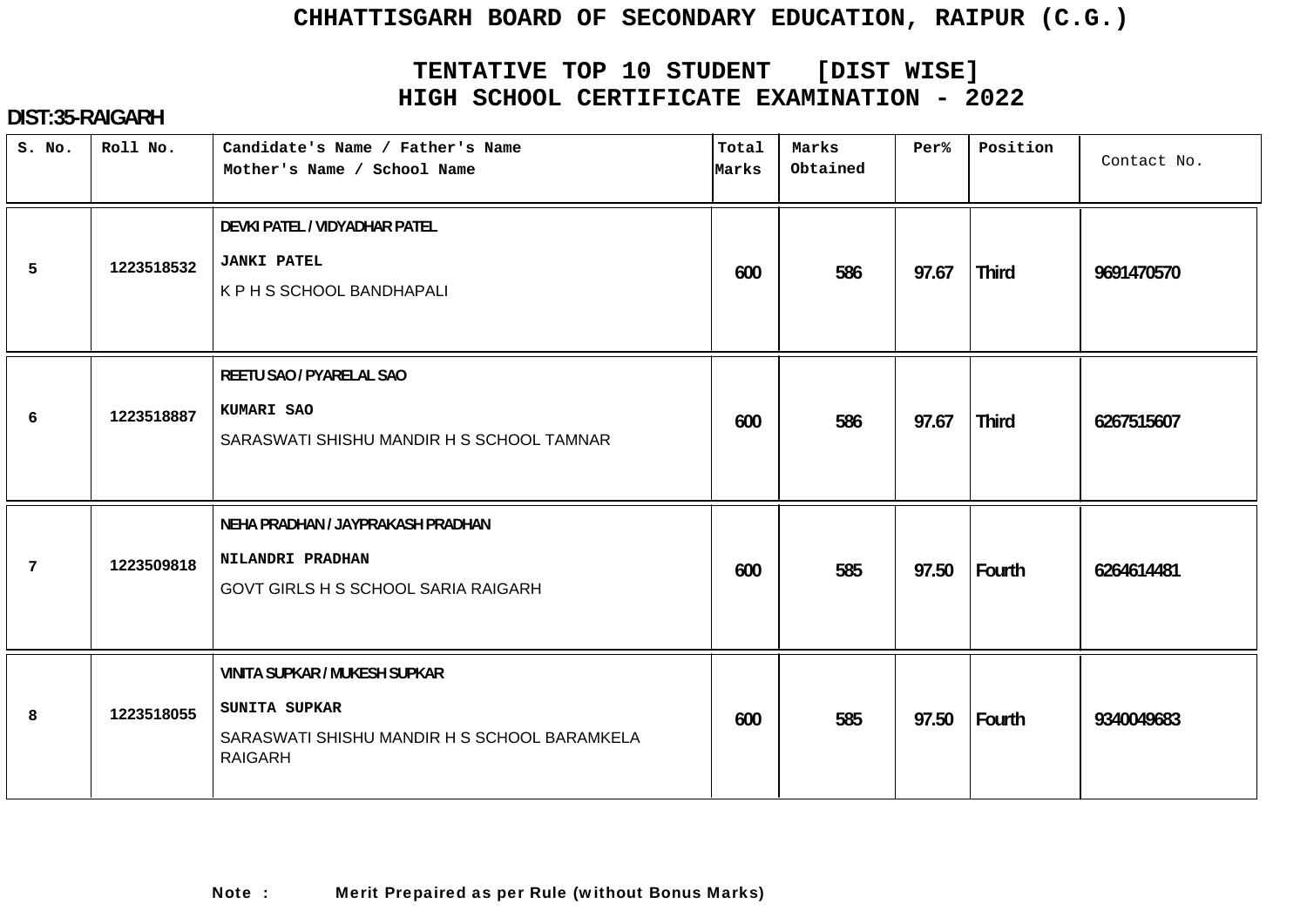# **TENTATIVE TOP 10 STUDENT [DIST WISE] HIGH SCHOOL CERTIFICATE EXAMINATION - 2022**

| S. No. | Roll No.   | Candidate's Name / Father's Name<br>Mother's Name / School Name                                      | Total<br>Marks | Marks<br>Obtained | Per%  | Position | Contact No. |
|--------|------------|------------------------------------------------------------------------------------------------------|----------------|-------------------|-------|----------|-------------|
| 9      | 1223518520 | ANJALI NAYAK / GENDRAM NAYAK<br><b>LALITA</b><br>K P H S SCHOOL BANDHAPALI                           | 600            | 585               | 97.50 | Fourth   | 9770507238  |
| 10     | 1223518881 | NOOPUR PATNAIK / VINOD PATNAIK<br><b>PUSHPA PATNAIK</b><br>SARASWATI SHISHU MANDIR H S SCHOOL TAMNAR | 600            | 585               | 97.50 | Fourth   | 7869299144  |
| 11     | 1223517411 | PAYAL DANSENA / YADULAL DANSENA<br><b>BALKUMARI DANSENA</b><br>PRAGYA H S SCHOOL SONDKA RAIGARH      | 600            | 584               | 97.33 | Fifth    | 7024546375  |
| 12     | 1223518533 | DHARMENDRA PATEL / TULARAM PATEL<br><b>CHANDRAKANTI</b><br>K P H S SCHOOL BANDHAPALI                 | 600            | 584               | 97.33 | Fifth    | 7489410041  |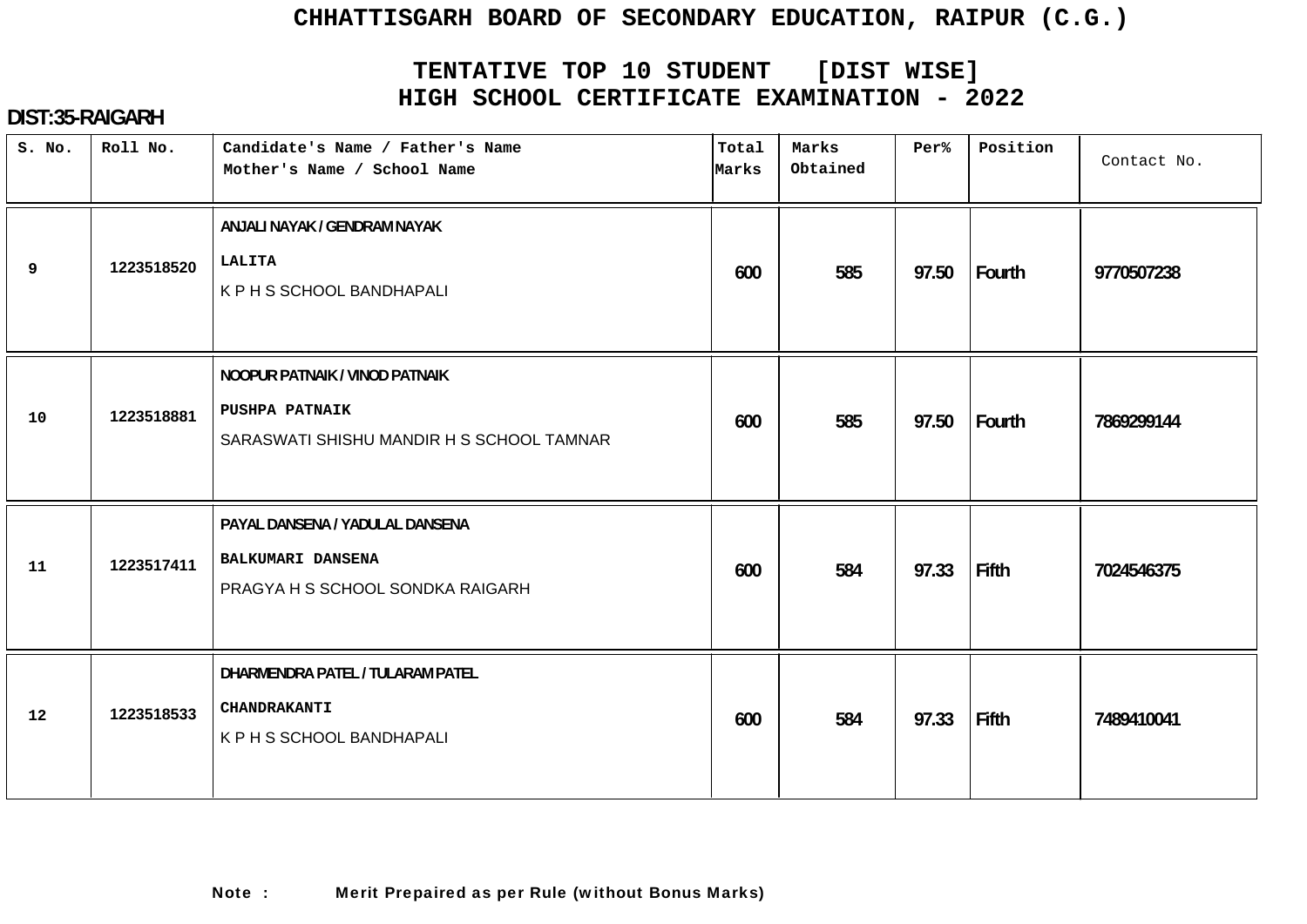# **TENTATIVE TOP 10 STUDENT [DIST WISE] HIGH SCHOOL CERTIFICATE EXAMINATION - 2022**

| S. No. | Roll No.   | Candidate's Name / Father's Name<br>Mother's Name / School Name                                     | Total<br>Marks | Marks<br>Obtained | Per%  | Position     | Contact No. |
|--------|------------|-----------------------------------------------------------------------------------------------------|----------------|-------------------|-------|--------------|-------------|
| 13     | 1223500844 | NANDINI YADAW / SAWANT RAM YADAW<br>RAM BAI YADAW<br>GOVT H S SCHOOL KANTAHARDI RAIGARH             | 600            | 583               | 97.17 | <b>Sixth</b> | 8818924154  |
| 14     | 1223518903 | EKTA RANI SAHU / NIRMAL PRASAD SAHU<br><b>DUSHILA SAHU</b><br>SANT ANNA H S SCHOOL BASANPALI TAMNAR | 600            | 583               | 97.17 | <b>Sixth</b> | 7999105310  |
| 15     | 1223515592 | JYOTI MEHAR / RATAN KUMAR MEHAR<br><b>AMBIKA MEHAR</b><br><b>GOVT H S GARHUMARIYA</b>               | 600            | 582               | 97.00 | Seventh      | 9179239009  |
| 16     | 1223518177 | KUSUM SAO / BHUWANESHWAR SAO<br><b>RUKMANI SAO</b><br>MONA MODERN H S SCHOOL BARAMKELA DIST RAIGARH | 600            | 581               | 96.83 | Eighth       | 9691140987  |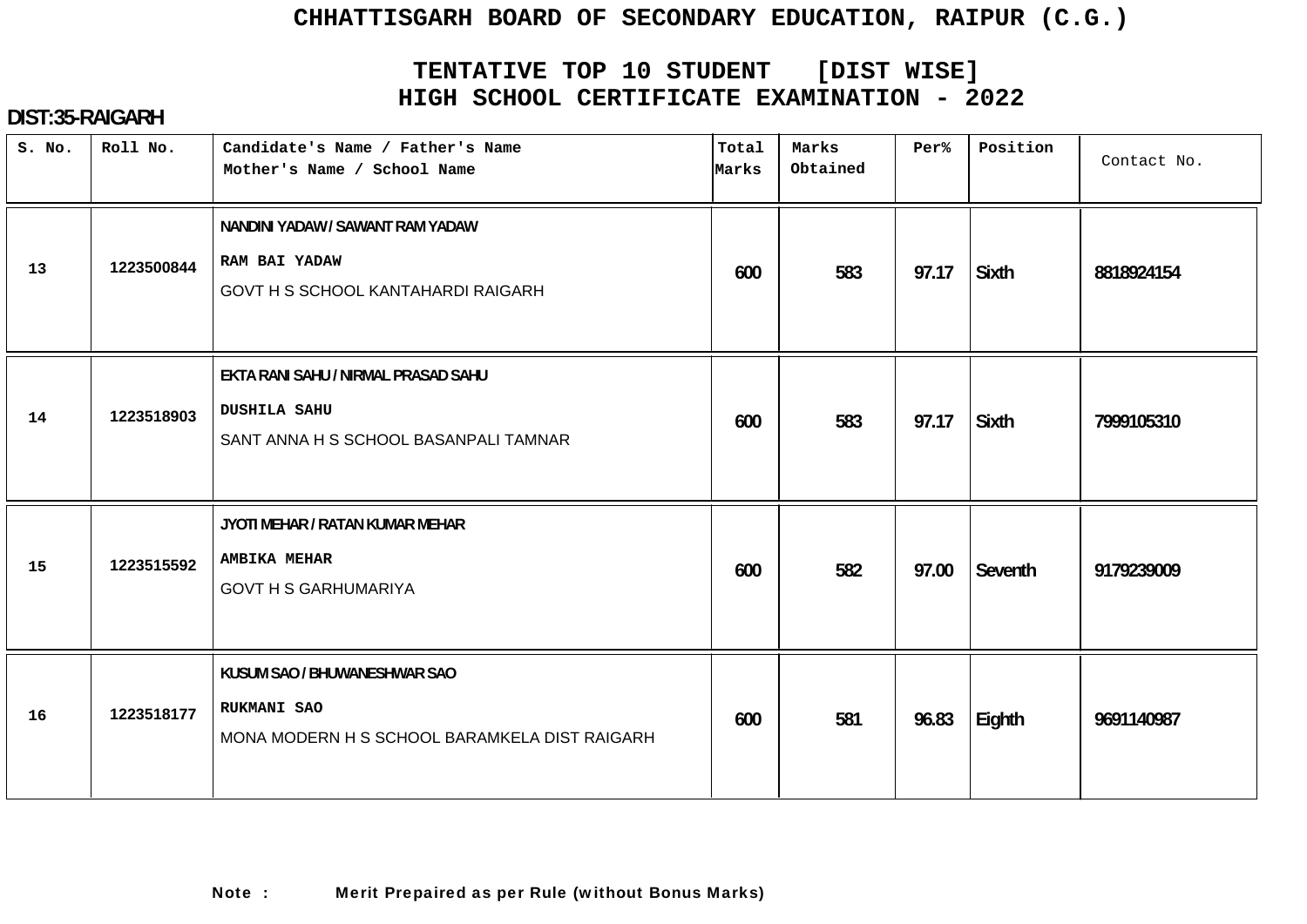# **TENTATIVE TOP 10 STUDENT [DIST WISE] HIGH SCHOOL CERTIFICATE EXAMINATION - 2022**

### **DIST:35-RAIGARH**

| S. No. | Roll No.   | Candidate's Name / Father's Name<br>Mother's Name / School Name                                                              | Total<br>Marks | Marks<br>Obtained | Per%  | Position     | Contact No. |
|--------|------------|------------------------------------------------------------------------------------------------------------------------------|----------------|-------------------|-------|--------------|-------------|
| 17     | 1223519258 | MEGHA SHRIVASTAVA / PRAKASH KUMAR SHRIVASTAVA<br>KARTIKA SHRIVASTAVA<br>SARSWATI SHISHU MANDIR H S LOCHAN NAGAR RAIGARH      | 600            | 581               | 96.83 | Eighth       | 8827788715  |
| 18     | 1223514874 | <b>GARIMA GUPTA / NEHRU LAL GUPTA</b><br><b>BHARTI GUPTA</b><br><b>GOVT HIGH SCHOOL BHALUMAR</b>                             | 600            | 580               | 96.67 | <b>Ninth</b> | 9907112572  |
| 19     | 1223516595 | YASHWANT NAIK / VENUDHAR NAIK<br><b>SHASHIKALA NAIK</b><br>SARASWATI SHISHU MANDIR H S SCHOOL RAJEEV NAGAR<br><b>RAIGARH</b> | 600            | 580               | 96.67 | <b>Ninth</b> | 9993727663  |
| 20     | 1223509207 | MUSKAN SAH / MAHESH PRASAD<br><b>REENA</b><br>GOVT GIRLS H S SCHOOL BARAMKELA RAIGARH                                        | 600            | 579               | 96.50 | <b>Tenth</b> | 9907956011  |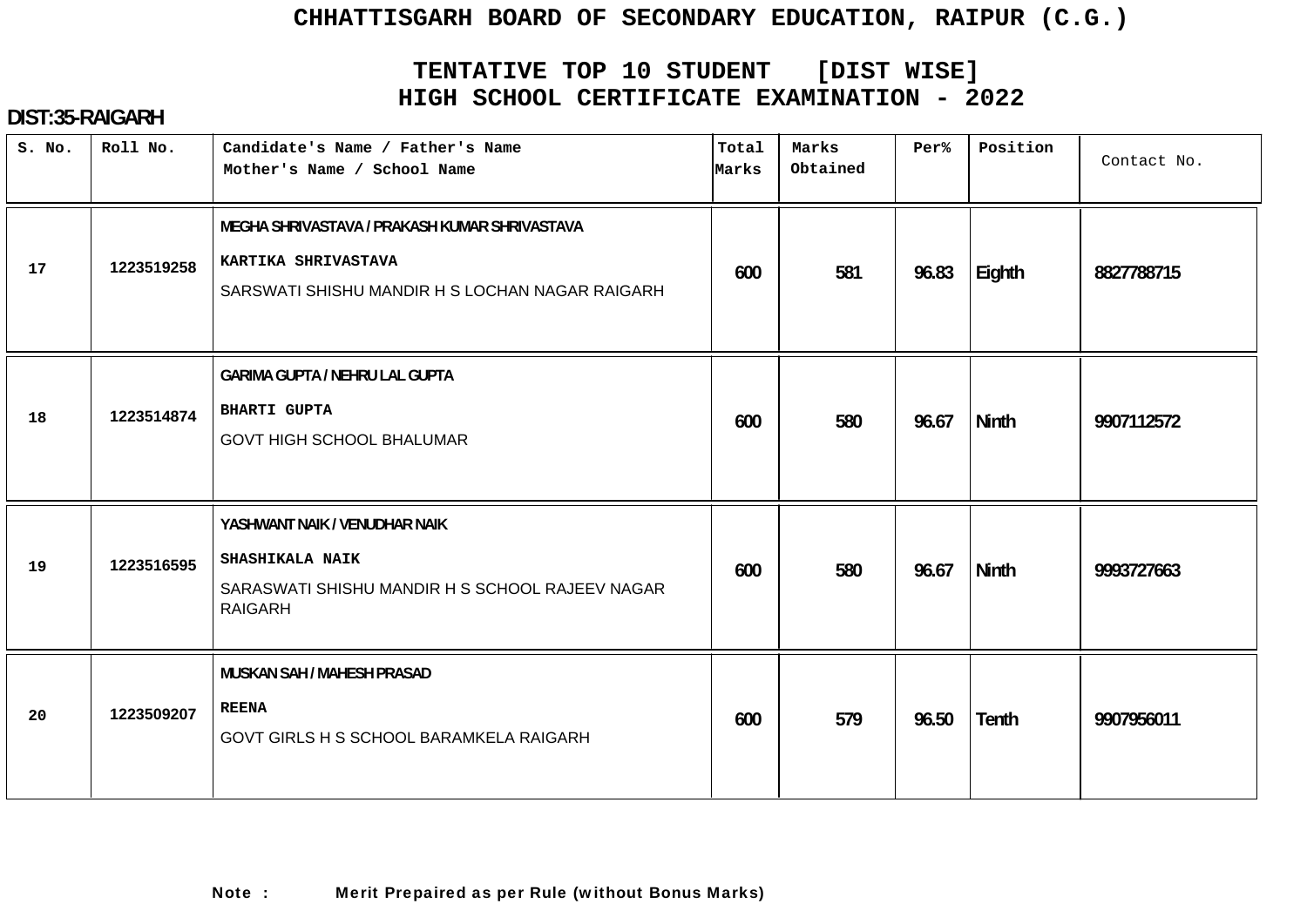# **TENTATIVE TOP 10 STUDENT [DIST WISE] HIGH SCHOOL CERTIFICATE EXAMINATION - 2022**

#### **DIST:35-RAIGARH**

| S. No. | Roll No.   | Candidate's Name / Father's Name<br>Mother's Name / School Name                                 | Total<br>Marks | Marks<br>Obtained | Per%  | Position | Contact No. |
|--------|------------|-------------------------------------------------------------------------------------------------|----------------|-------------------|-------|----------|-------------|
| 21     | 1223518920 | NEHA DARSHAN / DINESH DARSHAN<br><b>NAMITA DARSHAN</b><br>SANT ANNA H S SCHOOL BASANPALI TAMNAR | 600            | 579               | 96.50 | Tenth    | 9399669456  |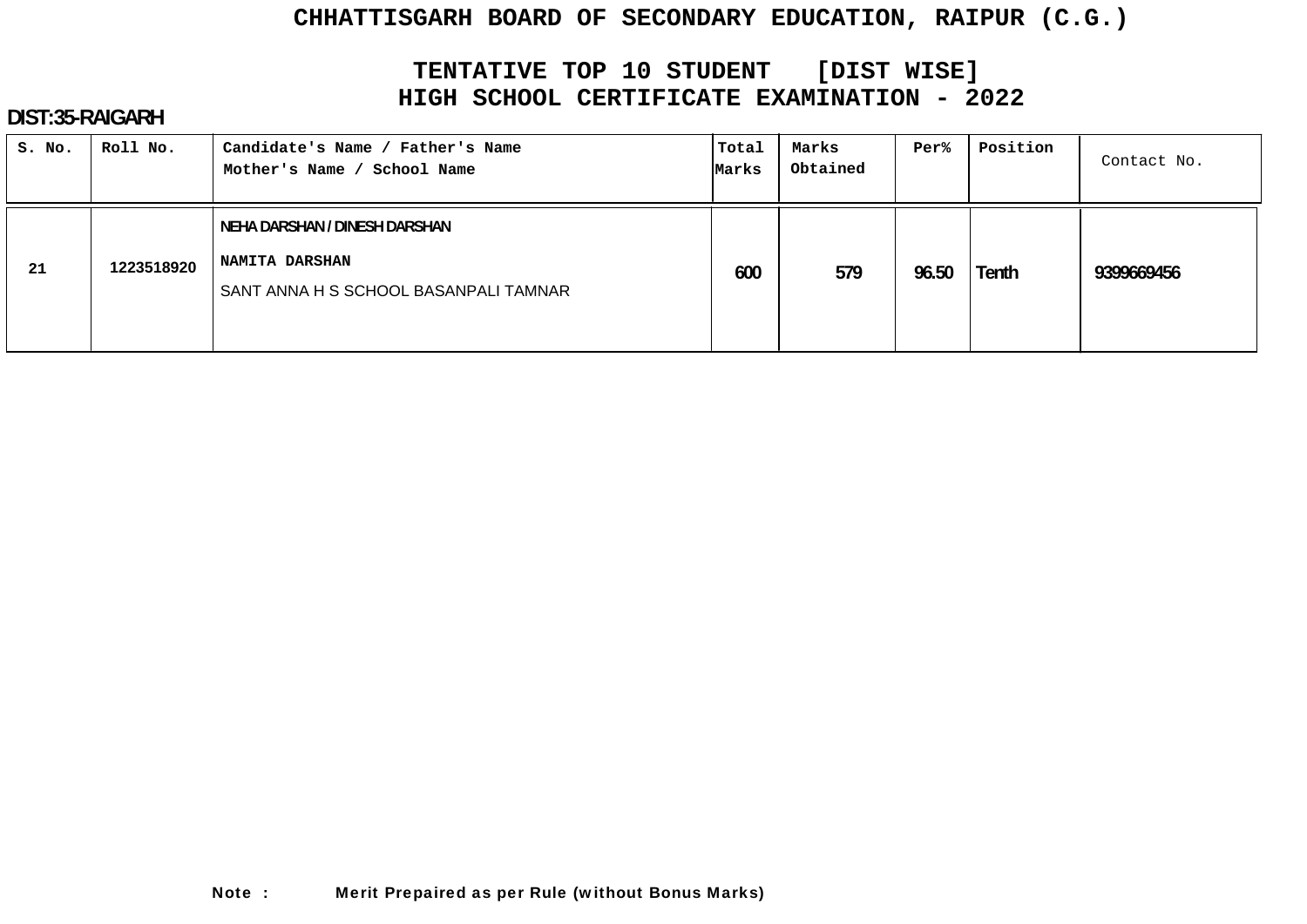# **TENTATIVE TOP 10 STUDENT [DIST WISE] HIGH SCHOOL CERTIFICATE EXAMINATION - 2022**

| S. No.                  | Roll No.   | Candidate's Name / Father's Name<br>Mother's Name / School Name                                           | Total<br>Marks | Marks<br>Obtained | Per%  | Position     | Contact No. |
|-------------------------|------------|-----------------------------------------------------------------------------------------------------------|----------------|-------------------|-------|--------------|-------------|
| $\mathbf{1}$            | 1223604823 | KAHEF ANJUM / ABDUL KADIR<br>ZABEEDA BEGAM<br>GREEN VALLEY CONVENT SCHOOL SARBAHRA PENDRA ROAD            | 600            | 589               | 98.17 | First        | 9424174317  |
| $\overline{a}$          | 1223604865 | KHUSHI KASHIPURI / UMASHANKAR KASHIPURI<br><b>VEDMATI</b><br>BHARAT MATA PUBLIC H S SCHOOL ADBHAR, PENDRA | 600            | 564               | 94.00 | Second       | 6265658665  |
| $\overline{\mathbf{3}}$ | 1223601878 | ANSHU KANWAR / SURESH SINGH<br><b>MITHLA BAI</b><br>GOVT JOGIBABA TWD H S S JOGISAR                       | 600            | 559               | 93.17 | <b>Third</b> | 6268441213  |
| $\overline{4}$          | 1223604771 | SANJU SHRIWAS / SATAN SHRIWAS<br><b>SEETA SHRIWAS</b><br>VISHNU VIDYA MANDIR H S LALPUR                   | 600            | 552               | 92.00 | Fourth       | 7354139563  |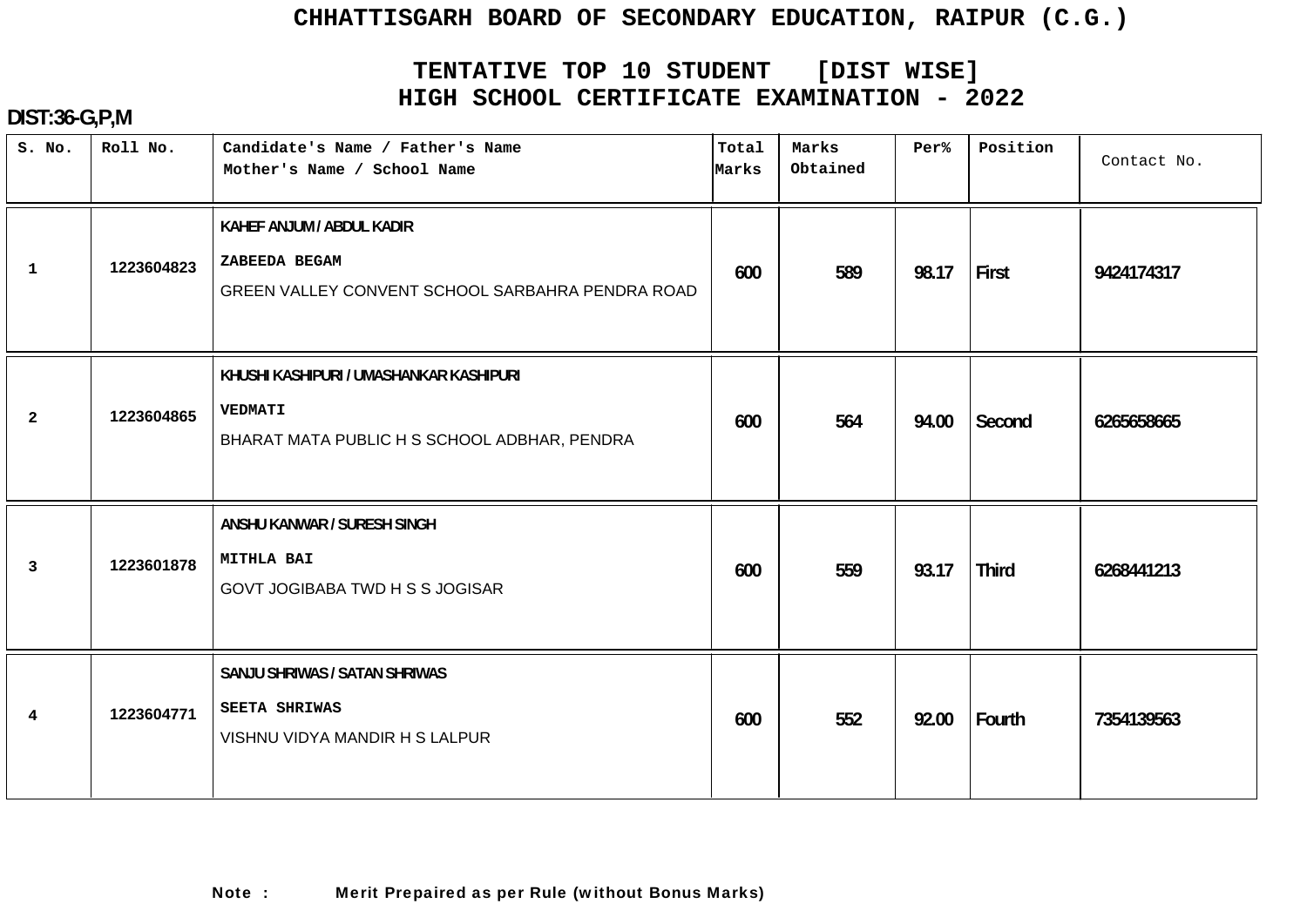# **TENTATIVE TOP 10 STUDENT [DIST WISE] HIGH SCHOOL CERTIFICATE EXAMINATION - 2022**

| S. No.          | Roll No.   | Candidate's Name / Father's Name<br>Mother's Name / School Name                                              | Total<br>Marks | Marks<br>Obtained | Per%  | Position     | Contact No. |
|-----------------|------------|--------------------------------------------------------------------------------------------------------------|----------------|-------------------|-------|--------------|-------------|
| 5               | 1223604827 | RAJU CHOWDHURY / KUMARESH CHOWDHURY<br>CHANDNA CHOWDHURY<br>GREEN VALLEY CONVENT SCHOOL SARBAHRA PENDRA ROAD | 600            | 550               | 91.67 | Fifth        | 9691306770  |
| 6               | 1223604836 | ANOKHI JAIN / RAJENDRA KUMAR JAIN<br><b>ANAMIKA JAIN</b><br>TEJASVNI H S SCHOOL PENDRA ROAD GOVRELA          | 600            | 550               | 91.67 | Fifth        | 9406388560  |
| $7\phantom{.0}$ | 1223604427 | VISHAKHA JAISWAL / SANJAY JAISWAL<br>REETA JAISWAL<br>SWAMI ATMANAND GOVT ENGLISH H S SCHOOL PENDRA          | 600            | 549               | 91.50 | Sixth        | 8965807324  |
| 8               | 1223604758 | MAYANK TIWARI / MANOJ KUMAR TIWARI<br>SADHANA TIWARI<br>VISHNU VIDYA MANDIR H S LALPUR                       | 600            | 549               | 91.50 | <b>Sixth</b> | 9406211491  |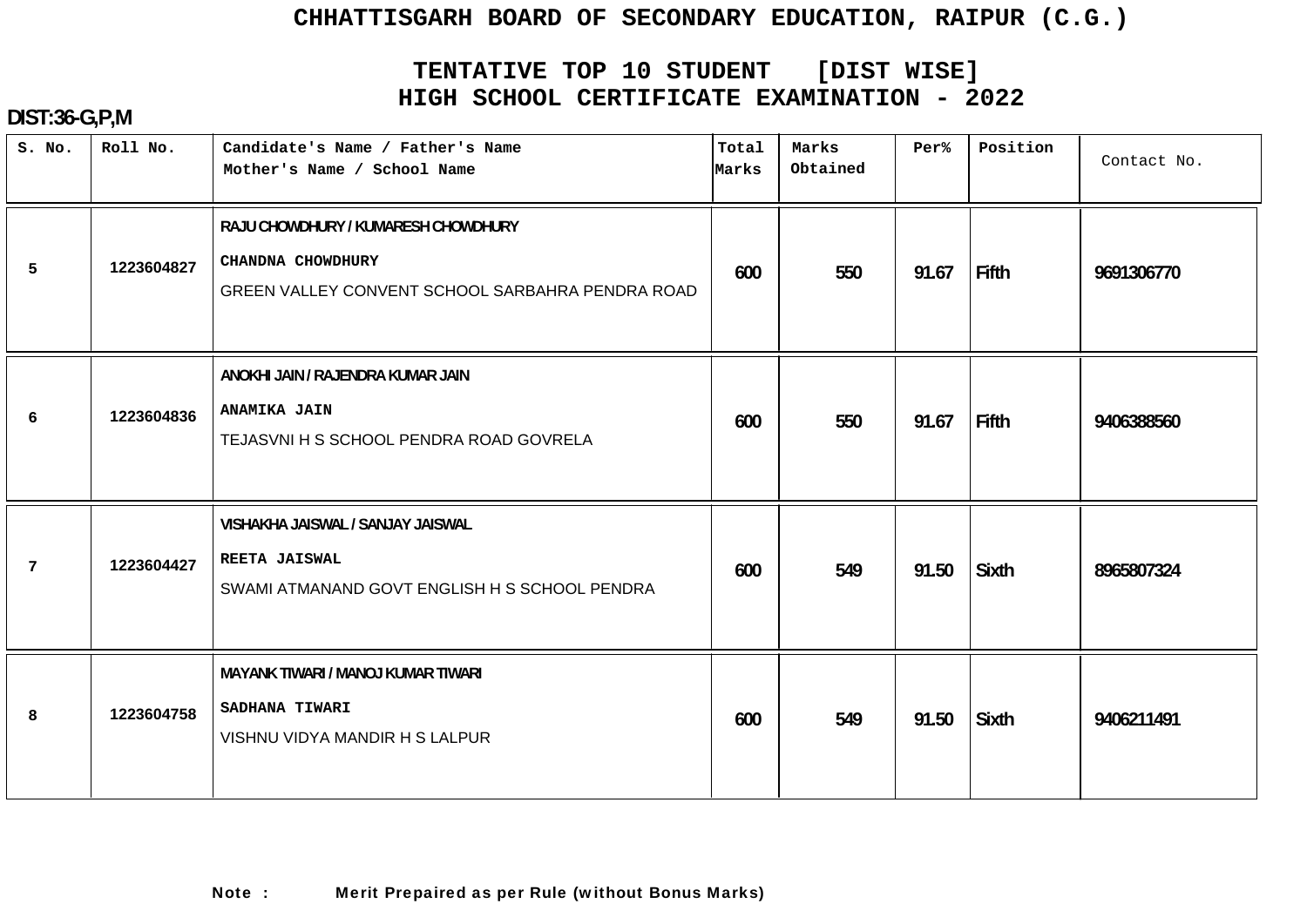# **TENTATIVE TOP 10 STUDENT [DIST WISE] HIGH SCHOOL CERTIFICATE EXAMINATION - 2022**

| S. No. | Roll No.   | Candidate's Name / Father's Name<br>Mother's Name / School Name                                                                   | Total<br>Marks | Marks<br>Obtained | Per%  | Position     | Contact No. |
|--------|------------|-----------------------------------------------------------------------------------------------------------------------------------|----------------|-------------------|-------|--------------|-------------|
| 9      | 1223604854 | ADITYA SAHU / SUJEET SAHU<br><b>AARTI SAHU</b><br>BHARAT MATA PUBLIC H S SCHOOL ADBHAR, PENDRA                                    | 600            | 549               | 91.50 | <b>Sixth</b> | 7587360949  |
| 10     | 1223600438 | SAHIL MANDWA / DEV KUMAR MANDWA<br><b>TARNA</b><br><b>GOVT H S SCHOOL KOTMIKALA</b>                                               | 600            | 548               | 91.33 | Seventh      | 7693862454  |
| 11     | 1223602289 | <b>VED PRASAD / TRILOK SINGH</b><br><b>MANKUNWAR</b><br><b>GOVT H SCHOOL SADHVANI</b>                                             | 600            | 548               | 91.33 | Seventh      | 6264045916  |
| 12     | 1223602610 | RUPALI SAROTA / KHILAWAN SINGH SAROTA<br><b>RAMESHWARI</b><br>SWAMI ATMANAND GOVT UTKRISHT ENG MED SCHOOL SEMRA,<br><b>PENDRA</b> | 600            | 546               | 91.00 | Eighth       | 9617292111  |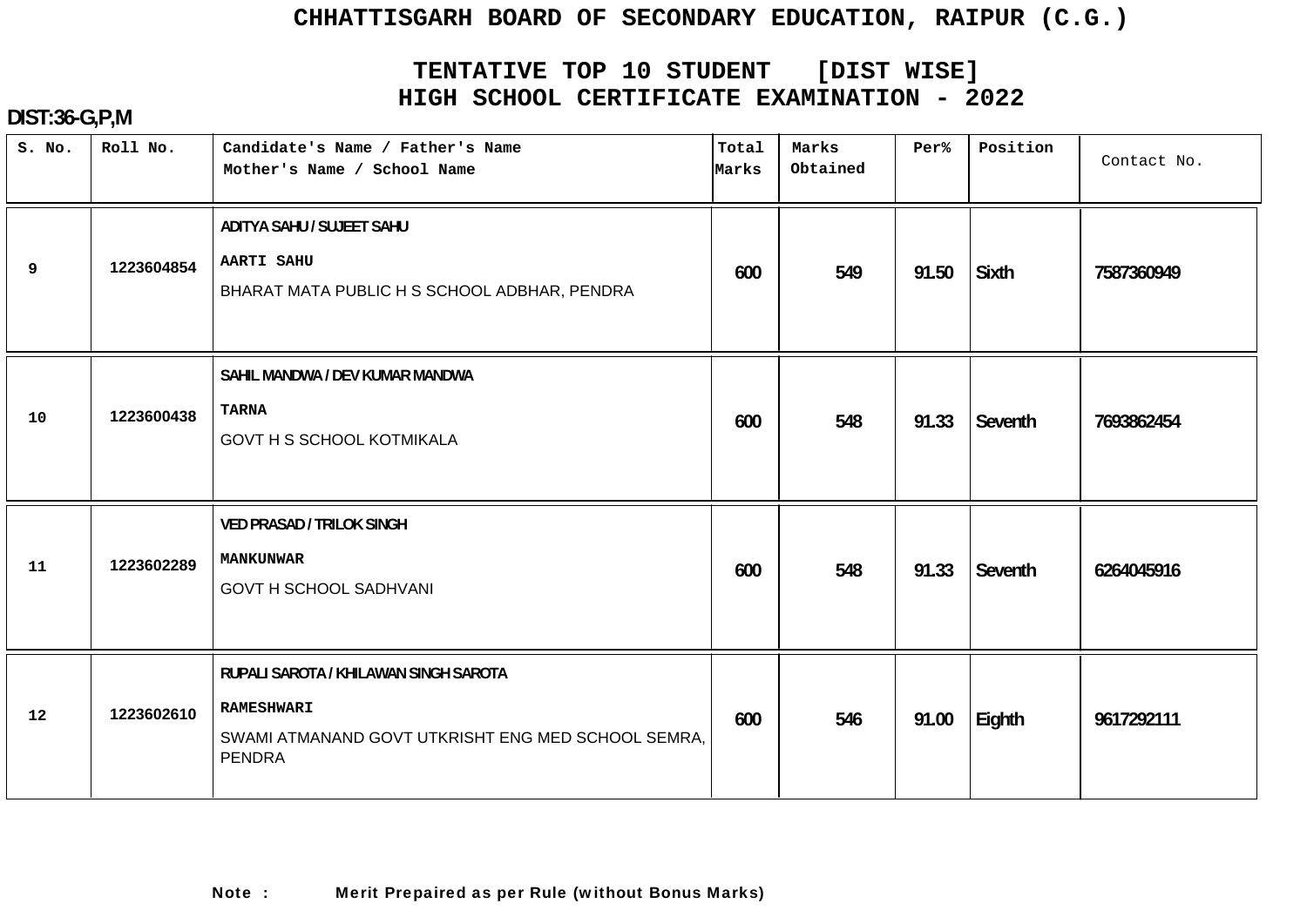# **TENTATIVE TOP 10 STUDENT [DIST WISE] HIGH SCHOOL CERTIFICATE EXAMINATION - 2022**

| S. No. | Roll No.   | Candidate's Name / Father's Name<br>Mother's Name / School Name                                         | Total<br>Marks | Marks<br>Obtained | Per%  | Position     | Contact No. |
|--------|------------|---------------------------------------------------------------------------------------------------------|----------------|-------------------|-------|--------------|-------------|
| 13     | 1223604784 | <b>SUSHEELA / MANSINGH</b><br><b>OMVATI</b><br>VISHNU VIDYA MANDIR H S LALPUR                           | 600            | 546               | 91.00 | Eighth       | 9575840511  |
| 14     | 1223603044 | SHRUTI CHANDRA / ASHWANI KUMAR CHANDRA<br>NEERAJ KUMARI CHANDRA<br><b>GOVT GIRLS H S SCHOOL MARWAHI</b> | 600            | 545               | 90.83 | <b>Ninth</b> | 6267653791  |
| 15     | 1223604864 | ISHA KACHHI / DOMAN CHAND KACHHI<br>UMA DEVI KACHHI<br>BHARAT MATA PUBLIC H S SCHOOL ADBHAR, PENDRA     | 600            | 545               | 90.83 | <b>Ninth</b> | 8656948582  |
| 16     | 1223600531 | PRATIBHA MARKO / HEERA SINGH MARKO<br>SHYAM BAI MARKO<br><b>GOVT GIRLS H S SCHOOL SAKOLA</b>            | 600            | 544               | 90.67 | Tenth        | 6269820497  |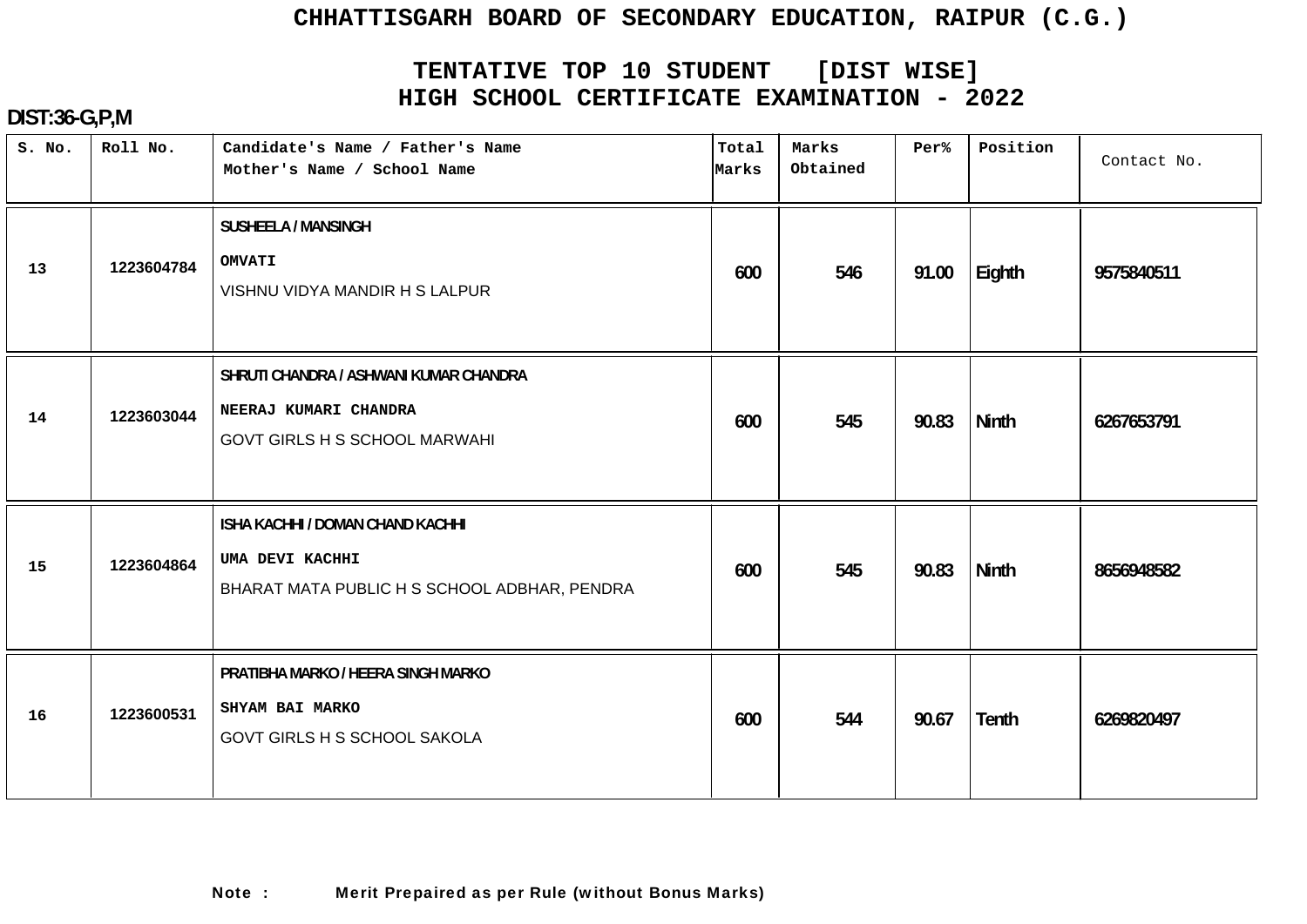# **TENTATIVE TOP 10 STUDENT [DIST WISE] HIGH SCHOOL CERTIFICATE EXAMINATION - 2022**

| S. No.         | Roll No.   | Candidate's Name / Father's Name<br>Mother's Name / School Name                                   | Total<br>Marks | Marks<br>Obtained | Per%  | Position     | Contact No. |
|----------------|------------|---------------------------------------------------------------------------------------------------|----------------|-------------------|-------|--------------|-------------|
| $\mathbf{1}$   | 1225102491 | ANSHIKA VISHWAKARMA / RAMKISHOR VISHWAKARMA<br>RITA VISHWAKARMA<br>ST. THOMAS H S BIJAPUR         | 600            | 573               | 95.50 | First        | 7646810730  |
| $\overline{2}$ | 1225102405 | NANDINI SHARMA / CHANDAN SHARMA<br>KUSUM SHARMA<br>SWAMI ATMANAND GOVT ENG MED SCHOOL BIJAPUR     | 600            | 565               | 94.17 | Second       | 9131707034  |
| 3              | 1225100978 | PRACHETA RAJPUT / YOGENDRA SINGH RAJPUT<br>SANDHYA RAJPUT<br><b>GOVT H S SCHOOL BHAIRAMGARH</b>   | 600            | 561               | 93.50 | <b>Third</b> | 6260530715  |
| $\overline{4}$ | 1225101608 | KHUSHBOO NEGI / DASHRATH NEGI<br><b>RAMBATI NEGI</b><br>EKLAVYA RESIDENSIYAL VIDYALAY BHAIRAMGARH | 600            | 560               | 93.33 | Fourth       | 9479128076  |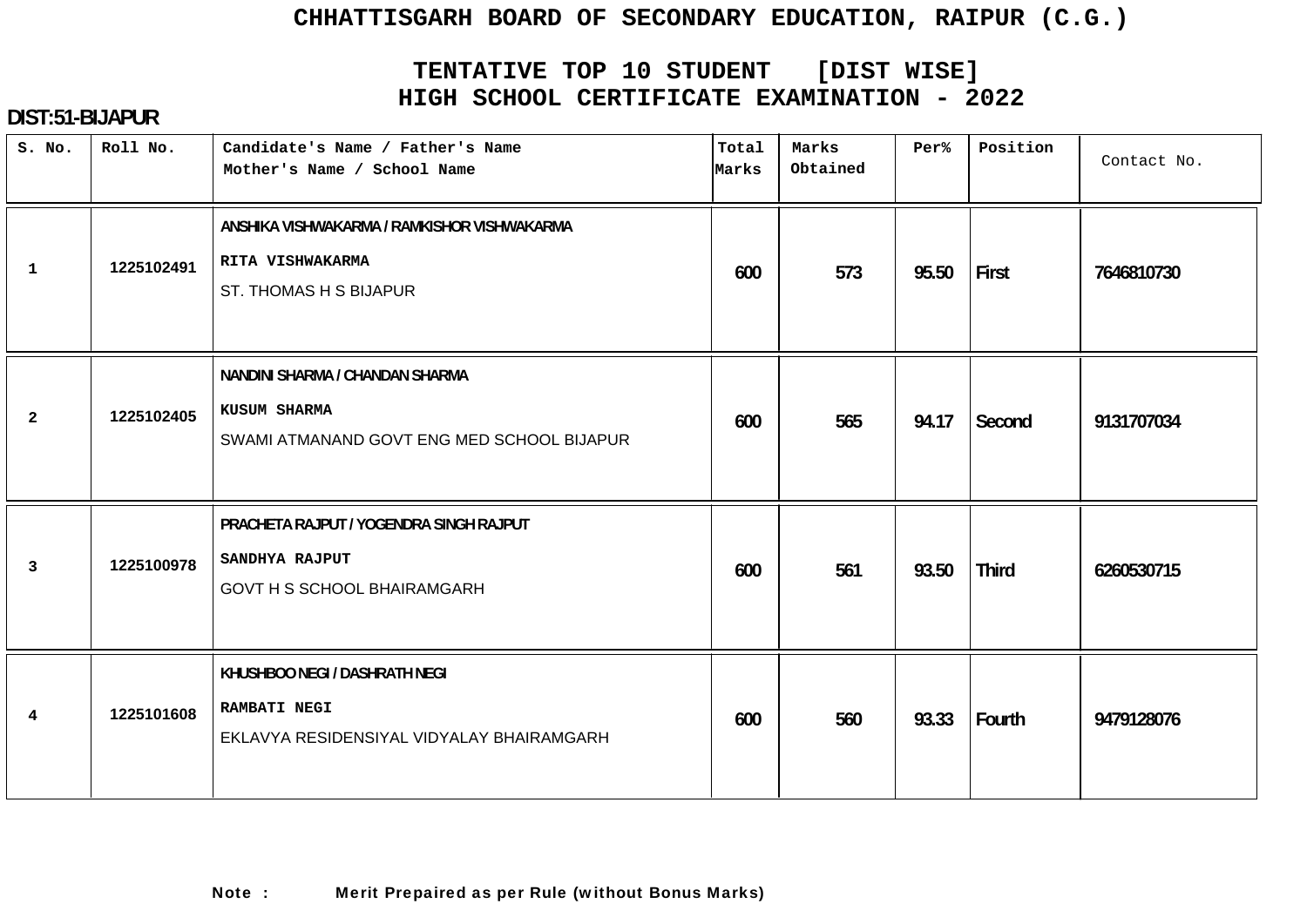# **TENTATIVE TOP 10 STUDENT [DIST WISE] HIGH SCHOOL CERTIFICATE EXAMINATION - 2022**

| S. No.          | Roll No.   | Candidate's Name / Father's Name<br>Mother's Name / School Name                                      | Total<br>Marks | Marks<br>Obtained | Per%  | Position     | Contact No. |
|-----------------|------------|------------------------------------------------------------------------------------------------------|----------------|-------------------|-------|--------------|-------------|
| 5               | 1225101598 | DHANRAJ KATLAM / PANDU<br><b>RAMBAI</b><br>EKLAVYA RESIDENSIYAL VIDYALAY BHAIRAMGARH                 | 600            | 553               | 92.17 | Fifth        | 9479128076  |
| 6               | 1225101602 | <b>GEETA DHURWA / LAXMAIYA DHURWA</b><br><b>PAPAKKA</b><br>EKLAVYA RESIDENSIYAL VIDYALAY BHAIRAMGARH | 600            | 552               | 92.00 | <b>Sixth</b> | 9479128076  |
| $7\phantom{.0}$ | 1225101623 | RAJESHWARI KADTI / HARISHANKAR KADTI<br>KANKU KADTI<br>EKLAVYA RESIDENSIYAL VIDYALAY BHAIRAMGARH     | 600            | 550               | 91.67 | Seventh      | 9479128076  |
| 8               | 1225101626 | REETIKA PARBULIYA / KRISHNA PARBULIYA<br>RAJO PARBULIYA<br>EKLAVYA RESIDENSIYAL VIDYALAY BHAIRAMGARH | 600            | 550               | 91.67 | Seventh      | 9301395385  |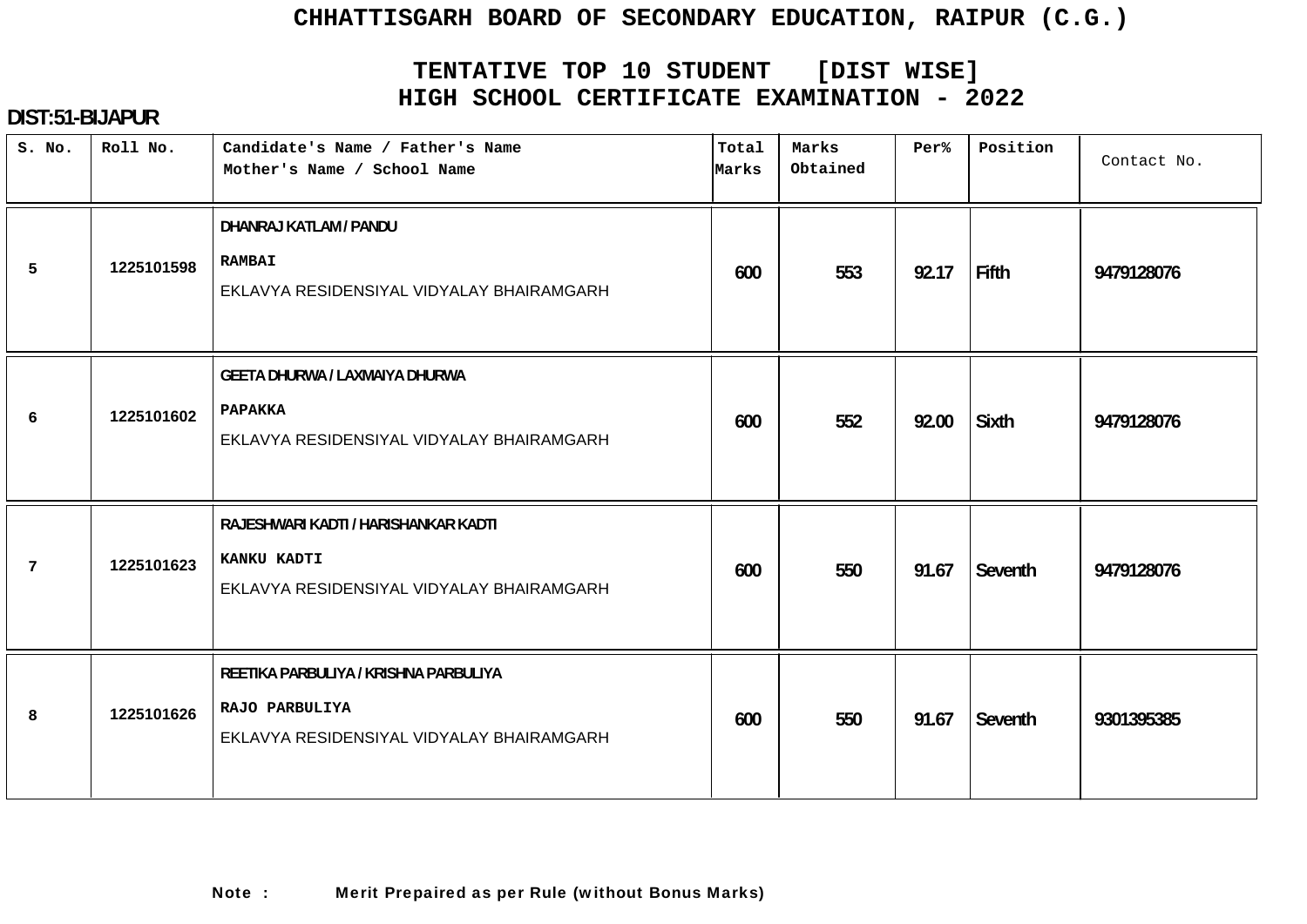# **TENTATIVE TOP 10 STUDENT [DIST WISE] HIGH SCHOOL CERTIFICATE EXAMINATION - 2022**

| S. No. | Roll No.   | Candidate's Name / Father's Name<br>Mother's Name / School Name                                    | Total<br>Marks | Marks<br>Obtained | Per%  | Position     | Contact No. |
|--------|------------|----------------------------------------------------------------------------------------------------|----------------|-------------------|-------|--------------|-------------|
| 9      | 1225100688 | ANANYA MORLA / RAVINDRA MORLA<br><b>ANITA MORLA</b><br><b>GOVT H S SCHOOL PAMGAL</b>               | 600            | 548               | 91.33 | Eighth       | 9424299235  |
| 10     | 1225101629 | RITU / SAGAU<br><b>JOHATARIN</b><br>EKLAVYA RESIDENSIYAL VIDYALAY BHAIRAMGARH                      | 600            | 546               | 91.00 | <b>Ninth</b> | 9399346528  |
| 11     | 1225101641 | SUBHESH KUMAR BARSA / SOMLU RAM BARSA<br><b>MUNNI</b><br>EKLAVYA RESIDENSIYAL VIDYALAY BHAIRAMGARH | 600            | 546               | 91.00 | Ninth        | 8817165399  |
| 12     | 1225101592 | <b>BHINA RAWTE / NEMSINGH RAWTE</b><br>PURNIMA RAWTE<br>EKLAVYA RESIDENSIYAL VIDYALAY BHAIRAMGARH  | 600            | 545               | 90.83 | <b>Tenth</b> | 9009453630  |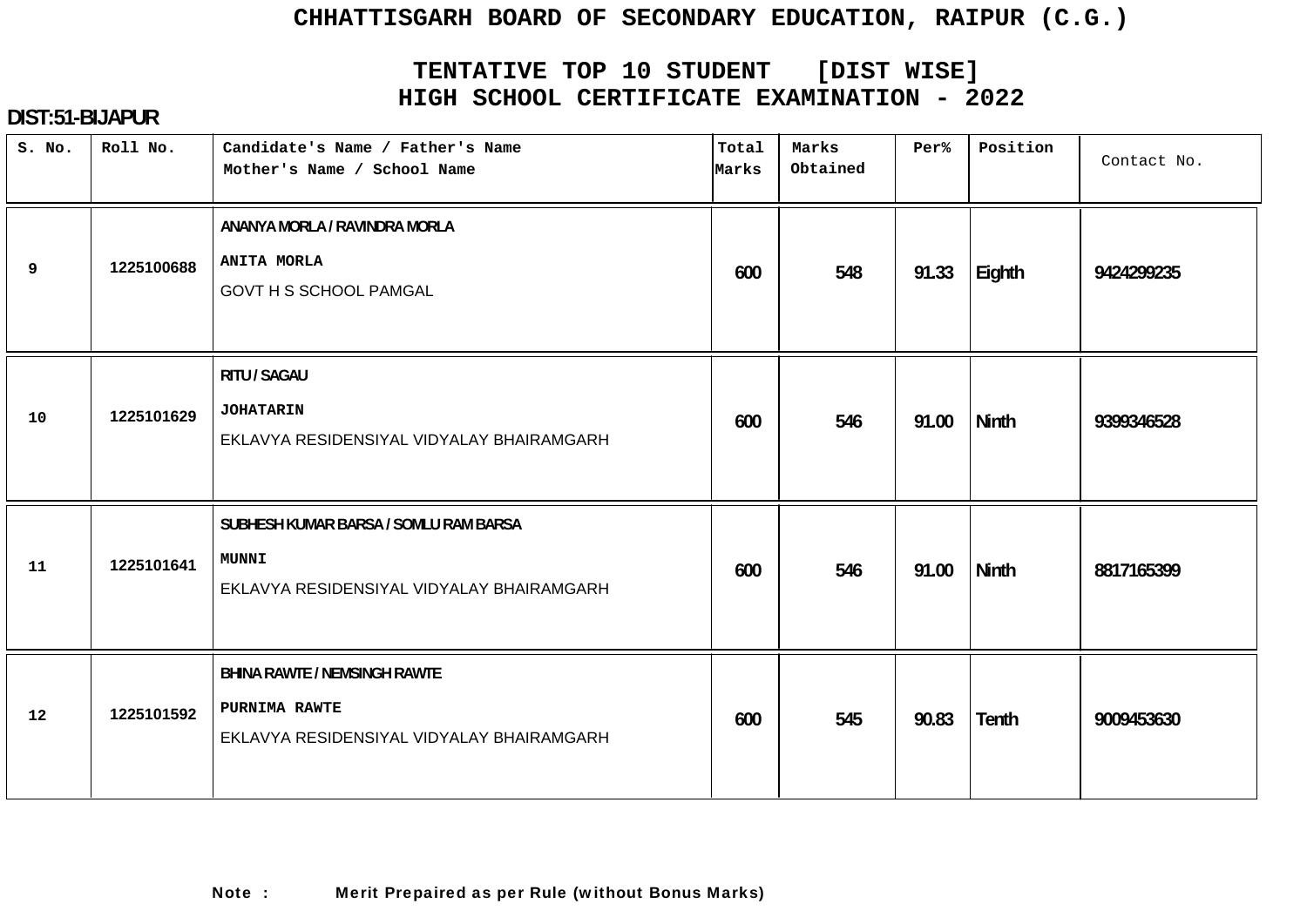# **TENTATIVE TOP 10 STUDENT [DIST WISE] HIGH SCHOOL CERTIFICATE EXAMINATION - 2022**

| S. No. | Roll No.   | Candidate's Name / Father's Name<br>Mother's Name / School Name                                        | Total<br>Marks | Marks<br>Obtained | Per%  | Position | Contact No. |
|--------|------------|--------------------------------------------------------------------------------------------------------|----------------|-------------------|-------|----------|-------------|
| 13     | 1225101642 | UMA MAHESHWARI MODIYAM / MARA MODIYAM<br><b>LAXMI BAI</b><br>EKLAVYA RESIDENSIYAL VIDYALAY BHAIRAMGARH | 600            | 545               | 90.83 | Tenth    | 8817165399  |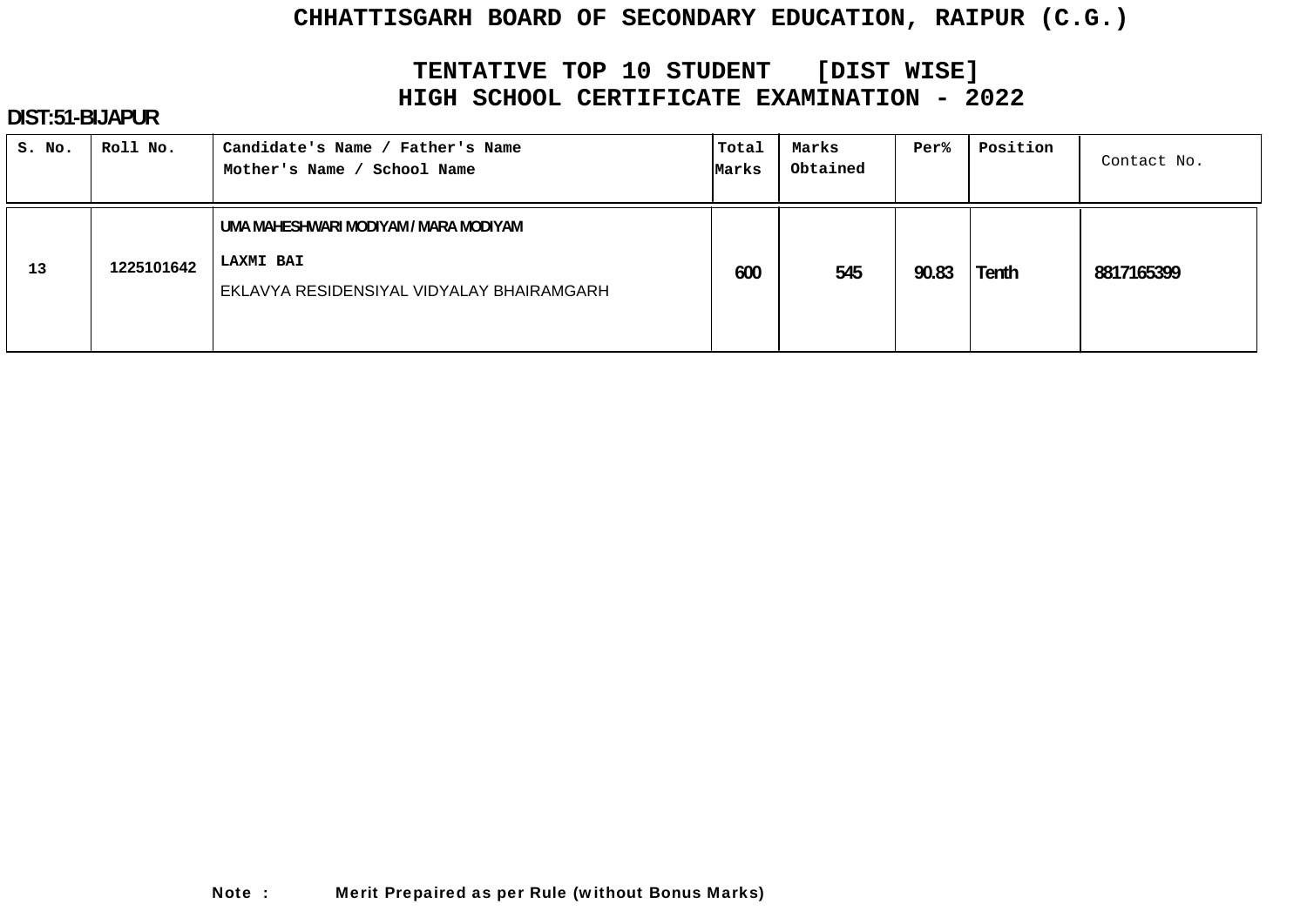# **TENTATIVE TOP 10 STUDENT [DIST WISE] HIGH SCHOOL CERTIFICATE EXAMINATION - 2022**

| S. No.          | Roll No.   | Candidate's Name / Father's Name<br>Mother's Name / School Name                                     | Total<br>Marks | Marks<br>Obtained | Per%  | Position     | Contact No. |
|-----------------|------------|-----------------------------------------------------------------------------------------------------|----------------|-------------------|-------|--------------|-------------|
| $\mathbf{1}$    | 1225200812 | JAGRITI KASHYAP / SUKHRAM KASHYAP<br><b>GEETA KASHYAP</b><br>GOVT GIRLS H S SCHOOL GEEDAM DANTEWADA | 600            | 572               | 95.33 | First        | 8889156473  |
| $\overline{a}$  | 1225200935 | <b>SUMAN YADAV / SITARAM</b><br><b>AAMADAI</b><br>GOVT GIRLS H S SCHOOL GEEDAM DANTEWADA            | 600            | 567               | 94.50 | Second       | 7587131418  |
| 3               | 1225200920 | SHIVANI THAKUR / MAHADEV<br>LALITA<br>GOVT GIRLS H S SCHOOL GEEDAM DANTEWADA                        | 600            | 566               | 94.33 | <b>Third</b> | 7587131418  |
| $4\overline{ }$ | 1225200861 | NIYATI KORAM / JAGESHWAR KORAM<br>PRITI KORAM<br>GOVT GIRLS H S SCHOOL GEEDAM DANTEWADA             | 600            | 564               | 94.00 | Fourth       | 9407615319  |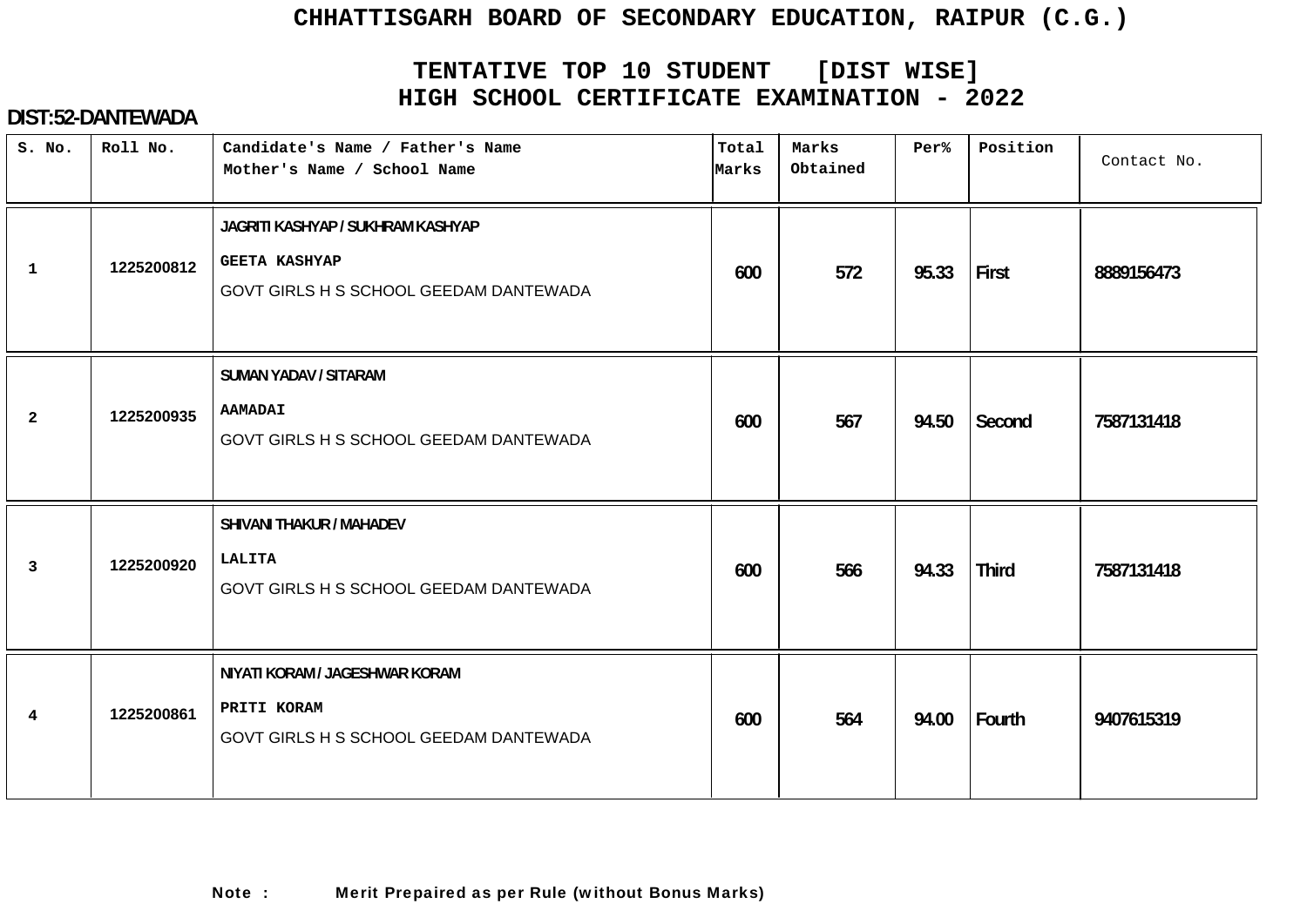# **TENTATIVE TOP 10 STUDENT [DIST WISE] HIGH SCHOOL CERTIFICATE EXAMINATION - 2022**

| S. No.          | Roll No.   | Candidate's Name / Father's Name<br>Mother's Name / School Name                                                     | Total<br>Marks | Marks<br>Obtained | Per%  | Position | Contact No. |
|-----------------|------------|---------------------------------------------------------------------------------------------------------------------|----------------|-------------------|-------|----------|-------------|
| 5               | 1225200888 | RAVITA TELAM / BHADU<br><b>JAMLI</b><br>GOVT GIRLS H S SCHOOL GEEDAM DANTEWADA                                      | 600            | 562               | 93.67 | Fifth    | 7587131418  |
| 6               | 1225200916 | <b>SHARMILA / LAKHAN</b><br><b>MARE</b><br>GOVT GIRLS H S SCHOOL GEEDAM DANTEWADA                                   | 600            | 562               | 93.67 | Fifth    | 8962328063  |
| $7\phantom{.0}$ | 1225202465 | AYUSH KUMAR VERMA / BHUPENDRA VERMA<br>MANJU VERMA<br>SARASWATI SHISHU MANDIR H S SCHOOL GEEDAM<br><b>DANTEWADA</b> | 600            | 561               | 93.50 | Sixth    | 9098296426  |
| 8               | 1225200835 | MANBATI KASHYAP / LAXMAN<br><b>BUDHARI</b><br>GOVT GIRLS H S SCHOOL GEEDAM DANTEWADA                                | 600            | 560               | 93.33 | Seventh  | 8815397442  |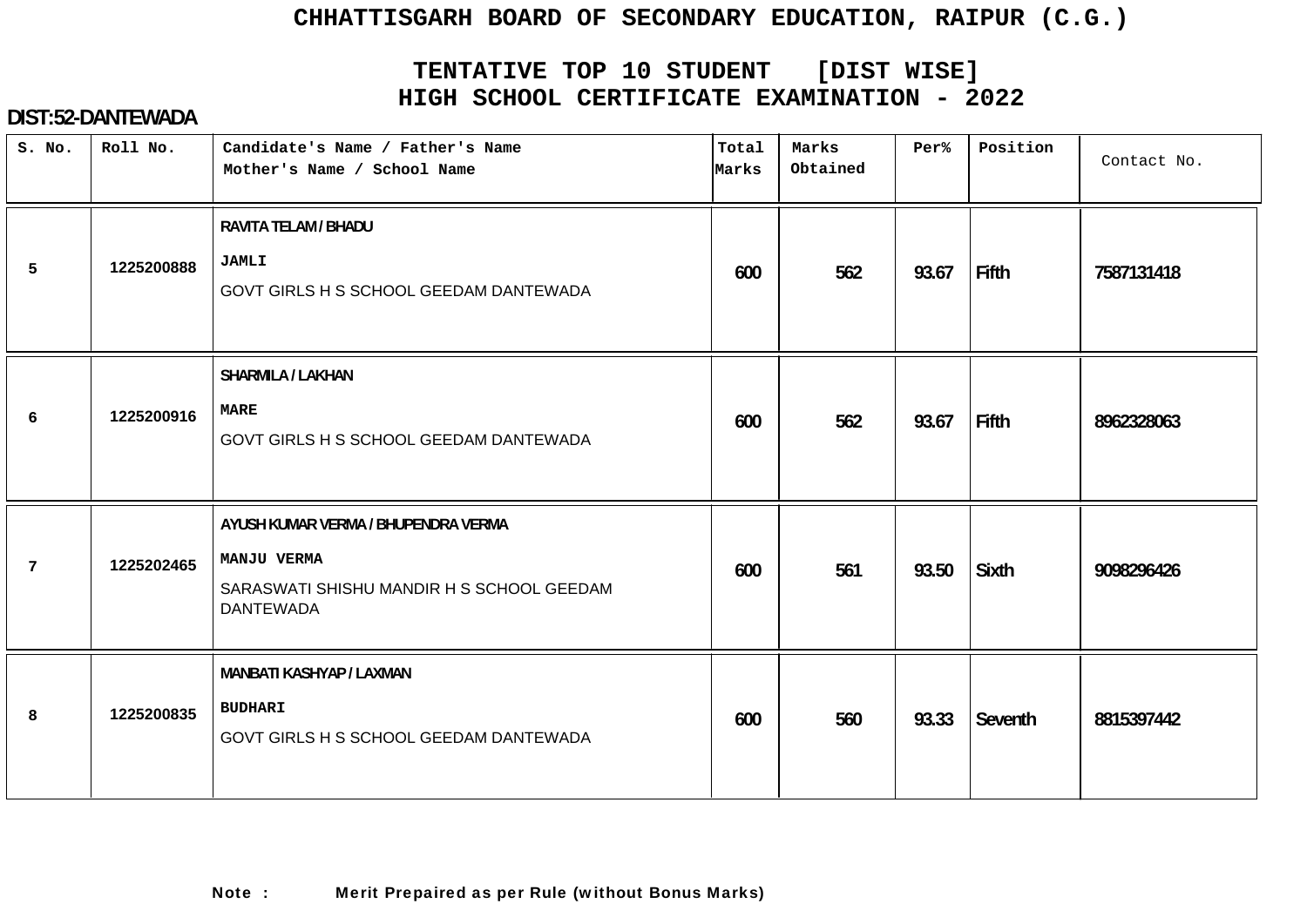# **TENTATIVE TOP 10 STUDENT [DIST WISE] HIGH SCHOOL CERTIFICATE EXAMINATION - 2022**

| S. No. | Roll No.   | Candidate's Name / Father's Name<br>Mother's Name / School Name                                                              | Total<br>Marks | Marks<br>Obtained | Per%  | Position     | Contact No. |
|--------|------------|------------------------------------------------------------------------------------------------------------------------------|----------------|-------------------|-------|--------------|-------------|
| 9      | 1225202477 | <b>MANAS SHORI / JAGENDRA SHORI</b><br><b>AMERIKA SHORI</b><br>SARASWATI SHISHU MANDIR H S SCHOOL GEEDAM<br><b>DANTEWADA</b> | 600            | 558               | 93.00 | Eighth       | 9301421151  |
| 10     | 1225200840 | <b>MANISHA YADAV / BALRAM YADAV</b><br>KAMLA YADAV<br>GOVT GIRLS H S SCHOOL GEEDAM DANTEWADA                                 | 600            | 557               | 92.83 | <b>Ninth</b> | 7587131418  |
| 11     | 1225200857 | NIKITA NAGESH / NARAYAN NAGESH<br>KAMAL NAGESH<br>GOVT GIRLS H S SCHOOL GEEDAM DANTEWADA                                     | 600            | 557               | 92.83 | <b>Ninth</b> | 6268542153  |
| 12     | 1225200823 | KOMAL NAG / BASANT NAG<br><b>PUSHPLATA</b><br>GOVT GIRLS H S SCHOOL GEEDAM DANTEWADA                                         | 600            | 555               | 92.50 | <b>Tenth</b> | 7587131418  |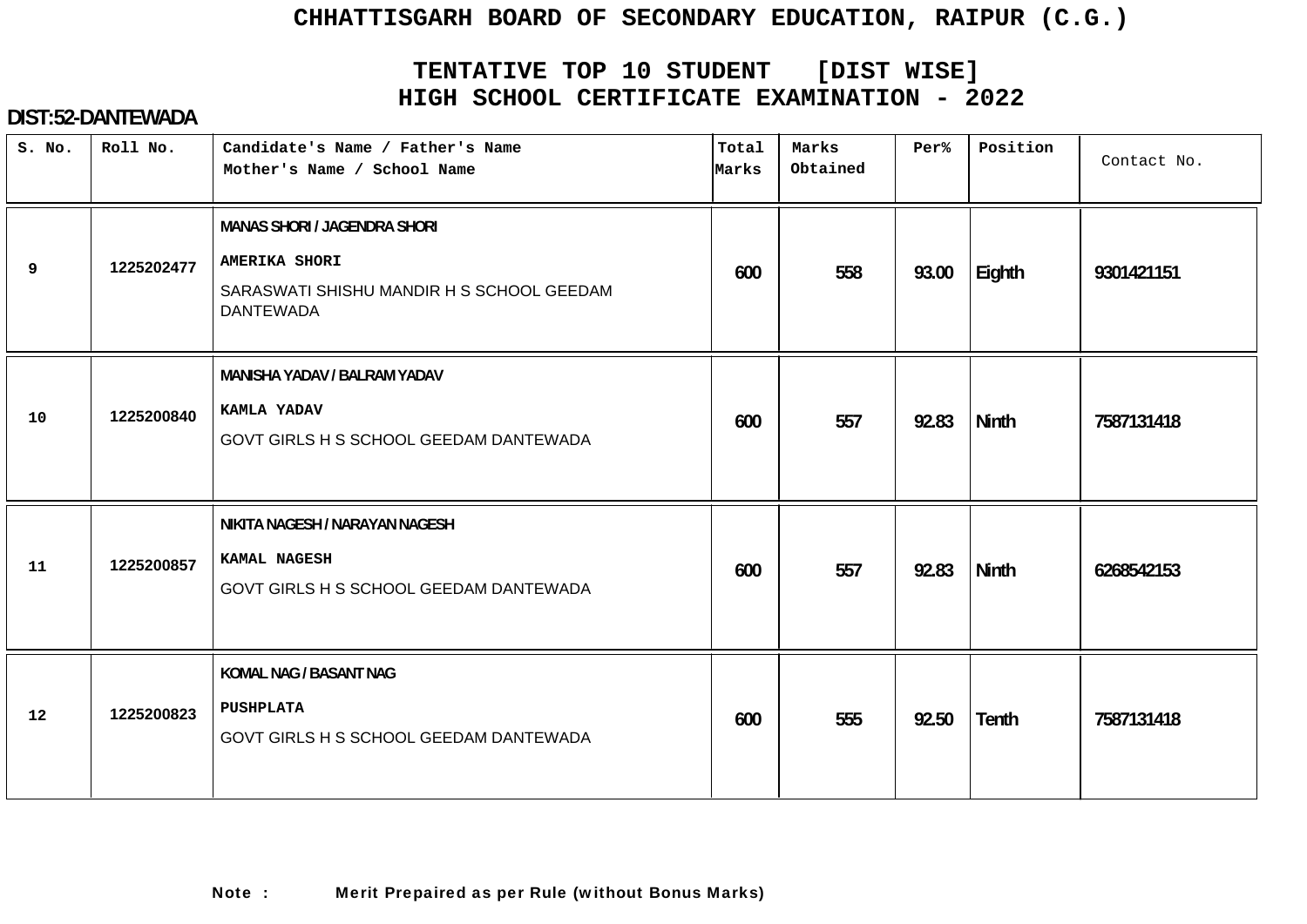# **TENTATIVE TOP 10 STUDENT [DIST WISE] HIGH SCHOOL CERTIFICATE EXAMINATION - 2022**

| S. No. | Roll No.   | Candidate's Name / Father's Name<br>Mother's Name / School Name                                                                    | Total<br>Marks | Marks<br>Obtained | Per%  | Position | Contact No. |
|--------|------------|------------------------------------------------------------------------------------------------------------------------------------|----------------|-------------------|-------|----------|-------------|
| 13     | 1225200834 | LISHA KAPIL / KAMAL KISHORE KAPIL<br>KAMLA KAPIIL<br>GOVT GIRLS H S SCHOOL GEEDAM DANTEWADA                                        | 600            | 555               | 92.50 | Tenth    | 7587131418  |
| 14     | 1225201513 | ABHAY NAG / VIKRAM SINGH NAG<br><b>BABITA NAG</b><br><b>GOVT RMSA H S BALOOD</b>                                                   | 600            | 555               | 92.50 | Tenth    | 7974298336  |
| 15     | 1225202407 | KALYANI SAHU / INDRA KUMAR SAHU<br><b>DOMESHWARI SAHU</b><br>GOVT UTKRISHT ENG MED NAVEEN PURV MADHYAMIK SHALA<br><b>DANTEWADA</b> | 600            | 555               | 92.50 | Tenth    | 9479092872  |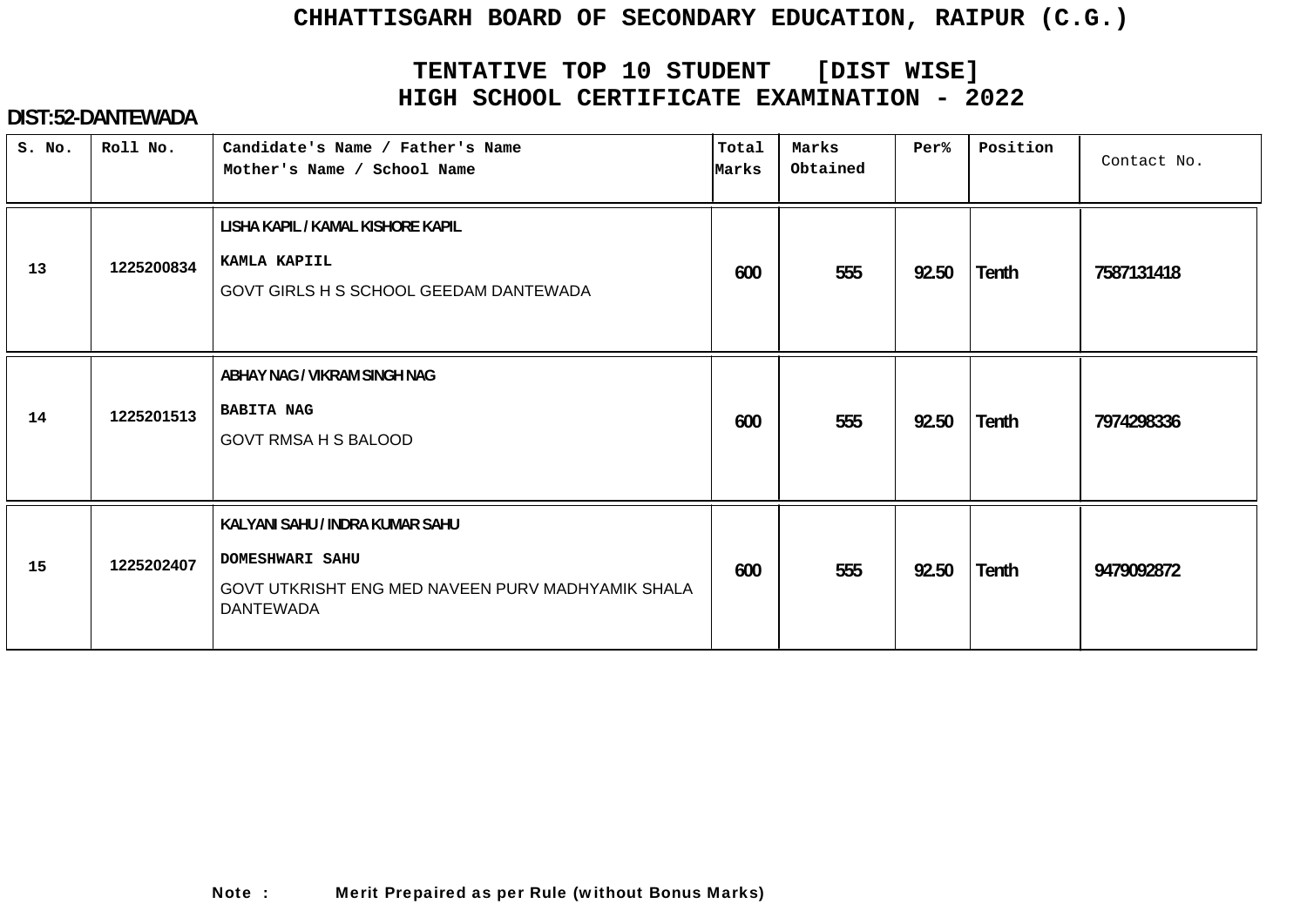# **TENTATIVE TOP 10 STUDENT [DIST WISE] HIGH SCHOOL CERTIFICATE EXAMINATION - 2022**

| S. No.         | Roll No.   | Candidate's Name / Father's Name<br>Mother's Name / School Name                                          | Total<br>Marks | Marks<br>Obtained | Per%  | Position     | Contact No. |
|----------------|------------|----------------------------------------------------------------------------------------------------------|----------------|-------------------|-------|--------------|-------------|
| $\mathbf{1}$   | 1225309113 | RAHUL DEWANGAN / DHANURJAY DEWANGAN<br>NEELAWATI DEWANGAN<br>VIMAL VIDYASHRAM H S S MARIGUDA BASTAR      | 600            | 565               | 94.17 | First        | 6265756301  |
| $\overline{2}$ | 1225308951 | HARSHITA NAGE / NARAYAN NAGE<br><b>SEVATI NAGE</b><br>M G M H S SCHOOL DHARAMPURA                        | 600            | 563               | 93.83 | Second       | 7725057051  |
| $\mathbf{3}$   | 1225309080 | KHEMANT DEWANGAN / NAVALSINGH DEWANGAN<br>VEDWATI DEWANGAN<br>VIMAL VIDYASHRAM H S S MARIGUDA BASTAR     | 600            | 560               | 93.33 | <b>Third</b> | 9770866177  |
| $\overline{4}$ | 1225308744 | SHIVANI MATLANI / HARISH MATLANI<br>ROSHNI MATLANI<br>MAITRI SANGHA VIDYA NIKETAN H S S JAGDALPUR BASTAR | 600            | 559               | 93.17 | Fourth       | 9109444487  |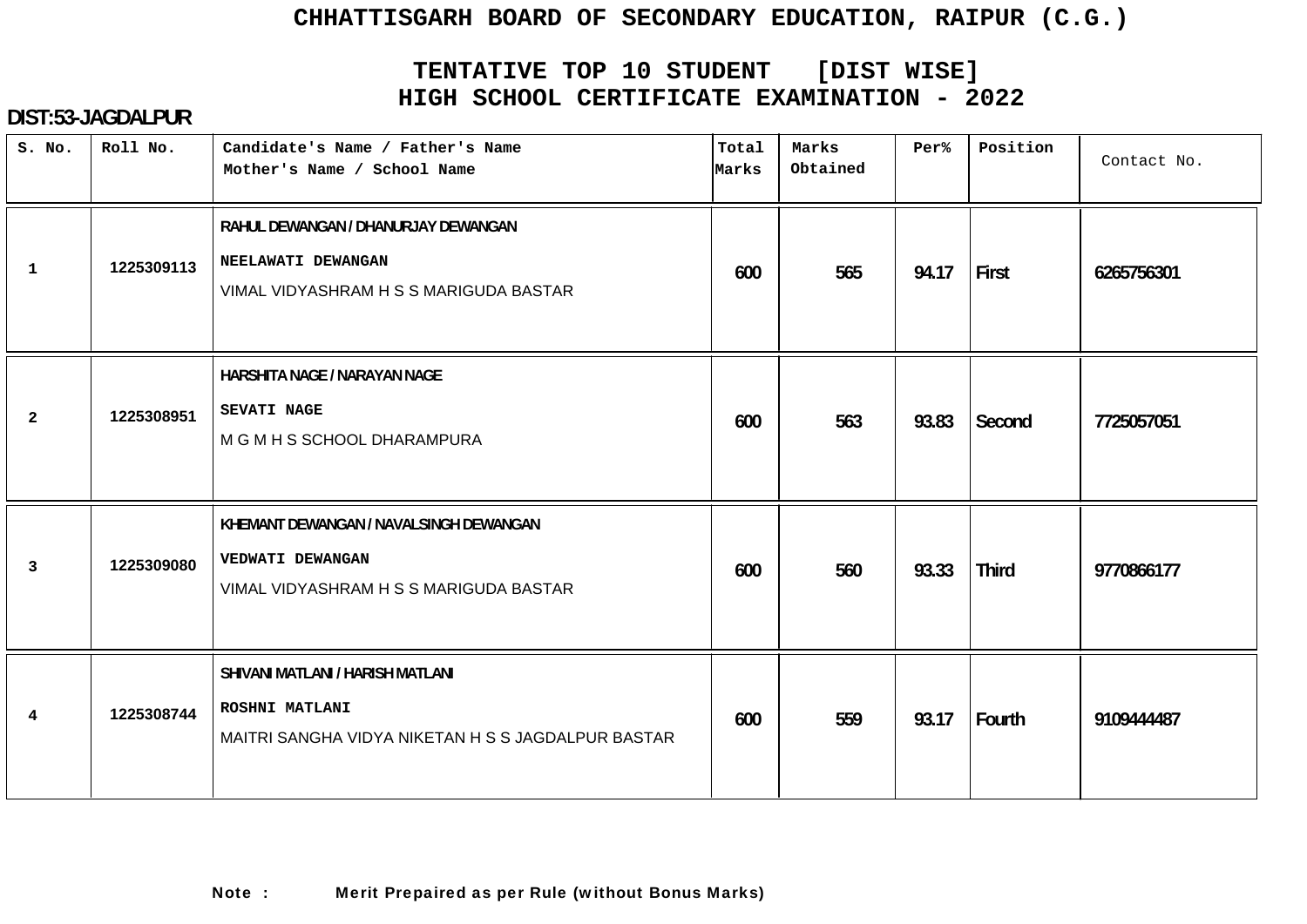# **TENTATIVE TOP 10 STUDENT [DIST WISE] HIGH SCHOOL CERTIFICATE EXAMINATION - 2022**

| S. No.          | Roll No.   | Candidate's Name / Father's Name<br>Mother's Name / School Name                                    | Total<br>Marks | Marks<br>Obtained | Per%  | Position     | Contact No. |
|-----------------|------------|----------------------------------------------------------------------------------------------------|----------------|-------------------|-------|--------------|-------------|
| 5               | 1225302856 | SANTOSHI DIWAN / CHAINSINGH DIWAN<br><b>BENMATI</b><br><b>GOVT H S SCHOOL SIVANI</b>               | 600            | 554               | 92.33 | Fifth        | 7389356906  |
| 6               | 1225304294 | YASHODA / RAMO RAM<br><b>SHANTI</b><br><b>GOVT H S SCHOOL JAIBEL BASTAR</b>                        | 600            | 553               | 92.17 | <b>Sixth</b> | 9424284229  |
| $7\overline{ }$ | 1225308883 | BHUMIKA KASHYAP / JHAPURAM KASHYAP<br><b>LAXMI KASHYAP</b><br>SUCCESS CONVENT H S SCHOOL JAGDALPUR | 600            | 552               | 92.00 | Seventh      | 9302374430  |
| 8               | 1225309322 | UNIL KUMAR NETAM / CHAMPA RAM NETAM<br><b>BISANTIN NETAM</b><br>HAM ACADEMY H S SCHOOL JAGDALPUR   | 600            | 552               | 92.00 | Seventh      | 9165627096  |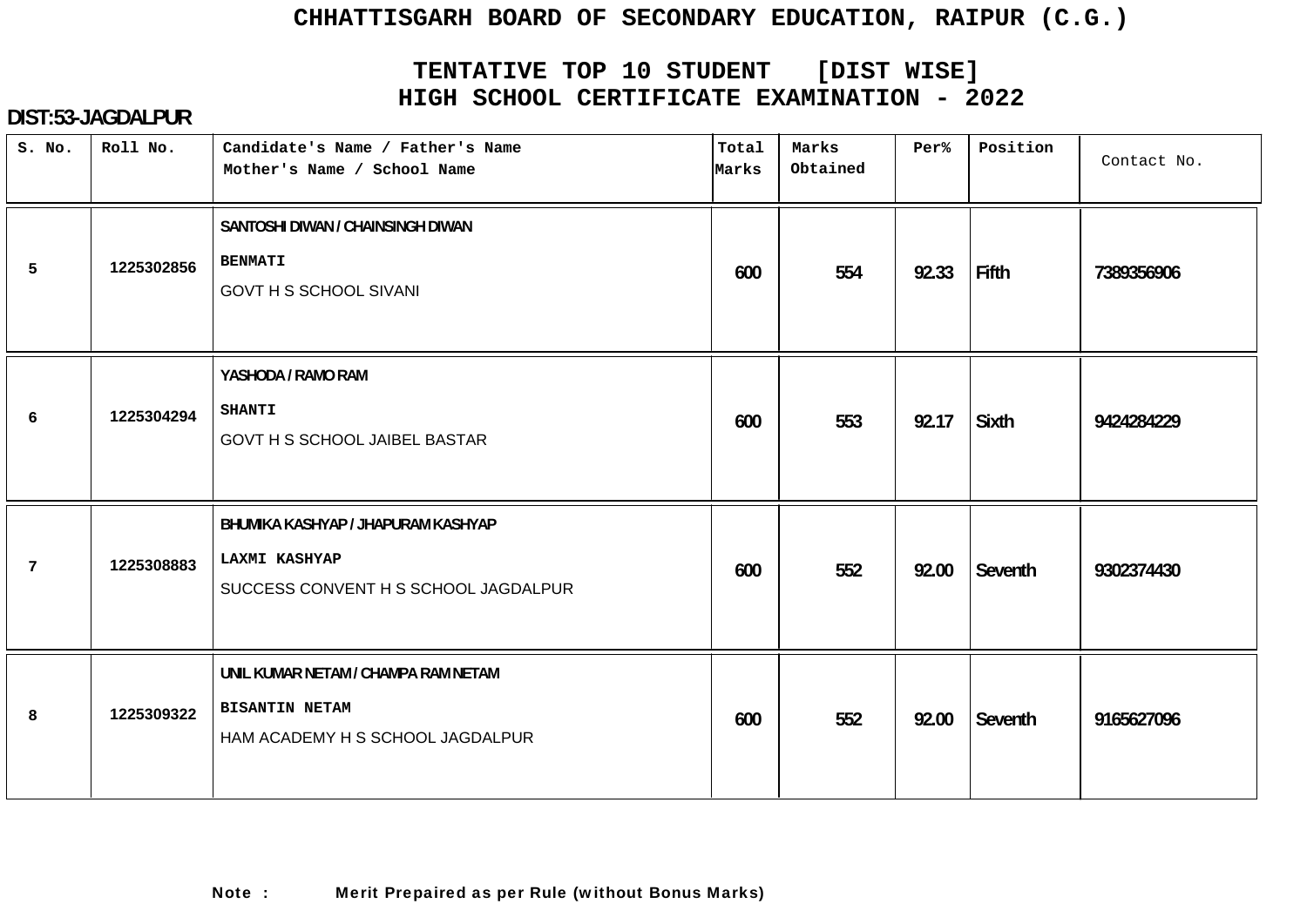# **TENTATIVE TOP 10 STUDENT [DIST WISE] HIGH SCHOOL CERTIFICATE EXAMINATION - 2022**

| S. No. | Roll No.   | Candidate's Name / Father's Name<br>Mother's Name / School Name                                     | Total<br>Marks | Marks<br>Obtained | Per%  | Position     | Contact No. |
|--------|------------|-----------------------------------------------------------------------------------------------------|----------------|-------------------|-------|--------------|-------------|
| 9      | 1225303785 | SUMBUL NAJ / RIYAJ KHAN<br>HANIFA BEGUM<br><b>GOVT GIRLS H S S BAKAWAND BASTAR</b>                  | 600            | 551               | 91.83 | Eighth       | 6263098638  |
| 10     | 1225309119 | ROHIT PANDEY / JOGESHWAR PANDEY<br>KUSUMLATA PANDEY<br>VIMAL VIDYASHRAM H S S MARIGUDA BASTAR       | 600            | 550               | 91.67 | <b>Ninth</b> | 8319177225  |
| 11     | 1225309310 | G KHYATI RAO / G SHRINIWAS RAO<br><b>G LAXMI</b><br>HAM ACADEMY H S SCHOOL JAGDALPUR                | 600            | 550               | 91.67 | <b>Ninth</b> | 9407717645  |
| 12     | 1225309069 | HITESH PANIGRAHI / DASHRATH PANIGRAHI<br>AMBIKA PANIGRAHI<br>VIMAL VIDYASHRAM H S S MARIGUDA BASTAR | 600            | 549               | 91.50 | Tenth        | 8319177225  |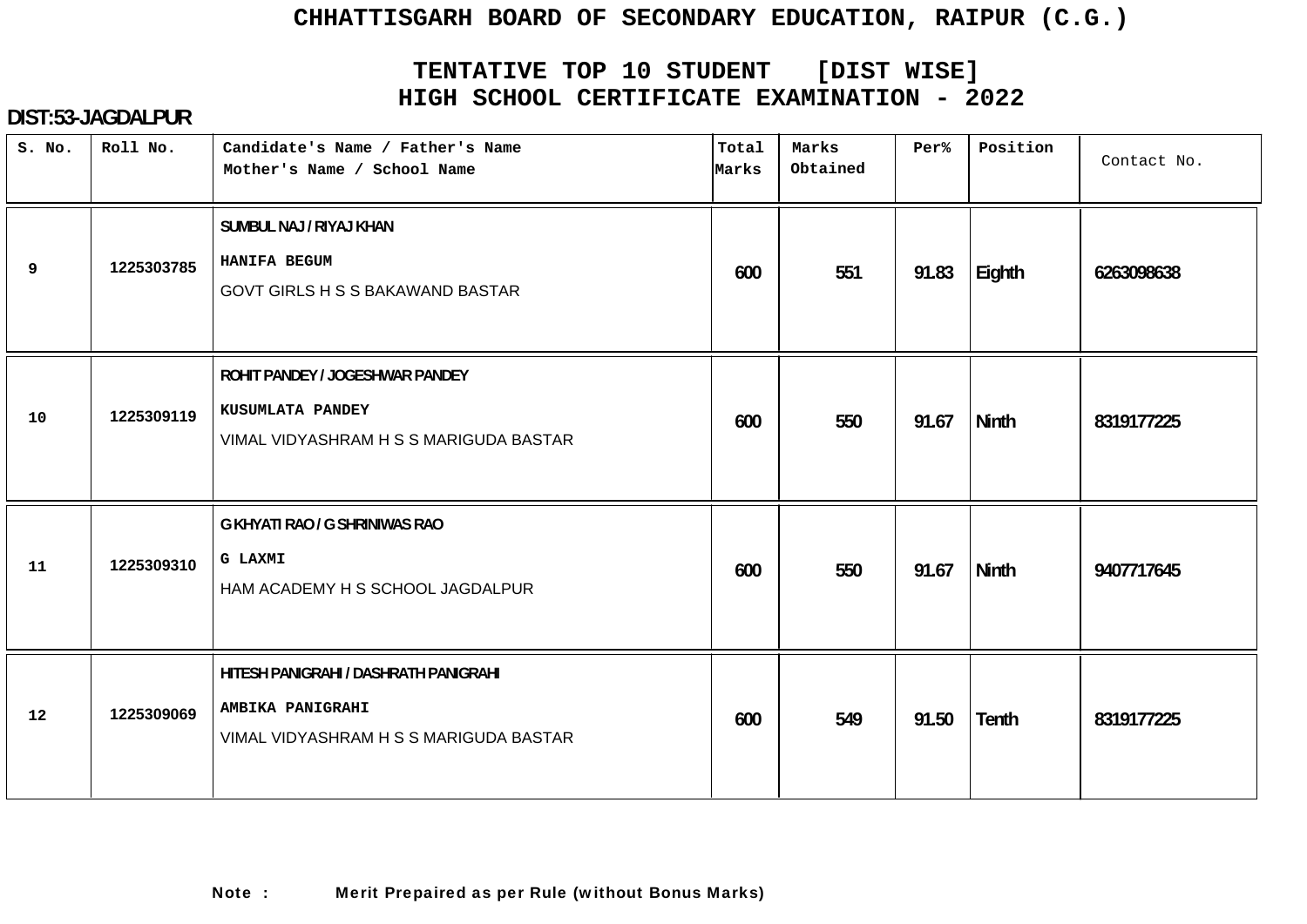# **TENTATIVE TOP 10 STUDENT [DIST WISE] HIGH SCHOOL CERTIFICATE EXAMINATION - 2022**

| S. No. | Roll No.   | Candidate's Name / Father's Name<br>Mother's Name /<br>School Name                                   | Total<br>Marks | Marks<br>Obtained | <b>Per%</b> | Position | Contact No. |
|--------|------------|------------------------------------------------------------------------------------------------------|----------------|-------------------|-------------|----------|-------------|
| 13     | 1225309153 | ANUJ SAHU / MANOJ KUMAR SAHU<br><b>ANITA SAHU</b><br>AKHAND JYOTI VIDYA MANDIR ASHRAM SHALA BAKAWAND | 600            | 549               | 91.50       | Tenth    | 7974507685  |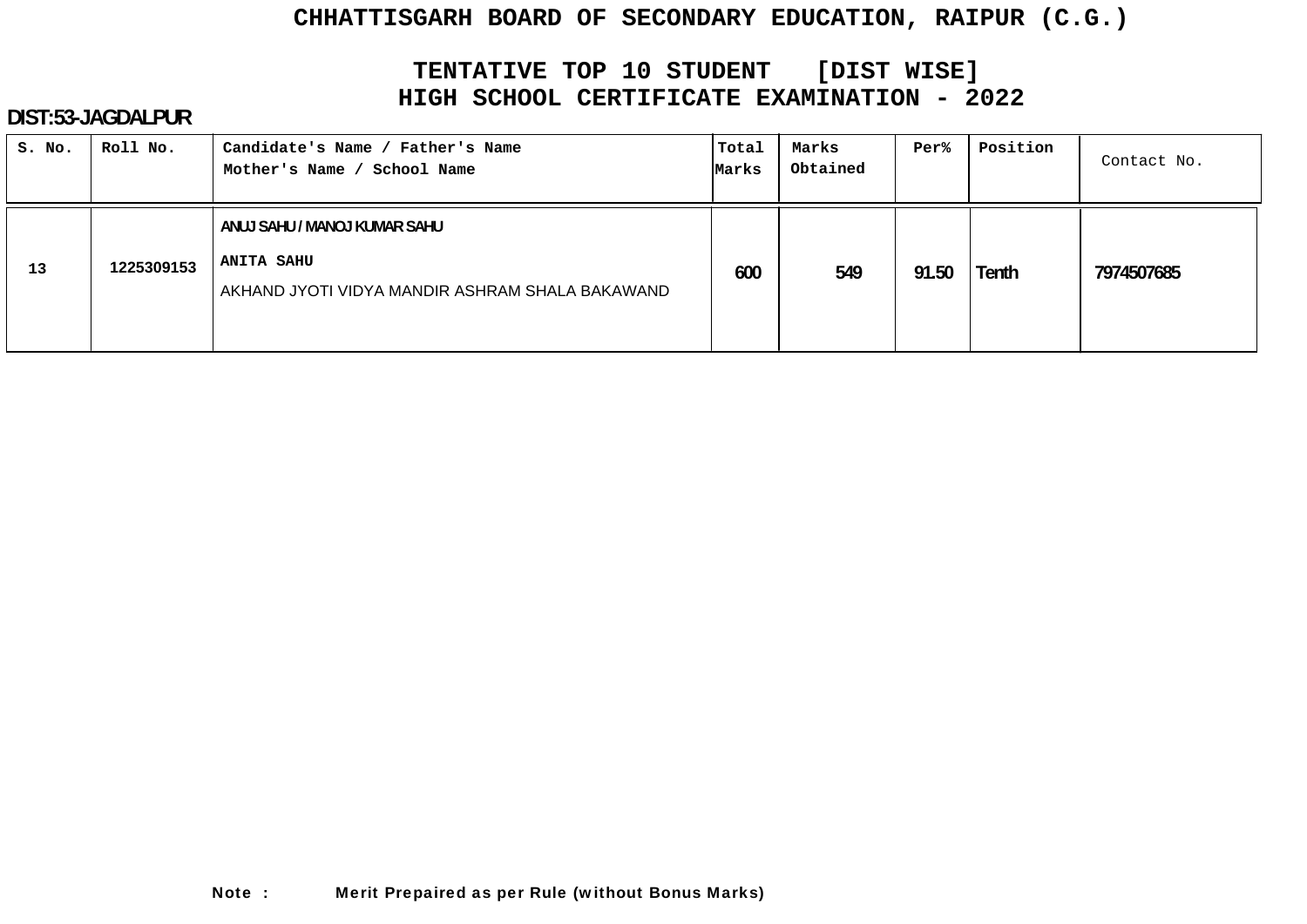# **TENTATIVE TOP 10 STUDENT [DIST WISE] HIGH SCHOOL CERTIFICATE EXAMINATION - 2022**

# **DIST:54-KANKER**

| S. No.         | Roll No.   | Candidate's Name / Father's Name<br>Mother's Name / School Name                                     | Total<br>Marks | Marks<br>Obtained | Per%  | Position     | Contact No. |
|----------------|------------|-----------------------------------------------------------------------------------------------------|----------------|-------------------|-------|--------------|-------------|
| $\mathbf{1}$   | 1225405133 | SONALI BALA / JAYDEV CHANDRA BALA<br>MANOKHUSHI BALA<br>GOVT H S SCHOOL GONDAHUR KANKER             | 600            | 592               | 98.67 | First        | 7587371762  |
| $\overline{2}$ | 1225410602 | KAMLESH SARKAR / JAYANT SARKAR<br><b>AARTI SARKAR</b><br>ADARSH VIDYA NIKETAN H S P V 46 PAKHANJORE | 600            | 589               | 98.17 | Second       | 7587329297  |
| 3              | 1225410539 | PREM BISWAS / MANORANJAN BISWAS<br>PURNIMA BISWAS<br>LIFE ACADEMY ENG MED H S SCHOOL PAKHANJORE     | 600            | 586               | 97.67 | <b>Third</b> | 9424160813  |
| $\overline{4}$ | 1225405103 | KANKANA GHARAMI / KRIPASINDHU GHARAMI<br>PUSHPA GHARAMI<br>GOVT H S SCHOOL GONDAHUR KANKER          | 600            | 585               | 97.50 | Fourth       | 9406360045  |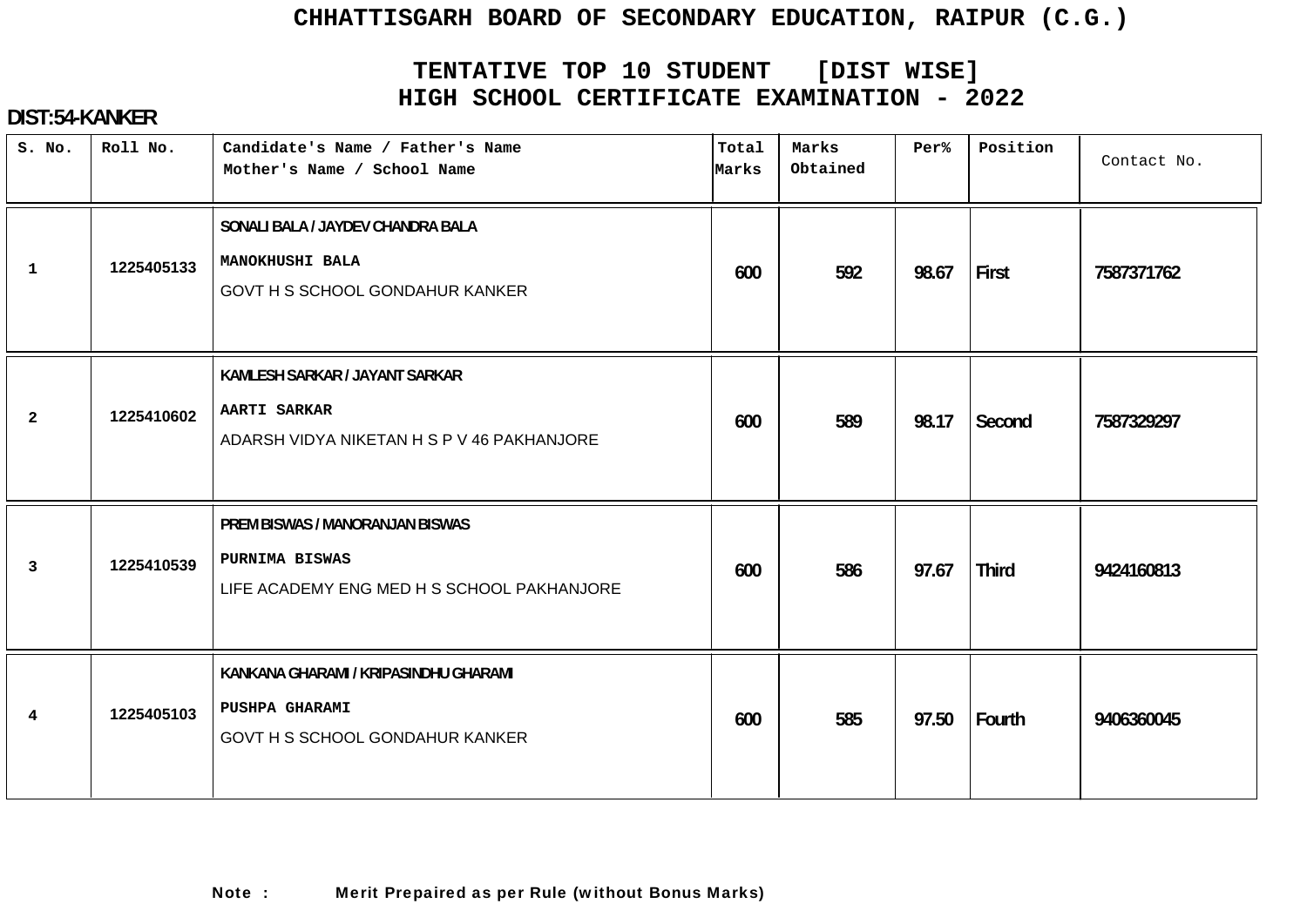# **TENTATIVE TOP 10 STUDENT [DIST WISE] HIGH SCHOOL CERTIFICATE EXAMINATION - 2022**

# **DIST:54-KANKER**

| S. No.          | Roll No.   | Candidate's Name / Father's Name<br>Mother's Name / School Name                                         | Total<br>Marks | Marks<br>Obtained | Per%  | Position     | Contact No. |
|-----------------|------------|---------------------------------------------------------------------------------------------------------|----------------|-------------------|-------|--------------|-------------|
| 5               | 1225410600 | <b>HEMA DATTA / BIREN DATTA</b><br>KAMLA DATTA<br>ADARSH VIDYA NIKETAN H S P V 46 PAKHANJORE            | 600            | 584               | 97.33 | Fifth        | 7587329297  |
| 6               | 1225409246 | <b>NUPUR BISWAS / AKHIL BISWAS</b><br>DOLI BISWAS<br>GOVT H SCHOOL AMBEDKARNAGAR                        | 600            | 581               | 96.83 | <b>Sixth</b> | 7587073071  |
| $7\phantom{.0}$ | 1225409811 | PRACHEE DUBEY / SURENDRA KUMAR DUBEY<br>SUNAINA DUBEY<br>GOVT NARHARDEV H S SCHOOL OF EXCELLENCE KANKER | 600            | 580               | 96.67 | Seventh      | 9425592765  |
| 8               | 1225402123 | YUKTI DEWANGAN / SUNIL DEWANGAN<br>HEMLATA DEWANGAN<br>SWAMI ATMANAND GOVT ENG MED SCHOOL CHARAMA       | 600            | 579               | 96.50 | Eighth       | 9399140717  |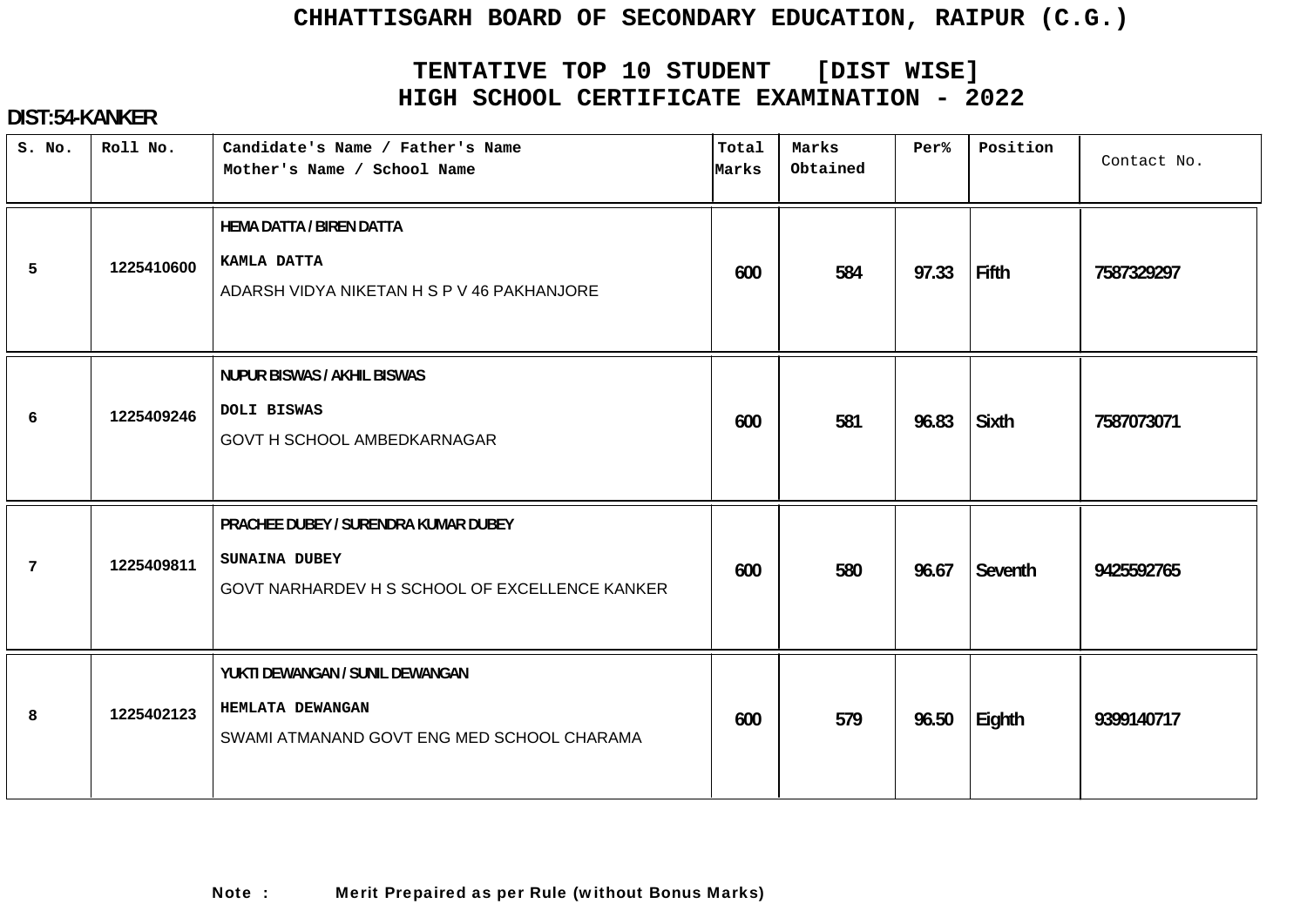# **TENTATIVE TOP 10 STUDENT [DIST WISE] HIGH SCHOOL CERTIFICATE EXAMINATION - 2022**

# **DIST:54-KANKER**

| S. No. | Roll No.   | Candidate's Name / Father's Name<br>Mother's Name / School Name                                                         | Total<br>Marks | Marks<br>Obtained | Per%  | Position     | Contact No. |
|--------|------------|-------------------------------------------------------------------------------------------------------------------------|----------------|-------------------|-------|--------------|-------------|
| 9      | 1225410599 | DIPA HALDAR / DIPAK HALDAR<br>SHANTI HALDAR<br>ADARSH VIDYA NIKETAN H S P V 46 PAKHANJORE                               | 600            | 579               | 96.50 | Eighth       | 8815541044  |
| 10     | 1225404207 | RENUKA SINHA / KRISHNA KUMAR SINHA<br>KHEMIN SINHA<br>SWAMI ATMANAND GOVT ENG MED SCHOOL ANTAGARH<br><b>KANKER</b>      | 600            | 578               | 96.33 | <b>Ninth</b> | 7000541140  |
| 11     | 1225409991 | CHANCHAL VISHWAKARMA / LAXMINARAYAN VISHWAKARMA<br>RAMESHWARI VISHWAKARMA<br>SARASWATI SHISHU MANDIR H S SCHOOL CHARAMA | 600            | 577               | 96.17 | Tenth        | 9399318188  |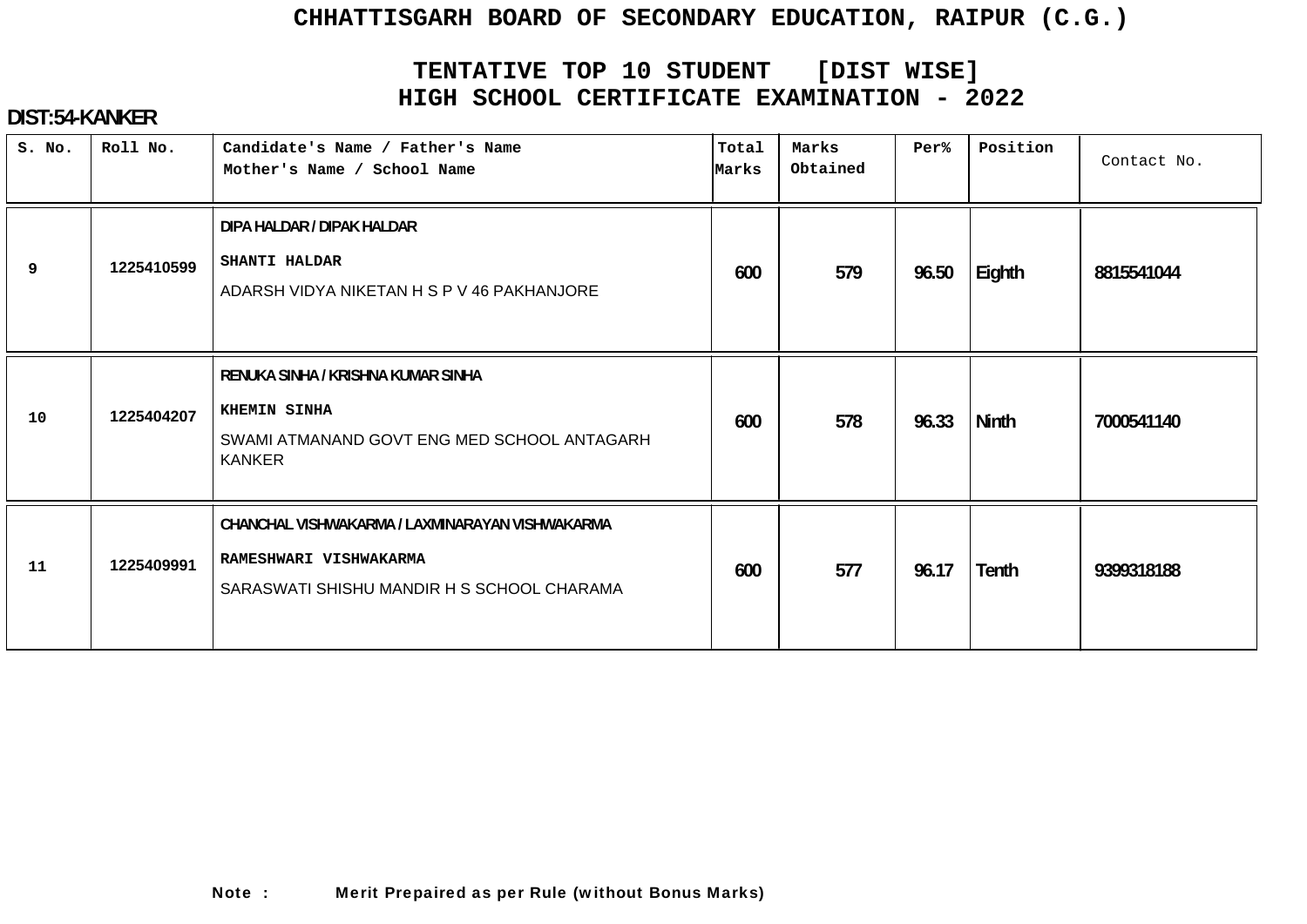# **TENTATIVE TOP 10 STUDENT [DIST WISE] HIGH SCHOOL CERTIFICATE EXAMINATION - 2022**

#### **DIST:55-KONDAGAON**

| S. No.         | Roll No.   | Candidate's Name / Father's Name<br>Mother's Name / School Name                                         | Total<br>Marks | Marks<br>Obtained | Per%  | Position     | Contact No. |
|----------------|------------|---------------------------------------------------------------------------------------------------------|----------------|-------------------|-------|--------------|-------------|
| $\mathbf{1}$   | 1225508157 | HARSHIKA CHOURADIYA / RAJENDRA KUMAR CHOURADIYA<br><b>MANJU</b><br>GIRIDEEP ENG MED HIGH SCHOOL KESHKAL | 600            | 588               | 98.00 | First        | 9425597455  |
| $\overline{2}$ | 1225508170 | SAKSHI CHOURADIA / SANTOSH CHOURADIA<br>MEGHA CHOURADIA<br>GIRIDEEP ENG MED HIGH SCHOOL KESHKAL         | 600            | 581               | 96.83 | Second       | 9424277232  |
| 3              | 1225508068 | PUNITA MANDAVI / RAMPRASAD MANDAVI<br><b>SUMLI MANDAVI</b><br>SARASWATI SHISHU MANDIR DIHIPARA KESHKAL  | 600            | 579               | 96.50 | <b>Third</b> | 7089460422  |
| 4              | 1225508166 | PREKSHA JAIN / NARENDRA KUMAR JAIN<br>SHANTI DEVI JAIN<br>GIRIDEEP ENG MED HIGH SCHOOL KESHKAL          | 600            | 579               | 96.50 | <b>Third</b> | 9993837101  |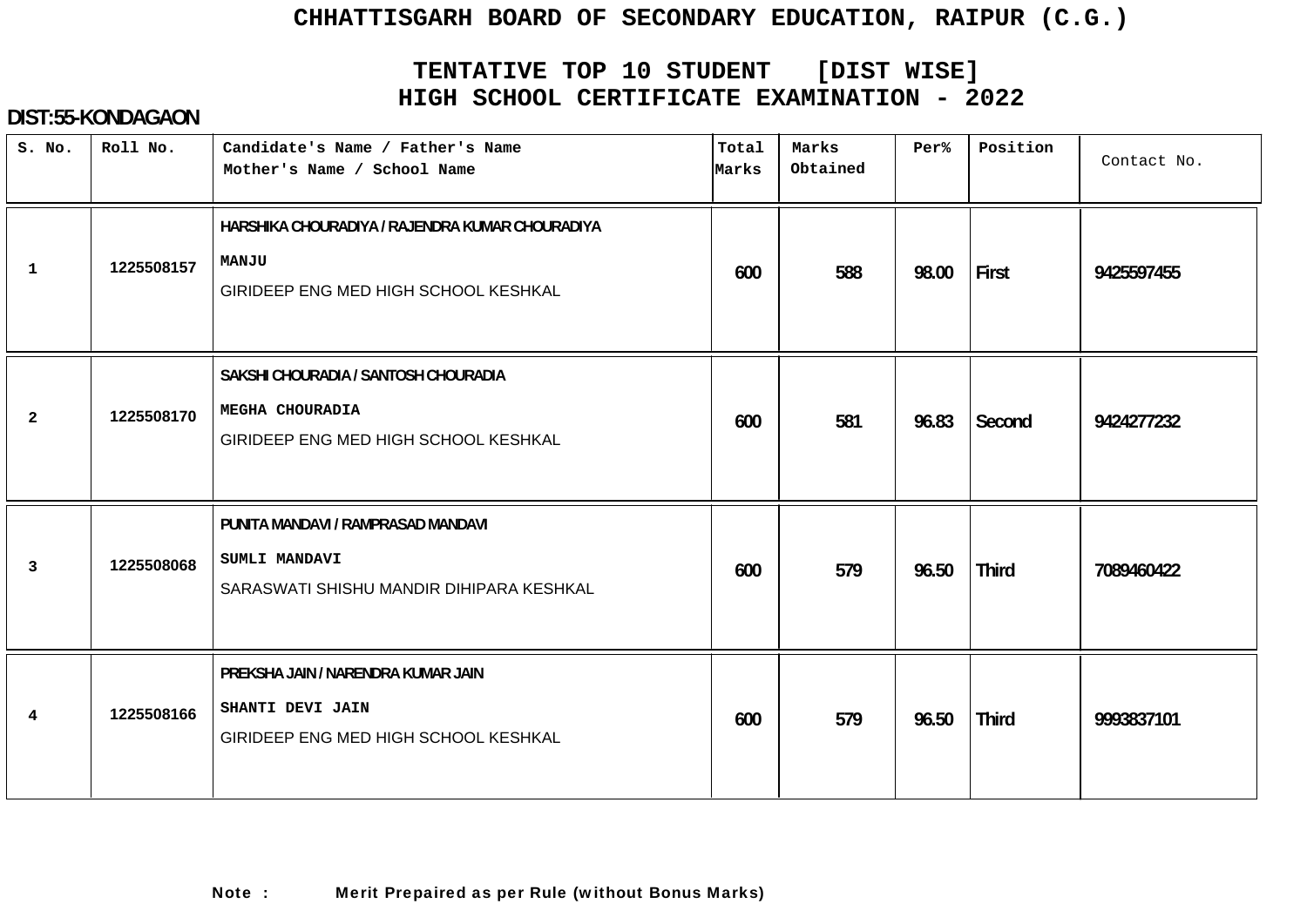# **TENTATIVE TOP 10 STUDENT [DIST WISE] HIGH SCHOOL CERTIFICATE EXAMINATION - 2022**

#### **DIST:55-KONDAGAON**

| S. No.          | Roll No.   | Candidate's Name / Father's Name<br>Mother's Name / School Name                                         | Total<br>Marks | Marks<br>Obtained | Per%  | Position     | Contact No. |
|-----------------|------------|---------------------------------------------------------------------------------------------------------|----------------|-------------------|-------|--------------|-------------|
| 5               | 1225502065 | JAISHREE RATHI / GOPI KISHAN RATHI<br><b>BHARTI RATHI</b><br>SWAMI ATMANAND GOVT ENGLISH SCHOOL KESHKAL | 600            | 578               | 96.33 | Fourth       | 9425594082  |
| 6               | 1225508074 | SHIVANI PATEL / PRAKASH PATEL<br>TULSI PATEL<br>SARASWATI SHISHU MANDIR DIHIPARA KESHKAL                | 600            | 577               | 96.17 | Fifth        | 9981252043  |
| $7\phantom{.0}$ | 1225508161 | PALAK JOSHI / KRISHNA KUMAR JOSHI<br>USHA JOSHI<br>GIRIDEEP ENG MED HIGH SCHOOL KESHKAL                 | 600            | 572               | 95.33 | <b>Sixth</b> | 9424277501  |
| 8               | 1225503603 | UGRASEN / VIJAYRAJ<br><b>ROHINI</b><br><b>GOVT H S SCHOOL LIHAGAON</b>                                  | 600            | 570               | 95.00 | Seventh      | 7440643290  |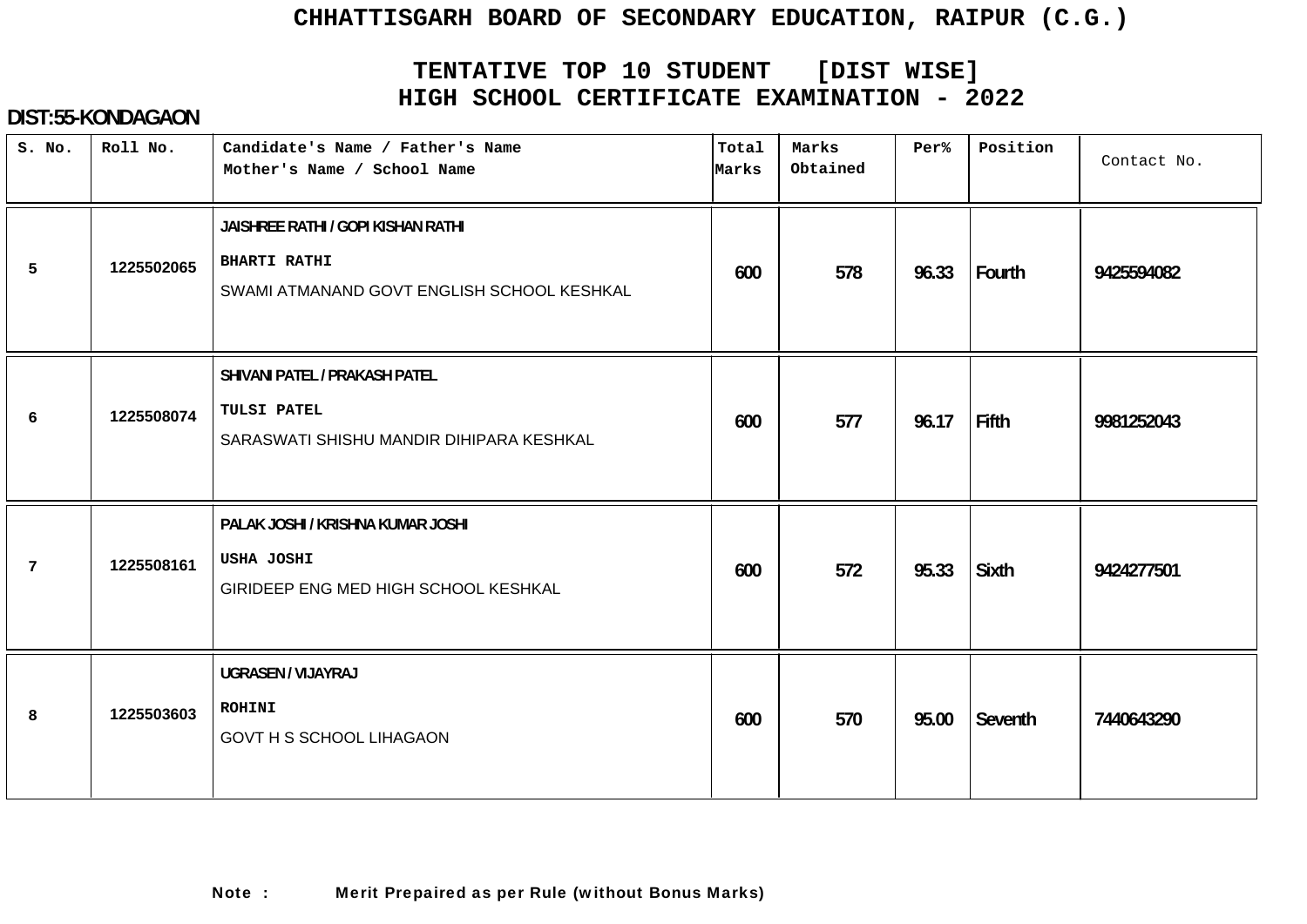# **TENTATIVE TOP 10 STUDENT [DIST WISE] HIGH SCHOOL CERTIFICATE EXAMINATION - 2022**

#### **DIST:55-KONDAGAON**

| S. No. | Roll No.   | Candidate's Name / Father's Name<br>Mother's Name / School Name                                | Total<br>Marks | Marks<br>Obtained | Per%  | Position     | Contact No. |
|--------|------------|------------------------------------------------------------------------------------------------|----------------|-------------------|-------|--------------|-------------|
| 9      | 1225508162 | PARI RATHI / RAJ KISHORE RATHI<br>POONAM RATHI<br>GIRIDEEP ENG MED HIGH SCHOOL KESHKAL         | 600            | 568               | 94.67 | Eighth       | 9993292027  |
| 10     | 1225500197 | KHILESH DEWANGAN / KAPOOR CHAND DEWANGAN<br>DEEPIKA DEWANGAN<br>GOVT BOYS H S SCHOOL KONDAGAON | 600            | 567               | 94.50 | <b>Ninth</b> | 7748894236  |
| 11     | 1225501997 | <b>NAKUL KUMAR / ROHIDAS</b><br><b>GHADWE</b><br>GOVT MODEL H S SCHOOL PHARASGAON              | 600            | 565               | 94.17 | <b>Tenth</b> | 0000000000  |
| 12     | 1225503365 | RITESH KUMAR / RAJENDRA KUMAR SETHIYA<br><b>GEETA SETHIYA</b><br><b>GOVT H S S PAROND</b>      | 600            | 565               | 94.17 | Tenth        | 8103333615  |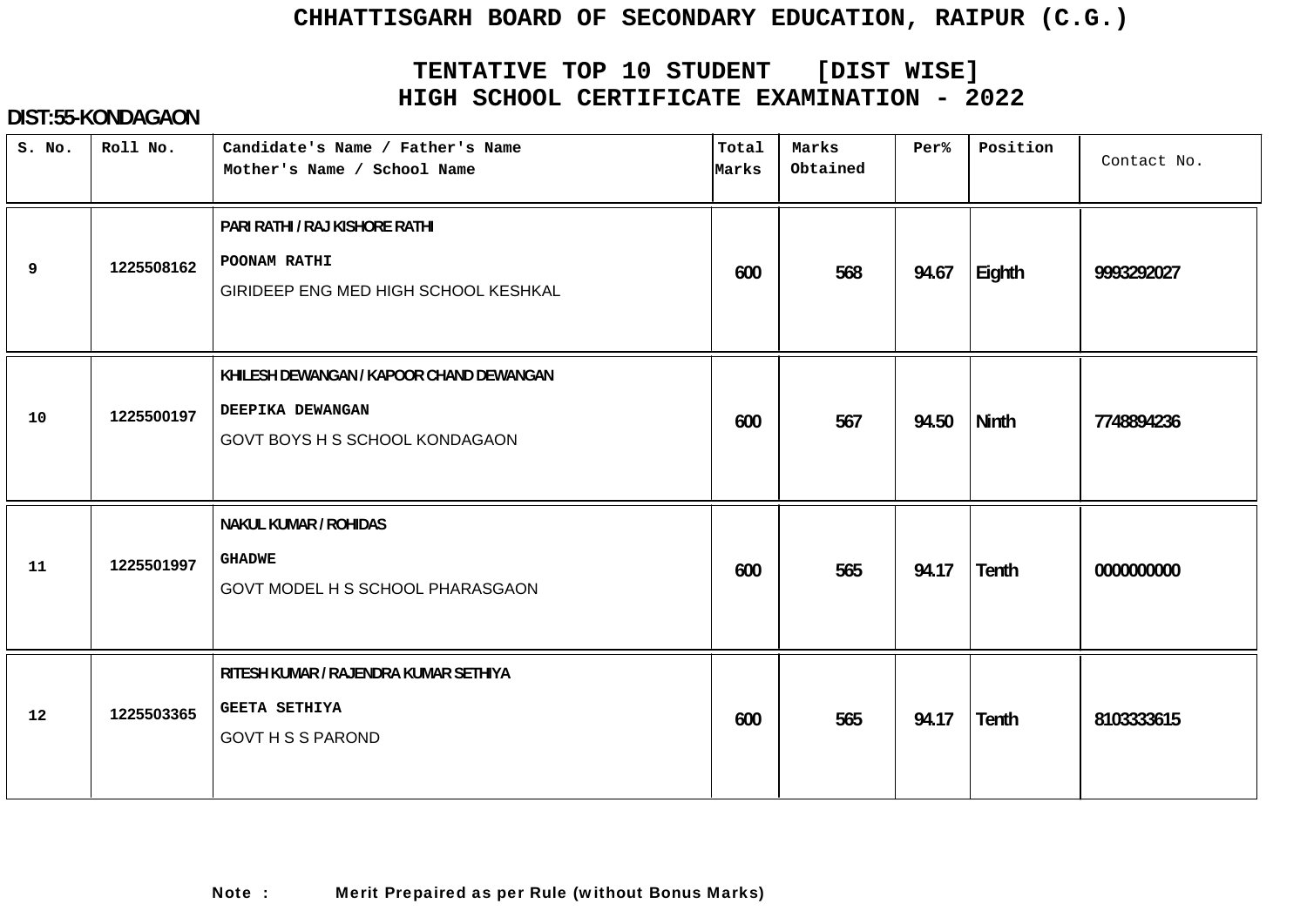# **TENTATIVE TOP 10 STUDENT [DIST WISE] HIGH SCHOOL CERTIFICATE EXAMINATION - 2022**

| S. No.         | Roll No.   | Candidate's Name / Father's Name<br>Mother's Name / School Name                                 | Total<br>Marks | Marks<br>Obtained | Per%  | Position     | Contact No. |
|----------------|------------|-------------------------------------------------------------------------------------------------|----------------|-------------------|-------|--------------|-------------|
| $\mathbf 1$    | 1225601714 | SHAILEE YADAV / KAMESHWAR PRASAD YADAV<br>SANGEETA YADAV<br>VISHWADEEPTI EM H S NARAYANPUR      | 600            | 585               | 97.50 | First        | 9407606478  |
| $\overline{2}$ | 1225601701 | <b>GURPRIT KAUR / RAJVEER SINGH</b><br><b>NEELA SINGH</b><br>VISHWADEEPTI EM H S NARAYANPUR     | 600            | 580               | 96.67 | Second       | 9406472272  |
| 3              | 1225601721 | VARSHA JAIN / SANTOSH JAIN<br><b>MADHU JAIN</b><br>VISHWADEEPTI EM H S NARAYANPUR               | 600            | 580               | 96.67 | Second       | 7587772309  |
| 4              | 1225601702 | HARSHITA DEWANGAN / MAHESH CHANDRA DEWANGAN<br>SMITA DEWANGAN<br>VISHWADEEPTI EM H S NARAYANPUR | 600            | 579               | 96.50 | <b>Third</b> | 9406478200  |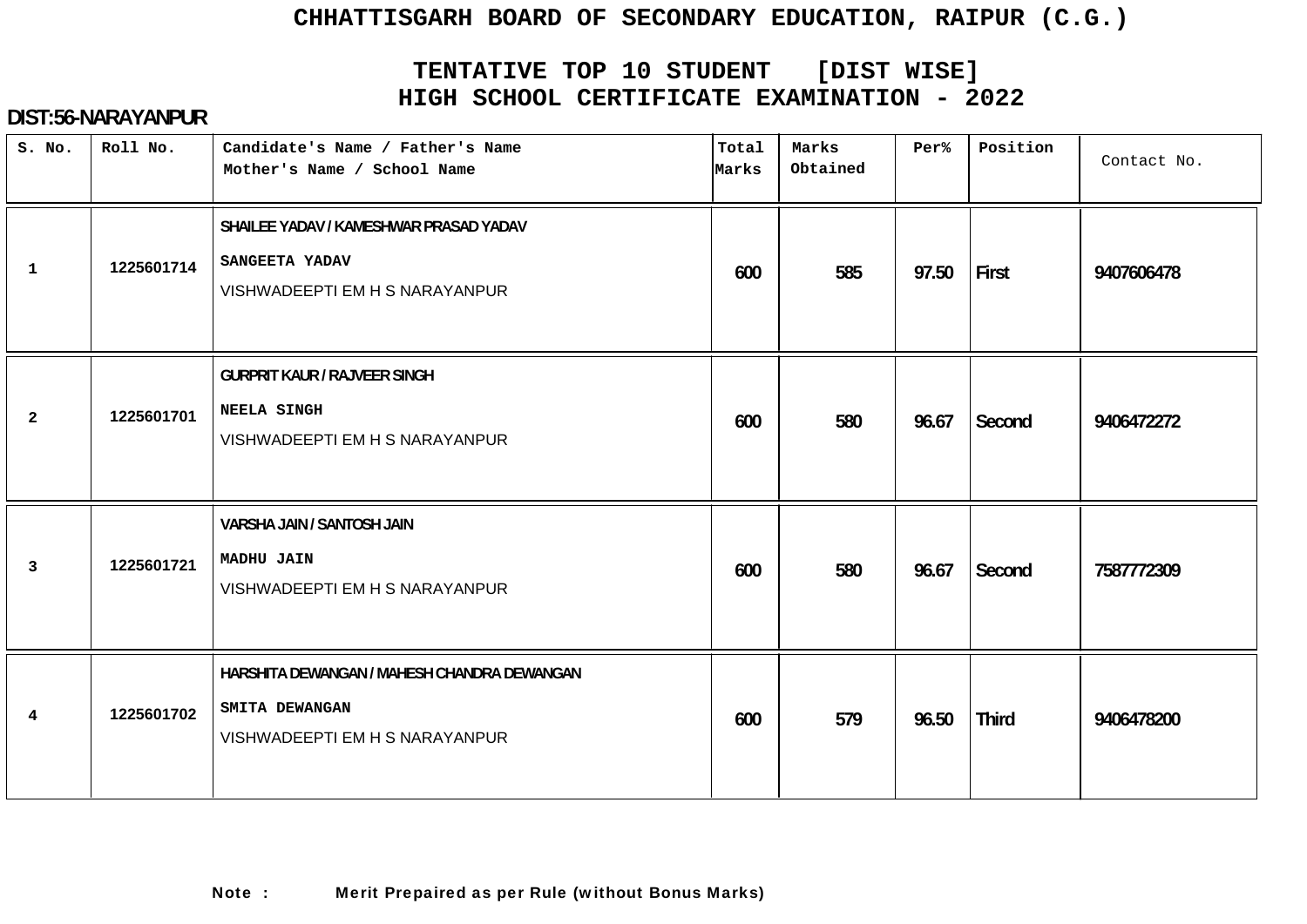# **TENTATIVE TOP 10 STUDENT [DIST WISE] HIGH SCHOOL CERTIFICATE EXAMINATION - 2022**

| S. No. | Roll No.   | Candidate's Name / Father's Name<br>Mother's Name / School Name                                                   | Total<br>Marks | Marks<br>Obtained | Per%  | Position     | Contact No. |
|--------|------------|-------------------------------------------------------------------------------------------------------------------|----------------|-------------------|-------|--------------|-------------|
| 5      | 1225601550 | DAKSH GAWDE / SUDREN GAWDE<br>SOMARI GAWDE<br>RAMAKRISHNA MISSION VIVEKANANDA H S SCHOOL<br>NARAYANPUR            | 600            | 577               | 96.17 | Fourth       | 9406422070  |
| 6      | 1225601585 | <b>MANIRAM USENDI / SONDHAR USENDI</b><br>SONI USENDI<br>RAMAKRISHNA MISSION VIVEKANANDA H S SCHOOL<br>NARAYANPUR | 600            | 576               | 96.00 | <b>Fifth</b> | 9406422070  |
| 7      | 1225601700 | GARIMA KASHYAP / BHUSAN LAL KASHYAP<br><b>NEHA KASHYAP</b><br>VISHWADEEPTI EM H S NARAYANPUR                      | 600            | 574               | 95.67 | <b>Sixth</b> | 7587083435  |
| 8      | 1225601711 | RISHIKA DEWANGAN / PORENDRA DEWANGAN<br>REENA DEWANGAN<br>VISHWADEEPTI EM H S NARAYANPUR                          | 600            | 574               | 95.67 | <b>Sixth</b> | 9406398200  |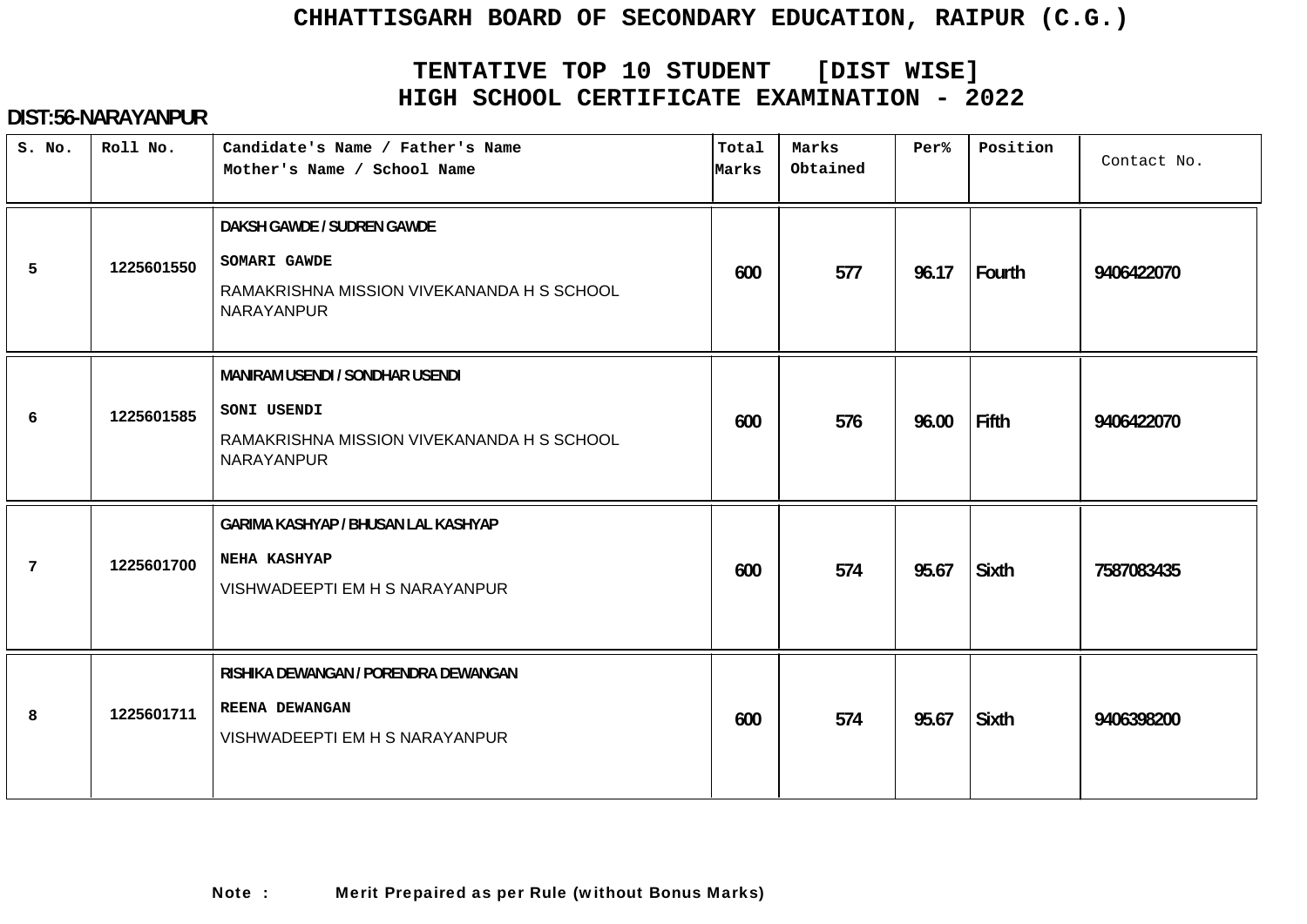# **TENTATIVE TOP 10 STUDENT [DIST WISE] HIGH SCHOOL CERTIFICATE EXAMINATION - 2022**

| S. No. | Roll No.   | Candidate's Name / Father's Name<br>Mother's Name / School Name                                                 | Total<br>Marks | Marks<br>Obtained | Per%  | Position     | Contact No. |
|--------|------------|-----------------------------------------------------------------------------------------------------------------|----------------|-------------------|-------|--------------|-------------|
| 9      | 1225601717 | SHUBHAM KHAKHA / SALIM KHAKHA<br>VINITA KHAKHA<br>VISHWADEEPTI EM H S NARAYANPUR                                | 600            | 573               | 95.50 | Seventh      | 9406237271  |
| 10     | 1225601629 | <b>SHAMITA GHOSH / SAMAR GHOSH</b><br>PRAMILA GHOSH<br>RAMAKRISHNA MISSION VIVEKANANDA H S SCHOOL<br>NARAYANPUR | 600            | 571               | 95.17 | Eighth       | 9406422070  |
| 11     | 1225601710 | RISHI THAKUR / GWAL SINGH THAKUR<br>SUMRO THAKUR<br>VISHWADEEPTI EM H S NARAYANPUR                              | 600            | 570               | 95.00 | <b>Ninth</b> | 8815678424  |
| 12     | 1225601030 | MANJOO / PHOOLSINGH<br><b>HIRADAI</b><br>SHASKIYA BUNIYADI KANYA SHIKSHA PARISAR NARAYANPUR                     | 600            | 560               | 93.33 | <b>Tenth</b> | 6261032443  |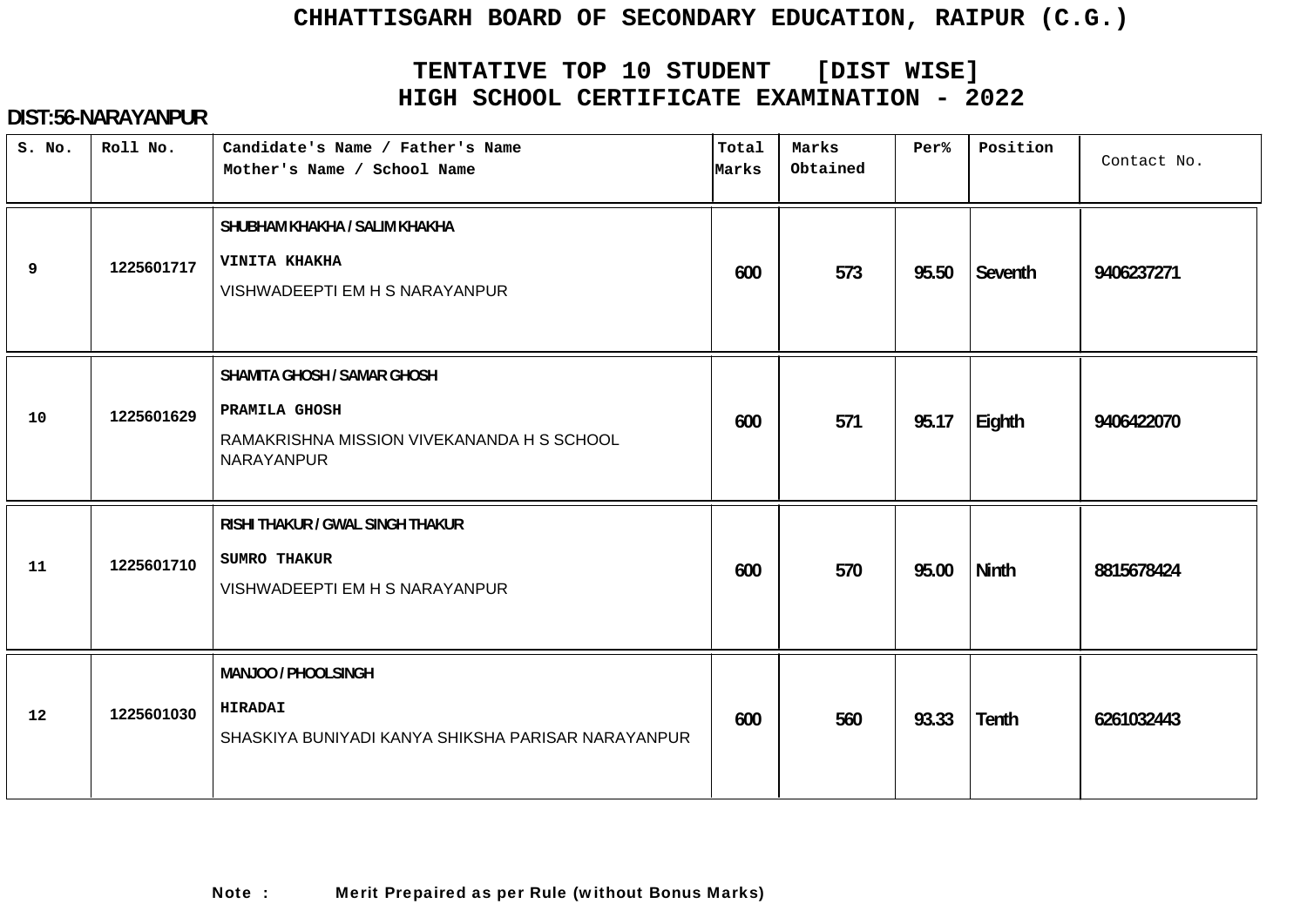# **TENTATIVE TOP 10 STUDENT [DIST WISE] HIGH SCHOOL CERTIFICATE EXAMINATION - 2022**

| S. No. | Roll No.   | Candidate's Name / Father's Name<br>School Name<br>Mother's Name /                     | Total<br>Marks | Marks<br>Obtained | Per%  | Position | Contact No. |
|--------|------------|----------------------------------------------------------------------------------------|----------------|-------------------|-------|----------|-------------|
| 13     | 1225601719 | SHUBHAM PATEL / CHHATHILAL PATEL<br>REKHA DEVI PATEL<br>VISHWADEEPTI EM H S NARAYANPUR | 600            | 560               | 93.33 | Tenth    | 7587267366  |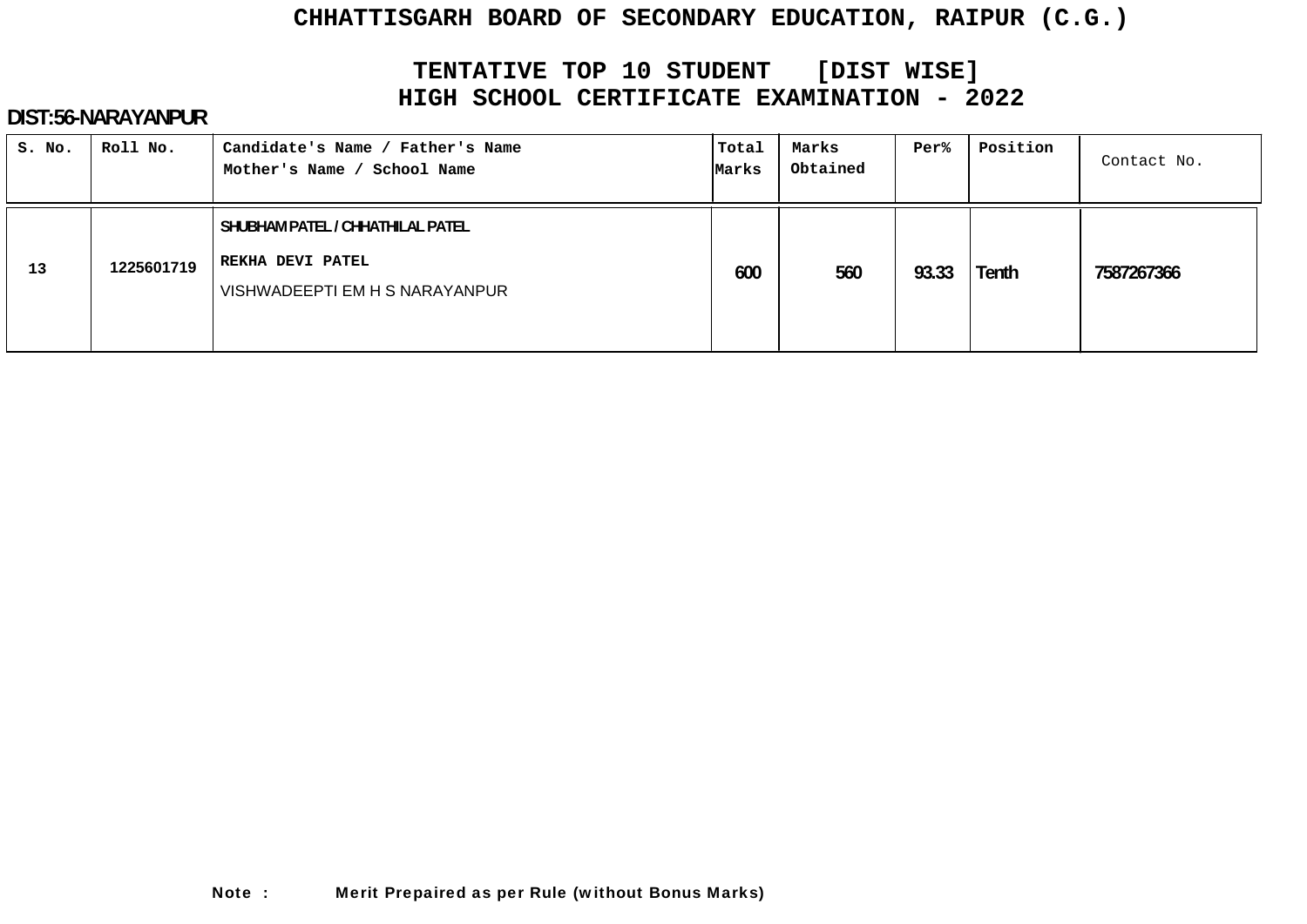# **TENTATIVE TOP 10 STUDENT [DIST WISE] HIGH SCHOOL CERTIFICATE EXAMINATION - 2022**

### **DIST:57-SUKMA**

| S. No.         | Roll No.   | Candidate's Name / Father's Name<br>Mother's Name / School Name                                                          | Total<br>Marks | Marks<br>Obtained | Per%  | Position     | Contact No. |
|----------------|------------|--------------------------------------------------------------------------------------------------------------------------|----------------|-------------------|-------|--------------|-------------|
| $\mathbf{1}$   | 1225702111 | RAHUL CHANDAK / SUMERMAL CHANDAK<br>KHAMMA DEVI CHANDAK<br>SWAMI ATMANAND GOVT ENG SCHOOL PAWARAS SUKMA                  | 600            | 572               | 95.33 | First        | 9406333173  |
| $\overline{2}$ | 1225702119 | <b>VEBHAVI SINGH MEHRA / DIGAMBER SINGH MEHRA</b><br>PRAMILA SINGH MEHRA<br>SWAMI ATMANAND GOVT ENG SCHOOL PAWARAS SUKMA | 600            | 569               | 94.83 | Second       | 9302488924  |
| $\mathbf{3}$   | 1225700971 | MD TOUKIR ALAM / MD KAMRE ALAM<br><b>HASRAT PRAVIN</b><br>GOVT BOYS H S SCHOOL TONGPAL                                   | 600            | 566               | 94.33 | <b>Third</b> | 6261260223  |
| 4              | 1225700974 | NITESH MARKAM / SUKRA MARKAM<br><b>MANI MARKAM</b><br>GOVT BOYS H S SCHOOL TONGPAL                                       | 600            | 559               | 93.17 | Fourth       | 7489994996  |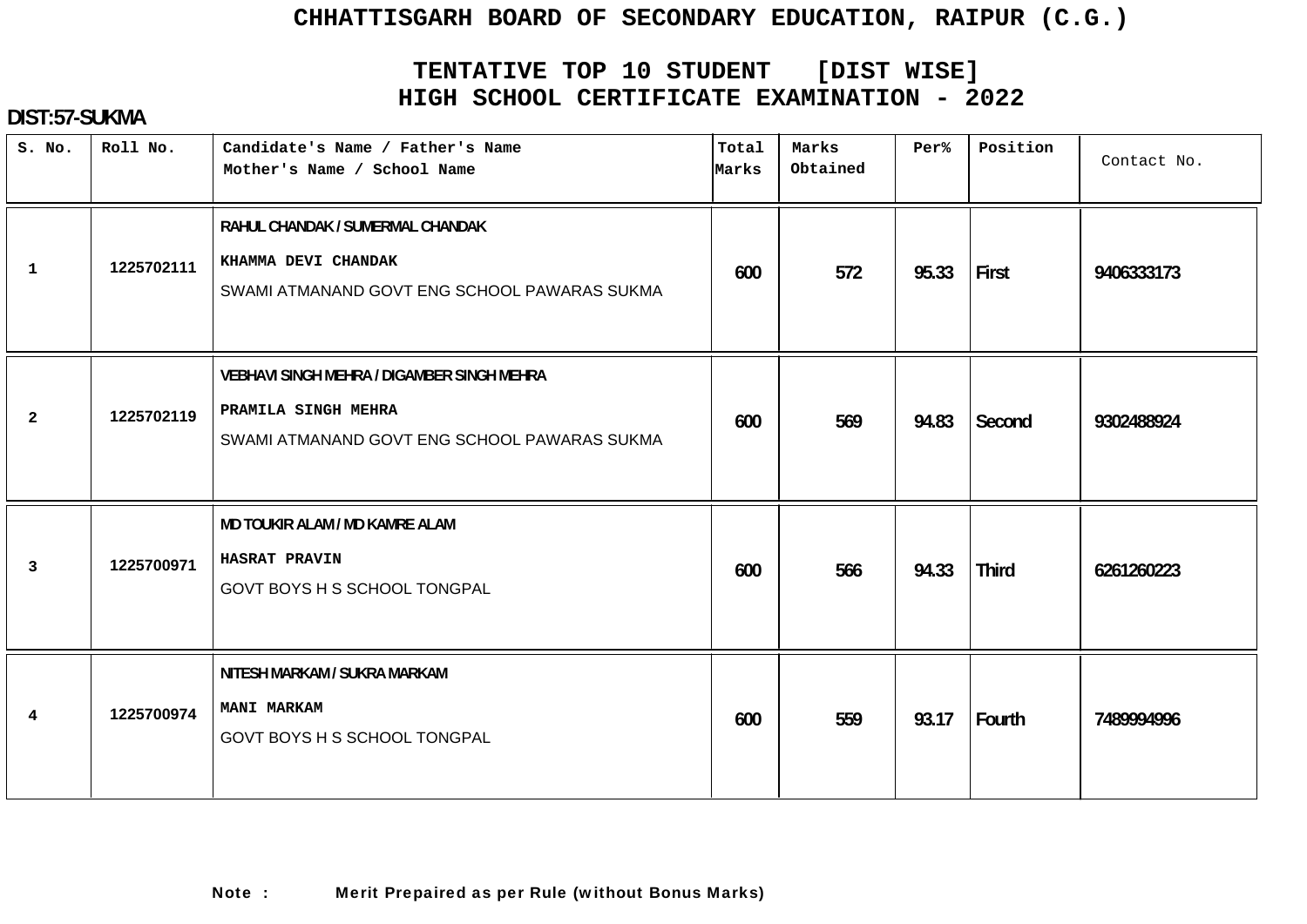# **TENTATIVE TOP 10 STUDENT [DIST WISE] HIGH SCHOOL CERTIFICATE EXAMINATION - 2022**

### **DIST:57-SUKMA**

| S. No. | Roll No.   | Candidate's Name / Father's Name<br>Mother's Name / School Name                                  | Total<br>Marks | Marks<br>Obtained | Per%  | Position | Contact No. |
|--------|------------|--------------------------------------------------------------------------------------------------|----------------|-------------------|-------|----------|-------------|
| 5      | 1225701100 | DIPIKA NETAM / RATTI RAM NETAM<br><b>JAMILA</b><br>GOVT GIRLS H SCHOOL TONGPAL                   | 600            | 559               | 93.17 | Fourth   | 9407955443  |
| 6      | 1225701105 | <b>GAYTRI MARAVI / CHAMAR SINGH MARAVI</b><br><b>SEETA MARAVI</b><br>GOVT GIRLS H SCHOOL TONGPAL | 600            | 551               | 91.83 | Fifth    | 9770219708  |
| 7      | 1225701117 | KHUSHBU PAL / NARESH KUMAR PAL<br>NIRMALA PAL<br><b>GOVT GIRLS H SCHOOL TONGPAL</b>              | 600            | 550               | 91.67 | Sixth    | 9406355060  |
| 8      | 1225701140 | PRIYANKA THAKUR / HANS RAM THAKUR<br><b>BIMLA THAKUR</b><br>GOVT GIRLS H SCHOOL TONGPAL          | 600            | 548               | 91.33 | Seventh  | 9406063894  |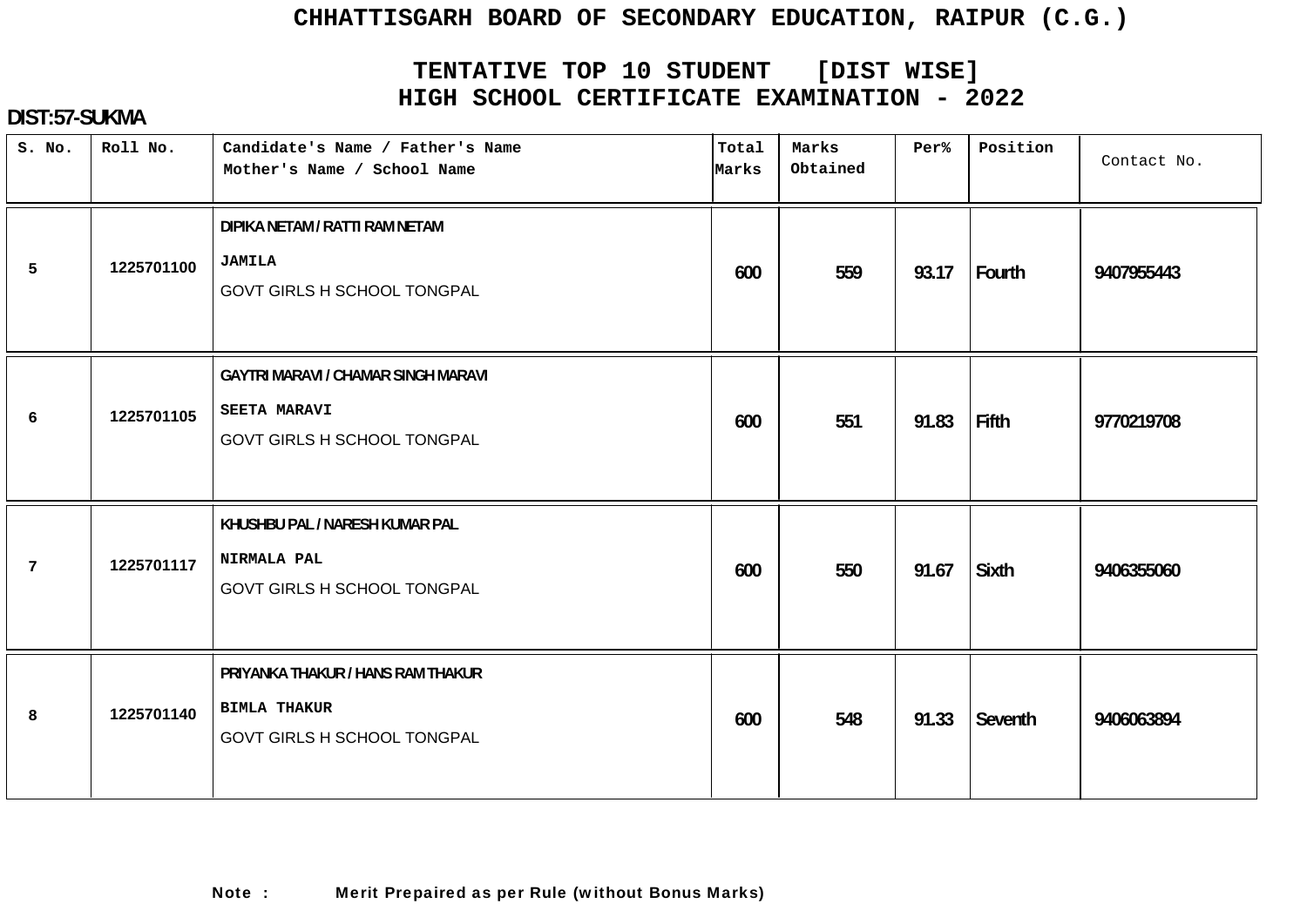# **TENTATIVE TOP 10 STUDENT [DIST WISE] HIGH SCHOOL CERTIFICATE EXAMINATION - 2022**

### **DIST:57-SUKMA**

| S. No. | Roll No.   | Candidate's Name / Father's Name<br>Mother's Name / School Name                             | Total<br>Marks | Marks<br>Obtained | Per%  | Position | Contact No. |
|--------|------------|---------------------------------------------------------------------------------------------|----------------|-------------------|-------|----------|-------------|
| 9      | 1225702201 | MUSKAN BANO RAEEN / WALI MOHAMMED RAEEN<br><b>AJAMATUN NISHA</b><br><b>IMSTEMHSDORNAPAL</b> | 600            | 545               | 90.83 | Eighth   | 7067673990  |
| 10     | 1225702203 | RAHUL KUMAR HEMLA / GANGA HEMLA<br>PAYKE HEMLA<br><b>IMSTEMHSDORNAPAL</b>                   | 600            | 545               | 90.83 | Eighth   | 9479161049  |
| 11     | 1225700673 | VEDPRAKASH DIWAN / MANOJ KUMAR DIWAN<br>SANTOSHI DIWAN<br>GOVT GIRLS H S SCHOOL T W D KONTA | 600            | 541               | 90.17 | Ninth    | 7587754277  |
| 12     | 1225701813 | KHUSHBOO / TAMAIYYA<br><b>AKAMMA</b><br>GOVT GIRLS RMSA AAWASIY H S POTACABIN SUKMA         | 600            | 538               | 89.67 | Tenth    | 6305034535  |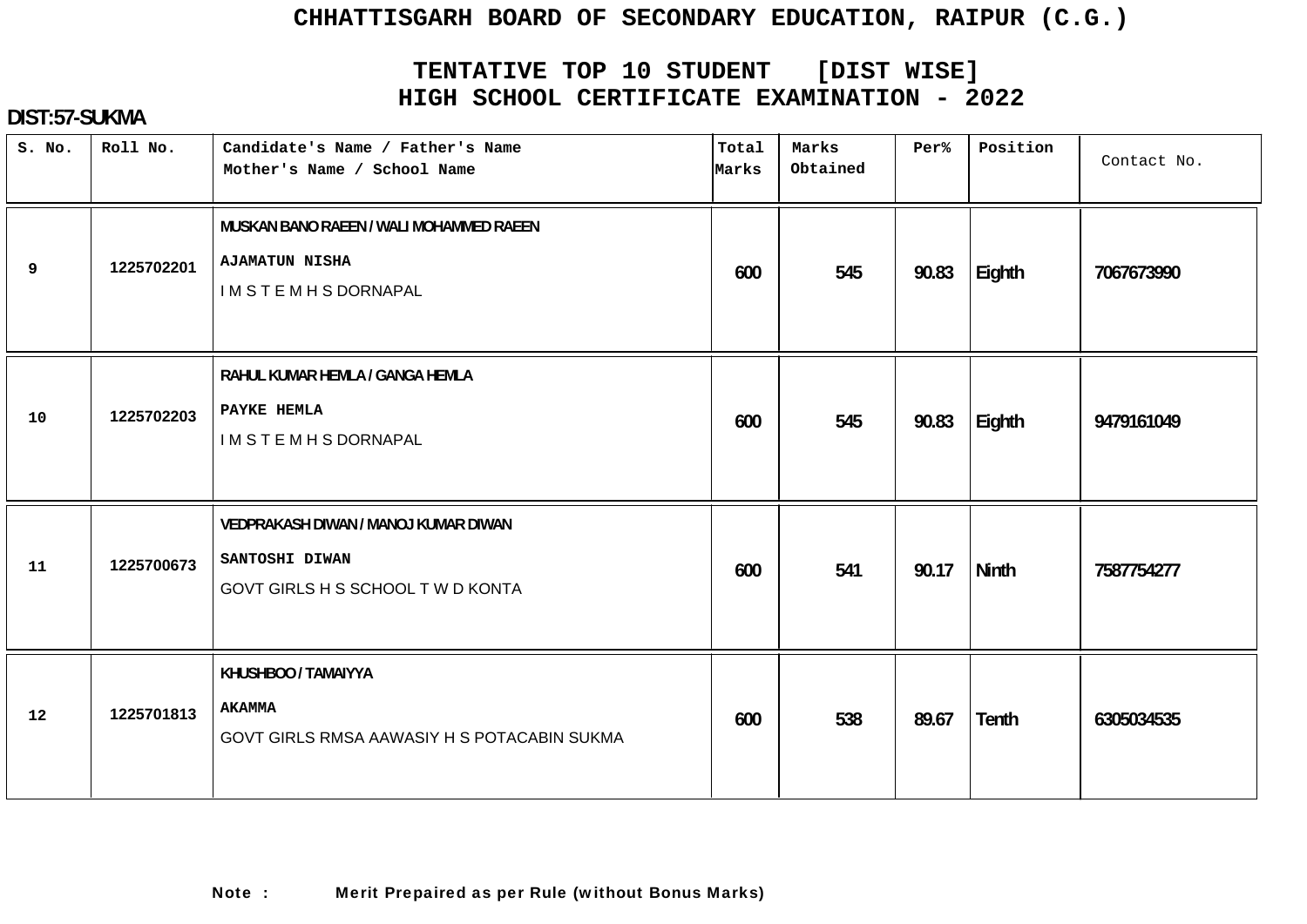# **TENTATIVE TOP 10 STUDENT [DIST WISE] HIGH SCHOOL CERTIFICATE EXAMINATION - 2022**

| S. No.         | Roll No.   | Candidate's Name / Father's Name<br>Mother's Name / School Name                                                     | Total<br>Marks | Marks<br>Obtained | Per%  | Position     | Contact No. |
|----------------|------------|---------------------------------------------------------------------------------------------------------------------|----------------|-------------------|-------|--------------|-------------|
| $\mathbf{1}$   | 1227107264 | SHRIRAM GUPTA / RAJESH GUPTA<br><b>RAJKUMARI DEVI</b><br>GOVT HIGH SCHOOL DUMARPAN RAMCHANDRAPUR                    | 600            | 581               | 96.83 | First        | 9009101372  |
| $\mathbf{2}$   | 1227110183 | SURYAKANT GUPTA / RAJENDERA PRASAD GUPTA<br><b>RENU GUPTA</b><br>SURYA PRAKASH MEMORIAL PUBLIC H S SANAWAL          | 600            | 576               | 96.00 | Second       | 9669428400  |
| $\overline{3}$ | 1227109382 | PRIYANSHA KASHYAP / NARENDRA KUMAR KASHYAP<br>SARSWATI KASHYAP<br>SARASWATI SHISHU MANDIR HIGH SCHOOL DEEPADIH KALA | 600            | 570               | 95.00 | <b>Third</b> | 6261051973  |
| 4              | 1227109988 | <b>AFRIN / TAREEQ ANWAR</b><br><b>REHANA</b><br>MORNING STAR H S SCHOOL RAMCHANDRAPUR                               | 600            | 570               | 95.00 | <b>Third</b> | 7587168835  |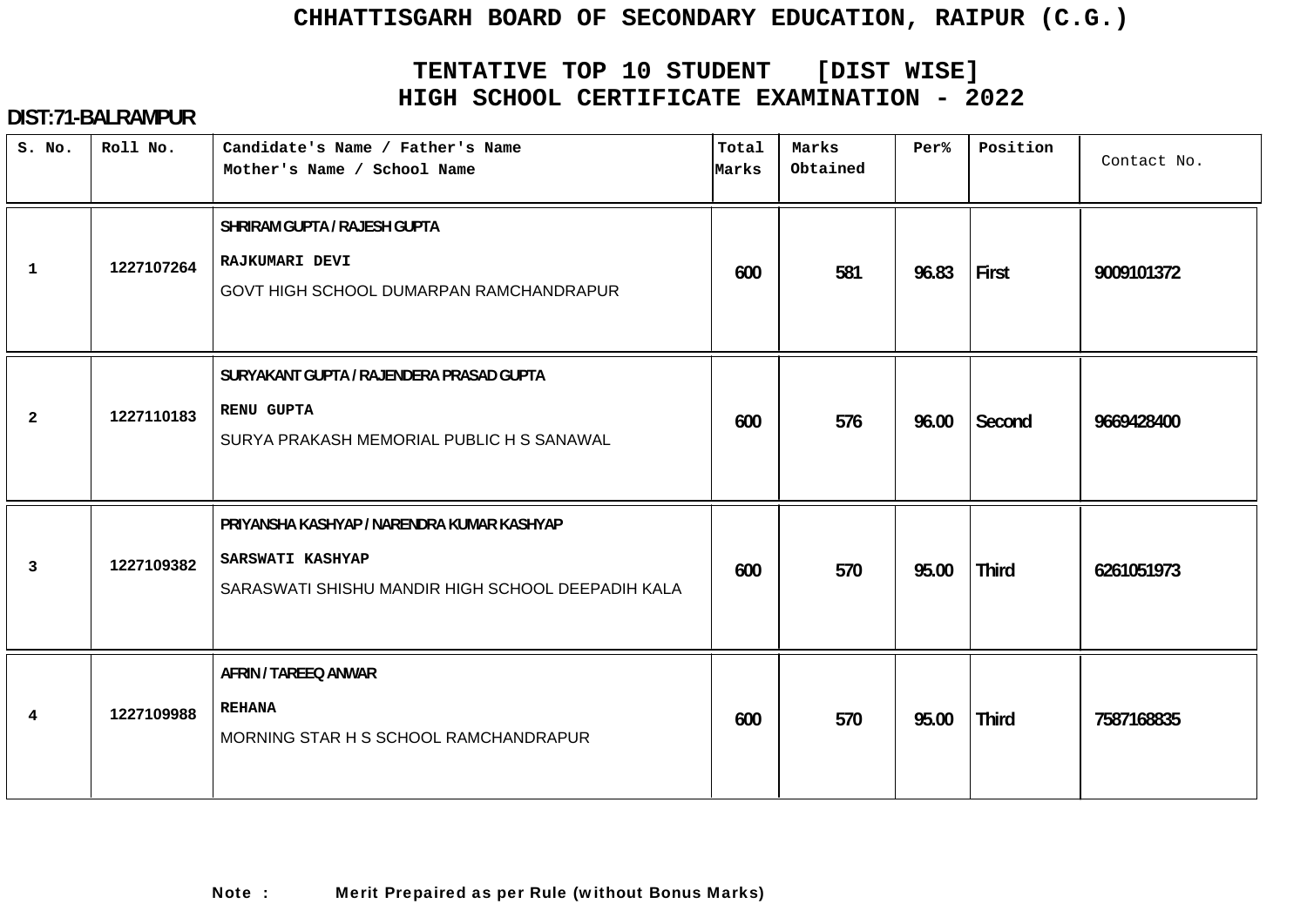# **TENTATIVE TOP 10 STUDENT [DIST WISE] HIGH SCHOOL CERTIFICATE EXAMINATION - 2022**

| S. No.         | Roll No.   | Candidate's Name / Father's Name<br>Mother's Name / School Name                                 | Total<br>Marks | Marks<br>Obtained | Per%  | Position     | Contact No. |
|----------------|------------|-------------------------------------------------------------------------------------------------|----------------|-------------------|-------|--------------|-------------|
| 5              | 1227110029 | RIJWANA / MD MOJIM<br><b>RABIYA KHATUN</b><br>MORNING STAR H S SCHOOL RAMCHANDRAPUR             | 600            | 570               | 95.00 | <b>Third</b> | 7587168835  |
| 6              | 1227110041 | SONAM YADAV / BALDEV YADAV<br>PHOOL KUMARI<br>MORNING STAR H S SCHOOL RAMCHANDRAPUR             | 600            | 569               | 94.83 | Fourth       | 7587168835  |
| $\overline{7}$ | 1227105162 | KANHA PATEL / SANJAY KUMAR PATEL<br><b>SANGEETA PATEL</b><br><b>GOVT H S SCHOOL BARTIKALA</b>   | 600            | 567               | 94.50 | Fifth        | 6266827590  |
| 8              | 1227109325 | CHANCHAL YADAV / ANIL YADAV<br>REVTI YADAV<br>SARASWATI SHISHU MANDIR HIGH SCHOOL DEEPADIH KALA | 600            | 567               | 94.50 | Fifth        | 9753648034  |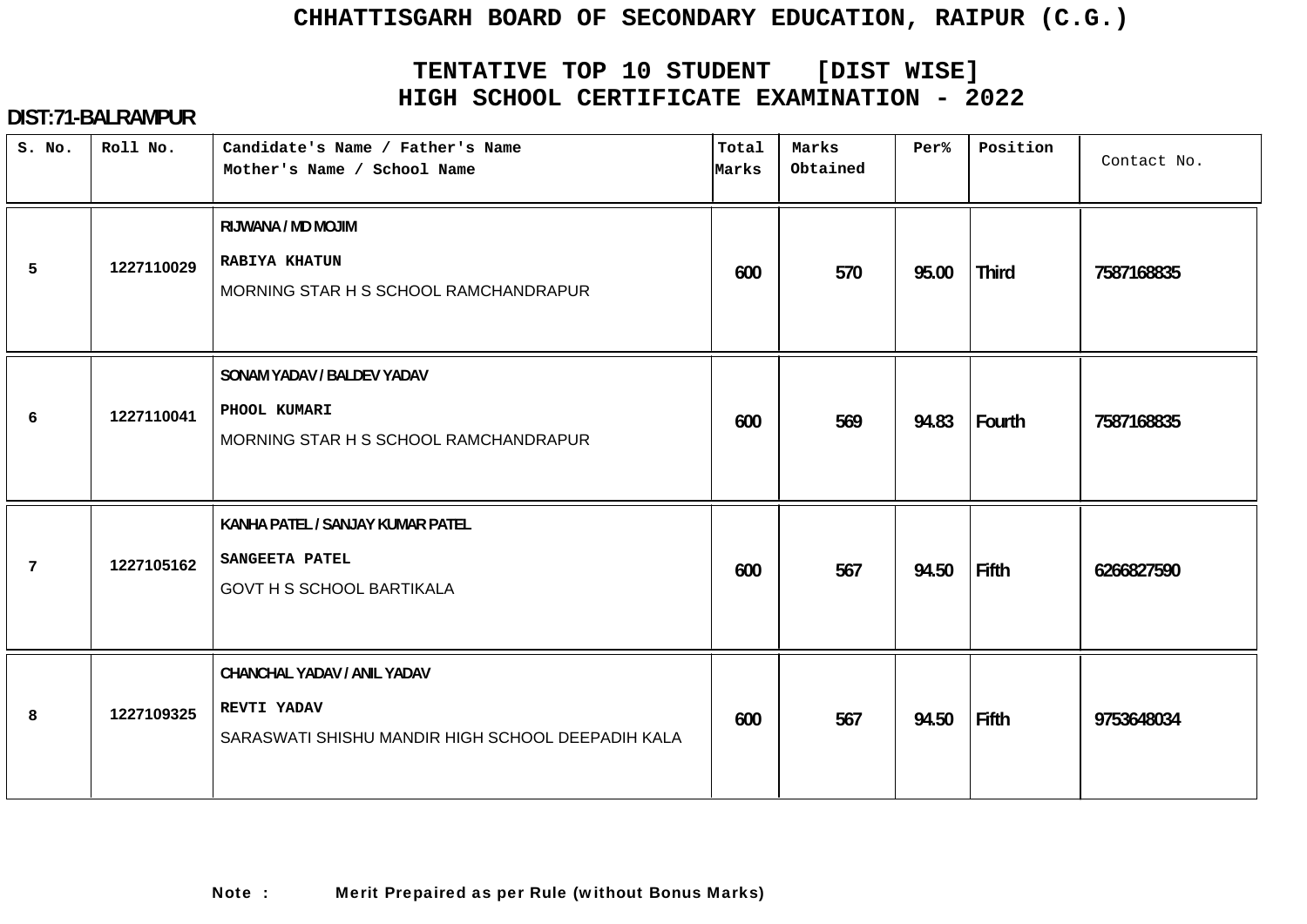# **TENTATIVE TOP 10 STUDENT [DIST WISE] HIGH SCHOOL CERTIFICATE EXAMINATION - 2022**

| S. No. | Roll No.   | Candidate's Name / Father's Name<br>Mother's Name / School Name                                                                   | Total<br>Marks | Marks<br>Obtained | $Per$ % | Position     | Contact No. |
|--------|------------|-----------------------------------------------------------------------------------------------------------------------------------|----------------|-------------------|---------|--------------|-------------|
| 9      | 1227108585 | ANUSHKA YADAV / ALOK YADAV<br>SARITA YADAV<br>GOVT UTKRISHT ENG MED H S SCHOOL WADRAFNAGAR<br><b>AMBIKAPUR</b>                    | 600            | 566               | 94.33   | <b>Sixth</b> | 9644203449  |
| 10     | 1227108632 | AKHILESH KUMAR PANTH / VINOD KUMAR PANTH<br>INDRAMANI<br>SWAMI ATMANAND GOVT EXCELLENT ENG MED H S SCHOOL<br>RAGHUNATH NAGAR      | 600            | 566               | 94.33   | <b>Sixth</b> | 9669050805  |
| 11     | 1227110053 | KHUSHI GUPTA / ALOK GUPTA<br>PRITI GUPTA<br>SACRED HEART CO-ED H S SCHOOL SEMRA KUSMI                                             | 600            | 566               | 94.33   | <b>Sixth</b> | 8462989018  |
| 12     | 1227108583 | ANIKET MANIKPURI / BAHORAN DAS MANIKPURI<br>TRIVENI MANIKPURI<br>GOVT UTKRISHT ENG MED H S SCHOOL WADRAFNAGAR<br><b>AMBIKAPUR</b> | 600            | 565               | 94.17   | Seventh      | 6262430590  |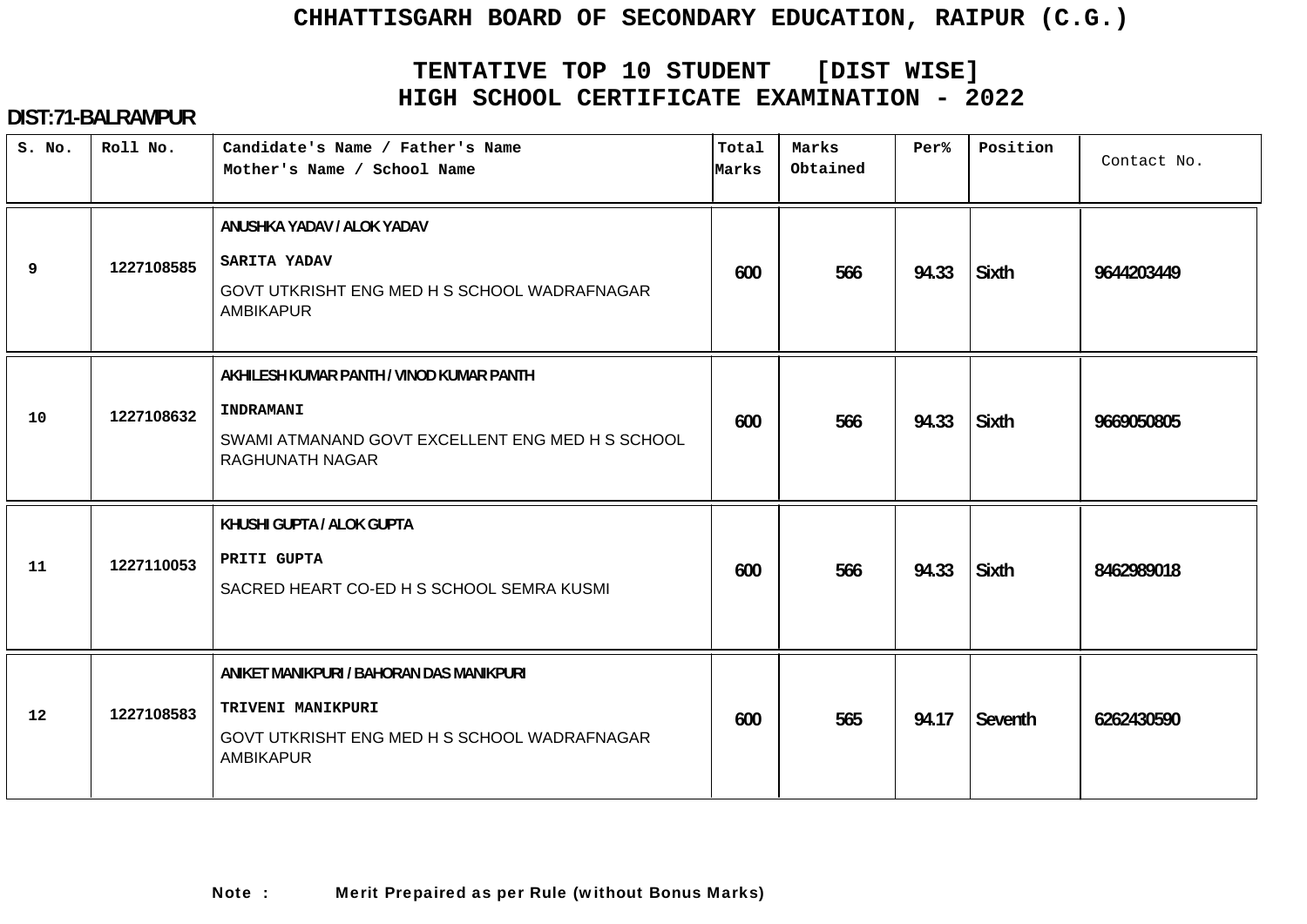# **TENTATIVE TOP 10 STUDENT [DIST WISE] HIGH SCHOOL CERTIFICATE EXAMINATION - 2022**

| S. No. | Roll No.   | Candidate's Name / Father's Name<br>Mother's Name / School Name                                                                   | Total<br>Marks | Marks<br>Obtained | $Per$ % | Position | Contact No. |
|--------|------------|-----------------------------------------------------------------------------------------------------------------------------------|----------------|-------------------|---------|----------|-------------|
| 13     | 1227108588 | JYOTI KUSHWAHA / RAMKUMAR KUSHWAHA<br><b>ASHA DEVI</b><br>GOVT UTKRISHT ENG MED H S SCHOOL WADRAFNAGAR<br><b>AMBIKAPUR</b>        | 600            | 565               | 94.17   | Seventh  | 9669083435  |
| 14     | 1227108601 | ROHIT KUSHWAHA / RAJKUMAR KUSHWAHA<br><b>NIRMALA KUSHWAHA</b><br>GOVT UTKRISHT ENG MED H S SCHOOL WADRAFNAGAR<br><b>AMBIKAPUR</b> | 600            | 565               | 94.17   | Seventh  | 8719823556  |
| 15     | 1227108633 | DIVYA JAISWAL / MAHESH KUMAR JAISWAL<br>PREMLATA JAISWAL<br>SWAMI ATMANAND GOVT EXCELLENT ENG MED H S SCHOOL<br>RAGHUNATH NAGAR   | 600            | 565               | 94.17   | Seventh  | 7067460117  |
| 16     | 1227110049 | ADITI MISHRA / DAMODAR MISHRA<br><b>ANITA MISHRA</b><br>SACRED HEART CO-ED H S SCHOOL SEMRA KUSMI                                 | 600            | 564               | 94.00   | Eighth   | 9669704472  |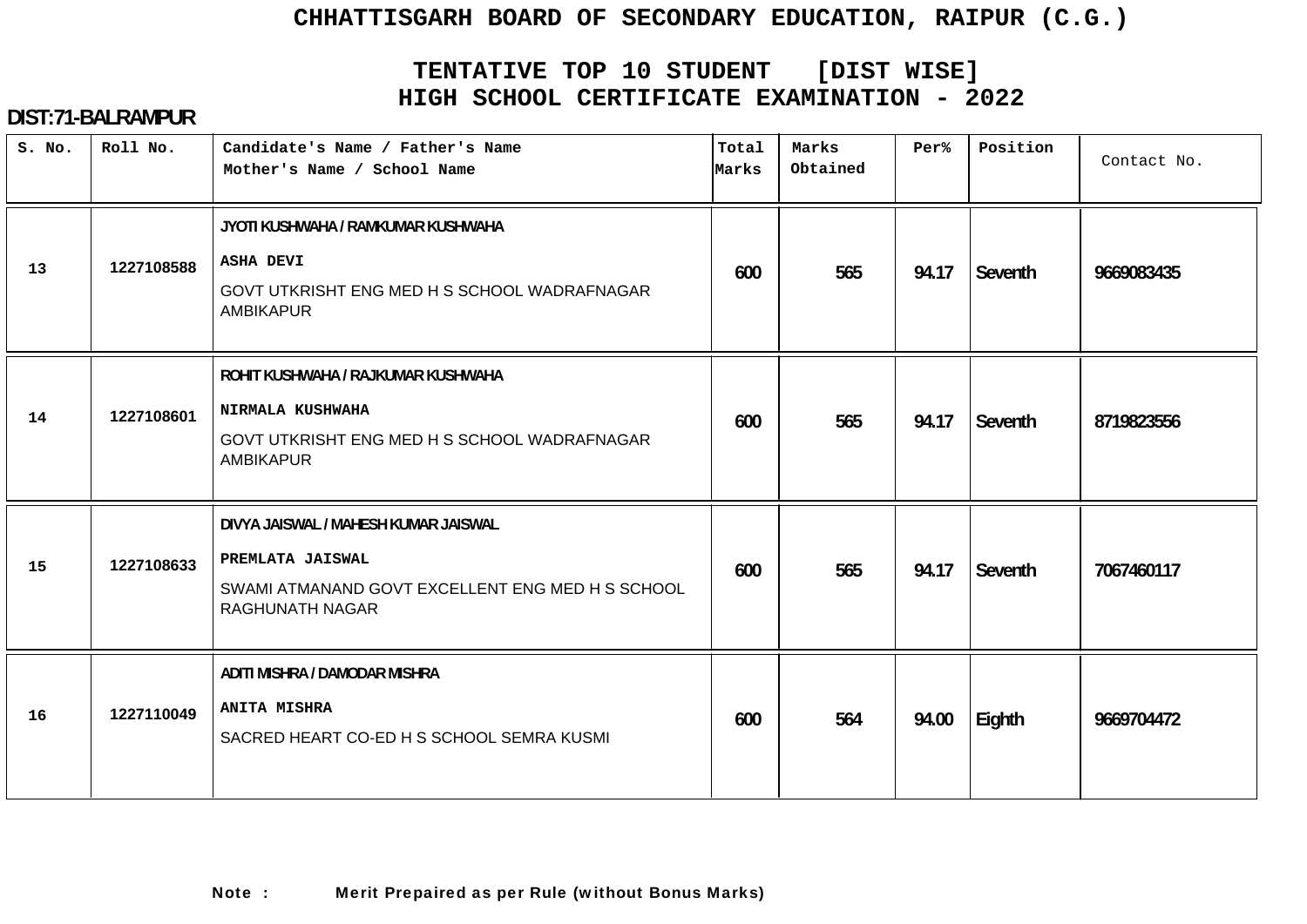# **TENTATIVE TOP 10 STUDENT [DIST WISE] HIGH SCHOOL CERTIFICATE EXAMINATION - 2022**

| S. No. | Roll No.   | Candidate's Name / Father's Name<br>Mother's Name / School Name                                       | Total<br>Marks | Marks<br>Obtained | Per%  | Position     | Contact No. |
|--------|------------|-------------------------------------------------------------------------------------------------------|----------------|-------------------|-------|--------------|-------------|
| 17     | 1227109714 | HEMA JAISWAL / MOTI CHAND JAISWAL<br><b>ARCHANA JAISWAL</b><br>SHRI KRISHNA ADARSH H S SCHOOL BALANGI | 600            | 563               | 93.83 | <b>Ninth</b> | 9752244065  |
| 18     | 1227110036 | SATYAM SINGH / RAMBADAN SINGH<br><b>AVARTI DEVI</b><br>MORNING STAR H S SCHOOL RAMCHANDRAPUR          | 600            | 563               | 93.83 | <b>Ninth</b> | 7587168835  |
| 19     | 1227105164 | KISHAN KUMAR PATEL / SARWESHWAR PRASAD PATEL<br>MAMTA PATEL<br><b>GOVT H S SCHOOL BARTIKALA</b>       | 600            | 562               | 93.67 | <b>Tenth</b> | 9399274553  |
| 20     | 1227109767 | KUMARI RENU TIRKEY / SURENDRA TIRKEY<br><b>JAMUNI TIRKEY</b><br>ST JOSEPH H S SCHOOL DARRIDIH         | 600            | 562               | 93.67 | <b>Tenth</b> | 8120221851  |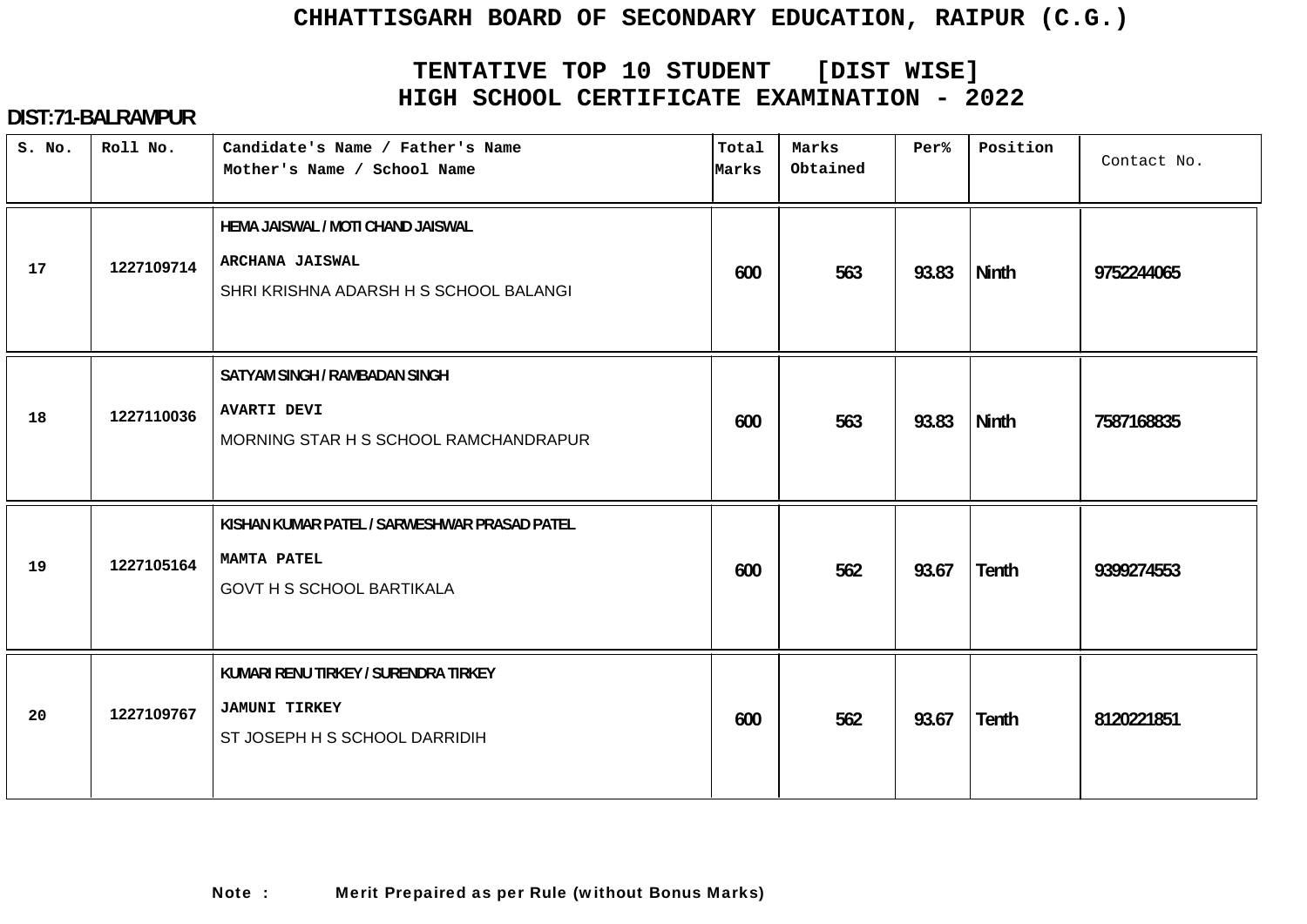# **TENTATIVE TOP 10 STUDENT [DIST WISE] HIGH SCHOOL CERTIFICATE EXAMINATION - 2022**

| S. No.         | Roll No.   | Candidate's Name / Father's Name<br>Mother's Name / School Name                                                                            | Total<br>Marks | Marks<br>Obtained | Per%  | Position     | Contact No. |
|----------------|------------|--------------------------------------------------------------------------------------------------------------------------------------------|----------------|-------------------|-------|--------------|-------------|
| $\mathbf{1}$   | 1227208078 | SAUMYA YADAV / KRISHNA RAM YADAV<br>SAVITREE YADAV<br>SWAMI ATMANAND GOVT EXCELLENT E M NAVEEN ADARSH H S<br><b>SCHOOL JASHPUR</b>         | 600            | 587               | 97.83 | First        | 7748811492  |
| $\overline{2}$ | 1227208104 | SAKSHI SINGH KUSHWAHA / SUDHIR SINGH KUSHWAHA<br><b>REKHA SINGH</b><br>SWAMI ATMANAND GOVT EXCELLENT ENG MED H S SCHOOL<br><b>KANSABEL</b> | 600            | 587               | 97.83 | First        | 7067739720  |
| 3              | 1227204224 | ANISHA EKKA / PANKAJ EKKA<br><b>KIRAN EKKA</b><br>GOVT GIRLS H S SCHOOL KUNKURI JASHPUR                                                    | 600            | 582               | 97.00 | Second       | 6266954759  |
| 4              | 1227204333 | VIBHA RANI YADAV / UMESH YADAV<br>KAVITA YADAV<br>GOVT GIRLS H S SCHOOL KUNKURI JASHPUR                                                    | 600            | 581               | 96.83 | <b>Third</b> | 9399740128  |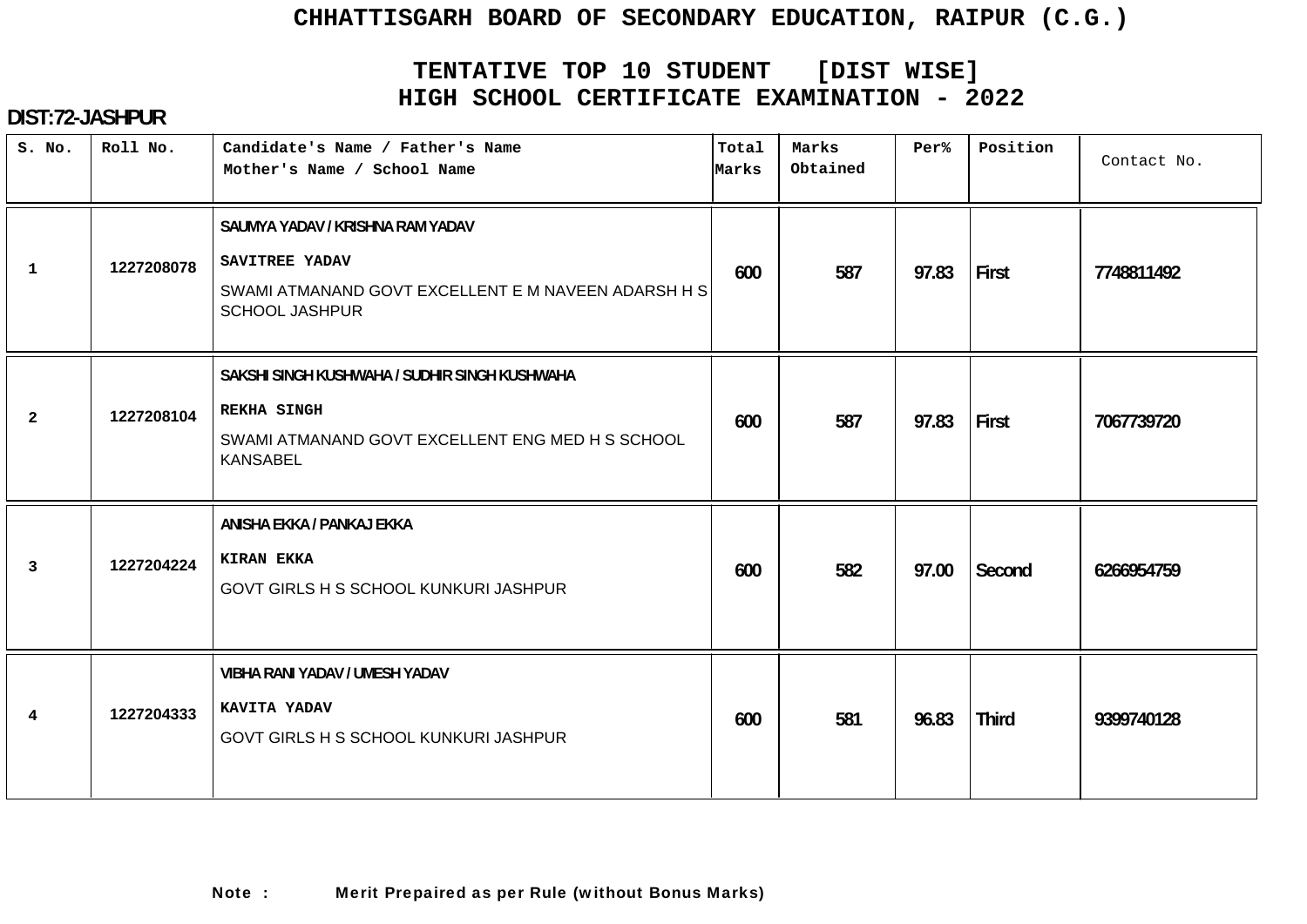# **TENTATIVE TOP 10 STUDENT [DIST WISE] HIGH SCHOOL CERTIFICATE EXAMINATION - 2022**

| S. No. | Roll No.   | Candidate's Name / Father's Name<br>Mother's Name / School Name                                                                                 | Total<br>Marks | Marks<br>Obtained | Per%  | Position     | Contact No. |
|--------|------------|-------------------------------------------------------------------------------------------------------------------------------------------------|----------------|-------------------|-------|--------------|-------------|
| 5      | 1227210609 | PRIYANSHU PATHAK / BALENDRA PRASAD PATHAK<br>PREMWATI PATHAK<br>SARSWATI SHISHU MANDIR H S SCHOOL PATHALGAON<br><b>JASHPUR</b>                  | 600            | 581               | 96.83 | <b>Third</b> | 9109501189  |
| 6      | 1227208063 | OM SAGAR NARANGE / DILESHWAR NARANGE<br><b>BHAGWATI NARANGE</b><br>SWAMI ATMANAND GOVT EXCELLENT E M NAVEEN ADARSH H S<br><b>SCHOOL JASHPUR</b> | 600            | 577               | 96.17 | Fourth       | 8319229826  |
| 7      | 1227210612 | RITIKA PANDEY / ANIL KUMAR PANDEY<br>SHARMILA PANDEY<br>SARSWATI SHISHU MANDIR H S SCHOOL PATHALGAON<br><b>JASHPUR</b>                          | 600            | 577               | 96.17 | Fourth       | 9424190061  |
| 8      | 1227201779 | PRAGYA PAINKRA / PREM KUMAR PAINKRA<br><b>JAYANTI PAINKRA</b><br>GOVT H S SCHOOL TUMLA JASHPUR                                                  | 600            | 574               | 95.67 | <b>Fifth</b> | 9399343607  |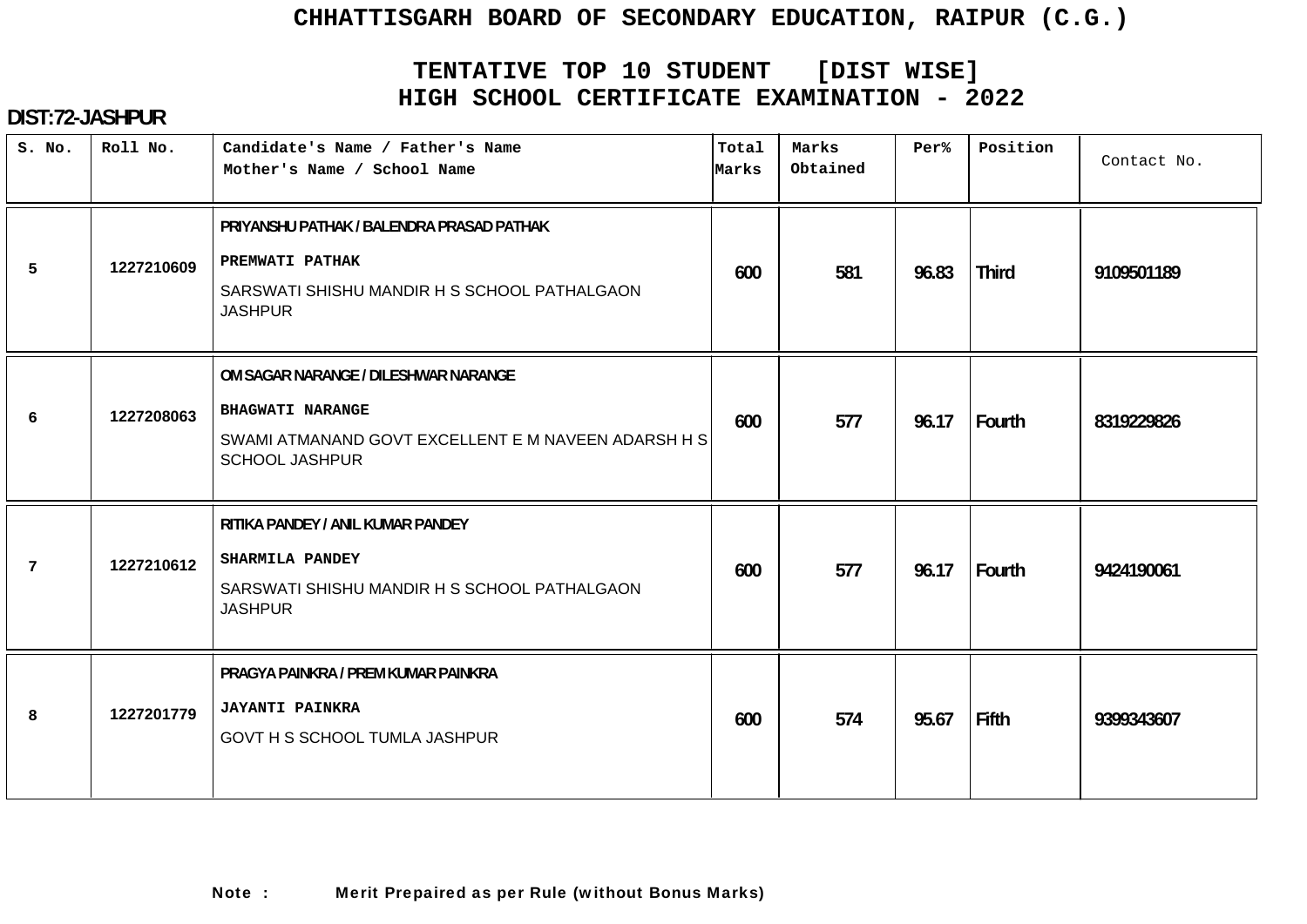# **TENTATIVE TOP 10 STUDENT [DIST WISE] HIGH SCHOOL CERTIFICATE EXAMINATION - 2022**

| S. No. | Roll No.   | Candidate's Name / Father's Name<br>Mother's Name / School Name                                                                            | Total<br>Marks | Marks<br>Obtained | Per%  | Position     | Contact No. |
|--------|------------|--------------------------------------------------------------------------------------------------------------------------------------------|----------------|-------------------|-------|--------------|-------------|
| 9      | 1227200407 | <b>AANCHAL / SUSHIL</b><br><b>JAYKUMARI</b><br>GOVT M L B GIRLS H S SCHOOL JASHPUR NAGAR JASHPUR                                           | 600            | 573               | 95.50 | <b>Sixth</b> | 8435478963  |
| 10     | 1227200453 | JASPREET KAUR / JAGRUP SINGH<br>PAPINDAR SINGH<br>GOVT M L B GIRLS H S SCHOOL JASHPUR NAGAR JASHPUR                                        | 600            | 573               | 95.50 | <b>Sixth</b> | 6268587353  |
| 11     | 1227208060 | <b>NANCY BARA / RAJESH BARA</b><br><b>SARITA BARA</b><br>SWAMI ATMANAND GOVT EXCELLENT E M NAVEEN ADARSH H S<br><b>SCHOOL JASHPUR</b>      | 600            | 573               | 95.50 | <b>Sixth</b> | 7974073088  |
| 12     | 1227208064 | PALLAVI BHAGAT / ANUJ KUMAR BHAGAT<br><b>VRINDA BHAGAT</b><br>SWAMI ATMANAND GOVT EXCELLENT E M NAVEEN ADARSH H S<br><b>SCHOOL JASHPUR</b> | 600            | 573               | 95.50 | Sixth        | 6264109066  |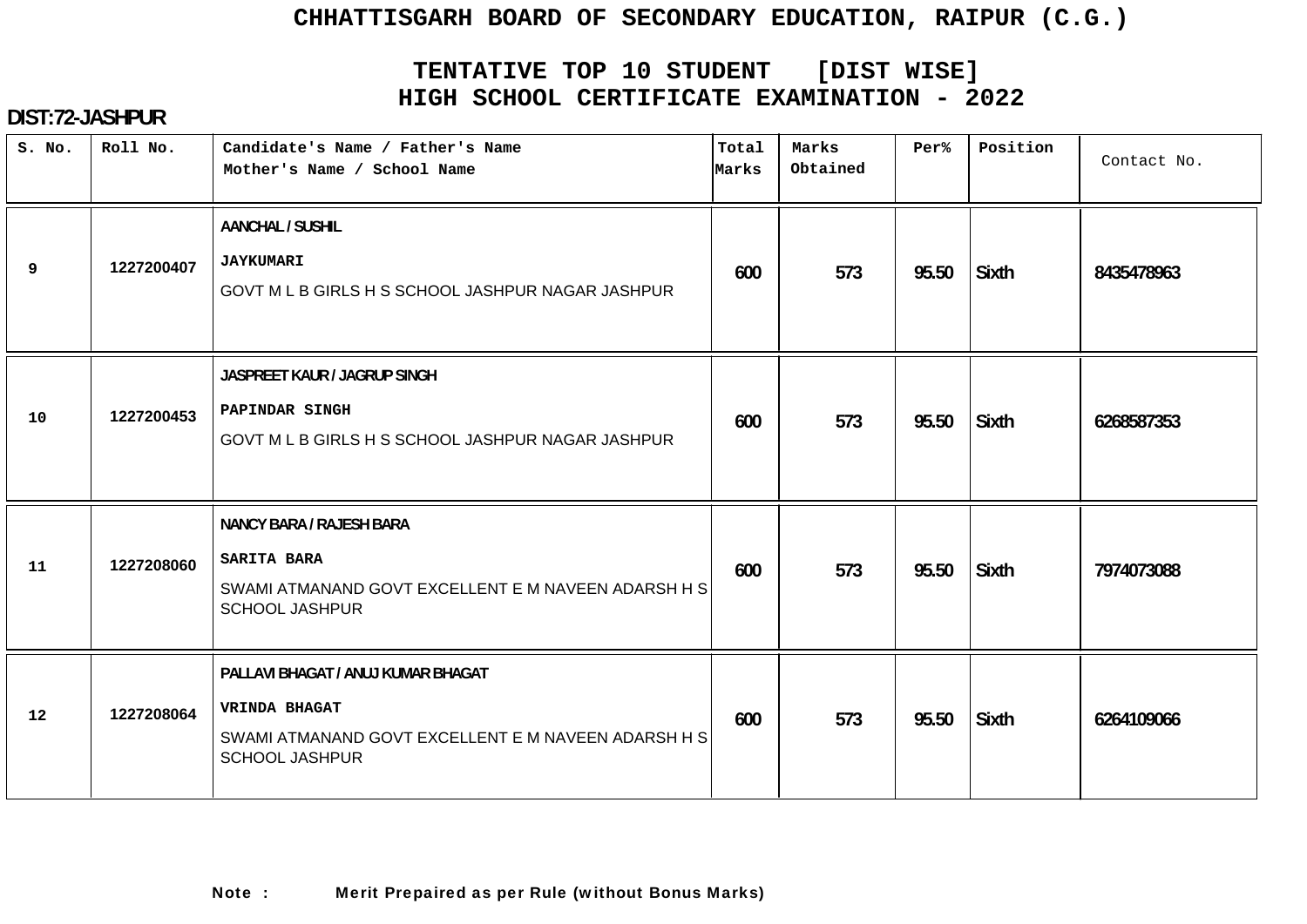# **TENTATIVE TOP 10 STUDENT [DIST WISE] HIGH SCHOOL CERTIFICATE EXAMINATION - 2022**

| S. No. | Roll No.   | Candidate's Name / Father's Name<br>Mother's Name / School Name                                                                        | Total<br>Marks | Marks<br>Obtained | Per%  | Position     | Contact No. |
|--------|------------|----------------------------------------------------------------------------------------------------------------------------------------|----------------|-------------------|-------|--------------|-------------|
| 13     | 1227208081 | SHRINKHALA SINGH / NATHUNI SINGH<br><b>RANJU SINGH</b><br>SWAMI ATMANAND GOVT EXCELLENT E M NAVEEN ADARSH H S<br><b>SCHOOL JASHPUR</b> | 600            | 573               | 95.50 | <b>Sixth</b> | 8349669552  |
| 14     | 1227208630 | KIRAN SINGH / DINESH KUMAR SINGH<br>LUKESHWARI SINGH<br>SARASWATI SHISHU MANDIR H S SCHOOL JASHPUR NAGAR                               | 600            | 573               | 95.50 | <b>Sixth</b> | 7610662323  |
| 15     | 1227210624 | SNEHA BEHRA / UMESH BEHRA<br><b>REENA BEHRA</b><br>SARSWATI SHISHU MANDIR H S SCHOOL PATHALGAON<br><b>JASHPUR</b>                      | 600            | 573               | 95.50 | <b>Sixth</b> | 7089328040  |
| 16     | 1227211074 | DENIYAL BABA / ARJUN RATNAKAR<br>NIRMALA RATNAKAR<br>ST XAVIERS ENGLISH MEDIUM H S SCHOOL PATHALGAON                                   | 600            | 573               | 95.50 | <b>Sixth</b> | 8889876423  |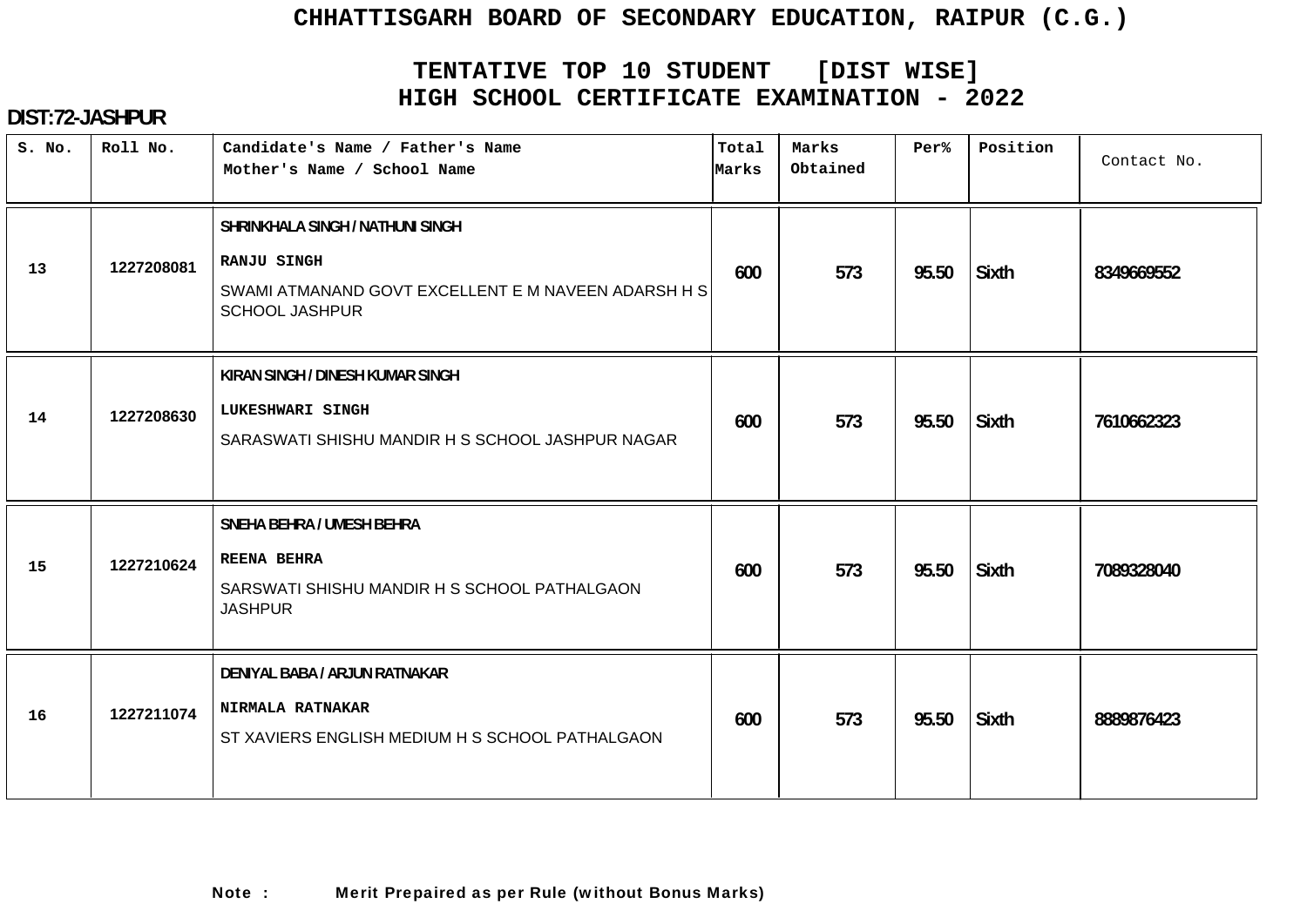# **TENTATIVE TOP 10 STUDENT [DIST WISE] HIGH SCHOOL CERTIFICATE EXAMINATION - 2022**

| S. No. | Roll No.   | Candidate's Name / Father's Name<br>Mother's Name / School Name                                                                    | Total<br>Marks | Marks<br>Obtained | Per%  | Position     | Contact No. |
|--------|------------|------------------------------------------------------------------------------------------------------------------------------------|----------------|-------------------|-------|--------------|-------------|
| 17     | 1227200332 | SANTOSH KUMAR YADAV / CHANDRASHEKHAR YADAV<br><b>JAMUNA</b><br>GOVT BOYS H S SCHOOL JASHPUR NAGAR JASHPUR                          | 600            | 572               | 95.33 | Seventh      | 7987419017  |
| 18     | 1227200514 | PRIYANKA YADAV / RAMESHWAR YADAV<br><b>BHANUMATI</b><br>GOVT M L B GIRLS H S SCHOOL JASHPUR NAGAR JASHPUR                          | 600            | 571               | 95.17 | Eighth       | 9993461645  |
| 19     | 1227208062 | NUSRAT PARWEEN / RIJWAN KHAN<br><b>NARGIS BANO</b><br>SWAMI ATMANAND GOVT EXCELLENT E M NAVEEN ADARSH H S<br><b>SCHOOL JASHPUR</b> | 600            | 571               | 95.17 | Eighth       | 8349629629  |
| 20     | 1227211688 | PRIYA EKKA / BASANT EKKA<br>PUSHPA EKKA<br>ST JOHN VIANNEY ENGLISH MEDIUM HIGH SCHOOL MUSGUTRI                                     | 600            | 569               | 94.83 | <b>Ninth</b> | 9340750440  |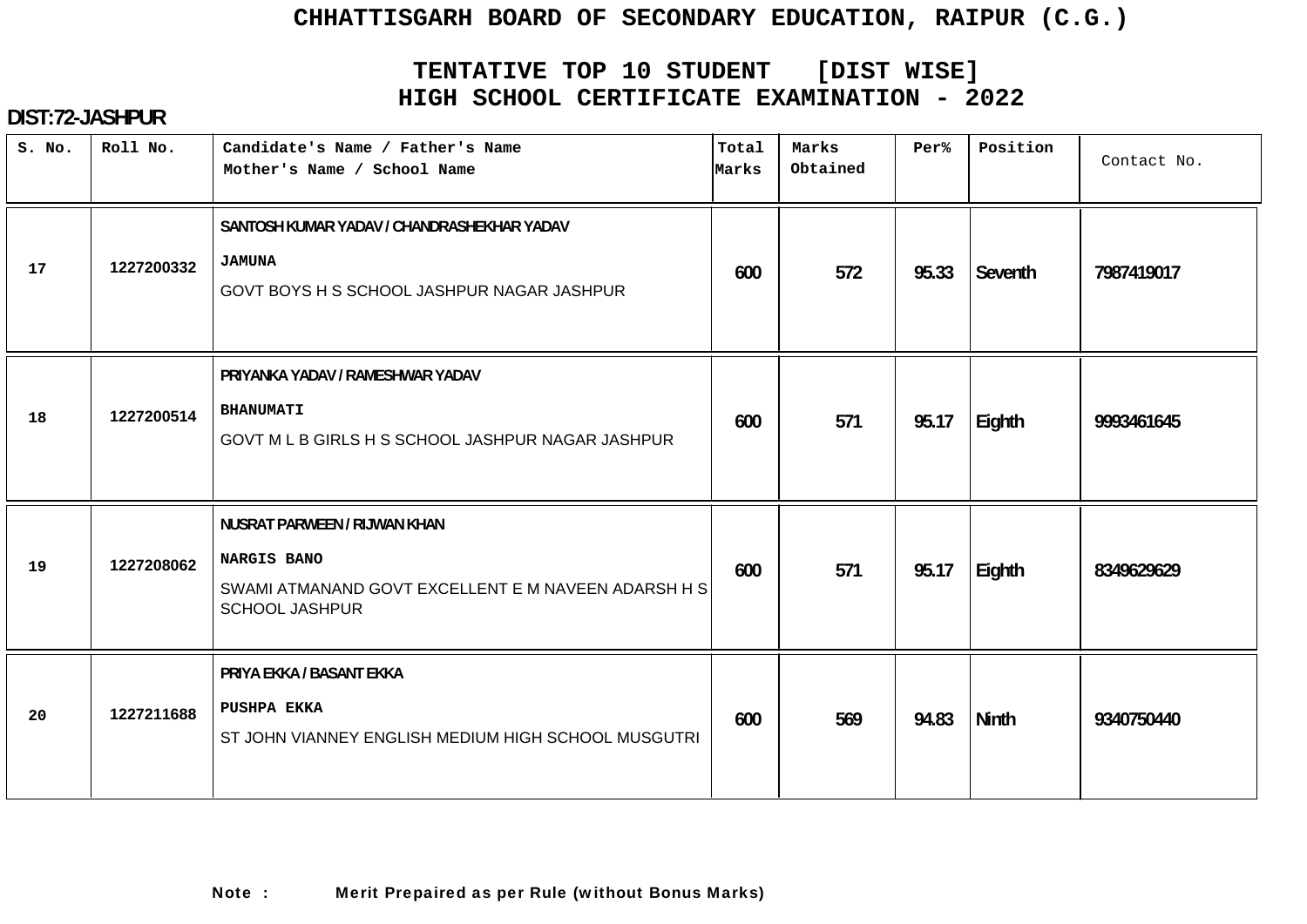# **TENTATIVE TOP 10 STUDENT [DIST WISE] HIGH SCHOOL CERTIFICATE EXAMINATION - 2022**

| S. No. | Roll No.   | Candidate's Name / Father's Name<br>Mother's Name / School Name                                                                | Total<br>Marks | Marks<br>Obtained | Per%  | Position     | Contact No. |
|--------|------------|--------------------------------------------------------------------------------------------------------------------------------|----------------|-------------------|-------|--------------|-------------|
| 21     | 1227200563 | SHRADDHA BHOI / BHASKAR BHOI<br>SANDHYA BHOI<br>GOVT M L B GIRLS H S SCHOOL JASHPUR NAGAR JASHPUR                              | 600            | 568               | 94.67 | <b>Tenth</b> | 7067115469  |
| 22     | 1227208057 | HARSHIKA RANI / AWADHESH BHAGAT<br>DAIZEE DEVI<br>SWAMI ATMANAND GOVT EXCELLENT E M NAVEEN ADARSH H S<br><b>SCHOOL JASHPUR</b> | 600            | 568               | 94.67 | <b>Tenth</b> | 7987568018  |
| 23     | 1227210767 | PRITIMA BARUA / TRINATH BARUA<br>NITA DEVI BARUA<br>SARASWATI SHISHU MANDIR HIGH SCHOOL LUDEG JASHPUR                          | 600            | 568               | 94.67 | Tenth        | 8889873212  |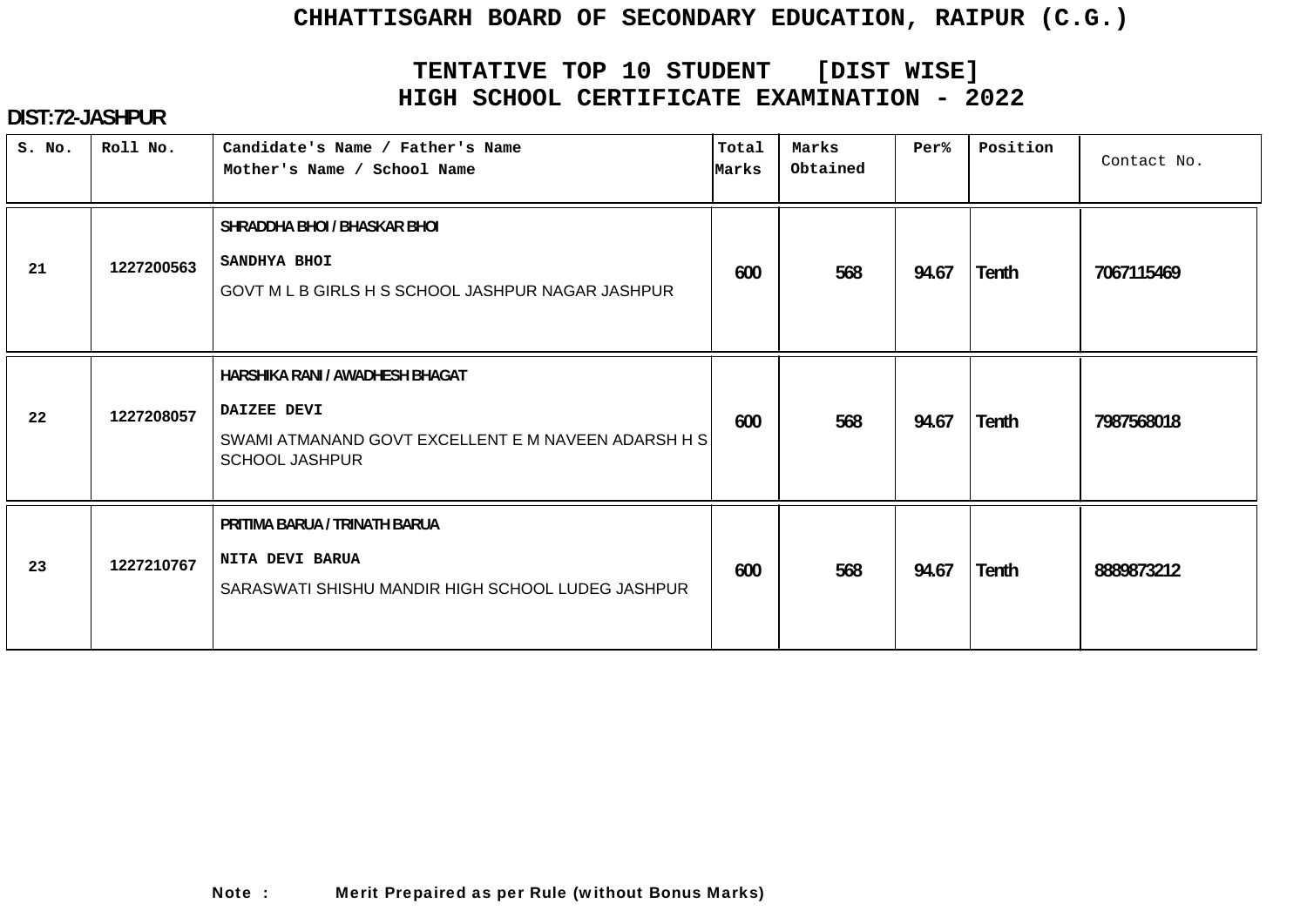# **TENTATIVE TOP 10 STUDENT [DIST WISE] HIGH SCHOOL CERTIFICATE EXAMINATION - 2022**

| S. No.         | Roll No.   | Candidate's Name / Father's Name<br>Mother's Name / School Name                                               | Total<br>Marks | Marks<br>Obtained | Per%  | Position     | Contact No. |
|----------------|------------|---------------------------------------------------------------------------------------------------------------|----------------|-------------------|-------|--------------|-------------|
| $\mathbf{1}$   | 1227307656 | ANJILA KUSHWAHA / DURGA KUSHWAHA<br>SUNITA KUSHWAHA<br>NEW LIFE ENG MED H S SCHOOL JANAKPUR KORIYA            | 600            | 581               | 96.83 | First        | 9406043147  |
| $\overline{2}$ | 1227308219 | SHRADDHA BHARDWAJ / DHARMENDRA KUMAR RAI<br><b>SEEMA DEVI</b><br>SRI Y P SHASTRI H S SCHOOL KHONGAPANI KORIYA | 600            | 580               | 96.67 | Second       | 6267371012  |
| 3              | 1227308190 | ANSHITA KEWAT / DINESH KEWAT<br>SUNITA KEWAT<br>SRIY P SHASTRI H S SCHOOL KHONGAPANI KORIYA                   | 600            | 573               | 95.50 | <b>Third</b> | 9189496172  |
| 4              | 1227307205 | ADITYA MISHRA / RADHAKRISHNA MISHRA<br><b>SUMAN MISHRA</b><br>S S M H S SCHOOL BAIKUNTHPUR KORIYA             | 600            | 572               | 95.33 | Fourth       | 9826358350  |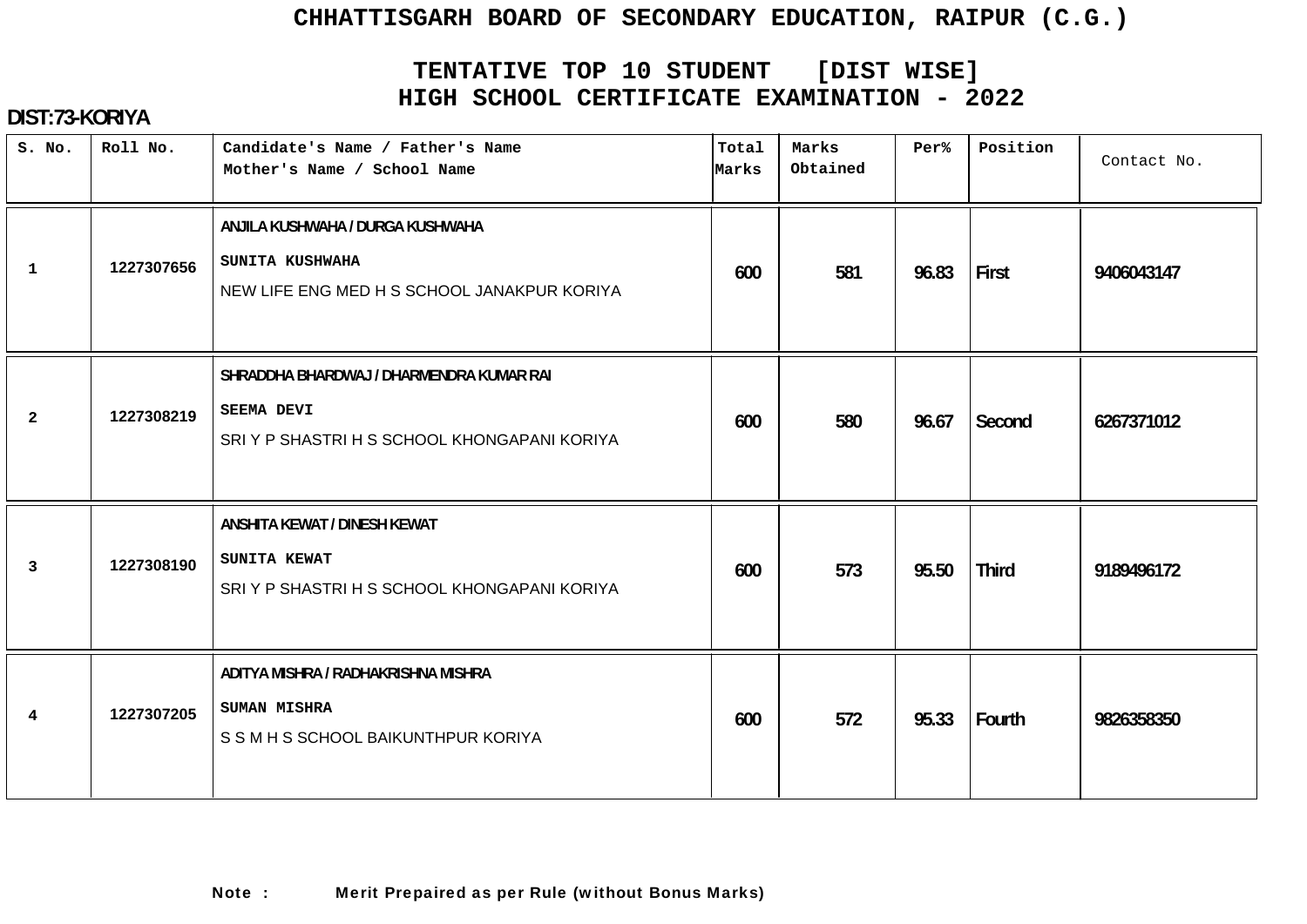# **TENTATIVE TOP 10 STUDENT [DIST WISE] HIGH SCHOOL CERTIFICATE EXAMINATION - 2022**

| S. No. | Roll No.   | Candidate's Name / Father's Name<br>Mother's Name / School Name                                        | Total<br>Marks | Marks<br>Obtained | Per%  | Position     | Contact No. |
|--------|------------|--------------------------------------------------------------------------------------------------------|----------------|-------------------|-------|--------------|-------------|
| 5      | 1227308223 | SHWETA VERMA / SUKHDEV VERMA<br>DAMYANTIN VERMA<br>SRIY P SHASTRI H S SCHOOL KHONGAPANI KORIYA         | 600            | 572               | 95.33 | Fourth       | 7898970082  |
| 6      | 1227308193 | CHHAVI KANT TIWARI / KUNDAN LAL TIWARI<br>DHARNA TIWARI<br>SRIY P SHASTRI H S SCHOOL KHONGAPANI KORIYA | 600            | 570               | 95.00 | Fifth        | 8878790925  |
| 7      | 1227306809 | <b>SANTRAM / RAMGOPAL</b><br>ANAND KUNWAR<br><b>GOVT H S RATANPUR</b>                                  | 600            | 566               | 94.33 | <b>Sixth</b> | 6264953500  |
| 8      | 1227307404 | <b>ANISHA / DINESH SAHU</b><br><b>BABLI</b><br>SARASWATI SHISHU MANDIR H S SCHOOL PATNA KOREA          | 600            | 566               | 94.33 | <b>Sixth</b> | 8223955064  |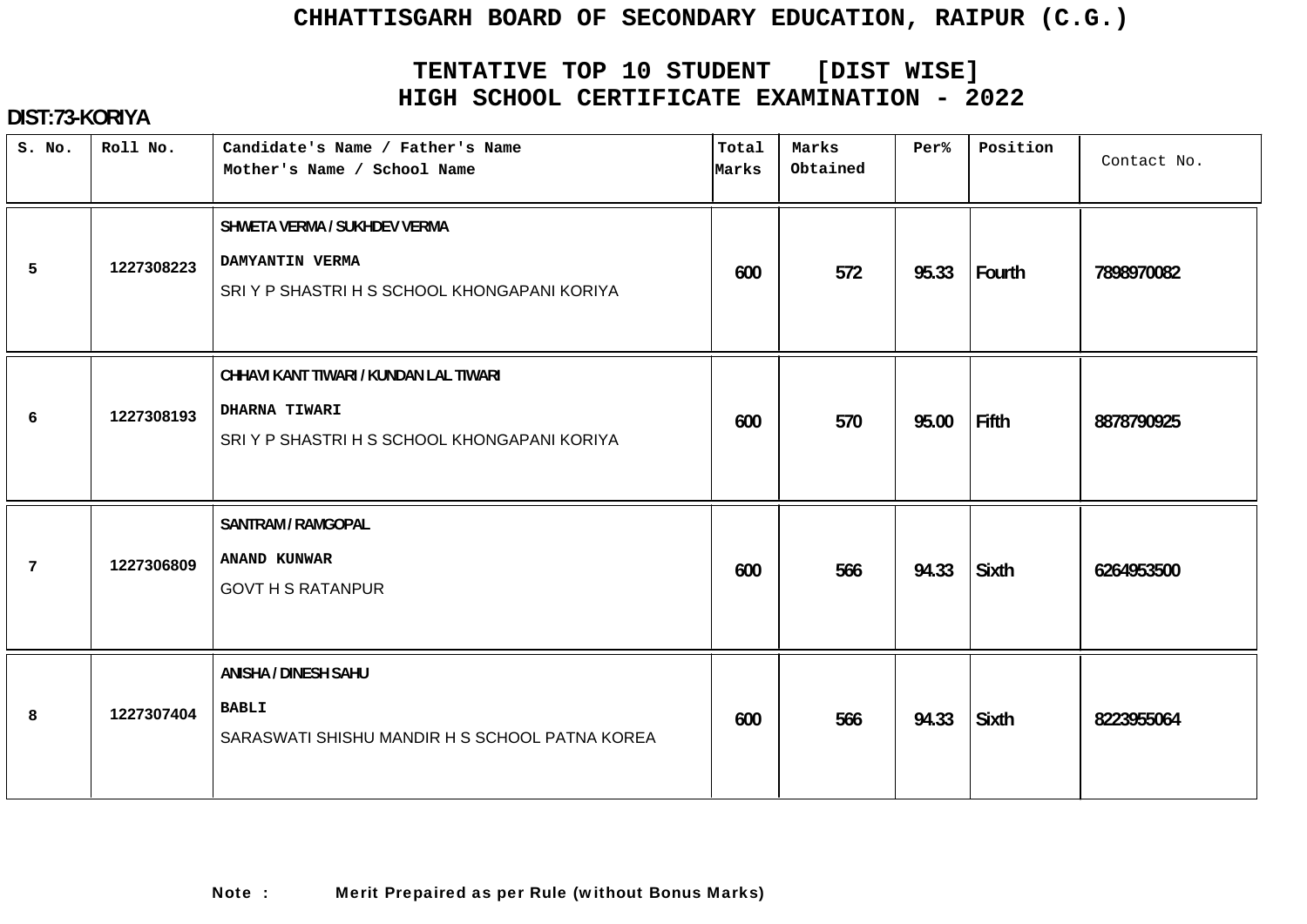# **TENTATIVE TOP 10 STUDENT [DIST WISE] HIGH SCHOOL CERTIFICATE EXAMINATION - 2022**

| S. No. | Roll No.   | Candidate's Name / Father's Name<br>Mother's Name / School Name                                         | Total<br>Marks | Marks<br>Obtained | Per%  | Position     | Contact No. |
|--------|------------|---------------------------------------------------------------------------------------------------------|----------------|-------------------|-------|--------------|-------------|
| 9      | 1227308518 | GAYATRI YADAV / SANTOSH KUMAR YADAV<br>ANJU YADAV<br>SARASWATI SHISHU MANDIR H S SARBHOKA               | 600            | 566               | 94.33 | <b>Sixth</b> | 9174065622  |
| 10     | 1227304389 | UMANATH RAJWADE / ARJUN PRASAD RAJWADE<br><b>KALAWATI</b><br><b>GOVT H S SCHOOL KATGODI KORIYA</b>      | 600            | 565               | 94.17 | Seventh      | 8717939294  |
| 11     | 1227307673 | PALAK DWIVEDI / RAMAYAN PRASAD DWIVEDI<br>KAVITA DWIVEDI<br>NEW LIFE ENG MED H S SCHOOL JANAKPUR KORIYA | 600            | 564               | 94.00 | Eighth       | 8827504024  |
| 12     | 1227308373 | <b>ITISHA VERMA / OM PRAKASH</b><br>PRAMILA VERMA<br>VIJAY ENG H S SCHOOL MANENDRAGARH KOREA            | 600            | 564               | 94.00 | Eighth       | 9424252640  |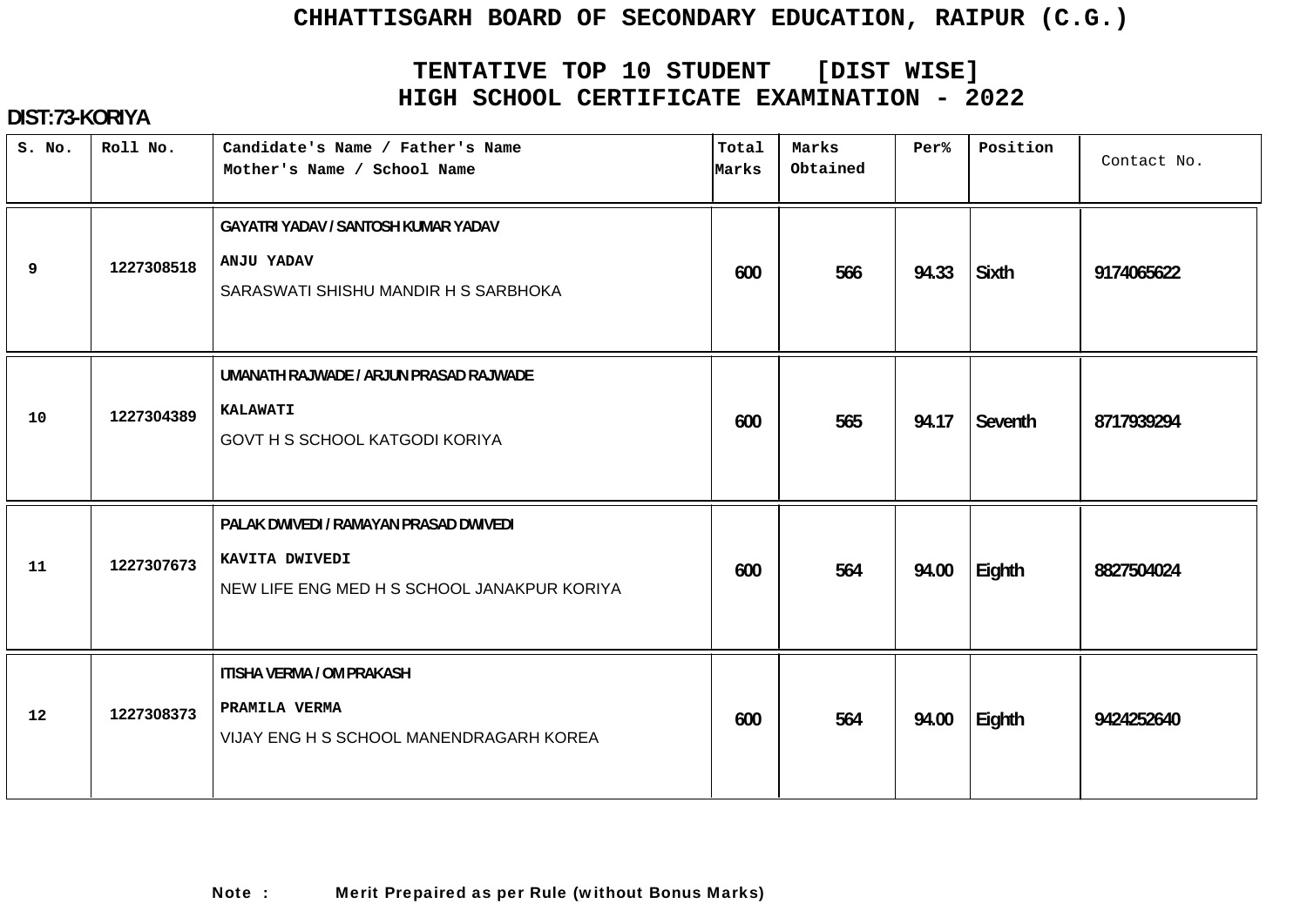# **TENTATIVE TOP 10 STUDENT [DIST WISE] HIGH SCHOOL CERTIFICATE EXAMINATION - 2022**

| S. No. | Roll No.   | Candidate's Name / Father's Name<br>Mother's Name / School Name                                              | Total<br>Marks | Marks<br>Obtained | Per%  | Position     | Contact No. |
|--------|------------|--------------------------------------------------------------------------------------------------------------|----------------|-------------------|-------|--------------|-------------|
| 13     | 1227302844 | MANISHA KESHARWANI / VIRENDRA KESHARWANI<br><b>RAMA KESHARWANI</b><br><b>GOVT GIRLS H S S CHIRMIRI KOREA</b> | 600            | 563               | 93.83 | <b>Ninth</b> | 8889048587  |
| 14     | 1227307203 | PEEHU ROY / HARIHAR ROY<br><b>NAVAJITA</b><br>SESHAN MEMO ENG H S SCHOOL CHURCHA COLLIERY KORIYA             | 600            | 562               | 93.67 | <b>Tenth</b> | 9424255315  |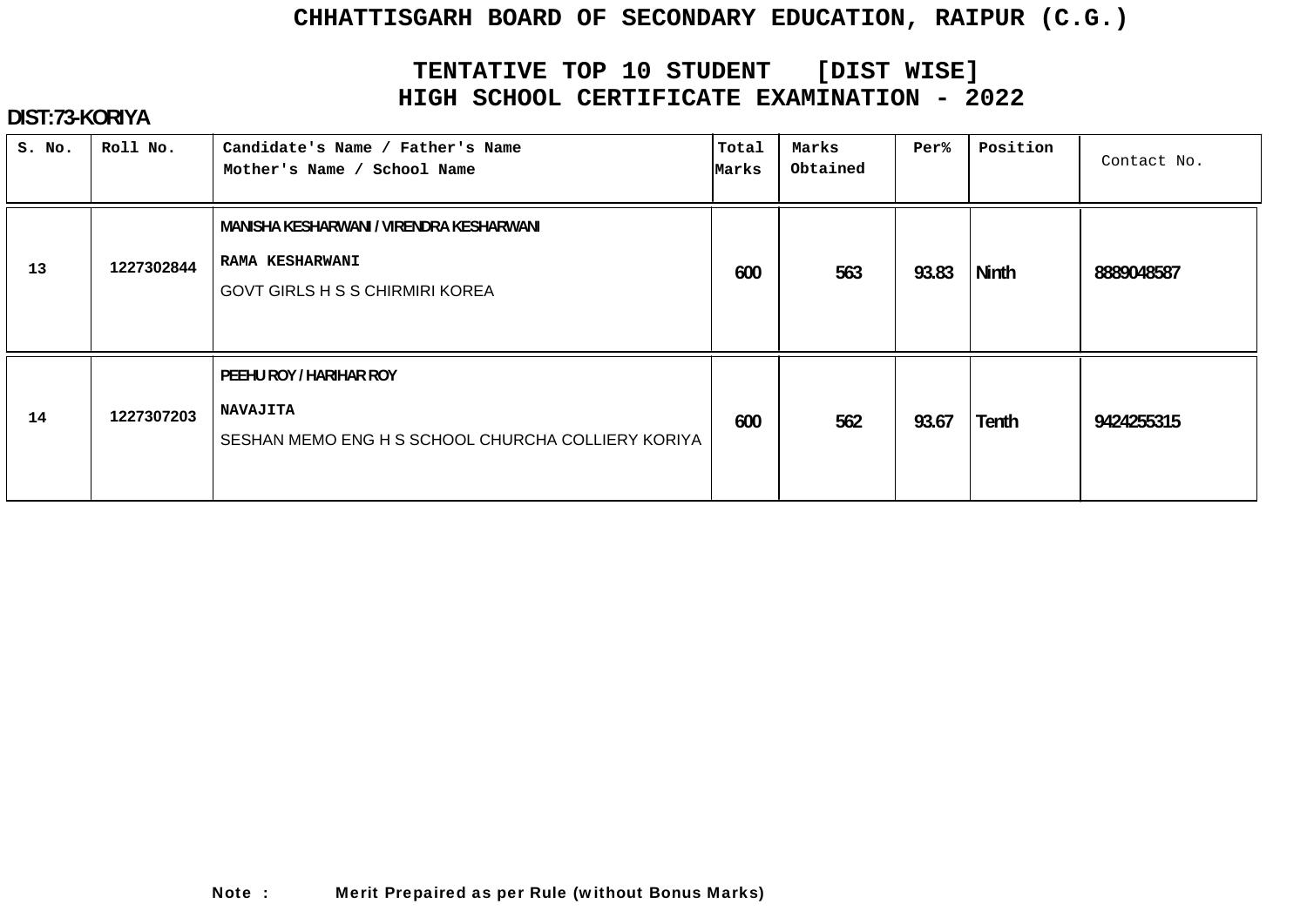# **TENTATIVE TOP 10 STUDENT [DIST WISE] HIGH SCHOOL CERTIFICATE EXAMINATION - 2022**

| S. No.          | Roll No.   | Candidate's Name / Father's Name<br>Mother's Name / School Name                                   | Total<br>Marks | Marks<br>Obtained | Per%  | Position     | Contact No. |
|-----------------|------------|---------------------------------------------------------------------------------------------------|----------------|-------------------|-------|--------------|-------------|
| $\mathbf{1}$    | 1227410509 | ANUJ KUMAR SONI / VINOD PRASAD SONI<br>VINDA DEVI SONI<br>SARASWATI H S SCHOOL SURAJPUR           | 600            | 566               | 94.33 | First        | 9752511433  |
| $\overline{a}$  | 1227410958 | AARUSH KUSHWAHA / SANDEEP KUSHWAHA<br>SMRITI KUSHWAHA<br><b>GLOBAL PUBLIC H S SCHOOL SURAJPUR</b> | 600            | 565               | 94.17 | Second       | 9754920897  |
| $\mathbf{3}$    | 1227411494 | MASOUD ALAM / MAHBUB ALAM<br>NAZMI BANO<br>A D JUBLI MEMO EM H S SCHOOL PANDEY KARCHA BHATGAON    | 600            | 565               | 94.17 | Second       | 9407789206  |
| $4\overline{ }$ | 1227406389 | RADHEKRISHNA SAHU / DAYASHANKAR SAHU<br><b>RAJKUMARI</b><br>GOVT H S SCHOOL SONPUR RAMANUJNAGAR   | 600            | 562               | 93.67 | <b>Third</b> | 7067124149  |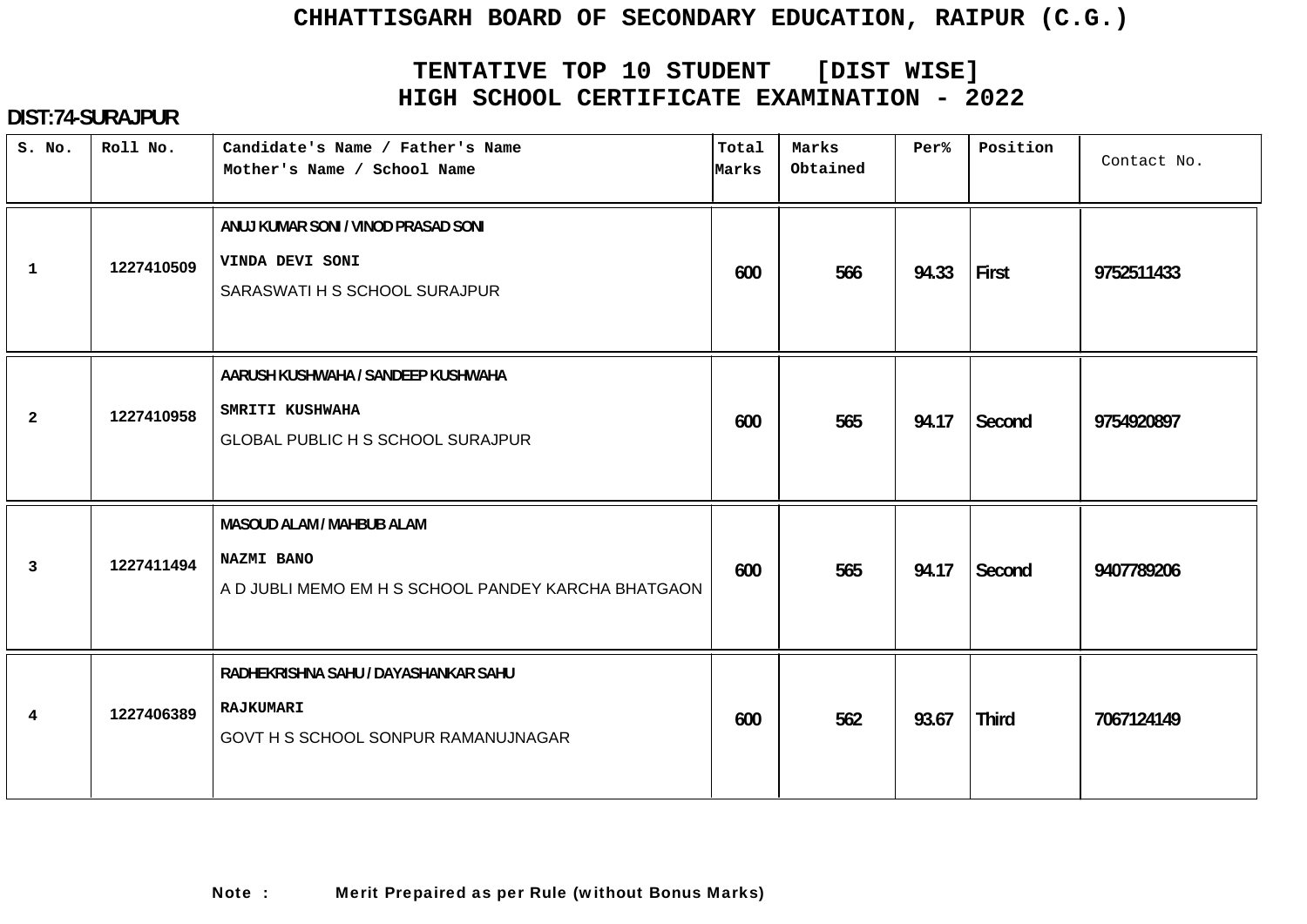# **TENTATIVE TOP 10 STUDENT [DIST WISE] HIGH SCHOOL CERTIFICATE EXAMINATION - 2022**

| S. No. | Roll No.   | Candidate's Name / Father's Name<br>Mother's Name / School Name                                                           | Total<br>Marks | Marks<br>Obtained | Per%  | Position     | Contact No. |
|--------|------------|---------------------------------------------------------------------------------------------------------------------------|----------------|-------------------|-------|--------------|-------------|
| 5      | 1227410367 | SUMEET JAISWAL / SHIVNARAYAN JAISWAL<br>TULSI JAISWAL<br>SWAMI ATMANAND GOVT UTKRISHT ENG MED SCHOOL<br><b>PRATAPPUR</b>  | 600            | 561               | 93.50 | Fourth       | 8770391642  |
| 6      | 1227403517 | <b>SUHANA / SHASHIKANT</b><br><b>PUSHPALATA</b><br><b>GOVT H S SCHOOL KARSI</b>                                           | 600            | 560               | 93.33 | <b>Fifth</b> | 9399048657  |
| 7      | 1227410563 | RUPNARAYAN / SUKUL PRASAD<br>KAILASHO BAI<br>SARASWATI H S SCHOOL SURAJPUR                                                | 600            | 560               | 93.33 | Fifth        | 9399161257  |
| 8      | 1227410368 | VIKASH KUMAR GUPTA / ANIL KUMAR GUPTA<br><b>URMILA</b><br>SWAMI ATMANAND GOVT UTKRISHT ENG MED SCHOOL<br><b>PRATAPPUR</b> | 600            | 559               | 93.17 | Sixth        | 7692046034  |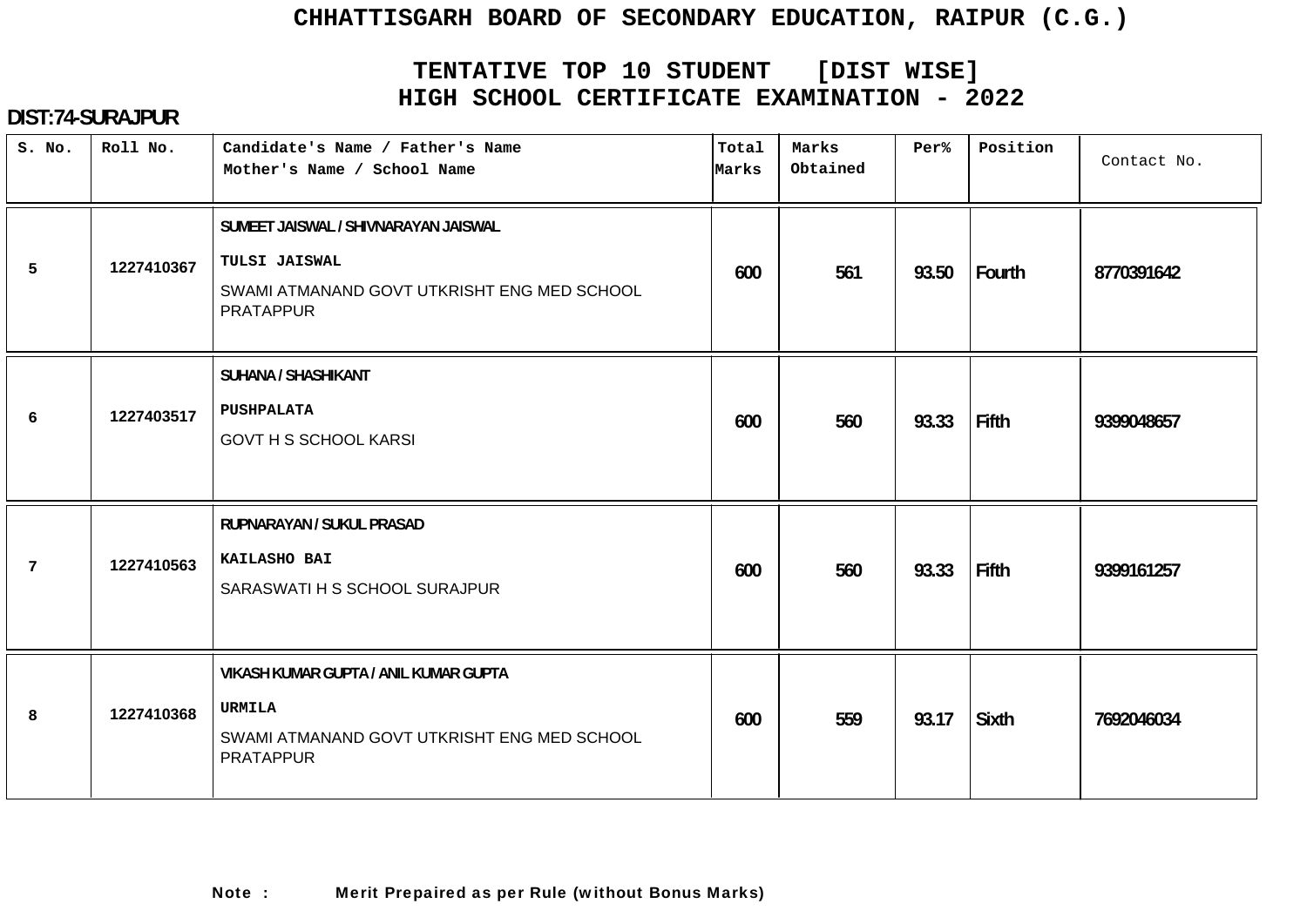# **TENTATIVE TOP 10 STUDENT [DIST WISE] HIGH SCHOOL CERTIFICATE EXAMINATION - 2022**

| S. No. | Roll No.   | Candidate's Name / Father's Name<br>Mother's Name / School Name                                | Total<br>Marks | Marks<br>Obtained | Per%  | Position     | Contact No. |
|--------|------------|------------------------------------------------------------------------------------------------|----------------|-------------------|-------|--------------|-------------|
| 9      | 1227402909 | SONIYA MANHAR / RAMRATAN MANHAR<br><b>RANI MANHAR</b><br><b>GOVT GIRLS H S SCHOOL BIHARPUR</b> | 600            | 557               | 92.83 | Seventh      | 8120650717  |
| 10     | 1227408939 | <b>GAUTAM KUMAR / BHOLA RAM RAJWADE</b><br><b>NARESHIYA</b><br><b>GOVT H S SCHOOL BATRA</b>    | 600            | 556               | 92.67 | Eighth       | 6267793298  |
| 11     | 1227400387 | AISHA PARVEEN / MD KALIM<br><b>RAJIYA KHATUN</b><br><b>GOVT GIRLS H S SCHOOL BISHRAMPUR</b>    | 600            | 555               | 92.50 | <b>Ninth</b> | 9669726972  |
| 12     | 1227410918 | VARSHA SINGH / VINOD KUMAR SINGH<br>SUMITRA SINGH<br>ARUNA PUBLIC H S BISHRAMPUR               | 600            | 555               | 92.50 | <b>Ninth</b> | 6263868703  |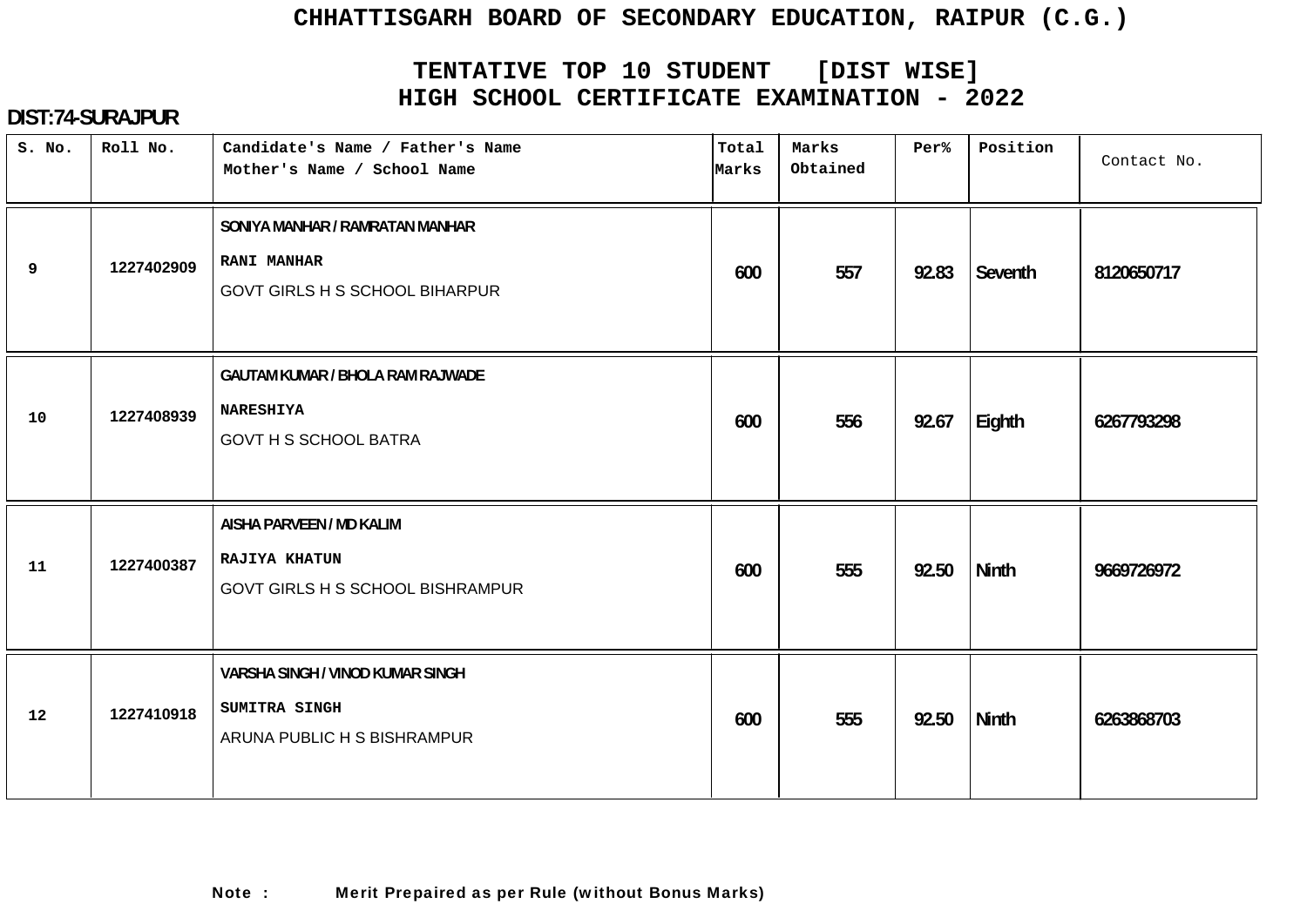# **TENTATIVE TOP 10 STUDENT [DIST WISE] HIGH SCHOOL CERTIFICATE EXAMINATION - 2022**

| S. No. | Roll No.   | Candidate's Name / Father's Name<br>Mother's Name / School Name                                      | Total<br>Marks | Marks<br>Obtained | Per%  | Position     | Contact No. |
|--------|------------|------------------------------------------------------------------------------------------------------|----------------|-------------------|-------|--------------|-------------|
| 13     | 1227408694 | RAMESH KUMAR YADAV / KULESHWAR PRASAD YADAV<br><b>RAMANTIYA</b><br><b>GOVT H S SCHOOL SHYAMNAGAR</b> | 600            | 554               | 92.33 | <b>Tenth</b> | 9753152728  |
| 14     | 1227409277 | ANUSHKA SINGH / INDRA PRATAP SINGH<br>SUMITRA SINGH<br>GOVT H S SCHOOL AUGUSTPUR RAMANUJ NAGAR       | 600            | 554               | 92.33 | <b>Tenth</b> | 8319894057  |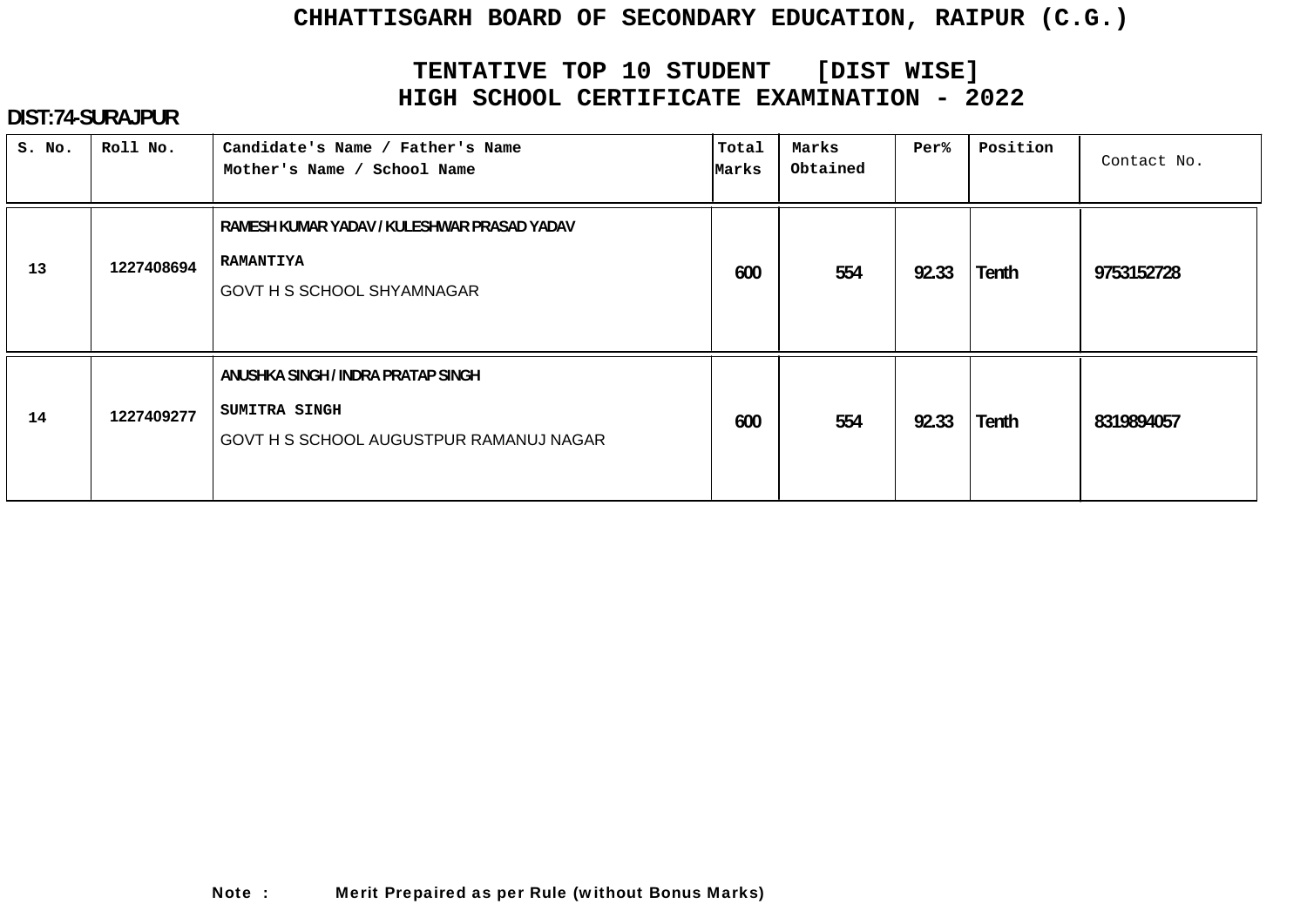# **TENTATIVE TOP 10 STUDENT [DIST WISE] HIGH SCHOOL CERTIFICATE EXAMINATION - 2022**

| S. No.         | Roll No.   | Candidate's Name / Father's Name<br>Mother's Name / School Name                                                                        | Total<br>Marks | Marks<br>Obtained | Per%  | Position     | Contact No. |
|----------------|------------|----------------------------------------------------------------------------------------------------------------------------------------|----------------|-------------------|-------|--------------|-------------|
| $\mathbf{1}$   | 1227509118 | SAMEER KUMAR SINGH / CHANDER DEO SINGH<br><b>GEETA ANJANI SINGH</b><br>GOVT UTKRISHT ENG MED H S SCHOOL BRAHAMPARA<br><b>AMBIKAPUR</b> | 600            | 564               | 94.00 | First        | 7974392631  |
| $\overline{2}$ | 1227502322 | <b>GEETA KUJUR / PHULCHAND KUJUR</b><br><b>GAURI KUJUR</b><br><b>GOVT GIRLS H S S BATAULI SURGUJA</b>                                  | 600            | 562               | 93.67 | Second       | 7049064687  |
| 3              | 1227509095 | BHUPENDRA PAIKRA / JANAR SAI PAIKRA<br><b>BUTANI PAIKRA</b><br>GOVT UTKRISHT ENG MED H S SCHOOL BRAHAMPARA<br><b>AMBIKAPUR</b>         | 600            | 560               | 93.33 | <b>Third</b> | 8959483930  |
| $\overline{4}$ | 1227509033 | VANSHIKA DAS / CHALAN DAS<br>SUNIMA DAS<br><b>GOVT HIGH SCHOOL GHAGHARI</b>                                                            | 600            | 554               | 92.33 | Fourth       | 8120053541  |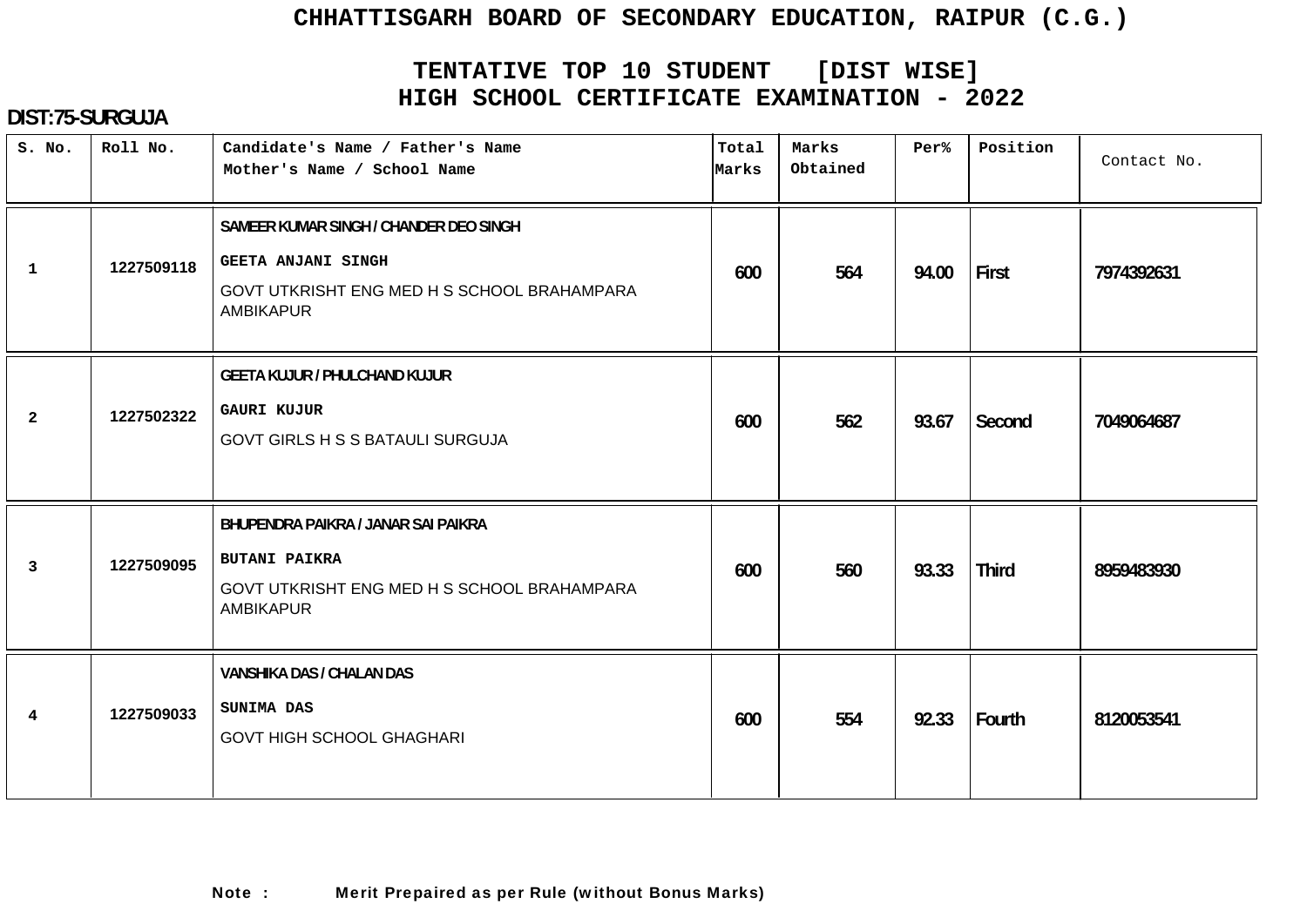# **TENTATIVE TOP 10 STUDENT [DIST WISE] HIGH SCHOOL CERTIFICATE EXAMINATION - 2022**

| S. No. | Roll No.   | Candidate's Name / Father's Name<br>Mother's Name / School Name                                                        | Total<br>Marks | Marks<br>Obtained | Per%  | Position     | Contact No. |
|--------|------------|------------------------------------------------------------------------------------------------------------------------|----------------|-------------------|-------|--------------|-------------|
| 5      | 1227509100 | HITESH KUMAR RAJWADE / AGAR SAI<br><b>GANGAWATI</b><br>GOVT UTKRISHT ENG MED H S SCHOOL BRAHAMPARA<br><b>AMBIKAPUR</b> | 600            | 554               | 92.33 | Fourth       | 9165862520  |
| 6      | 1227502939 | PRATIBHA / BAJRANG RAM<br><b>ASHAPATI</b><br><b>GOVT HIGH SCHOOL MAHESHPUR</b>                                         | 600            | 550               | 91.67 | <b>Fifth</b> | 7067384009  |
| 7      | 1227509116 | PUSHP RAJ PAINKRA / NET RAM<br>KIRAN KUMARI<br>GOVT UTKRISHT ENG MED H S SCHOOL BRAHAMPARA<br>AMBIKAPUR                | 600            | 550               | 91.67 | Fifth        | 9669580057  |
| 8      | 1227506455 | SUNIDHI YADAV / MAHINGAL YADAV<br><b>SEETA YADAV</b><br>GOVT GIRLS H S SCHOOL UDAYPUR SURGUJA                          | 600            | 549               | 91.50 | <b>Sixth</b> | 9754316833  |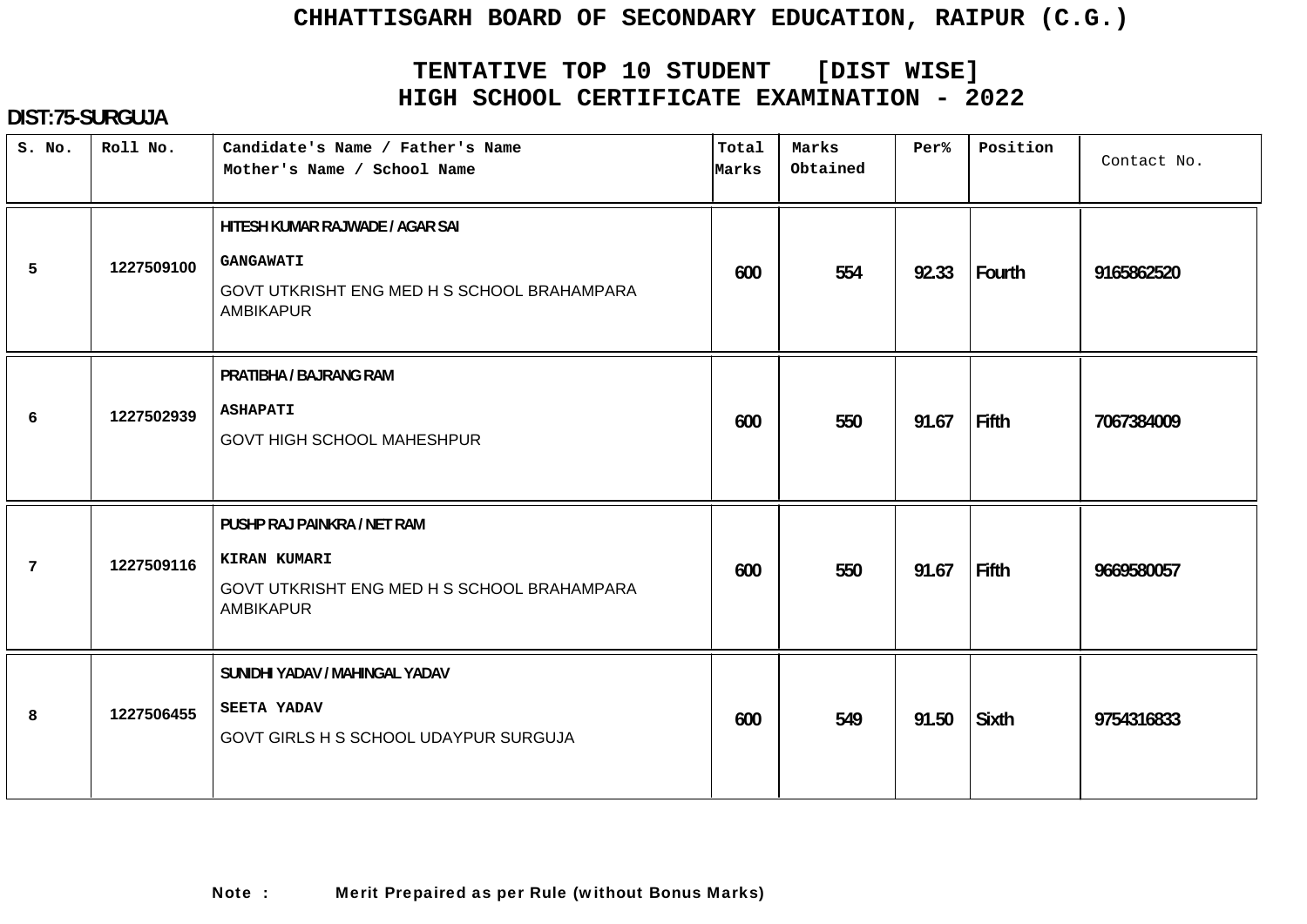# **TENTATIVE TOP 10 STUDENT [DIST WISE] HIGH SCHOOL CERTIFICATE EXAMINATION - 2022**

| S. No. | Roll No.   | Candidate's Name / Father's Name<br>Mother's Name / School Name                                                          | Total<br>Marks | Marks<br>Obtained | Per%  | Position     | Contact No. |
|--------|------------|--------------------------------------------------------------------------------------------------------------------------|----------------|-------------------|-------|--------------|-------------|
| 9      | 1227506718 | <b>HRICHA DAS / RAMLAL DAS</b><br><b>FULESHWARI DAS</b><br>GOVT H S MOHANPUR VIKASKHAND UDAYPUR                          | 600            | 549               | 91.50 | <b>Sixth</b> | 9340047136  |
| 10     | 1227500118 | KHUSHBOO THAKUR / ARVIND THAKUR<br><b>MAMTA THAKUR</b><br>GOVT GIRLS H S SCHOOL MANIPUR WARD AMBIKAPUR<br><b>SURGUJA</b> | 600            | 547               | 91.17 | Seventh      | 9826888423  |
| 11     | 1227501334 | <b>MANVI SINGH / RAJESH KUMAR SINGH</b><br><b>CHANDA SINGH</b><br>GOVT GIRLS H S SCHOOL DARIMA SURGUJA                   | 600            | 546               | 91.00 | Eighth       | 6267079281  |
| 12     | 1227501748 | <b>MAMTA RAJWADE / SUKHDEV PRASAD</b><br><b>KALAWATI</b><br>GOVT GIRLS H S SCHOOL KARAJI SURGUJA                         | 600            | 546               | 91.00 | Eighth       | 7804951161  |